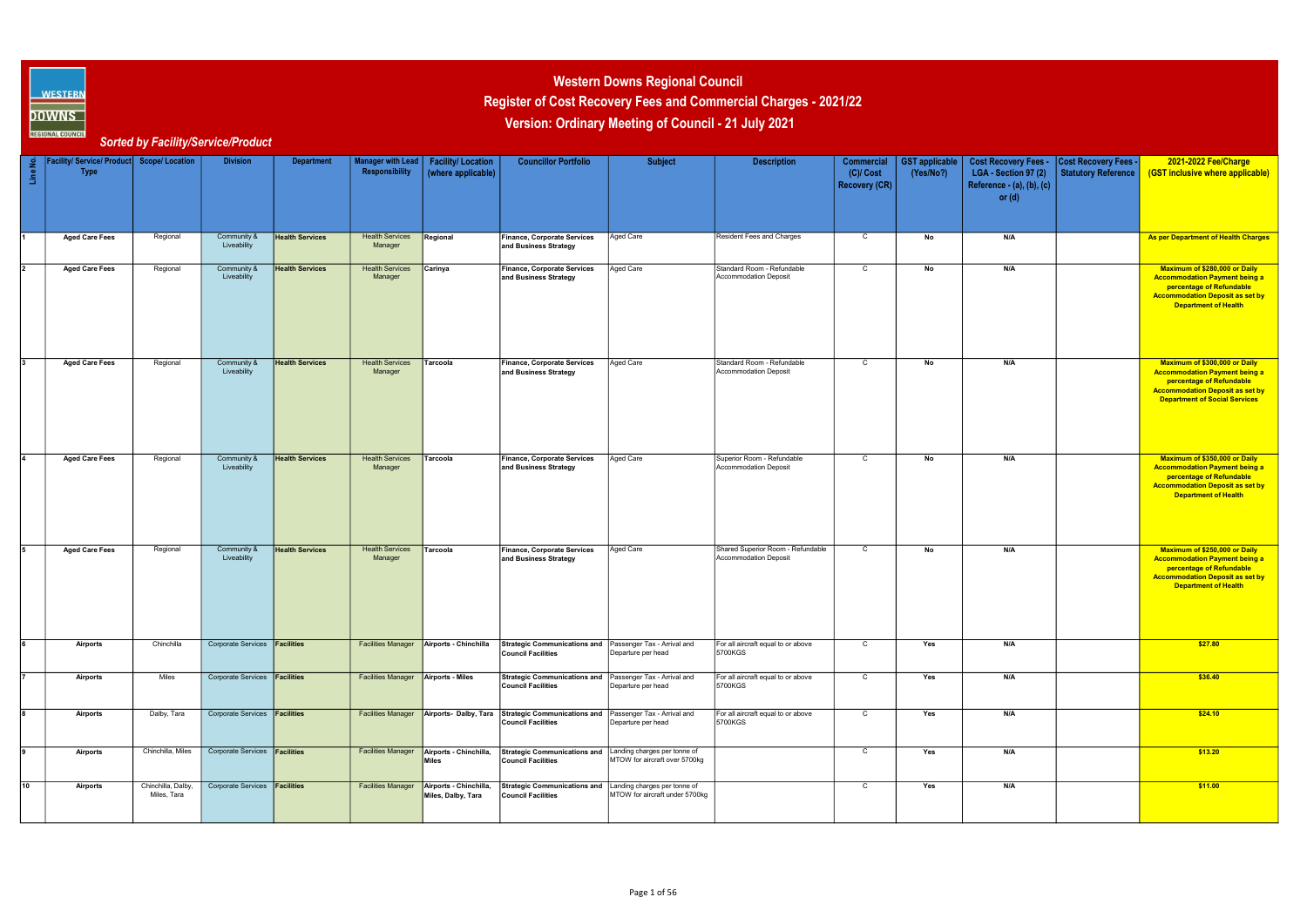| Line No.        | Facility/ Service/ Product Scope/ Location<br><b>Type</b> |                                   | <b>Division</b>                      | <b>Department</b>                | Manager with Lead<br>Responsibility        | <b>Facility/Location</b><br>(where applicable)                    | <b>Councillor Portfolio</b>                                                      | <b>Subject</b>                                                                                                            | <b>Description</b>                                                                                                              | <b>Commercial</b><br>$(C)/$ Cost<br>Recovery (CR) | <b>GST</b> applicable<br>(Yes/No?) | <b>Cost Recovery Fees -</b><br>LGA - Section 97 (2)<br>Reference - (a), (b), (c)<br>or $(d)$ | Cost Recovery Fees -<br>Statutory Reference                                                  | 2021-2022 Fee/Charge<br>(GST inclusive where applicable) |
|-----------------|-----------------------------------------------------------|-----------------------------------|--------------------------------------|----------------------------------|--------------------------------------------|-------------------------------------------------------------------|----------------------------------------------------------------------------------|---------------------------------------------------------------------------------------------------------------------------|---------------------------------------------------------------------------------------------------------------------------------|---------------------------------------------------|------------------------------------|----------------------------------------------------------------------------------------------|----------------------------------------------------------------------------------------------|----------------------------------------------------------|
| $\sqrt{11}$     | Airports                                                  | Chinchilla, Dalby,<br>Miles, Tara | Corporate Services <b>Facilities</b> |                                  | <b>Facilities Manager</b>                  | Airports - Chinchilla,<br>Miles, Dalby, Tara                      | Strategic Communications and Annual Landing Charges<br><b>Council Facilities</b> |                                                                                                                           | Private - Single Engine - based in<br><b>WDRC</b> area                                                                          | $\mathsf{C}$                                      | Yes                                | N/A                                                                                          |                                                                                              | \$302.90                                                 |
| $\sqrt{12}$     | <b>Airports</b>                                           | Chinchilla, Dalby<br>Miles, Tara  | Corporate Services <b>Facilities</b> |                                  | <b>Facilities Manager</b>                  | Airports - Chinchilla,<br>Miles, Dalby, Tara                      | Strategic Communications and Annual Landing Charges<br><b>Council Facilities</b> |                                                                                                                           | Private - Twin Engine - based in<br>WDRC area                                                                                   | $\mathsf{C}$                                      | Yes                                | N/A                                                                                          |                                                                                              | \$606.00                                                 |
| $\sqrt{13}$     | Airports                                                  | Chinchilla, Dalby<br>Miles, Tara  | Corporate Services <b>Facilities</b> |                                  | <b>Facilities Manager</b>                  | Airports - Chinchilla,<br>Miles, Dalby, Tara                      | Strategic Communications and Annual Landing Charges<br>Council Facilities        |                                                                                                                           | Private - Ultralight - based in WDRC<br>area                                                                                    | $\overline{C}$                                    | Yes                                | N/A                                                                                          |                                                                                              | \$145.60                                                 |
| $\sqrt{14}$     | Airports                                                  | Chinchilla, Dalby<br>Miles, Tara  | Corporate Services <b>Facilities</b> |                                  | <b>Facilities Manager</b>                  | Airports - Chinchilla,<br>Miles, Dalby, Tara                      | Strategic Communications and Annual Landing Charges<br>Council Facilities        |                                                                                                                           | Commercial - Single Engine - based in<br><b>WDRC</b> area                                                                       | $\overline{c}$                                    | Yes                                | N/A                                                                                          |                                                                                              | \$606.00                                                 |
| $\sqrt{15}$     | Airports                                                  | Chinchilla, Dalby<br>Miles, Tara  | Corporate Services <b>Facilities</b> |                                  | <b>Facilities Manager</b>                  | Airports - Chinchilla,<br>Miles, Dalby, Tara                      | Strategic Communications and Annual Landing Charges<br>Council Facilities        |                                                                                                                           | Commercial - Twin Engine - based in<br><b>WDRC</b> area                                                                         | $\mathsf{C}$                                      | Yes                                | N/A                                                                                          |                                                                                              | \$908.90                                                 |
| $\sqrt{16}$     | Airports                                                  | Chinchilla, Dalby<br>Miles, Tara  | Corporate Services <b>Facilities</b> |                                  | <b>Facilities Manager</b>                  | Airports - Chinchilla,<br>Miles, Dalby, Tara                      | Strategic Communications and Annual Landing Charges<br><b>Council Facilities</b> |                                                                                                                           | Commercial - Ultralight - based in<br><b>WDRC</b> area                                                                          | $\mathsf{C}$                                      | Yes                                | N/A                                                                                          |                                                                                              | \$218.40                                                 |
| 17              | Airports                                                  | Chinchilla, Dalby,<br>Miles, Tara | Corporate Services <b>Facilities</b> |                                  |                                            | Facilities Manager   Airports - Chinchilla,<br>Miles, Dalby, Tara | Strategic Communications and Annual Landing Charges<br>Council Facilities        |                                                                                                                           | Aero Club - based in WDRC area<br>including gliding/hang-gliding clubs                                                          | $\mathsf{C}$                                      | Yes                                | N/A                                                                                          |                                                                                              | \$485.00                                                 |
| $\sqrt{18}$     | Airports                                                  | Chinchilla, Dalby<br>Miles, Tara  | Corporate Services <b>Facilities</b> |                                  | <b>Facilities Manager</b>                  | Airports - Chinchilla,<br>Miles, Dalby, Tara                      | Strategic Communications and Annual Parking Charges<br><b>Council Facilities</b> |                                                                                                                           | Private - single and twin engine -<br>based in WDRC area. Per aircraft.                                                         | $\mathsf{C}$                                      | Yes                                | N/A                                                                                          |                                                                                              | \$520.00                                                 |
| $\sqrt{19}$     | Airports                                                  | Chinchilla, Dalby,<br>Miles, Tara | Corporate Services <b>Facilities</b> |                                  | <b>Facilities Manager</b>                  | Airports - Chinchilla,<br>Miles, Dalby, Tara                      | Strategic Communications and Annual Parking Charges<br>Council Facilities        |                                                                                                                           | Private - Ultralight - based in WDRC<br>area                                                                                    | $\mathsf{C}$                                      | Yes                                | N/A                                                                                          |                                                                                              | \$182.00                                                 |
| $\sqrt{20}$     | Airports                                                  | Chinchilla, Dalby<br>Miles, Tara  | Corporate Services <b>Facilities</b> |                                  |                                            | Facilities Manager   Airports - Chinchilla,<br>Miles, Dalby, Tara | Strategic Communications and Annual Parking Charges<br>Council Facilities        |                                                                                                                           | Commercial single and twin engine per<br>aircraft - based in WDRC area                                                          | C                                                 | Yes                                | N/A                                                                                          |                                                                                              | \$800.00                                                 |
| $\sqrt{21}$     | <b>Airports</b>                                           | Chinchilla, Dalby,<br>Miles, Tara | Corporate Services <b>Facilities</b> |                                  | <b>Facilities Manager</b>                  | Airports - Chinchilla,<br>Miles, Dalby, Tara                      | Strategic Communications and Annual Parking Charges<br><b>Council Facilities</b> |                                                                                                                           | Commercial Ultralight - based in<br>WDRC area. Per ultralight.                                                                  | $\mathsf{C}$                                      | Yes                                | N/A                                                                                          |                                                                                              | \$200.00                                                 |
| $\overline{22}$ | Airports                                                  | Chinchilla, Dalby,<br>Miles, Tara | Corporate Services <b>Facilities</b> |                                  |                                            | Facilities Manager Airports - Chinchilla,<br>Miles, Dalby, Tara   | Council Facilities                                                               | Strategic Communications and Parking Charges - Casual per 24 Charter, Commercial, Commuter<br>hour period or part thereof |                                                                                                                                 | $\overline{c}$                                    | Yes                                | N/A                                                                                          |                                                                                              | \$11.50                                                  |
| $\overline{23}$ | Airports                                                  | Miles                             | Corporate Services <b>Facilities</b> |                                  | <b>Facilities Manager Airports - Miles</b> |                                                                   | Strategic Communications and Annual Parking Charges<br>Council Facilities        |                                                                                                                           | Hire Car - Carpark Space - Per Space<br>Per Annum Charge                                                                        | $\mathsf{C}$                                      | Yes                                | N/A                                                                                          |                                                                                              | \$551.30                                                 |
| $\sqrt{24}$     | <b>Animal Control</b>                                     | Regional                          | Community &<br>Liveability           | Planning &<br><b>Environment</b> | Planning &<br><b>Environment Manager</b>   | Regional                                                          | Planning, Environment and<br>Agribusiness                                        | <b>Animal Control</b>                                                                                                     | Impound Fees - 1st release from<br>pound if dog currently registered with<br>WDRC & dog is collected within three<br>$(3)$ days | CR                                                | No                                 | LGA s.97(2)(d)                                                                               | Local Law (Keeping &<br>control of animals)                                                  | \$0.00                                                   |
| $\sqrt{25}$     | <b>Animal Control</b>                                     | Regional                          | Community &<br>Liveability           | Planning &<br><b>Environment</b> | Planning &<br><b>Environment Manager</b>   | Regional                                                          | Planning, Environment and<br>Agribusiness                                        | <b>Animal Control</b>                                                                                                     | Impound Fees - WDRC registered dog<br>20d release in the past 12 months &<br>collected within three (3) days                    | CR                                                | No                                 | $LGA$ s.97(2)(d)                                                                             | Local Law (Keeping &<br>control of animals)<br><b>Animal Management</b><br>(Cat and Dog) Act | \$81.50                                                  |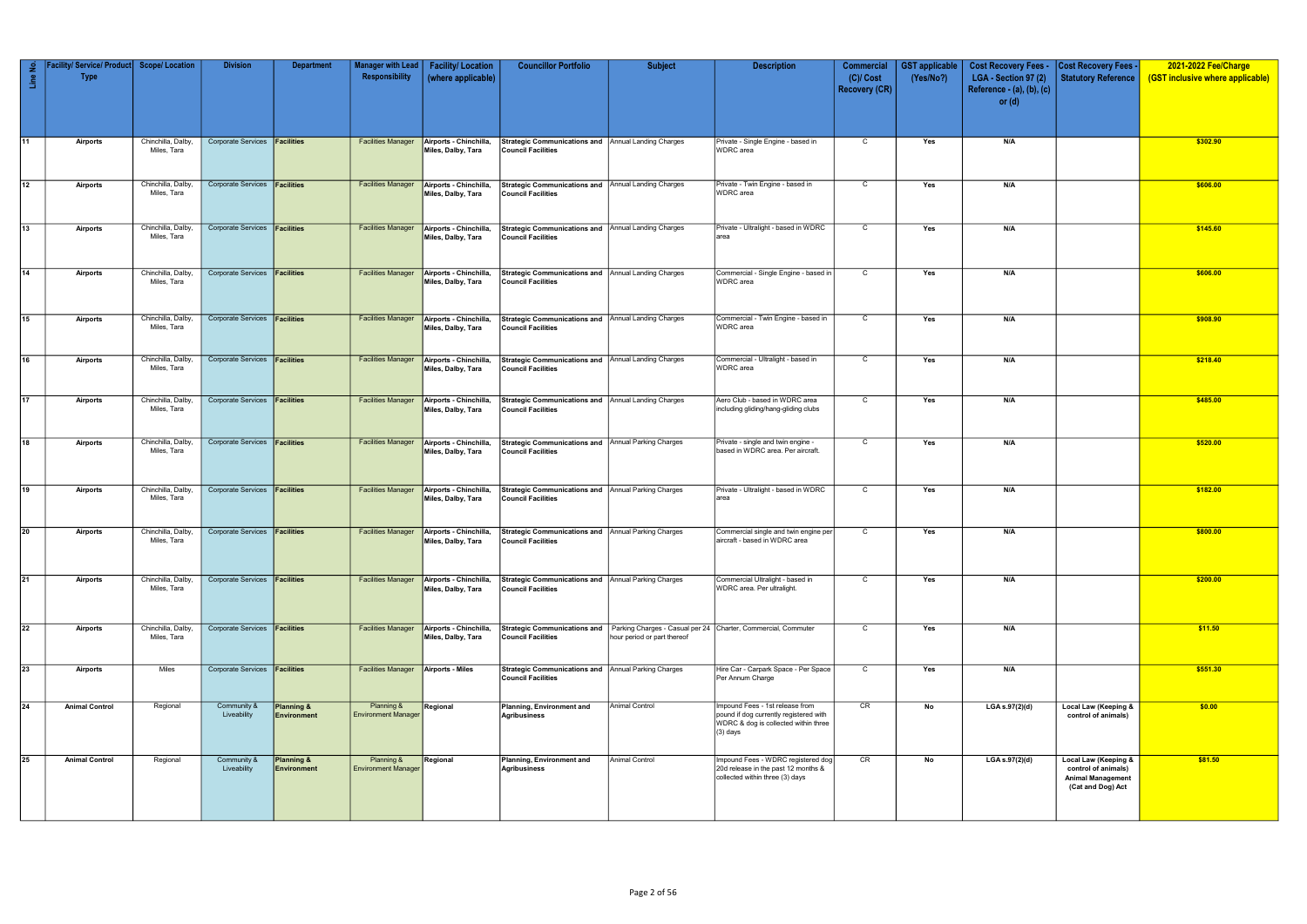| Line No.        | acility/ Service/ Product   Scope/ Location<br><b>Type</b> |          | <b>Division</b>            | <b>Department</b>                           | Manager with Lead<br>Responsibility      | <b>Facility/Location</b><br>(where applicable) | <b>Councillor Portfolio</b>                      | <b>Subject</b>        | <b>Description</b>                                                                                                                                                                                                                    | Commercial<br>$(C)/$ Cost<br><b>Recovery (CR)</b> | <b>GST</b> applicable<br>(Yes/No?) | <b>Cost Recovery Fees -</b><br>LGA - Section 97 (2)<br>Reference - $(a)$ , $(b)$ , $(c)$<br>or $(d)$ | <b>Cost Recovery Fees -</b><br>Statutory Reference     | 2021-2022 Fee/Charge<br>(GST inclusive where applicable) |
|-----------------|------------------------------------------------------------|----------|----------------------------|---------------------------------------------|------------------------------------------|------------------------------------------------|--------------------------------------------------|-----------------------|---------------------------------------------------------------------------------------------------------------------------------------------------------------------------------------------------------------------------------------|---------------------------------------------------|------------------------------------|------------------------------------------------------------------------------------------------------|--------------------------------------------------------|----------------------------------------------------------|
| $\overline{26}$ | <b>Animal Control</b>                                      | Regional | Community &<br>Liveability | <b>Planning &amp;</b><br><b>Environment</b> | Planning &<br><b>Environment Manager</b> | Regional                                       | Planning, Environment and<br>Agribusiness        | <b>Animal Control</b> | Impound Fees - Release of<br>unregistered dog or registered dog 3rd<br>or more release within 12 months or a<br>cat. Must also pay applicable<br>Registration Fee and housing fees<br>after first three (3) days prior to<br>release. | CR                                                | No                                 | LGA s.97(2)(d)                                                                                       | Local Law (Keeping &<br>control of animals)            | \$138.00                                                 |
| $\overline{27}$ | <b>Animal Control</b>                                      | Regional | Community &<br>Liveability | Planning &<br>Environment                   | Planning &<br><b>Environment Manager</b> | Regional                                       | Planning, Environment and<br>Agribusiness        | <b>Animal Control</b> | Housing of dog or cat at pound (per<br>day) after first 3 days.                                                                                                                                                                       | CR                                                | Yes                                | LGA s.97(2)(d)                                                                                       | Local Law (Keeping &<br>control of animals)            | \$15.00                                                  |
| $\sqrt{28}$     | <b>Animal Control</b>                                      | Regional | Community &<br>Liveability | Planning &<br><b>Environment</b>            | Planning &<br><b>Environment Manager</b> | Regional                                       | Planning, Environment and<br>Agribusiness        | <b>Animal Control</b> | Veterinary and other costs                                                                                                                                                                                                            | CR                                                | Yes                                | LGA s.97(2)(d)                                                                                       | <b>Local Law (Keeping &amp;</b><br>control of animals) | <b>At cost</b>                                           |
| $\sqrt{29}$     | <b>Animal Control</b>                                      | Regional | Community &<br>Liveability | Planning &<br><b>Environment</b>            | Planning &<br><b>Environment Manager</b> | Regional                                       | Planning, Environment and<br><b>Agribusiness</b> | <b>Animal Control</b> | Sale of unclaimed impounded cat<br>(includes microchipping and desexing).<br>Note: Sale of animal is subject to<br>temperament testing and purchaser<br>suitability.                                                                  | CR                                                | Yes                                | LGA s.97(2)(d)                                                                                       | Local Law (Keeping &<br>control of animals)            | \$62.00                                                  |
| 30              | <b>Animal Control</b>                                      | Regional | Community &<br>Liveability | <b>Planning &amp;</b><br><b>Environment</b> | Planning &<br><b>Environment Manager</b> | Regional                                       | Planning, Environment and<br>Agribusiness        | <b>Animal Control</b> | Sale of unclaimed impounded Dog<br>(includes microchipping and desexing).<br>Note: Sale of animal is subject to<br>temperament testing and purchaser<br>suitability                                                                   | CR                                                | Yes                                | LGA s.97(2)(d)                                                                                       | <b>Local Law (Keeping &amp;</b><br>control of animals) | \$120.00                                                 |
| 31              | <b>Animal Control</b>                                      | Regional | Community &<br>Liveability | Planning &<br><b>Environment</b>            | Planning &<br><b>Environment Manager</b> | Regional                                       | Planning, Environment and<br>Agribusiness        | Animal Control        | Private Impounding of Animal                                                                                                                                                                                                          | CR                                                | Yes                                | LGA s.97(2)(d)                                                                                       | Local Law (Keeping &<br>control of animals)            | \$102.00                                                 |
| 32              | <b>Animal Control</b>                                      | Regional | Community &<br>Liveability | <b>Planning &amp;</b><br>Environment        | Planning &<br><b>Environment Manager</b> | Regional                                       | Planning, Environment and<br>Agribusiness        | Animal Control        | Cost of each notice placed in<br>newspaper for the release of animal<br>(not for cats or dogs).                                                                                                                                       | CR                                                | No                                 | LGA s.97(2)(d)                                                                                       | Local Law (Keeping &<br>control of animals)            | <b>Actual Cost</b>                                       |
| 33              | <b>Animal Control</b>                                      | Regional | Community &<br>Liveability | Planning &<br><b>Environment</b>            | Planning &<br><b>Environment Manager</b> | Regional                                       | Planning, Environment and<br>Agribusiness        | Dog Registration      | Entire Dog (1 year) Registration                                                                                                                                                                                                      | CR                                                | No                                 | LGA s.97(2)(a)                                                                                       | <b>Animal Management</b><br>(Cat and Dog) Act          | \$114.00                                                 |
| $\overline{34}$ | <b>Animal Control</b>                                      | Regional | Community &<br>Liveability | Planning &<br><b>Environment</b>            | Planning &<br><b>Environment Manager</b> | Regional                                       | Planning, Environment and<br><b>Agribusiness</b> | Dog Registration      | Entire Dog (3year) Registration                                                                                                                                                                                                       | CR                                                | No                                 | LGA s.97(2)(a)                                                                                       | <b>Animal Management</b><br>(Cat and Dog) Act          | \$319.00                                                 |
| 35              | <b>Animal Control</b>                                      | Regional | Community &<br>Liveability | Planning &<br><b>Environment</b>            | Planning &<br><b>Environment Manager</b> | Regional                                       | Planning, Environment and<br>Agribusiness        | Dog Registration      | Desexed Dog (1 year) Registration                                                                                                                                                                                                     | CR                                                | No                                 | LGA s.97(2)(a)                                                                                       | <b>Animal Management</b><br>(Cat and Dog) Act          | \$40.00                                                  |
| $\sqrt{36}$     | <b>Animal Control</b>                                      | Regional | Community &<br>Liveability | Planning &<br>Environment                   | Planning &<br><b>Environment Manager</b> | Regional                                       | Planning, Environment and<br><b>Agribusiness</b> | Dog Registration      | Desexed Dog (3year) Registration                                                                                                                                                                                                      | CR                                                | No                                 | LGA s.97(2)(a)                                                                                       | <b>Animal Management</b><br>(Cat and Dog) Act          | \$113.00                                                 |
| 37              | <b>Animal Control</b>                                      | Regional | Community &<br>Liveability | Planning &<br><b>Environment</b>            | Planning &<br><b>Environment Manager</b> | Regional                                       | Planning, Environment and<br>Agribusiness        | Dog Registration      | Pensioner's Desexed Dog or<br>assistance animals (evidence<br>required) (1 year) Registration                                                                                                                                         | CR                                                | No                                 | LGA s.97(2)(a)                                                                                       | <b>Animal Management</b><br>(Cat and Dog) Act          | \$27.00                                                  |
| $\sqrt{38}$     | <b>Animal Control</b>                                      | Regional | Community &<br>Liveability | <b>Planning &amp;</b><br><b>Environment</b> | Planning &<br><b>Environment Manager</b> | Regional                                       | Planning, Environment and<br>Agribusiness        | Dog Registration      | Pensioner's Desexed Dog or<br>assistance animals (evidence<br>required) (3 year) Registration                                                                                                                                         | CR                                                | No                                 | LGA s.97(2)(a)                                                                                       | <b>Animal Management</b><br>(Cat and Dog) Act          | \$79.00                                                  |
| 39              | <b>Animal Control</b>                                      | Regional | Community &<br>Liveability | Planning &<br><b>Environment</b>            | Planning &<br><b>Environment Manager</b> | Regional                                       | Planning, Environment and<br>Agribusiness        | Dog Registration      | Dangerous Dog, Restricted Dog                                                                                                                                                                                                         | CR                                                | No                                 | LGA s.97(2)(a)                                                                                       | <b>Animal Management</b><br>(Cat and Dog) Act          | \$400.00                                                 |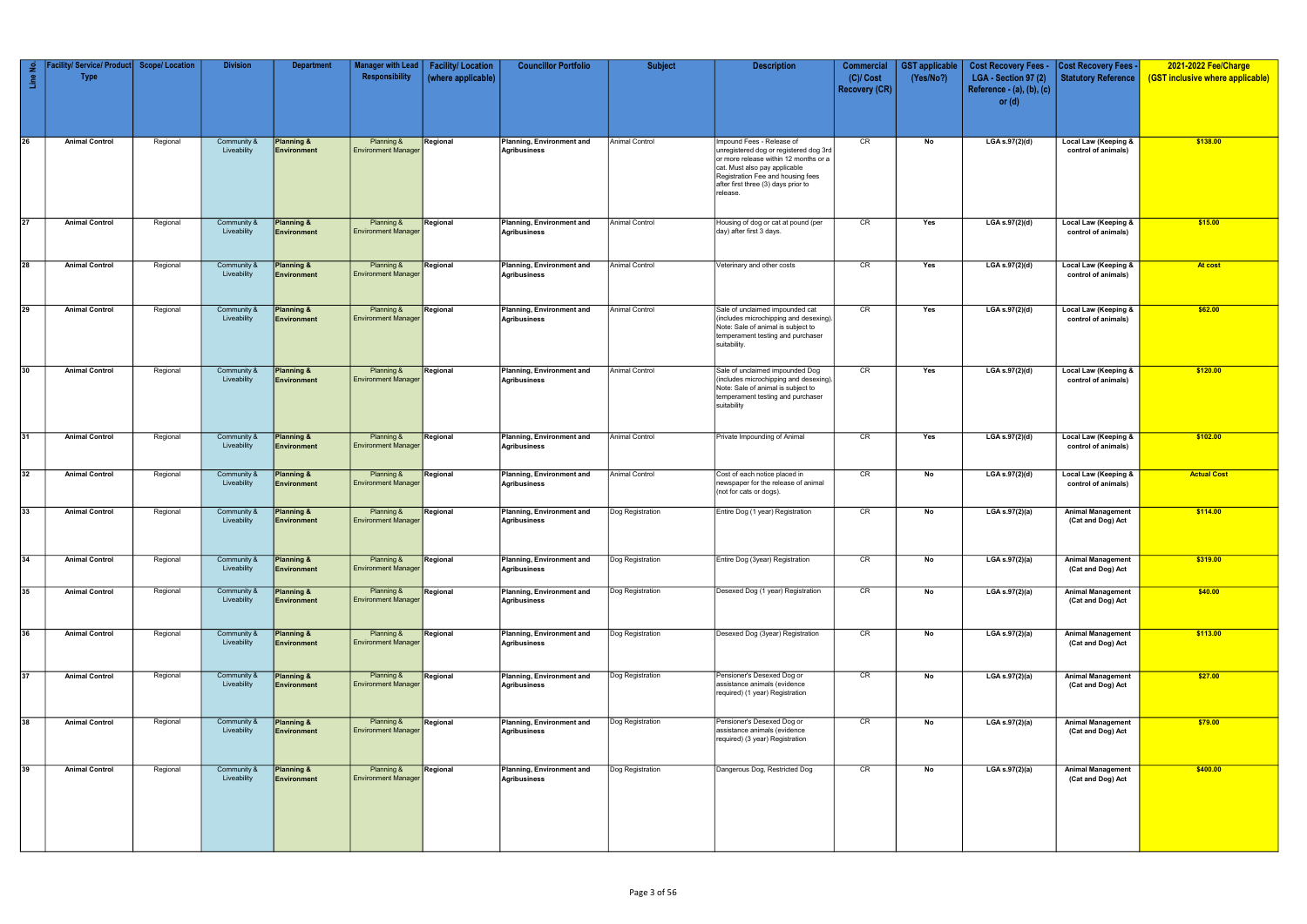| $\mathop{\text{in}}$ | ′ Service/ Product∣ ∣<br><b>Type</b> | <b>Scope/ Location</b> | <b>Division</b>            | <b>Department</b>                           | <b>Manager with Lead</b><br>Responsibility | <b>Facility/Location</b><br>(where applicable) | <b>Councillor Portfolio</b>                             | <b>Subject</b>   | <b>Description</b>                                                                                             | <b>Commercial</b><br>$(C)/$ Cost | <b>GST</b> applicable<br>(Yes/No?) | <b>Cost Recovery Fees -</b><br>LGA - Section 97 (2) | <b>Cost Recovery Fees -</b><br>Statutory Reference | 2021-2022 Fee/Charge<br>(GST inclusive where applicable) |
|----------------------|--------------------------------------|------------------------|----------------------------|---------------------------------------------|--------------------------------------------|------------------------------------------------|---------------------------------------------------------|------------------|----------------------------------------------------------------------------------------------------------------|----------------------------------|------------------------------------|-----------------------------------------------------|----------------------------------------------------|----------------------------------------------------------|
|                      |                                      |                        |                            |                                             |                                            |                                                |                                                         |                  |                                                                                                                | <b>Recovery (CR)</b>             |                                    | Reference - $(a)$ , $(b)$ , $(c)$<br>or $(d)$       |                                                    |                                                          |
| 40                   | <b>Animal Control</b>                | Regional               | Community &<br>Liveability | <b>Planning &amp;</b><br>Environment        | Planning &<br><b>Environment Manager</b>   | Regional                                       | Planning, Environment and<br>Agribusiness               | Dog Registration | Menacing Dog (1 year only)<br>Registration                                                                     | CR                               | No                                 | LGA s.97(2)(a)                                      | <b>Animal Management</b><br>(Cat and Dog) Act      | \$200.00                                                 |
| 41                   | <b>Animal Control</b>                | Regional               | Community &<br>Liveability | Planning &<br><b>Environment</b>            | Planning &<br><b>Environment Manager</b>   | Regional                                       | Planning, Environment and<br><b>Agribusiness</b>        | Dog Registration | Menacing Dog - Desexed (1 year<br>only) Registration                                                           | CR                               | No                                 | LGA s.97(2)(a)                                      | <b>Animal Management</b><br>(Cat and Dog) Act      | \$140.00                                                 |
| 42                   | <b>Animal Control</b>                | Regional               | Community &<br>Liveability | <b>Planning &amp;</b><br><b>Environment</b> | Planning &<br><b>Environment Manager</b>   | Regional                                       | Planning, Environment and<br>Agribusiness               | Dog Registration | Compliant Dangerous Dog (min 2<br>years since declaration and no<br>complaints) (1 year) Registration          | CR                               | No                                 | $LGA$ s.97(2)(a)                                    | <b>Animal Management</b><br>(Cat and Dog) Act      | \$200.00                                                 |
| 43                   | <b>Animal Control</b>                | Regional               | Community &<br>Liveability | Planning &<br><b>Environment</b>            | Planning &<br><b>Environment Manager</b>   | Regional                                       | Planning, Environment and<br>Agribusiness               | Dog Registration | Compliant Menacing Dog (min 2 years<br>since declaration and no complaints)<br>(1 year) Registration           | CR                               | No                                 | $LGA$ s.97(2)(a)                                    | <b>Animal Management</b><br>(Cat and Dog) Act      | \$150.00                                                 |
| 44                   | <b>Animal Control</b>                | Regional               | Community &<br>Liveability | <b>Planning &amp;</b><br><b>Environment</b> | Planning &<br><b>Environment Manager</b>   | Regional                                       | <b>Planning, Environment and</b><br><b>Agribusiness</b> | Dog Registration | Compliant Menacing Dog - Desexed<br>(min 2 years since declaration and no<br>complaints) (1 year) Registration | CR                               | No                                 | LGA s.97(2)(a)                                      | <b>Animal Management</b><br>(Cat and Dog) Act      | \$114.00                                                 |
| 45                   | <b>Animal Control</b>                | Regional               | Community &<br>Liveability | Planning &<br><b>Environment</b>            | Planning &<br><b>Environment Manager</b>   | Regional                                       | Planning, Environment and<br>Agribusiness               | Dog Registration | Pup Registration - dog less than 6<br>months old                                                               | CR                               | No                                 | LGA s.97(2)(a)                                      | <b>Animal Management</b><br>(Cat and Dog) Act      | \$40.00                                                  |
| 46                   | <b>Animal Control</b>                | Regional               | Community &<br>Liveability | Planning &<br><b>Environment</b>            | Planning &<br><b>Environment Manager</b>   | Regional                                       | Planning, Environment and<br>Agribusiness               | Dog Registration | Pro-rata percentage of dog registration<br>fee (excluding late renewals)                                       | CR                               | No                                 | LGA s.97(2)(a)                                      | <b>Animal Management</b><br>(Cat and Dog) Act      | July - December - 100%                                   |
| 47                   | <b>Animal Control</b>                | Regional               | Community &<br>Liveability | Planning &<br><b>Environment</b>            | Planning &<br><b>Environment Manager</b>   | Regional                                       | Planning, Environment and<br>Agribusiness               | Dog Registration | Pro-rata percentage of dog registration<br>fee (excluding late renewals)                                       | CR                               | No                                 | $LGA$ s.97(2)(a)                                    | <b>Animal Management</b><br>(Cat and Dog) Act      | January - 60%                                            |
| 48                   | <b>Animal Control</b>                | Regional               | Community &<br>Liveability | Planning &<br><b>Environment</b>            | Planning &<br><b>Environment Manager</b>   | Regional                                       | Planning, Environment and<br>Agribusiness               | Dog Registration | Pro-rata percentage of dog registration<br>fee (excluding late renewals)                                       | CR                               | No                                 | LGA s.97(2)(a)                                      | <b>Animal Management</b><br>(Cat and Dog) Act      | February - 50%                                           |
| 49                   | <b>Animal Control</b>                | Regional               | Community &<br>Liveability | Planning &<br><b>Environment</b>            | Planning &<br><b>Environment Manager</b>   | Regional                                       | Planning, Environment and<br><b>Agribusiness</b>        | Dog Registration | Pro-rata percentage of dog registration<br>fee (excluding late renewals)                                       | CR                               | No                                 | LGA s.97(2)(a)                                      | <b>Animal Management</b><br>(Cat and Dog) Act      | <b>March - 40%</b>                                       |
| 50                   | <b>Animal Control</b>                | Regional               | Community &<br>Liveability | Planning &<br><b>Environment</b>            | Planning &<br><b>Environment Manager</b>   | Regional                                       | Planning, Environment and<br><b>Agribusiness</b>        | Dog Registration | Pro-rata percentage of cat registration<br>fee (excluding late renewals)                                       | CR                               | No                                 | $LGA$ s.97(2)(a)                                    | <b>Animal Management</b><br>(Cat and Dog) Act      | <b>April - 30%</b>                                       |
| 51                   | <b>Animal Control</b>                | Regional               | Community &<br>Liveability | <b>Planning &amp;</b><br><b>Environment</b> | Planning &<br><b>Environment Manager</b>   | Regional                                       | Planning, Environment and<br><b>Agribusiness</b>        | Dog Registration | Pro-rata percentage of dog registration<br>fee (excluding late renewals)                                       | CR                               | No                                 | LGA s.97(2)(a)                                      | <b>Animal Management</b><br>(Cat and Dog) Act      | May - 20%                                                |
| 52                   | <b>Animal Control</b>                | Regional               | Community &<br>Liveability | Planning &<br><b>Environment</b>            | Planning &<br><b>Environment Manager</b>   | Regional                                       | Planning, Environment and<br>Agribusiness               | Dog Registration | Pro-rata percentage of dog registration<br>fee (excluding late renewals)                                       | CR                               | No                                 | LGA s.97(2)(a)                                      | <b>Animal Management</b><br>(Cat and Dog) Act      | <b>June - 10%</b>                                        |
| 53                   | <b>Animal Control</b>                | Regional               | Community &<br>Liveability | Planning &<br><b>Environment</b>            | Planning &<br><b>Environment Manager</b>   | Regional                                       | Planning, Environment and<br><b>Agribusiness</b>        | Dog Registration | Replacement Registration Tag (1st per<br>tag set) or Regulated Dog Tag (1st per<br>year)                       | CR                               | Yes                                | LGA s.97(2)(a)                                      | <b>Animal Management</b><br>(Cat and Dog) Act      | \$0.00                                                   |
| 54                   | <b>Animal Control</b>                | Regional               | Community &<br>Liveability | Planning &<br><b>Environment</b>            | Planning &<br><b>Environment Manager</b>   | Regional                                       | Planning, Environment and<br>Agribusiness               | Dog Registration | Replacement Registration Tag or<br>Regulated Dog Tag (second or<br>subsequent tag replacement)                 | CR                               | Yes                                | LGA s.97(2)(a)                                      | <b>Animal Management</b><br>(Cat and Dog) Act      | \$33.00                                                  |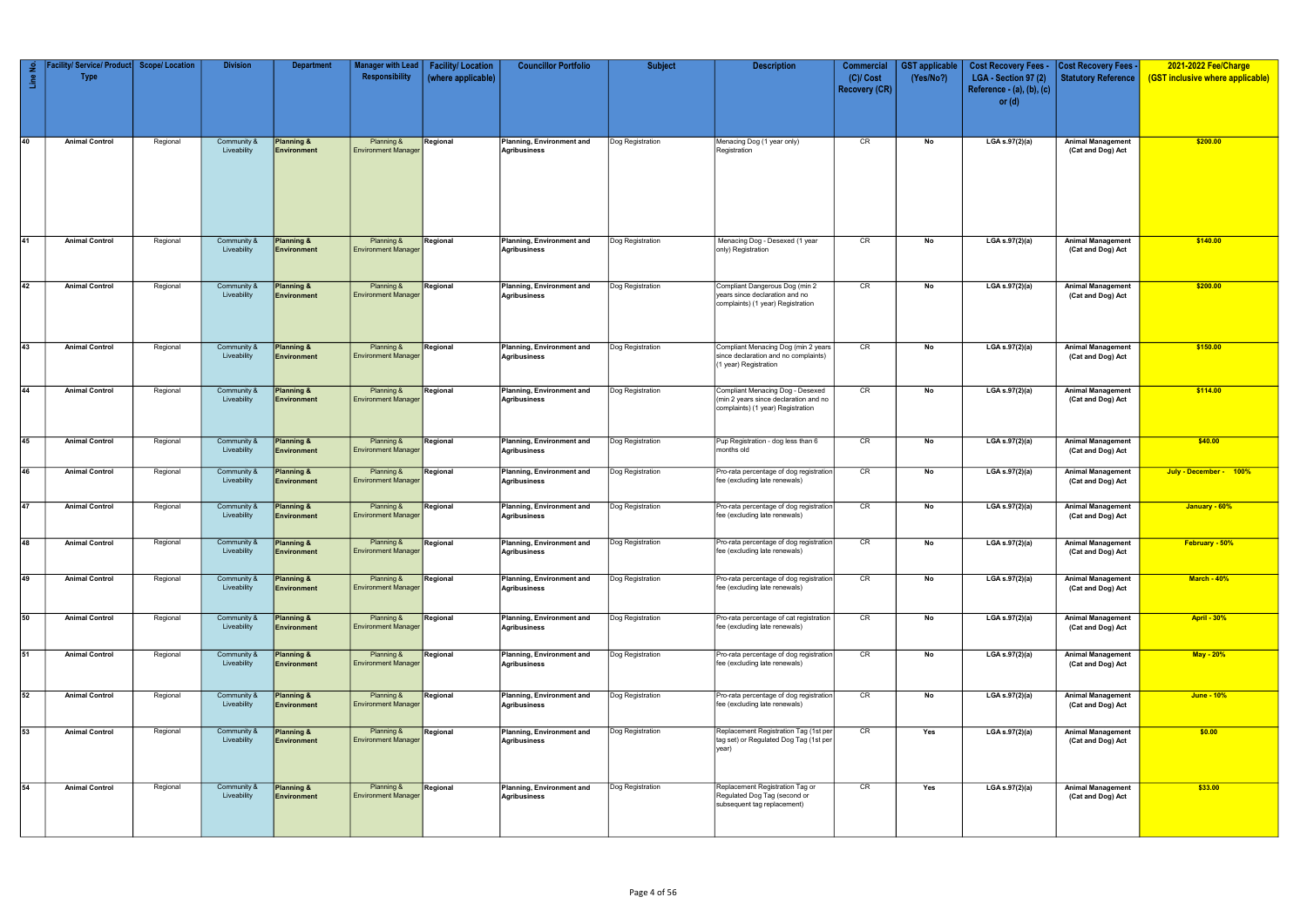| Line No | acility/ Service/ Product<br><b>Type</b> | <b>Scope/Location</b> | <b>Division</b>            | <b>Department</b>                           | <b>Manager with Lead</b><br>Responsibility | <b>Facility/Location</b><br>(where applicable) | <b>Councillor Portfolio</b>                             | <b>Subject</b>                                                                                                                                                                              | <b>Description</b>                                                   | <b>Commercial</b><br>$(C)/$ Cost<br><b>Recovery (CR)</b> | <b>GST</b> applicable<br>(Yes/No?) | <b>Cost Recovery Fees -</b><br>LGA - Section 97 (2)<br>Reference - $(a)$ , $(b)$ , $(c)$ | Cost Recovery Fees<br><b>Statutory Reference</b> | 2021-2022 Fee/Charge<br>(GST inclusive where applicable)                                                                                                                                                                                             |
|---------|------------------------------------------|-----------------------|----------------------------|---------------------------------------------|--------------------------------------------|------------------------------------------------|---------------------------------------------------------|---------------------------------------------------------------------------------------------------------------------------------------------------------------------------------------------|----------------------------------------------------------------------|----------------------------------------------------------|------------------------------------|------------------------------------------------------------------------------------------|--------------------------------------------------|------------------------------------------------------------------------------------------------------------------------------------------------------------------------------------------------------------------------------------------------------|
|         |                                          |                       |                            |                                             |                                            |                                                |                                                         |                                                                                                                                                                                             |                                                                      |                                                          |                                    | or $(d)$                                                                                 |                                                  |                                                                                                                                                                                                                                                      |
| 55      | <b>Animal Control</b>                    | Regional              | Community &<br>Liveability | <b>Planning &amp;</b><br>Environment        | Planning &<br><b>Environment Manager</b>   | Regional                                       | Planning, Environment and<br>Agribusiness               | Animal Control                                                                                                                                                                              | Review of Dangerous, Menacing or<br>Restricted Dog Declaration       | CR                                                       | No                                 | LGA s.97(2)(a)                                                                           | <b>Animal Management</b><br>(Cat and Dog) Act    | \$329.00                                                                                                                                                                                                                                             |
| 56      | <b>Animal Control</b>                    | Regional              | Community &<br>Liveability | <b>Planning &amp;</b><br>Environment        | Planning &<br><b>Environment Manager</b>   | Regional                                       | Planning, Environment and<br><b>Agribusiness</b>        | Animal Control                                                                                                                                                                              | Review of Seizure Notice and/or<br><b>Destruction Order</b>          | CR                                                       | No                                 | LGA s.262(3)                                                                             | <b>Animal Management</b><br>(Cat and Dog) Act    | \$329.00                                                                                                                                                                                                                                             |
| 57      | <b>Animal Control</b>                    | Regional              | Community &<br>Liveability | Planning &<br>Environment                   | Planning &<br><b>Environment Manager</b>   | Regional                                       | Planning, Environment and<br>Agribusiness               | <b>Animal Control</b>                                                                                                                                                                       | Permit to keep additional animals (in<br>excess of Local Law limits) | CR                                                       | No                                 | LGA s.97(2)(a)                                                                           | Local Law (Keeping &<br>control of animals)      | \$99.00                                                                                                                                                                                                                                              |
| 58      | <b>Animal Control</b>                    | Regional              | Community &<br>Liveability | <b>Planning &amp;</b><br>Environment        | Planning &<br><b>Environment Manager</b>   | Regional                                       | Planning, Environment and<br><b>Agribusiness</b>        | <b>Animal Control</b>                                                                                                                                                                       | Review of decision for permit                                        | CR                                                       | No                                 | LGA s.262(3)                                                                             | Local Law (Keeping &<br>control of animals)      | \$167.00                                                                                                                                                                                                                                             |
| 59      | <b>Building Application</b>              | Regional              | Community &<br>Liveability | Planning &<br>Environment                   | Planning &<br><b>Environment Manager</b>   | Regional                                       | Planning, Environment and<br><b>Agribusiness</b>        | Building - Lodgement/Archival<br>Fee All Applications                                                                                                                                       |                                                                      | CR                                                       | No                                 | LGA s.97(2)(a)                                                                           | Schedule 22, Planning<br><b>Regulation 2017</b>  | \$195.00                                                                                                                                                                                                                                             |
| 60      | <b>Building Application</b>              | Regional              | Community &<br>Liveability | Planning &<br>Environment                   | Planning &<br><b>Environment Manager</b>   | Regional                                       | Planning, Environment and<br>Agribusiness               | Building - Requested/Additional<br>Inspections<br><b>Council Certified Applications</b><br>Only<br>(Note: Travel fee may be required<br>in addition to this fee for all re-<br>inspections) |                                                                      | $\mathsf{C}$                                             | Yes                                | N/A                                                                                      |                                                  | <b>Class 1 &amp; 10 \$140</b><br><b>Classes 2 - 9 Private Certification Cost +</b><br>15%                                                                                                                                                            |
| 61      | <b>Building Application</b>              | Regional              | Community &<br>Liveability | <b>Planning &amp;</b><br>Environment        | Planning &<br><b>Environment Manager</b>   | Regional                                       | Planning, Environment and<br><b>Agribusiness</b>        | Building - Refusal or cancellation<br>of application                                                                                                                                        |                                                                      | CR                                                       | No                                 | LGA s.97(2)(a)                                                                           | Planning Act 2016 s51                            | <b>Refund of 75% of Building Permit fees</b><br>paid subject to no assessment work<br><b>being commenced by Council's building</b><br>certifier. Refund of 40% of Building<br><b>Permit Fees paid subject to no</b><br>inspections being undertaken. |
| 62      | <b>Building Application</b>              | Regional              | Community &<br>Liveability | <b>Planning &amp;</b><br>Environment        | Planning &<br><b>Environment Manager</b>   | Regional                                       | Planning, Environment and<br><b>Agribusiness</b>        | Copy of Certificate of<br>Classification for a Single<br>Property                                                                                                                           |                                                                      | CR                                                       | No                                 | LGA s.97(2)(a)                                                                           | <b>Planning Regulation</b><br>2017 sch22         | \$70 per certificate (maximum \$205 per<br>property e.g. where a property has 3 or<br>more certificates, \$205 is the maximum<br>payable)                                                                                                            |
| 63      | <b>Building Application</b>              | Regional              | Community &<br>Liveability | <b>Planning &amp;</b><br><b>Environment</b> | Planning &<br><b>Environment Manager</b>   | Regional                                       | Planning, Environment and<br><b>Agribusiness</b>        | Certificate of classification if not<br>previously issued pre 30.04.98                                                                                                                      |                                                                      | CR                                                       | No                                 | LGA s.97(2)(a)                                                                           | Planning Act 2016 s51                            | \$170 per building (Max fee \$500)                                                                                                                                                                                                                   |
| 64      | <b>Building Application</b>              | Regional              | Community &<br>Liveability | <b>Planning &amp;</b><br><b>Environment</b> | Planning &<br><b>Environment Manager</b>   | Regional                                       | Planning, Environment and<br>Agribusiness               | Certificate of classification if not<br>previously issued post 30.04.98                                                                                                                     |                                                                      | CR                                                       | Yes                                | LGA s.97(2)(a)                                                                           | Planning Act 2016 s51                            | \$375 per building (Max fee of \$1120)                                                                                                                                                                                                               |
| 65      | <b>Building Application</b>              | Regional              | Community &<br>Liveability | <b>Planning &amp;</b><br><b>Environment</b> | Planning &<br><b>Environment Manager</b>   | Regional                                       | Planning, Environment and<br>Agribusiness               | Copy of building plans                                                                                                                                                                      |                                                                      | CR                                                       | No                                 | LGA s.97(2)(c)                                                                           | <b>Planning Regulation</b><br>2017 sch22         | <b>Class 10 \$50</b><br><b>Class 1 \$90</b><br>All other classes \$180                                                                                                                                                                               |
| 66      | <b>Building Application</b>              | Regional              | Community &<br>Liveability | <b>Planning &amp;</b><br>Environment        | Planning &<br><b>Environment Manager</b>   | Regional                                       | <b>Planning, Environment and</b><br><b>Agribusiness</b> | Building records search                                                                                                                                                                     |                                                                      | CR                                                       | No                                 | LGA s.97(2)(c)                                                                           | <b>Local Government Act</b><br>2009 s262(3)(c)   | \$225.00                                                                                                                                                                                                                                             |
| 67      | <b>Building Application</b>              | Regional              | Community &<br>Liveability | <b>Planning &amp;</b><br>Environment        | Planning &<br><b>Environment Manager</b>   | Regional                                       | Planning, Environment and<br><b>Agribusiness</b>        | Building Compliance Inspection of<br>buildings for transfer of ownership                                                                                                                    |                                                                      | CR                                                       | No                                 | LGA s.97(2)(a)                                                                           | <b>Local Government Act</b><br>2009 s262(3)(c)   | \$340.00                                                                                                                                                                                                                                             |
| 68      | <b>Building Application</b>              | Regional              | Community &<br>Liveability | <b>Planning &amp;</b><br>Environment        | Planning &<br><b>Environment Manager</b>   | Regional                                       | Planning, Environment and<br>Agribusiness               | Urgent Building compliance<br>inspection                                                                                                                                                    |                                                                      | CR                                                       | No                                 | LGA s.97(2)(a)                                                                           | <b>Local Government Act</b><br>2009 s262(3)(c)   | \$565.00                                                                                                                                                                                                                                             |
| 69      | <b>Building Application</b>              | Regional              | Community &<br>Liveability | <b>Planning &amp;</b><br><b>Environment</b> | Planning &<br><b>Environment Manager</b>   | Regional                                       | <b>Planning, Environment and</b><br><b>Agribusiness</b> | Assessment against a<br>performance provision of the<br>Queensland Development Code<br>(siting)                                                                                             |                                                                      | CR                                                       | No                                 | $LGA$ s.97(2)(a)                                                                         | Planning Act 2016 s54                            | \$340.00                                                                                                                                                                                                                                             |
| 70      | <b>Building Application</b>              | Regional              | Community &<br>Liveability | <b>Planning &amp;</b><br><b>Environment</b> | Planning &<br><b>Environment Manager</b>   | Regional                                       | Planning, Environment and<br>Agribusiness               | Form 19 request                                                                                                                                                                             | Part A                                                               | CR                                                       | No                                 | LGA s.97(2)(a)                                                                           | Planning Act 2016 s54                            | \$115 base fee plus \$5 / item                                                                                                                                                                                                                       |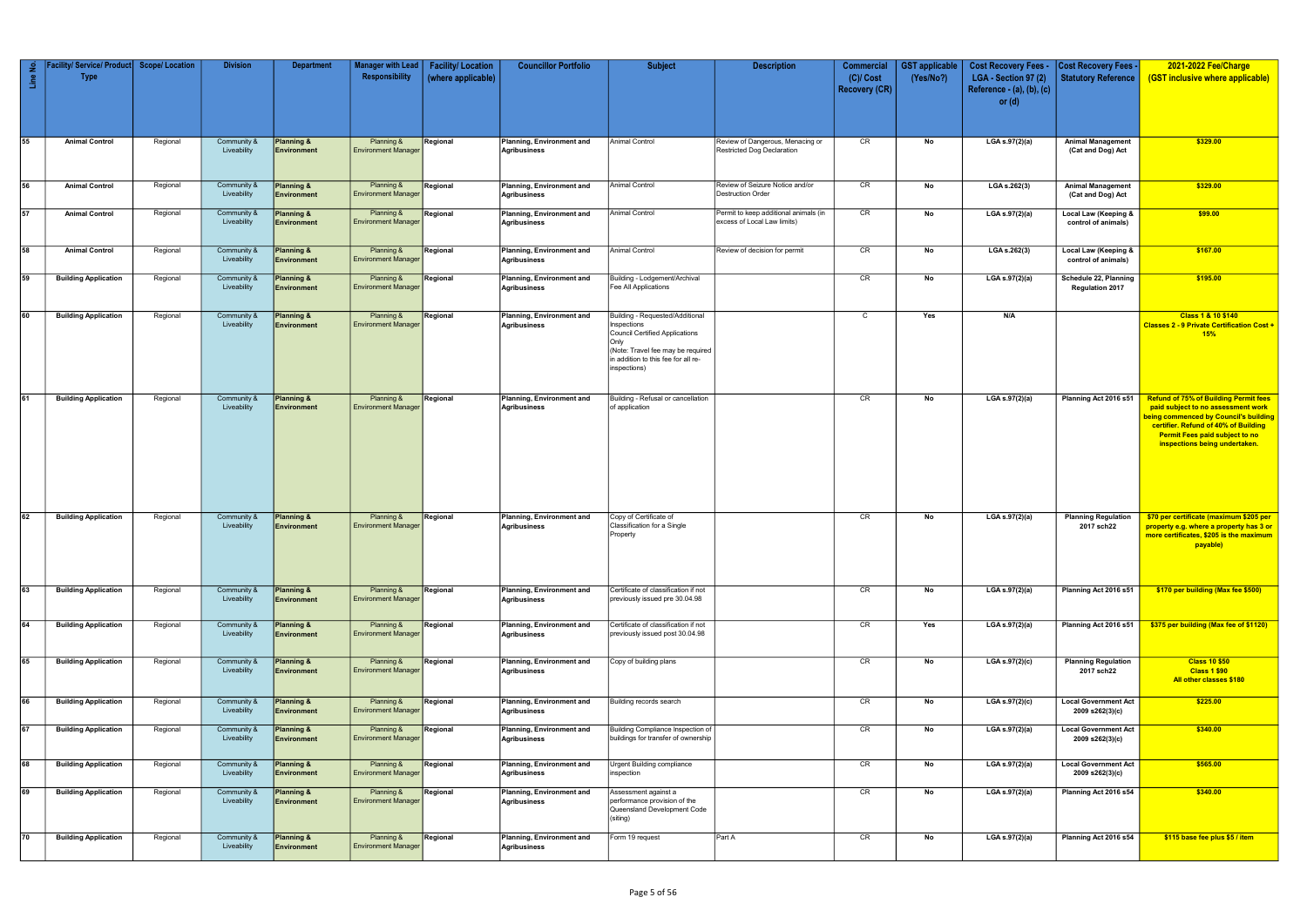| $\epsilon$<br>$\ensuremath{\mathbb{E}}$ | // Service/ Product <br><b>Type</b>       | <b>Scope/Location</b> | <b>Division</b>            | <b>Department</b>                           | <b>Manager with Lead</b><br>Responsibility | <b>Facility/Location</b><br>(where applicable) | <b>Councillor Portfolio</b>                      | <b>Subject</b>                                                                                                                                                                                     | <b>Description</b>                                                                                                                                                                                                                                                                                                  | Commercial<br>$(C)/$ Cost<br><b>Recovery (CR)</b> | <b>GST</b> applicable<br>(Yes/No?) | <b>Cost Recovery Fees -</b><br>LGA - Section 97 (2)<br>Reference - (a), (b), (c)<br>or $(d)$ | <b>Cost Recovery Fees -</b><br><b>Statutory Reference</b> | 2021-2022 Fee/Charge<br>(GST inclusive where applicable)                                                                                                                                                                                             |
|-----------------------------------------|-------------------------------------------|-----------------------|----------------------------|---------------------------------------------|--------------------------------------------|------------------------------------------------|--------------------------------------------------|----------------------------------------------------------------------------------------------------------------------------------------------------------------------------------------------------|---------------------------------------------------------------------------------------------------------------------------------------------------------------------------------------------------------------------------------------------------------------------------------------------------------------------|---------------------------------------------------|------------------------------------|----------------------------------------------------------------------------------------------|-----------------------------------------------------------|------------------------------------------------------------------------------------------------------------------------------------------------------------------------------------------------------------------------------------------------------|
| 71                                      | <b>Building Application</b>               | Regional              | Community &<br>Liveability | Planning &<br>Environment                   | Planning &<br><b>Environment Manager</b>   | Regional                                       | Planning, Environment and<br>Agribusiness        | Form 19 request                                                                                                                                                                                    | Part B                                                                                                                                                                                                                                                                                                              | CR                                                | No                                 | LGA s.97(2)(a)                                                                               | Planning Act 2016 s54                                     | \$115 base fee plus \$5 / item                                                                                                                                                                                                                       |
| 72                                      | <b>Building Application</b>               | Regional              | Community &<br>Liveability | Planning &<br>Environment                   | Planning &<br><b>Environment Manager</b>   | Regional                                       | Planning, Environment and<br>Agribusiness        | orm 19 request                                                                                                                                                                                     | Part C                                                                                                                                                                                                                                                                                                              | CR                                                | No                                 | LGA s.97(2)(a)                                                                               | Planning Act 2016 s54                                     | \$115 base fee plus \$5 / item                                                                                                                                                                                                                       |
| $\sqrt{73}$                             | <b>Building Application</b>               | Regional              | Community &<br>Liveability | Planning &<br>Environment                   | Planning &<br><b>Environment Manager</b>   | Regional                                       | Planning, Environment and<br>Agribusiness        | Copy of List of Building<br>Applications - Public Requests<br>Information Limited to Property<br>Address and Description of Work                                                                   |                                                                                                                                                                                                                                                                                                                     | CR                                                | No                                 | LGA s.97(2)(a)                                                                               | Planning Act 2016 s54                                     | \$205 per year subscription (this entitles<br>the subscriber to a monthly list) or for<br>individual purchase a single month is<br>\$30. Further separation for this<br><mark>arrangement i.e. 6 monthly, quarterly etc.</mark><br>is not available. |
| 74                                      | <b>Building Application</b>               | Regional              | Community &<br>Liveability | Planning &<br><b>Environment</b>            | Planning &<br><b>Environment Manager</b>   | Regional                                       | Planning, Environment and<br>Agribusiness        | Raising of existing habitable floor<br>areas where those areas have<br>been inundated by flood water to<br>a level a minimum of 300mm<br>above the highest recorded flood<br>level, or Q100 level. | Waiver of application fees for anyone<br>whose habitable living areas have<br>been inundated in flood affected areas<br>to raise their homes 300mm above the<br>highest recorded flood level, or Q100<br>level. (this fee is for raising only and<br>additional fees will apply to any<br>additional building work) | CR                                                | No                                 | LGA s.97(2)(a)                                                                               | Planning Act 2016 s51                                     | No charge                                                                                                                                                                                                                                            |
| 75                                      | <b>Building Application</b>               | Regional              | Community &<br>Liveability | Planning &<br>Environment                   | Planning &<br><b>Environment Manager</b>   | Regional                                       | Planning, Environment and<br><b>Agribusiness</b> | Certification outside of the<br>Western Downs Regional Council<br>Administrative Area (Competitive)                                                                                                |                                                                                                                                                                                                                                                                                                                     | C                                                 | Yes                                | N/A                                                                                          |                                                           | <b>Price on Application + GST</b>                                                                                                                                                                                                                    |
| 76                                      | <b>Building Application</b>               | Regional              | Community &<br>Liveability | Planning &<br><b>Environment</b>            | Planning &<br><b>Environment Manager</b>   | Regional                                       | Planning, Environment and<br>Agribusiness        | Request to Change Existing<br>Approval                                                                                                                                                             |                                                                                                                                                                                                                                                                                                                     | CR                                                | Yes                                | LGA s.97(2)(a)                                                                               | Planning Act 2016 s51                                     | <b>Change of Classification</b><br>Class 1A, 1B & 10 \$515<br><b>Class 2-9 Private Certification Cost + 15%</b>                                                                                                                                      |
| 77                                      | <b>Building Application</b>               | Regional              | Community &<br>Liveability | Planning &<br>Environment                   | Planning &<br><b>Environment Manager</b>   | Regional                                       | Planning, Environment and<br>Agribusiness        | Amendment to Approved Plan                                                                                                                                                                         |                                                                                                                                                                                                                                                                                                                     | CR                                                | Yes                                | LGA s.97(2)(a)                                                                               | Planning Act 2016 s51                                     | \$70 - 50sqm and under<br>\$125 - over 50sqm                                                                                                                                                                                                         |
| 78                                      | <b>Building Application</b><br>Commercial | Regional              | Community &<br>Liveability | Planning &<br>Environment                   | Planning &<br><b>Environment Manager</b>   | Regional                                       | Planning, Environment and<br>Agribusiness        | <b>New Buildings</b><br>Class 2 - 9 (up to 299m2)                                                                                                                                                  | 1m2 to 299m2                                                                                                                                                                                                                                                                                                        | CR                                                | Yes                                | LGA s.97(2)(a)                                                                               | Planning Act 2016 s51                                     | <b>Private Certification Cost + 15%</b>                                                                                                                                                                                                              |
| $\sqrt{79}$                             | <b>Building Application</b><br>Commercial | Regional              | Community &<br>Liveability | Planning &<br><b>Environment</b>            | Planning &<br><b>Environment Manager</b>   | Regional                                       | Planning, Environment and<br><b>Agribusiness</b> | New Building<br>Class 2 - 9<br>(up to 499m2)                                                                                                                                                       | 300m2 to 499m2                                                                                                                                                                                                                                                                                                      | CR                                                | Yes                                | LGA s.97(2)(a)                                                                               | Planning Act 2016 s51                                     | <b>Private Certification Cost + 15%</b>                                                                                                                                                                                                              |
| 80                                      | <b>Building Application</b><br>Commercial | Regional              | Community &<br>Liveability | Planning &<br>Environment                   | Planning &<br><b>Environment Manager</b>   | Regional                                       | Planning, Environment and<br><b>Agribusiness</b> | <b>New Buildings</b><br>Class 2 - 9                                                                                                                                                                | 500m2 to 999m2                                                                                                                                                                                                                                                                                                      | CR                                                | Yes                                | LGA s.97(2)(a)                                                                               | Planning Act 2016 s51                                     | <b>Private Certification Cost + 15%</b>                                                                                                                                                                                                              |
| 81                                      | <b>Building Application</b><br>Commercial | Regional              | Community &<br>Liveability | Planning &<br>Environment                   | Planning &<br><b>Environment Manage</b>    | Regional                                       | Planning, Environment and<br><b>Agribusiness</b> | <b>New Buildings</b><br>Class 2 -9                                                                                                                                                                 | 1000m2 to 1999m2                                                                                                                                                                                                                                                                                                    | CR                                                | Yes                                | LGA s.97(2)(a)                                                                               | Planning Act 2016 s51                                     | <b>Private Certification Cost + 15%</b>                                                                                                                                                                                                              |
| 82                                      | <b>Building Application</b><br>Commercial | Regional              | Community &<br>Liveability | <b>Planning &amp;</b><br><b>Environment</b> | Planning &<br><b>Environment Manager</b>   | Regional                                       | Planning, Environment and<br><b>Agribusiness</b> | <b>New Buildings</b><br>Class 2 - 9                                                                                                                                                                | 2000m2 and greater                                                                                                                                                                                                                                                                                                  | CR                                                | Yes                                | LGA s.97(2)(a)                                                                               | Planning Act 2016 s51                                     | <b>Private Certification Cost + 15%</b>                                                                                                                                                                                                              |
| 83                                      | <b>Building Application</b><br>Commercial | Regional              | Community &<br>Liveability | Planning &<br><b>Environment</b>            | Planning &<br><b>Environment Manager</b>   | Regional                                       | Planning, Environment and<br>Agribusiness        | Alterations and Additions<br>Class 2 - 9                                                                                                                                                           | up to 149m2                                                                                                                                                                                                                                                                                                         | CR                                                | Yes                                | LGA s.97(2)(a)                                                                               | Planning Act 2016 s51                                     | <b>Private Certification Cost + 15%</b>                                                                                                                                                                                                              |
| 84                                      | <b>Building Application</b><br>Commercial | Regional              | Community &<br>Liveability | Planning &<br><b>Environment</b>            | Planning &<br><b>Environment Manager</b>   | Regional                                       | <b>Planning, Environment and</b><br>Agribusiness | <b>Alterations and Additions</b><br>Class 2 - 9                                                                                                                                                    | 150m2 to 299m2                                                                                                                                                                                                                                                                                                      | CR                                                | Yes                                | LGA s.97(2)(a)                                                                               | Planning Act 2016 s51                                     | <b>Private Certification Cost + 15%</b>                                                                                                                                                                                                              |
| 85                                      | <b>Building Application</b><br>Commercial | Regional              | Community &<br>Liveability | Planning &<br><b>Environment</b>            | Planning &<br><b>Environment Manager</b>   | Regional                                       | Planning, Environment and<br>Agribusiness        | Alterations and Additions<br><b>Class 2 - 9</b>                                                                                                                                                    | 300m2 to 499m2"                                                                                                                                                                                                                                                                                                     | CR                                                | Yes                                | LGA s.97(2)(a)                                                                               | Planning Act 2016 s51                                     | <b>Private Certification Cost + 15%</b>                                                                                                                                                                                                              |
| $\overline{86}$                         | <b>Building Application</b><br>Commercial | Regional              | Community &<br>Liveability | Planning &<br>Environment                   | Planning &<br><b>Environment Manager</b>   | Regional                                       | Planning, Environment and<br>Agribusiness        | Alterations and Additions<br>Class 2 - 9                                                                                                                                                           | 500m2 to 1999m2                                                                                                                                                                                                                                                                                                     | CR                                                | Yes                                | LGA $s.97(2)(a)$                                                                             | Planning Act 2016 s51                                     | <b>Private Certification Cost + 15%</b>                                                                                                                                                                                                              |
| $\sqrt{87}$                             | <b>Building Application</b><br>Commercial | Regional              | Community &<br>Liveability | Planning &<br><b>Environment</b>            | Planning &<br><b>Environment Manager</b>   | Regional                                       | Planning, Environment and<br><b>Agribusiness</b> | <b>Building Temporary Structures</b><br><b>Class 2 - 9</b>                                                                                                                                         | (tents >500m2)                                                                                                                                                                                                                                                                                                      | CR                                                | Yes                                | LGA s.97(2)(a)                                                                               | Planning Act 2016 s51                                     | <b>Private Certification Cost + 15%</b>                                                                                                                                                                                                              |
| 88                                      | <b>Building Application</b><br>Commercial | Regional              | Community &<br>Liveability | Planning &<br>Environment                   | Planning &<br><b>Environment Manager</b>   | Regional                                       | <b>Planning, Environment and</b><br>Agribusiness | <b>Building Demolition</b><br>All Classes per allotment                                                                                                                                            |                                                                                                                                                                                                                                                                                                                     | CR                                                | Yes                                | LGA s.97(2)(a)                                                                               | Planning Act 2016 s51                                     | <b>Classes 1 &amp; 10 \$340</b><br><b>Classes 2-9 Private Certification Cost +</b><br>15%                                                                                                                                                            |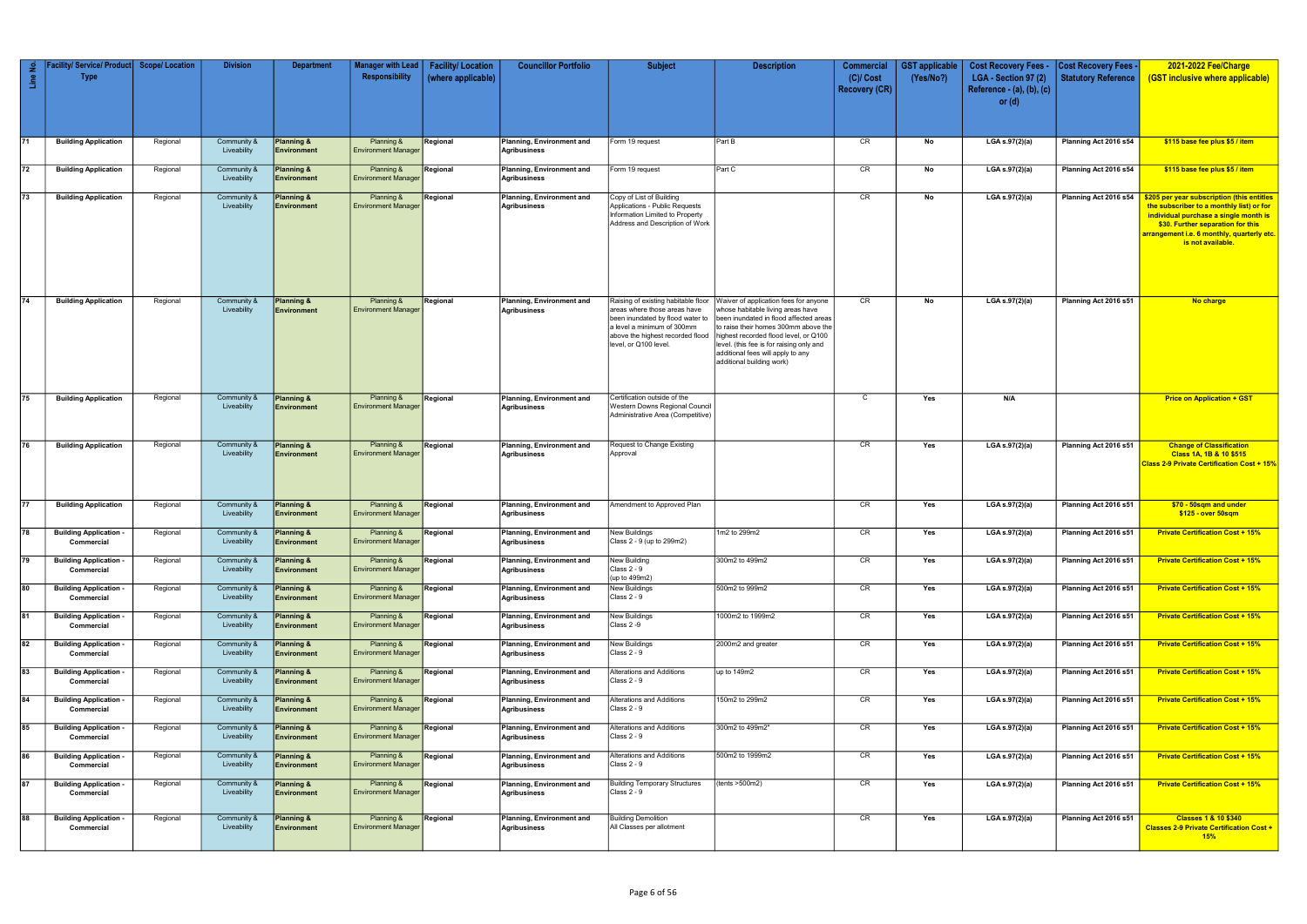| Line No.        | Facility/ Service/ Product <br><b>Type</b>        | <b>Scope/Location</b> | <b>Division</b>            | <b>Department</b>                | <b>Manager with Lead</b><br>Responsibility | <b>Facility/Location</b><br>(where applicable) | <b>Councillor Portfolio</b>               | <b>Subject</b>                                                                                                                                 | <b>Description</b>                                                                                                                                                                                                         | <b>Commercial</b><br>$(C)/$ Cost<br><b>Recovery (CR)</b> | <b>GST</b> applicable<br>(Yes/No?) | <b>Cost Recovery Fees -</b><br>LGA - Section 97 (2)<br>Reference - (a), (b), (c)<br>or $(d)$ | <b>Cost Recovery Fees -</b><br>Statutory Reference | 2021-2022 Fee/Charge<br><b>GST inclusive where applicable)</b>                                                 |
|-----------------|---------------------------------------------------|-----------------------|----------------------------|----------------------------------|--------------------------------------------|------------------------------------------------|-------------------------------------------|------------------------------------------------------------------------------------------------------------------------------------------------|----------------------------------------------------------------------------------------------------------------------------------------------------------------------------------------------------------------------------|----------------------------------------------------------|------------------------------------|----------------------------------------------------------------------------------------------|----------------------------------------------------|----------------------------------------------------------------------------------------------------------------|
| 89              | <b>Building Application</b><br>Industrial         | Regional              | Community &<br>Liveability | Planning &<br><b>Environment</b> | Planning &<br><b>Environment Manager</b>   | Regional                                       | Planning, Environment and<br>Agribusiness | <b>Building Minor Miscellaneous</b><br>Alterations<br>Class 2 - 9                                                                              | (no fire services and only one<br>inspection required)                                                                                                                                                                     | CR                                                       | Yes                                | LGA s.97(2)(a)                                                                               | Planning Act 2016 s51                              | <b>Private Certification Cost + 15%</b>                                                                        |
| 90              | <b>Building Application</b><br>Residential        | Regional              | Community &<br>Liveability | Planning &<br><b>Environment</b> | Planning &<br><b>Environment Manager</b>   | Regional                                       | Planning, Environment and<br>Agribusiness | <b>Building Residential - New</b><br>dwelling (single detached &<br>removal dwelling)                                                          |                                                                                                                                                                                                                            | CR                                                       | Yes                                | LGA s.97(2)(a)                                                                               | Planning Act 2016 s51                              | \$1,645.00                                                                                                     |
| $\sqrt{91}$     | <b>Building Application</b><br>Residential        | Regional              | Community &<br>Liveability | Planning &<br>Environment        | Planning &<br><b>Environment Manager</b>   | Regional                                       | Planning, Environment and<br>Agribusiness | <b>Building Residential -Dual or</b><br>multiple occupancy/unit                                                                                | A group of attached dwelling units will<br>share a common, engineered, footing<br>& slab.                                                                                                                                  | CR                                                       | Yes                                | LGA s.97(2)(a)                                                                               | Planning Act 2016 s51                              | \$1645 per (a) detached dwelling unit; or<br>(b) per group of attached dwelling units<br>on an allotment       |
| $\sqrt{92}$     | <b>Building Application</b><br>Residential        | Regional              | Community &<br>Liveability | Planning &<br><b>Environment</b> | Planning &<br><b>Environment Manager</b>   | Regional                                       | Planning, Environment and<br>Agribusiness | New Residential Building<br>Class 1<br>Transportable Home                                                                                      | 2 inspections only                                                                                                                                                                                                         | CR                                                       | Yes                                | LGA s.97(2)(a)                                                                               | Planning Act 2016 s51                              | \$825.00                                                                                                       |
| 93              | <b>Building Application</b><br>Residential        | Regional              | Community &<br>Liveability | Planning &<br><b>Environment</b> | Planning &<br><b>Environment Manager</b>   | Regional                                       | Planning, Environment and<br>Agribusiness | <b>Building</b><br>Class 10<br>(Garages, Carports and Sheds)                                                                                   |                                                                                                                                                                                                                            | CR                                                       | Yes                                | LGA s.97(2)(a)                                                                               | Planning Act 2016 s51                              | (a) <30sqm - \$220<br>$(b) > 30$ sqm - \$330                                                                   |
| 94              | <b>Building Application</b><br>Residential        | Regional              | Community &<br>Liveability | Planning &<br>Environment        | Planning &<br><b>Environment Manager</b>   | Regional                                       | Planning, Environment and<br>Agribusiness | <b>Building</b><br>Class 10b/c<br>Fences greater than 2m in height<br>Retaining walls greater than 1m ir<br>height<br>Silos, signs and aerials |                                                                                                                                                                                                                            | CR                                                       | Yes                                | LGA s.97(2)(a)                                                                               | Planning Act 2016 s51                              | \$340.00                                                                                                       |
| $\overline{95}$ | <b>Building Application</b><br>Residential        | Regional              | Community &<br>Liveability | Planning &<br>Environment        | Planning &<br><b>Environment Manager</b>   | Regional                                       | Planning, Environment and<br>Agribusiness | <b>Building</b><br>Class 10b<br>Aboveground Swimming Pool<br>and/or Spa                                                                        | One Inspection only                                                                                                                                                                                                        | CR                                                       | Yes                                | LGA s.97(2)(a)                                                                               | Planning Act 2016 s51                              | \$340.00                                                                                                       |
| 96              | <b>Building Application</b><br>Residential        | Regional              | Community &<br>Liveability | Planning &<br><b>Environment</b> | Planning &<br><b>Environment Manager</b>   | Regional                                       | Planning, Environment and<br>Agribusiness | Building<br>Class 10b<br>In-ground Swimming Pool                                                                                               | Maximum of two inspections                                                                                                                                                                                                 | CR                                                       | Yes                                | LGA s.97(2)(a)                                                                               | Planning Act 2016 s51                              | \$490.00                                                                                                       |
| 97              | <b>Building Application</b><br>Residential        | Regional              | Community &<br>Liveability | Planning &<br>Environment        | Planning &<br><b>Environment Manager</b>   | Regional                                       | Planning, Environment and<br>Agribusiness | <b>Building Residential - Alterations</b><br>additions to residential buildings                                                                | <50m2                                                                                                                                                                                                                      | CR                                                       | Yes                                | LGA s.97(2)(a)                                                                               | Planning Act 2016 s51                              | \$395.00                                                                                                       |
| 98              | <b>Building Application</b><br><b>Residential</b> | Regional              | Community &<br>Liveability | Planning &<br><b>Environment</b> | Planning &<br><b>Environment Manager</b>   | Regional                                       | Planning, Environment and<br>Agribusiness | <b>Building Residential - Alterations</b><br>additions to residential buildings                                                                | >50m2                                                                                                                                                                                                                      | CR                                                       | Yes                                | LGA s.97(2)(a)                                                                               | Planning Act 2016 s51                              | \$510.00                                                                                                       |
| $\sqrt{99}$     | <b>Building Application</b><br><b>Residential</b> | Regional              | Community &<br>Liveability | Planning &<br><b>Environment</b> | Planning &<br><b>Environment Manager</b>   | Regional                                       | Planning, Environment and<br>Agribusiness | Building Residential - Restumping   Maximum of two inspections                                                                                 |                                                                                                                                                                                                                            | CR                                                       | Yes                                | LGA s.97(2)(a)                                                                               | Planning Act 2016 s51                              | \$395.00                                                                                                       |
| 100             | <b>Building Application</b><br>Residential        | Regional              | Community &<br>Liveability | Planning &<br><b>Environment</b> | Planning &<br><b>Environment Manager</b>   | Regional                                       | Planning, Environment and<br>Agribusiness | Bond Assessment as<br>Concurrence Agency<br>Condition Report prepared by<br>others                                                             | (Initial inspection of building at source<br>carried out by others and includes<br>preparation of report and site<br>inspection by Council certifier at<br>destination)                                                    | CR                                                       | No                                 | LGA s.97(2)(a)                                                                               | Planning Act 2016 s54                              | \$645.00                                                                                                       |
| 101             | <b>Building Application</b><br>Residential        | Regional              | Community &<br>Liveability | Planning &<br><b>Environment</b> | Planning &<br><b>Environment Manager</b>   | Regional                                       | Planning, Environment and<br>Agribusiness | Bond Assessment as<br>Concurrence Agency<br>Inspection and Reports<br>undertaken by Council Building<br>Certifier                              | Travel fee to be charged if inspection<br>site is greater than 15km from a<br>Customer Service Centre (Chinchilla,<br>Dalby, Tara, Miles, Wandoan and<br>Jandowae). The first 15km is free in<br>each direction of travel. | CR                                                       | Yes                                | LGA s.97(2)(a)                                                                               | Planning Act 2016 s54                              | \$1,395.00                                                                                                     |
| 102             | <b>Building Application</b>                       | Regional              | Community &<br>Liveability | Planning &<br>Environment        | Planning &<br><b>Environment Manager</b>   | Regional                                       | Planning, Environment and<br>Agribusiness | Engaging Council as Certifier after<br>disengaging a Private Certifier                                                                         | Application fee charged for Council to<br>assess and finalise a Building<br>Application where a Private Certifier<br>has previously been disengaged                                                                        | CR                                                       | No                                 | $LGA$ s97 $(2)(a)$                                                                           |                                                    | Fee will be in line with what Council<br>would have charged had Council been<br>engaged in the first instance. |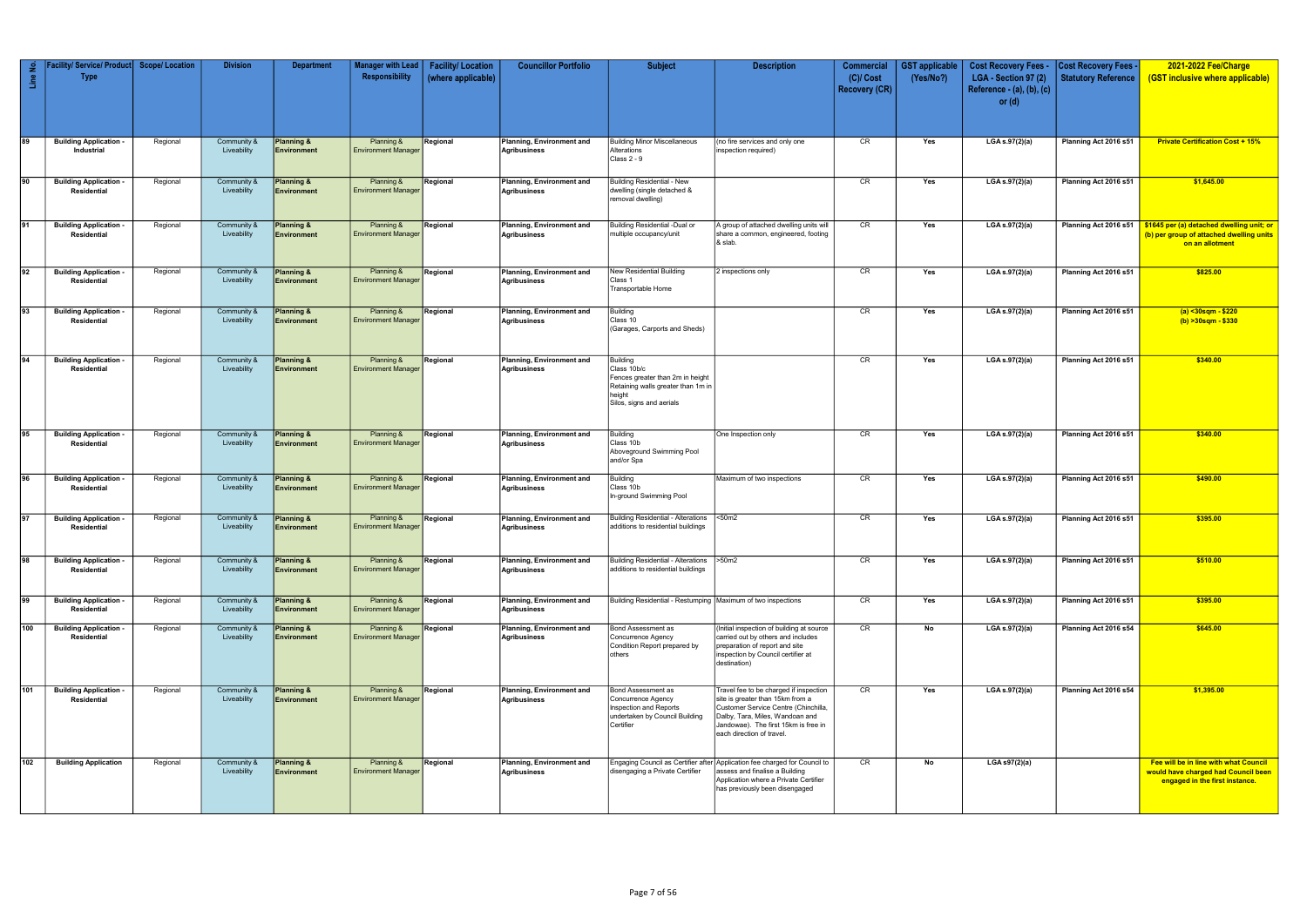| Line No.         | Facility/ Service/ Product <br><b>Type</b>        | <b>Scope/Location</b> | <b>Division</b>                      | <b>Department</b>                    | <b>Manager with Lead</b><br>Responsibility | <b>Facility/Location</b><br>(where applicable)      | <b>Councillor Portfolio</b>                                                          | <b>Subject</b>                                                                                                  | <b>Description</b>                                                                                                                                                                                                       | <b>Commercial</b><br>$(C)/$ Cost<br><b>Recovery (CR)</b> | <b>GST</b> applicable<br>(Yes/No?) | <b>Cost Recovery Fees -</b><br>LGA - Section 97 (2)<br>Reference - $(a)$ , $(b)$ , $(c)$<br>or $(d)$ | <b>Cost Recovery Fees</b> .<br><b>Statutory Reference</b> | 2021-2022 Fee/Charge<br>(GST inclusive where applicable)                                                            |
|------------------|---------------------------------------------------|-----------------------|--------------------------------------|--------------------------------------|--------------------------------------------|-----------------------------------------------------|--------------------------------------------------------------------------------------|-----------------------------------------------------------------------------------------------------------------|--------------------------------------------------------------------------------------------------------------------------------------------------------------------------------------------------------------------------|----------------------------------------------------------|------------------------------------|------------------------------------------------------------------------------------------------------|-----------------------------------------------------------|---------------------------------------------------------------------------------------------------------------------|
| 103              | <b>Building Application</b><br><b>Residential</b> | Regional              | Community &<br>Liveability           | <b>Planning &amp;</b><br>Environment | Planning &<br><b>Environment Manager</b>   | Regional                                            | Planning, Environment and<br><b>Agribusiness</b>                                     | Swimming Pool Safety Certificate                                                                                | Pool Safety Certificate Inspection +<br>relevant State Government Certificate<br>Fee (as prescribed at the time of<br>inspection) Note that this State<br>Government Certificate fee is in<br>addition to Councils fee). | CR                                                       | Yes                                | LGA s.97(2)(a)                                                                                       | Planning Act 2016 s51                                     | \$330.00                                                                                                            |
| 104              | <b>Building Application</b><br>Residential        | Regional              | Community &<br>Liveability           | Planning &<br>Environment            | Planning &<br><b>Environment Manager</b>   | Regional                                            | Planning, Environment and<br><b>Agribusiness</b>                                     | <b>Travel Charge</b>                                                                                            | For additional inspections over and<br>above the 4 allowed in a standard<br>building application fee                                                                                                                     | CR                                                       | Yes                                | LGA s.97(2)(a)                                                                                       | Planning Act 2016 s51                                     | Class 1 & 10 \$2/km travelled in each<br>direction of travel Class 2 - 9 Private<br><b>Certification Cost + 15%</b> |
| 105              | <b>Caravan Park/Camping</b><br>Area               | Meandarra             | Corporate Services <b>Facilities</b> |                                      | <b>Facilities Manager</b>                  | <b>Brigalow Creek</b><br>Caravan Park,<br>Meandarra | <b>Strategic Communications and</b><br><b>Council Facilities</b>                     | Caravan/Camping - Brigalow<br>Creek Caravan Park                                                                | Daily - 1st Night - non-powered site                                                                                                                                                                                     | $\overline{c}$                                           | Yes                                | N/A                                                                                                  |                                                           | \$5.10                                                                                                              |
| 106              | <b>Caravan Park/Camping</b><br>Area               | Meandarra             | Corporate Services                   | Facilities                           | <b>Facilities Manager</b>                  | <b>Brigalow Creek</b><br>Caravan Park,<br>Meandarra | <b>Strategic Communications and</b><br><b>Council Facilities</b>                     | Caravan/Camping - Brigalow<br>Creek Caravan Park                                                                | Daily - 2nd Night - non-powered site                                                                                                                                                                                     | C                                                        | Yes                                | N/A                                                                                                  |                                                           | <b>Free</b>                                                                                                         |
| 107              | <b>Caravan Park/Camping</b><br>Area               | Meandarra             | Corporate Services <b>Facilities</b> |                                      | <b>Facilities Manager</b>                  | <b>Brigalow Creek</b><br>Caravan Park,<br>Meandarra | <b>Strategic Communications and</b><br><b>Council Facilities</b>                     | Caravan/Camping - Brigalow<br>Creek Caravan Park                                                                | Daily - 3rd Night - non-powered site                                                                                                                                                                                     | $\mathsf{C}$                                             | Yes                                | N/A                                                                                                  |                                                           | <b>Free</b>                                                                                                         |
| 108              | <b>Caravan Park/Camping</b><br>Area               | Meandarra             | Corporate Services <b>Facilities</b> |                                      | <b>Facilities Manager</b>                  | <b>Brigalow Creek</b><br>Caravan Park,<br>Meandarra | Strategic Communications and Caravan/Camping - Brigalow<br><b>Council Facilities</b> | Creek Caravan Park                                                                                              | Daily - 1st Night - powered site                                                                                                                                                                                         | C                                                        | Yes                                | N/A                                                                                                  |                                                           | \$10.30                                                                                                             |
| 109              | <b>Caravan Park/Camping</b><br>Area               | Meandarra             | <b>Corporate Services</b>            | <b>Facilities</b>                    | <b>Facilities Manager</b>                  | <b>Brigalow Creek</b><br>Caravan Park,<br>Meandarra | <b>Strategic Communications and</b><br><b>Council Facilities</b>                     | Caravan/Camping - Brigalow<br>Creek Caravan Park                                                                | Daily - 2nd Night - powered site                                                                                                                                                                                         | C                                                        | Yes                                | N/A                                                                                                  |                                                           | <b>Free</b>                                                                                                         |
| 110              | <b>Caravan Park/Camping</b><br>Area               | Meandarra             | <b>Corporate Services</b>            | Facilities                           | <b>Facilities Manager</b>                  | <b>Brigalow Creek</b><br>Caravan Park,<br>Meandarra | <b>Strategic Communications and</b><br><b>Council Facilities</b>                     | Caravan/Camping - Brigalow<br>Creek Caravan Park                                                                | Daily - 3rd Night --powered site                                                                                                                                                                                         | $\mathbf C$                                              | Yes                                | N/A                                                                                                  |                                                           | Free                                                                                                                |
| $\overline{111}$ | <b>Caravan Park/Camping</b><br>Area               | Meandarra             | Corporate Services <b>Facilities</b> |                                      | <b>Facilities Manager</b>                  | <b>Gibson Street</b><br>Caravan Park,<br>Meandarra  | <b>Strategic Communications and</b><br><b>Council Facilities</b>                     | Caravan/Camping - Meandarra<br>Caravan Park, Gibson Street                                                      | Daily (per night per van) - powered site                                                                                                                                                                                 | $\mathbf C$                                              | Yes                                | N/A                                                                                                  |                                                           | \$10.30                                                                                                             |
| 112              | <b>Caravan Park/Camping</b><br>Area               | Meandarra             | Corporate Services <b>Facilities</b> |                                      | <b>Facilities Manager</b>                  | <b>Gibson Street</b><br>Caravan Park,<br>Meandarra  | <b>Strategic Communications and</b><br><b>Council Facilities</b>                     | Caravan/Camping - Meandarra<br>Caravan Park, Gibson Street                                                      | Daily (per night per van) - non-<br>powered site                                                                                                                                                                         | $\mathsf{C}$                                             | Yes                                | N/A                                                                                                  |                                                           | \$5.10                                                                                                              |
| $\overline{113}$ | <b>Caravan Park/Camping</b><br>Area               | Tara                  | Corporate Services <b>Facilities</b> |                                      | <b>Facilities Manager</b>                  | Area                                                | <b>Council Facilities</b>                                                            |                                                                                                                 | Tara Lagoon Camping Strategic Communications and Caravan/Camping - Tara Lagoon   Daily - 1st Night - non-powered site                                                                                                    | $\overline{c}$                                           | Yes                                | N/A                                                                                                  |                                                           | \$5.10                                                                                                              |
| 114              | <b>Caravan Park/Camping</b><br>Area               | Tara                  | Corporate Services <b>Facilities</b> |                                      | <b>Facilities Manager</b>                  | Area                                                | <b>Council Facilities</b>                                                            |                                                                                                                 | Tara Lagoon Camping Strategic Communications and Caravan/Camping - Tara Lagoon Daily - 2nd Night - non-powered site                                                                                                      | $\mathsf{C}$                                             | Yes                                | N/A                                                                                                  |                                                           | <b>Free</b>                                                                                                         |
| $\sqrt{115}$     | <b>Caravan Park/Camping</b><br>Area               | Tara                  | Corporate Services <b>Facilities</b> |                                      | <b>Facilities Manager</b>                  | Area                                                | <b>Council Facilities</b>                                                            |                                                                                                                 | Tara Lagoon Camping Strategic Communications and Caravan/Camping - Tara Lagoon Daily - 3rd Night - non-powered site                                                                                                      | $\mathbf C$                                              | Yes                                | N/A                                                                                                  |                                                           | <b>Free</b>                                                                                                         |
| $\sqrt{116}$     | <b>Caravan Park/Camping</b><br>Area               | Tara                  | Corporate Services <b>Facilities</b> |                                      | <b>Facilities Manager</b>                  | Area                                                | <b>Council Facilities</b>                                                            | Tara Lagoon Camping Strategic Communications and Caravan/Camping - Tara Lagoon Daily - 1st Night - powered site |                                                                                                                                                                                                                          | $\overline{c}$                                           | Yes                                | N/A                                                                                                  |                                                           | \$10.30                                                                                                             |
| 117              | <b>Caravan Park/Camping</b><br>Area               | Tara                  | Corporate Services <b>Facilities</b> |                                      | <b>Facilities Manager</b>                  | Area                                                | <b>Council Facilities</b>                                                            | Tara Lagoon Camping Strategic Communications and Caravan/Camping - Tara Lagoon Daily - 2nd Night - powered site |                                                                                                                                                                                                                          | $\mathsf{C}$                                             | Yes                                | N/A                                                                                                  |                                                           | <b>Free</b>                                                                                                         |
| 118              | <b>Caravan Park/Camping</b><br>Area               | Tara                  | Corporate Services <b>Facilities</b> |                                      | <b>Facilities Manager</b>                  | Area                                                | <b>Council Facilities</b>                                                            | Tara Lagoon Camping Strategic Communications and Caravan/Camping - Tara Lagoon Daily - 3rd Night - powered site |                                                                                                                                                                                                                          | $\overline{c}$                                           | Yes                                | N/A                                                                                                  |                                                           | <b>Free</b>                                                                                                         |
| 119              | Cemetery                                          | Regional              | Corporate Services <b>Facilities</b> |                                      | <b>Facilities Manager</b>                  |                                                     | Cemeteries - Regional Recreational Spaces and<br>Cemeteries                          | Burial - adult                                                                                                  | First interment fees for burials<br>undertaken on weekdays including<br>perpetual maintenance charge and<br>standard concrete base                                                                                       | $\mathsf{C}$                                             | Yes                                | N/A                                                                                                  |                                                           | \$2,248.40                                                                                                          |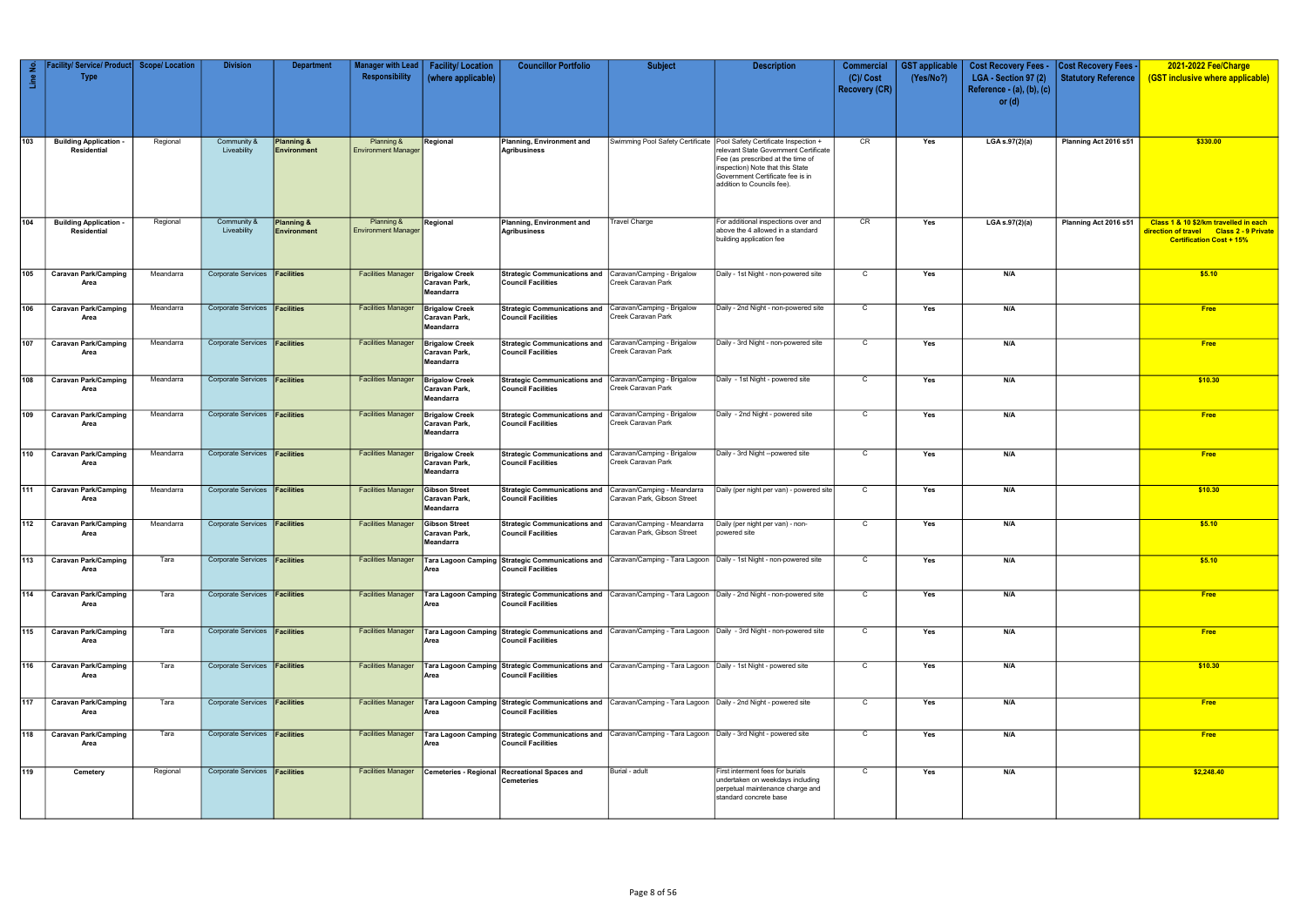| $\mathop{\text{in}}$ | / Service/ Product<br><b>Type</b> | <b>Scope/Location</b> | <b>Division</b>                      | <b>Department</b> | <b>Manager with Lead</b><br>Responsibility | <b>Facility/Location</b><br>(where applicable) | <b>Councillor Portfolio</b>                                        | <b>Subject</b>                                                                   | <b>Description</b>                                                                                                                                                | <b>Commercial</b><br>$(C)/$ Cost | <b>GST</b> applicable<br>(Yes/No?) | <b>Cost Recovery Fees -</b><br>LGA - Section 97 (2) | Cost Recovery Fees<br><b>Statutory Reference</b> | 2021-2022 Fee/Charge<br>(GST inclusive where applicable) |
|----------------------|-----------------------------------|-----------------------|--------------------------------------|-------------------|--------------------------------------------|------------------------------------------------|--------------------------------------------------------------------|----------------------------------------------------------------------------------|-------------------------------------------------------------------------------------------------------------------------------------------------------------------|----------------------------------|------------------------------------|-----------------------------------------------------|--------------------------------------------------|----------------------------------------------------------|
|                      |                                   |                       |                                      |                   |                                            |                                                |                                                                    |                                                                                  |                                                                                                                                                                   | <b>Recovery (CR)</b>             |                                    | Reference - (a), (b), (c)<br>or $(d)$               |                                                  |                                                          |
|                      |                                   |                       |                                      |                   |                                            |                                                |                                                                    |                                                                                  |                                                                                                                                                                   |                                  |                                    |                                                     |                                                  |                                                          |
| 120                  | Cemetery                          | Regional              | Corporate Services <b>Facilities</b> |                   | <b>Facilities Manager</b>                  |                                                | Cemeteries - Regional Recreational Spaces and<br><b>Cemeteries</b> | Burial - adult                                                                   | Second interment fees for burials<br>undertaken on weekdays including<br>perpetual maintenance charge and<br>standard concrete base                               | $\mathsf{C}$                     | Yes                                | N/A                                                 |                                                  | \$2,034.30                                               |
| 121                  | Cemetery                          | Regional              | Corporate Services <b>Facilities</b> |                   | <b>Facilities Manager</b>                  |                                                | Cemeteries - Regional Recreational Spaces and<br>Cemeteries        | Burial - child                                                                   | Interment fees for single burial in<br>designated children's section on a<br>weekday includes standard concrete<br>base                                           | $\mathsf{C}$                     | Yes                                | N/A                                                 |                                                  | \$910.70                                                 |
| $\boxed{122}$        | Cemetery                          | Regional              | Corporate Services <b>Facilities</b> |                   | <b>Facilities Manager</b>                  |                                                | Cemeteries - Regional Recreational Spaces and<br><b>Cemeteries</b> | Burial Adult - weekend/public<br>holiday                                         | For all grave preparation and<br>interments taking place on Saturday,<br>Sunday or award holiday. If interment<br>fee was pre-paid, the difference is<br>payable. | $\mathsf{C}$                     | Yes                                | N/A                                                 |                                                  | \$3,499.60                                               |
| 123                  | Cemetery                          | Regional              | Corporate Services <b>Facilities</b> |                   | <b>Facilities Manager</b>                  | Cemeteries - Regional                          | <b>Recreational Spaces and</b><br><b>Cemeteries</b>                | Burial Child - weekend/public<br>holiday                                         | For all grave preparation and<br>interments taking place on Saturday,<br>Sunday or award holiday. If interment<br>fee was pre-paid, the difference is<br>payable. | $\mathsf{C}$                     | Yes                                | N/A                                                 |                                                  | \$2,161.90                                               |
| $\boxed{124}$        | Cemetery                          | Regional              | Corporate Services <b>Facilities</b> |                   | <b>Facilities Manager</b>                  |                                                | Cemeteries - Regional Recreational Spaces and<br><b>Cemeteries</b> | Burial - ashes                                                                   | Interment of ashes in a grave on a<br>weekday                                                                                                                     | $\mathsf{C}$                     | Yes                                | N/A                                                 |                                                  | \$408.50                                                 |
| 125                  | Cemetery                          | Regional              | Corporate Services <b>Facilities</b> |                   | <b>Facilities Manager</b>                  | Cemeteries - Regional                          | <b>Recreational Spaces and</b><br>Cemeteries                       | Burial - ashes - weekend/public<br>holiday                                       | nterment of ashes in a grave taking<br>place on Saturday, Sunday or award<br>holiday                                                                              | $\mathsf{C}$                     | Yes                                | N/A                                                 |                                                  | \$535.10                                                 |
| 126                  | Cemetery                          | Regional              | Corporate Services <b>Facilities</b> |                   | <b>Facilities Manager</b>                  |                                                | Cemeteries - Regional Recreational Spaces and<br><b>Cemeteries</b> | Burial - hand dug grave                                                          | Where a machine and operator is<br>unable to be utilised                                                                                                          | $\overline{C}$                   | Yes                                | N/A                                                 |                                                  | <b>Price on Application</b>                              |
| 127                  | Cemetery                          | Regional              | Corporate Services <b>Facilities</b> |                   | <b>Facilities Manager</b>                  | Cemeteries - Regional                          | <b>Recreational Spaces and</b><br><b>Cemeteries</b>                | Monumental - grave coverings                                                     | Removal of concrete covering for re-<br>opening to allow second interment                                                                                         | C                                | Yes                                | N/A                                                 |                                                  | <b>Price on Application</b>                              |
| $\sqrt{128}$         | Cemetery                          | Regional              | Corporate Services <b>Facilities</b> |                   | <b>Facilities Manager</b>                  |                                                | Cemeteries - Regional Recreational Spaces and<br><b>Cemeteries</b> | Grave plot purchase/reserve -<br>adult                                           | Suitable for single or double burial                                                                                                                              | C                                | Yes                                | N/A                                                 |                                                  | \$731.60                                                 |
| $\sqrt{129}$         | Cemetery                          | Regional              | Corporate Services <b>Facilities</b> |                   | <b>Facilities Manager</b>                  |                                                | Cemeteries - Regional Recreational Spaces and<br>Cemeteries        | Grave plot - child                                                               | Suitable for burial in designated<br>children's area                                                                                                              | $\mathsf{C}$                     | Yes                                | N/A                                                 |                                                  | \$522.70                                                 |
| $\sqrt{130}$         | Cemetery                          | Regional              | Corporate Services <b>Facilities</b> |                   | <b>Facilities Manager</b>                  |                                                | Cemeteries - Regional Recreational Spaces and<br>Cemeteries        | Exhumation - grave                                                               | Prepare site and shore grave to<br>ensure safety of persons entering<br>grave and backfill site                                                                   | $\mathsf{C}$                     | Yes                                | N/A                                                 |                                                  | <b>Price on Application</b>                              |
| 131                  | Cemetery                          | Regional              | Corporate Services <b>Facilities</b> |                   | <b>Facilities Manager</b>                  | Cemeteries - Regional                          | <b>Recreational Spaces and</b><br>Cemeteries                       | Exhumation - ashes                                                               | Removal of ashes from a Council<br>inurnment facility                                                                                                             | $\mathsf{C}$                     | Yes                                | N/A                                                 |                                                  | \$101.90                                                 |
| 132                  | Cemetery                          | Regional              | Corporate Services <b>Facilities</b> |                   | <b>Facilities Manager</b>                  | Cemeteries - Regional                          | <b>Recreational Spaces and</b><br><b>Cemeteries</b>                | Niche - single                                                                   | Single niche in columbarium wall or<br>garden                                                                                                                     | $\mathsf{C}$                     | Yes                                | N/A                                                 |                                                  | \$626.70                                                 |
| 133                  | Cemetery                          | Regional              | Corporate Services <b>Facilities</b> |                   | <b>Facilities Manager</b>                  |                                                | Cemeteries - Regional Recreational Spaces and<br>Cemeteries        | Niche - double                                                                   | Double niche in columbarium wall or<br>garden                                                                                                                     | $\mathsf{C}$                     | Yes                                | N/A                                                 |                                                  | \$1,044.40                                               |
| 134                  | Cemetery                          | Regional              | Corporate Services <b>Facilities</b> |                   | <b>Facilities Manager</b>                  |                                                | Cemeteries - Regional Recreational Spaces and<br>Cemeteries        | Inurnment - ashes                                                                | Inurnment of ashes in columbarium<br>wall or ashes garden taking place<br>Monday to Friday.                                                                       | $\mathsf{C}$                     | Yes                                | N/A                                                 |                                                  | \$151.30                                                 |
| 135                  | Cemetery                          | Regional              | Corporate Services <b>Facilities</b> |                   | <b>Facilities Manager</b>                  |                                                | Cemeteries - Regional Recreational Spaces and<br><b>Cemeteries</b> | Inurnment - ashes -<br>weekend/public holiday                                    | Inurnment of ashes in columbarium<br>wall or ashes garden taking place on<br>Saturday, Sunday or award holiday                                                    | $\mathsf{C}$                     | Yes                                | N/A                                                 |                                                  | \$385.90                                                 |
| 136                  | Cemetery                          | Regional              | Corporate Services <b>Facilities</b> |                   | <b>Facilities Manager</b>                  |                                                | Cemeteries - Regional Recreational Spaces and<br>Cemeteries        | Lullaby Garden                                                                   | Memorial site for still-born or pre-term<br>babies. Does not include plaque                                                                                       | $\mathsf{C}$                     | Yes                                | N/A                                                 |                                                  | \$59.70                                                  |
| 137                  | Cemetery                          | Regional              | Corporate Services <b>Facilities</b> |                   | <b>Facilities Manager</b>                  |                                                | Cemeteries - Regional Recreational Spaces and<br>Cemeteries        | Pallbearer service (Minimum of 4<br>persons required to safely carry<br>coffin). | Where Council employees are<br>required to assist with coffin. Charge is<br>per person. **Subject to availability.                                                | $\mathsf{C}$                     | Yes                                | N/A                                                 |                                                  | \$105.00                                                 |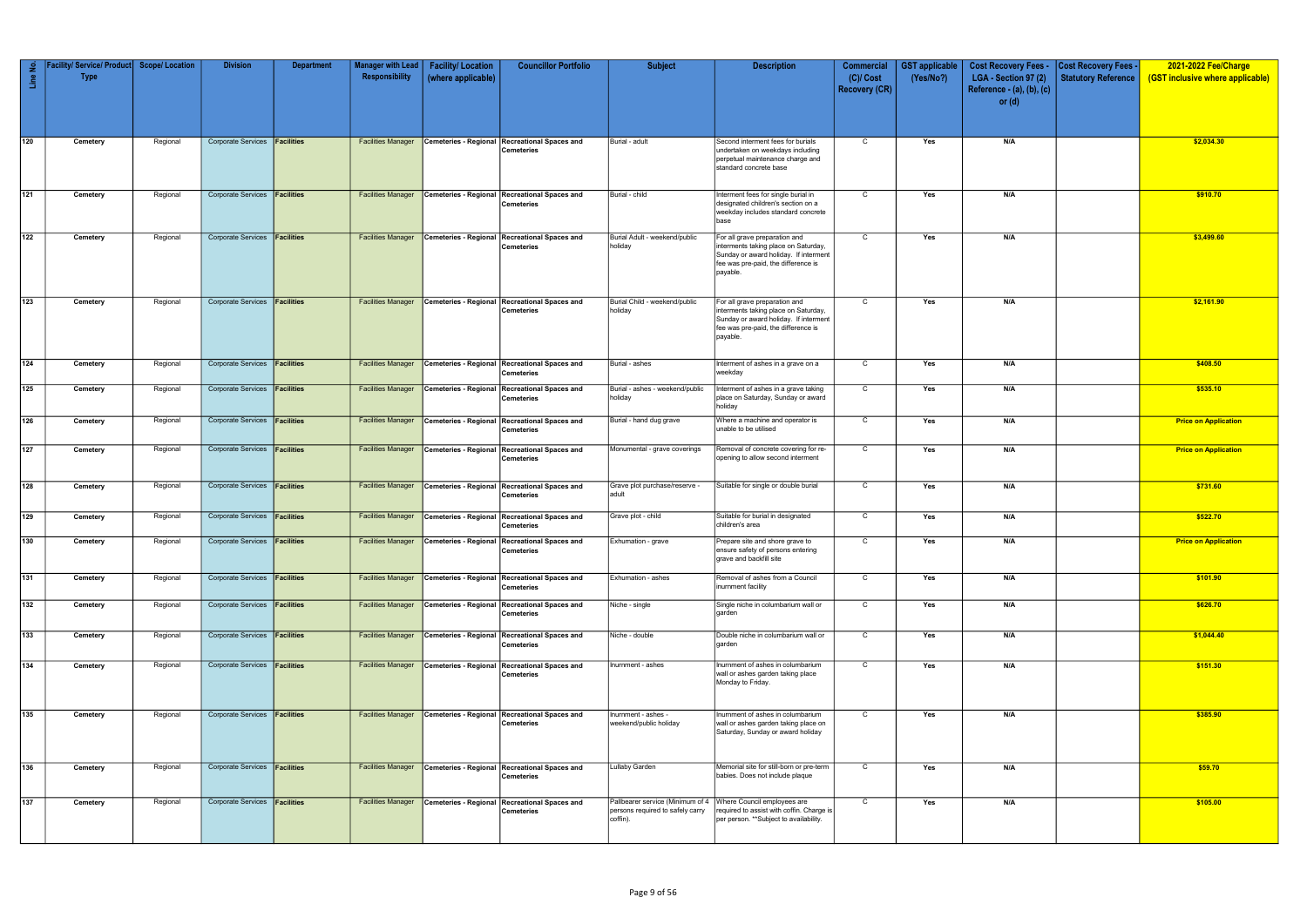| $\epsilon$<br>$\frac{e}{\Box}$ | Facility/ Service/ Product Scope/ Location<br><b>Type</b> |          | <b>Division</b>                      | <b>Department</b> | <b>Manager with Lead</b><br>Responsibility | <b>Facility/Location</b><br>(where applicable) | <b>Councillor Portfolio</b>                                        | <b>Subject</b>                                                                                | <b>Description</b>                                                                                                                                            | Commercial<br>$(C)/$ Cost<br><b>Recovery (CR)</b> | <b>GST</b> applicable<br>(Yes/No?) | <b>Cost Recovery Fees -</b><br>LGA - Section 97 (2)<br>Reference - (a), (b), (c)<br>or $(d)$ | <b>Cost Recovery Fees -</b><br>Statutory Reference | 2021-2022 Fee/Charge<br>(GST inclusive where applicable) |
|--------------------------------|-----------------------------------------------------------|----------|--------------------------------------|-------------------|--------------------------------------------|------------------------------------------------|--------------------------------------------------------------------|-----------------------------------------------------------------------------------------------|---------------------------------------------------------------------------------------------------------------------------------------------------------------|---------------------------------------------------|------------------------------------|----------------------------------------------------------------------------------------------|----------------------------------------------------|----------------------------------------------------------|
|                                |                                                           |          |                                      |                   |                                            |                                                |                                                                    |                                                                                               |                                                                                                                                                               |                                                   |                                    |                                                                                              |                                                    |                                                          |
| 138                            | Cemetery                                                  | Regional | Corporate Services <b>Facilities</b> |                   | <b>Facilities Manager</b>                  |                                                | Cemeteries - Regional Recreational Spaces and<br><b>Cemeteries</b> | Memorial plaques                                                                              | Inscribed plaque to Council standard<br>for grave, columbarium, rose garden<br>lullaby garden and veterans memorial<br>garden                                 | $\mathsf{C}$                                      | Yes                                | N/A                                                                                          |                                                    | <b>Actual cost + \$156.40 Administration Fee</b>         |
| 139                            | Cemetery                                                  | Regional | Corporate Services <b>Facilities</b> |                   | <b>Facilities Manager</b>                  |                                                | Cemeteries - Regional Recreational Spaces and<br><b>Cemeteries</b> | Services Memorial                                                                             | Inscribed plaque installed on the<br>Services Memorial                                                                                                        | $\overline{C}$                                    | Yes                                | N/A                                                                                          |                                                    | \$313.80                                                 |
| 140                            | Cemetery                                                  | Regional | Corporate Services <b>Facilities</b> |                   | <b>Facilities Manager</b>                  |                                                | Cemeteries - Regional Recreational Spaces and<br><b>Cemeteries</b> | Flower vase - grave                                                                           | Council approved flower receptacle for<br>headstone                                                                                                           | $\mathbf C$                                       | Yes                                | N/A                                                                                          |                                                    | \$221.20                                                 |
| $\sqrt{141}$                   | Cemetery                                                  | Regional | Corporate Services <b>Facilities</b> |                   | <b>Facilities Manager</b>                  | Cemeteries - Regional                          | <b>Recreational Spaces and</b><br><b>Cemeteries</b>                | Flower vase - columbarium wall                                                                | Council approved flower receptacle for<br>columbarium wall                                                                                                    | $\mathsf{C}$                                      | Yes                                | N/A                                                                                          |                                                    | \$96.70                                                  |
| $\boxed{142}$                  | Cemetery                                                  | Regional | Corporate Services <b>Facilities</b> |                   | <b>Facilities Manager</b>                  | Cemeteries - Regional                          | <b>Recreational Spaces and</b><br><b>Cemeteries</b>                | Search fee                                                                                    | Undertake search of burial register - 5<br>records or more                                                                                                    | $\mathsf{C}$                                      | Yes                                | N/A                                                                                          |                                                    | \$65.90                                                  |
| 143                            | Cemetery                                                  | Regional | Corporate Services <b>Facilities</b> |                   | <b>Facilities Manager</b>                  | <b>Cemeteries - Regional</b>                   | <b>Recreational Spaces and</b><br><b>Cemeteries</b>                | Private property permit                                                                       | Application for permit to undertake<br>burial on private property                                                                                             | C                                                 | Yes                                | N/A                                                                                          |                                                    | \$115.20                                                 |
| 144                            | Cemetery                                                  | Regional | Corporate Services <b>Facilities</b> |                   | <b>Facilities Manager</b>                  |                                                | Cemeteries - Regional Recreational Spaces and<br><b>Cemeteries</b> | Erection of monument                                                                          | Application to erect monument                                                                                                                                 | $\mathsf{C}$                                      | Yes                                | N/A                                                                                          |                                                    | \$128.60                                                 |
| 145                            | Cemetery                                                  | Regional | Corporate Services <b>Facilities</b> |                   | <b>Facilities Manager</b>                  |                                                | Cemeteries - Regional Recreational Spaces and<br><b>Cemeteries</b> | Refurbish monument                                                                            | Application to refurbish a monument                                                                                                                           | C                                                 | Yes                                | N/A                                                                                          |                                                    | \$128.60                                                 |
| 146                            | Cemetery                                                  | Regional | Corporate Services <b>Facilities</b> |                   | <b>Facilities Manager</b>                  | Cemeteries - Regional                          | <b>Recreational Spaces and</b><br>Cemeteries                       | Concrete base                                                                                 | Provision of a standard concrete plinth<br>for a memorial plaque in a<br>monumental cemetery                                                                  | C                                                 | Yes                                | N/A                                                                                          |                                                    | \$185.20                                                 |
| $\sqrt{147}$                   | Cemetery                                                  | Regional | Corporate Services <b>Facilities</b> |                   | <b>Facilities Manager</b>                  |                                                | Cemeteries - Regional Recreational Spaces and<br><b>Cemeteries</b> | Relinquish reserve/right of<br>burial/niche/ashes site                                        | Surrender of burial rights to a plot -<br>reimbursement of 70% of original cost.<br>Formal application to be made with<br>permission of burial rights holder. | $\mathbf C$                                       | Yes                                | N/A                                                                                          |                                                    | <b>Refer description</b>                                 |
| 148                            | Cemetery                                                  | Regional | Corporate Services <b>Facilities</b> |                   | <b>Facilities Manager</b>                  |                                                | Cemeteries - Regional Recreational Spaces and<br><b>Cemeteries</b> | Ashes - other                                                                                 | Scattering of ashes in a cemetery                                                                                                                             | $\mathsf{C}$                                      | Yes                                | N/A                                                                                          |                                                    | \$64.80                                                  |
| 149                            | Cemetery                                                  | Regional | Corporate Services <b>Facilities</b> |                   | <b>Facilities Manager</b>                  |                                                | Cemeteries - Regional Recreational Spaces and<br>Cemeteries        | Short notice                                                                                  | Where two business days notice for<br>any interment has not been provided.<br>In addition to standard charge                                                  | $\mathsf{C}$                                      | Yes                                | N/A                                                                                          |                                                    | \$185.20                                                 |
| 150                            | <b>Civic Centre</b>                                       | Regional | Corporate Services <b>Facilities</b> |                   | <b>Facilities Manager</b>                  | Cinemas - Regional                             | <b>Council Facilities</b>                                          |                                                                                               | Strategic Communications and   WD Cinemas - Chinchilla & Dalby   Admission to Movie Sessions - Adult                                                          | $\mathsf{C}$                                      | Yes                                | N/A                                                                                          |                                                    | \$14.90                                                  |
| 151                            | <b>Civic Centre</b>                                       | Regional | Corporate Services <b>Facilities</b> |                   | <b>Facilities Manager</b>                  | Cinemas - Regional                             | <b>Council Facilities</b>                                          | Strategic Communications and   WD Cinemas - Chinchilla & Dalby                                | Admission to movie sessions -<br>Student                                                                                                                      | C                                                 | Yes                                | N/A                                                                                          |                                                    | \$10.80                                                  |
| 152                            | <b>Civic Centre</b>                                       | Regional | Corporate Services <b>Facilities</b> |                   | <b>Facilities Manager</b>                  | Cinemas - Regional                             | <b>Council Facilities</b>                                          | Strategic Communications and   WD Cinemas - Chinchilla & Dalby                                | Admission to Movie Sessions - Child                                                                                                                           | $\mathsf{C}$                                      | Yes                                | N/A                                                                                          |                                                    | \$8.70                                                   |
| 153                            | <b>Civic Centre</b>                                       | Regional | Corporate Services <b>Facilities</b> |                   | <b>Facilities Manager</b>                  | Cinemas - Regional                             | <b>Council Facilities</b>                                          | Strategic Communications and   WD Cinemas - Chinchilla & Dalby                                | Admission to Movie Sessions -<br>Pensioner/Concession                                                                                                         | $\mathsf{C}$                                      | Yes                                | N/A                                                                                          |                                                    | \$10.80                                                  |
| 154                            | <b>Civic Centre</b>                                       | Regional | Corporate Services <b>Facilities</b> |                   | <b>Facilities Manager</b>                  | Cinemas - Regional                             | <b>Council Facilities</b>                                          | Strategic Communications and   WD Cinemas - Chinchilla & Dalby                                | Admission to Budget Movie Sessions<br>Wed AM, Thurs PM, Fri AM and Sat<br><b>AM</b>                                                                           | $\mathsf{C}$                                      | Yes                                | N/A                                                                                          |                                                    | \$8.70                                                   |
| 155                            | <b>Civic Centre</b>                                       | Regional | Corporate Services <b>Facilities</b> |                   | <b>Facilities Manager</b>                  | Cinemas - Regional                             | <b>Council Facilities</b>                                          | Strategic Communications and WD Cinemas - Chinchilla & Dalby 5 Admission Ticket Book - Adults |                                                                                                                                                               | $\overline{C}$                                    | Yes                                | N/A                                                                                          |                                                    | \$66.90                                                  |
| 156                            | <b>Civic Centre</b>                                       | Regional | Corporate Services <b>Facilities</b> |                   | <b>Facilities Manager</b>                  | Cinemas - Regional                             | <b>Council Facilities</b>                                          |                                                                                               | Strategic Communications and   WD Cinemas - Chinchilla & Dalby   5 Admission Ticket Book - Children                                                           | $\mathsf{C}$                                      | Yes                                | N/A                                                                                          |                                                    | \$34.00                                                  |
| 157                            | <b>Civic Centre</b>                                       | Regional | Corporate Services <b>Facilities</b> |                   | <b>Facilities Manager</b>                  | Cinemas - Regional                             | <b>Council Facilities</b>                                          |                                                                                               | Strategic Communications and WD Cinemas - Chinchilla & Dalby 5 Admission Ticket Book - Students /<br>Pensioners / Concessions                                 | $\mathbf C$                                       | Yes                                | N/A                                                                                          |                                                    | \$44.20                                                  |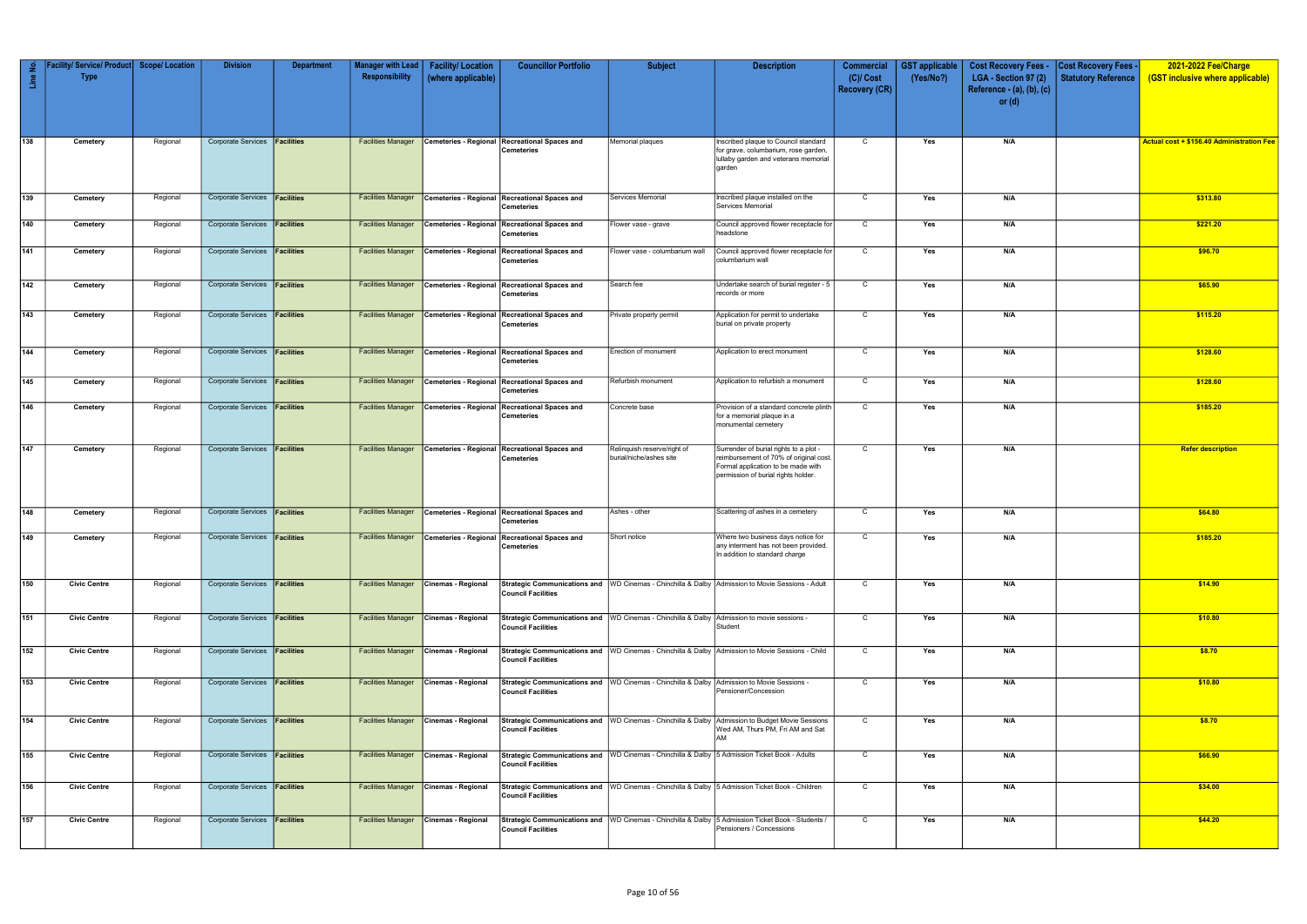| -2<br>$\mathbf{f}$ | Facility/ Service/ Product   Scope/ Location<br><b>Type</b> |            | <b>Division</b>                      | <b>Department</b> | <b>Manager with Lead</b><br>Responsibility | <b>Facility/Location</b><br>(where applicable) | <b>Councillor Portfolio</b>                                                                 | <b>Subject</b>                                                     | <b>Description</b>                                                                                                                                            | <b>Commercial</b><br>$(C)/$ Cost<br><b>Recovery (CR)</b> | <b>GST</b> applicable<br>(Yes/No?) | <b>Cost Recovery Fees -</b><br>LGA - Section 97 (2)<br>Reference - (a), (b), (c) | <b>Cost Recovery Fees -</b><br>Statutory Reference | 2021-2022 Fee/Charge<br>(GST inclusive where applicable) |
|--------------------|-------------------------------------------------------------|------------|--------------------------------------|-------------------|--------------------------------------------|------------------------------------------------|---------------------------------------------------------------------------------------------|--------------------------------------------------------------------|---------------------------------------------------------------------------------------------------------------------------------------------------------------|----------------------------------------------------------|------------------------------------|----------------------------------------------------------------------------------|----------------------------------------------------|----------------------------------------------------------|
|                    |                                                             |            |                                      |                   |                                            |                                                |                                                                                             |                                                                    |                                                                                                                                                               |                                                          |                                    | or $(d)$                                                                         |                                                    |                                                          |
| 158                | <b>Civic Centre</b>                                         | Regional   | Corporate Services <b>Facilities</b> |                   | <b>Facilities Manager</b>                  | Class A                                        | <b>Council Facilities</b>                                                                   | Strategic Communications and   WD Cinemas - Chinchilla & Dalby     | Cinema Hire - during screening times<br>50% Reduction in fees for (4 hours<br>and less)                                                                       | $\mathsf{C}$                                             | Yes                                | N/A                                                                              |                                                    | \$926.10                                                 |
| 159                | <b>Civic Centre</b>                                         | Regional   | Corporate Services <b>Facilities</b> |                   | <b>Facilities Manager</b>                  | Cinemas - Regional                             | Strategic Communications and WD Cinemas - Chinchilla<br><b>Council Facilities</b>           |                                                                    | Chinchilla Cinema Hire - during non<br>screening times -<br>50% Reduction in fees for (4 hours<br>and less)                                                   | $\mathsf{C}$                                             | Yes                                | N/A                                                                              |                                                    | \$308.70                                                 |
| 160                | <b>Civic Centre</b>                                         | Regional   | Corporate Services <b>Facilities</b> |                   | <b>Facilities Manager</b>                  | Cinemas - Regional                             | Strategic Communications and WD Cinemas - Chinchilla<br><b>Council Facilities</b>           |                                                                    | Chinchilla Cinema Hire - during non<br>screening times - Not for Profit<br>Organisations<br>50% Reduction in fees for (4 hours<br>and less)                   | $\mathsf{C}$                                             | Yes                                | N/A                                                                              |                                                    | \$154.30                                                 |
| 161                | <b>Civic Centre</b>                                         | Regional   | Corporate Services <b>Facilities</b> |                   | <b>Facilities Manager</b>                  | Cinemas - Regional                             | Strategic Communications and WD Cinemas - Dalby<br><b>Council Facilities</b>                |                                                                    | Dalby Cinema Hire - during non<br>screening times -<br>50% Reduction in fees for (4 hours<br>and less)                                                        | C                                                        | Yes                                | N/A                                                                              |                                                    | \$565.90                                                 |
| 162                | <b>Civic Centre</b>                                         | Regional   | Corporate Services <b>Facilities</b> |                   | <b>Facilities Manager</b>                  | Cinemas - Regional                             | Strategic Communications and WD Cinemas - Dalby<br><b>Council Facilities</b>                |                                                                    | Dalby Cinema Hire - during non<br>screening times - Not for Profit<br>Organisations<br>50% Reduction in fees for (4 hours<br>and less)                        | $\mathsf{C}$                                             | Yes                                | N/A                                                                              |                                                    | \$283.00                                                 |
| 163                | <b>Civic Centre</b>                                         | Regional   | Corporate Services <b>Facilities</b> |                   | <b>Facilities Manager</b>                  | Cinemas - Regional                             | <b>Council Facilities</b>                                                                   | Strategic Communications and   WD Cinemas - Chinchilla & Dalby     | Cinema Hire - Chinchilla & Dalby - one<br>off screening fee- ALL USERS                                                                                        | $\mathsf{C}$                                             | Yes                                | N/A                                                                              |                                                    | \$205.80 plus the cost of the film hire                  |
| 164                | <b>Civic Centre</b>                                         | Regional   | Corporate Services <b>Facilities</b> |                   | <b>Facilities Manager</b>                  | Cinemas - Regional                             | <b>Council Facilities</b>                                                                   | Strategic Communications and   WD Cinemas - Chinchilla & Dalby     | Cinema Hire - Chinchilla & Dalby -<br>Provision technical services to operate<br>cinema equipment - per hour - ALL<br>USERS                                   | $\mathsf{C}$                                             | Yes                                | N/A                                                                              |                                                    | \$72.00                                                  |
| 165                | <b>Civic Centre</b>                                         | Regional   | Corporate Services <b>Facilities</b> |                   | <b>Facilities Manager</b>                  | Cinemas - Regional                             | <b>Council Facilities</b>                                                                   | Strategic Communications and   WD Cinemas - Chinchilla & Dalby     | Group Bookings - cost per ticket<br>(minimum 10 people)                                                                                                       | $\mathsf{C}$                                             | Yes                                | N/A                                                                              |                                                    | \$8.20                                                   |
| 166                | <b>Civic Centre</b>                                         | Regional   | Corporate Services <b>Facilities</b> |                   | <b>Facilities Manager</b>                  | Cinemas - Regional                             | <b>Council Facilities</b>                                                                   | Strategic Communications and WD Cinemas - Chinchilla & Dalby       | School/Day-care Groups - cost per<br>ticket (minimum 10 people)                                                                                               | C                                                        | Yes                                | N/A                                                                              |                                                    | \$6.20                                                   |
| $\sqrt{167}$       | <b>Civic Centre</b>                                         | Chinchilla | Corporate Services <b>Facilities</b> |                   | <b>Facilities Manager</b>                  | <b>Class A</b>                                 | <b>Council Facilities</b>                                                                   | Centre                                                             | Strategic Communications and Chinchilla Cultural Centre - Whole Whole of Centre (excluding Theatre)<br>50% Reduction in fees for (4 hours<br>and less)        | $\mathsf{C}$                                             | Yes                                | N/A                                                                              |                                                    | \$360.10                                                 |
| 168                | <b>Civic Centre</b>                                         | Chinchilla | Corporate Services <b>Facilities</b> |                   | <b>Facilities Manager Class A</b>          |                                                | <b>Strategic Communications and</b><br><b>Council Facilities</b>                            | Centre                                                             | Chinchilla Cultural Centre - Whole Whole of Centre (excluding Theatre) -<br>Not for Profit                                                                    | $\mathsf{C}$                                             | Yes                                | N/A                                                                              |                                                    | \$180.10                                                 |
| 169                | <b>Civic Centre</b>                                         | Chinchilla | Corporate Services <b>Facilities</b> |                   | <b>Facilities Manager</b>                  | Chinchilla Cultural<br>Centre                  | <b>Strategic Communications and</b><br><b>Council Facilities</b>                            | Chinchilla Cultural Centre Hire -<br>Soldiers' Memorial Auditorium | Chinchilla Soldiers' Memorial<br>- Auditorium<br>50% Reduction in fees for (4 hours<br>and less)                                                              | $\overline{C}$                                           | Yes                                | N/A                                                                              |                                                    | \$247.00                                                 |
| $\sqrt{170}$       | <b>Civic Centre</b>                                         | Chinchilla | Corporate Services <b>Facilities</b> |                   | <b>Facilities Manager</b>                  | Chinchilla Cultural<br>Centre                  | Strategic Communications and Chinchilla Cultural Centre Hire -<br><b>Council Facilities</b> | Soldiers' Memorial Auditorium                                      | Chinchilla Soldiers' Memorial<br>Auditorium - Not for Profit<br>Organisation                                                                                  | $\mathsf{C}$                                             | Yes                                | N/A                                                                              |                                                    | \$123.50                                                 |
| 171                | <b>Civic Centre</b>                                         | Miles      | Corporate Services <b>Facilities</b> |                   | <b>Facilities Manager</b>                  | <b>Class B</b>                                 | Strategic Communications and   Tree Hall, Dogwood Crossing<br><b>Council Facilities</b>     |                                                                    | Private & Commercial Use - Tree Hall -<br>4 hours and less                                                                                                    | $\mathbf C$                                              | Yes                                | N/A                                                                              |                                                    | \$137.90                                                 |
| $\boxed{172}$      | <b>Civic Centre</b>                                         | Miles      | Corporate Services <b>Facilities</b> |                   | <b>Facilities Manager Class B</b>          |                                                | Strategic Communications and   Tree Hall, Dogwood Crossing<br><b>Council Facilities</b>     |                                                                    | Tree Hall - Not for Profit Organisations<br>(Art Gallery Openings exempt) (>4<br>hours for any single day)<br>50% Reduction in fees for (4 hours<br>and less) | $\mathsf{C}$                                             | Yes                                | N/A                                                                              |                                                    | \$34.50                                                  |
| $\boxed{173}$      | <b>Civic Centre</b>                                         | Miles      | Corporate Services <b>Facilities</b> |                   | <b>Facilities Manager Class B</b>          |                                                | Strategic Communications and Leichhardt Centre - Miles<br><b>Council Facilities</b>         |                                                                    | Leichhardt Centre (Whole of Facility) -<br>50% Reduction in fees (for 4 hours<br>and less)                                                                    | $\mathsf{C}$                                             | Yes                                | N/A                                                                              |                                                    | \$154.30                                                 |
| $\boxed{174}$      | <b>Civic Centre</b>                                         | Miles      | Corporate Services <b>Facilities</b> |                   | <b>Facilities Manager Class B</b>          |                                                | Strategic Communications and Leichhardt Centre - Miles<br><b>Council Facilities</b>         |                                                                    | Leichhardt Centre (Whole of Facility)<br>Not for Profit Organisations                                                                                         | $\overline{c}$                                           | Yes                                | N/A                                                                              |                                                    | \$77.20                                                  |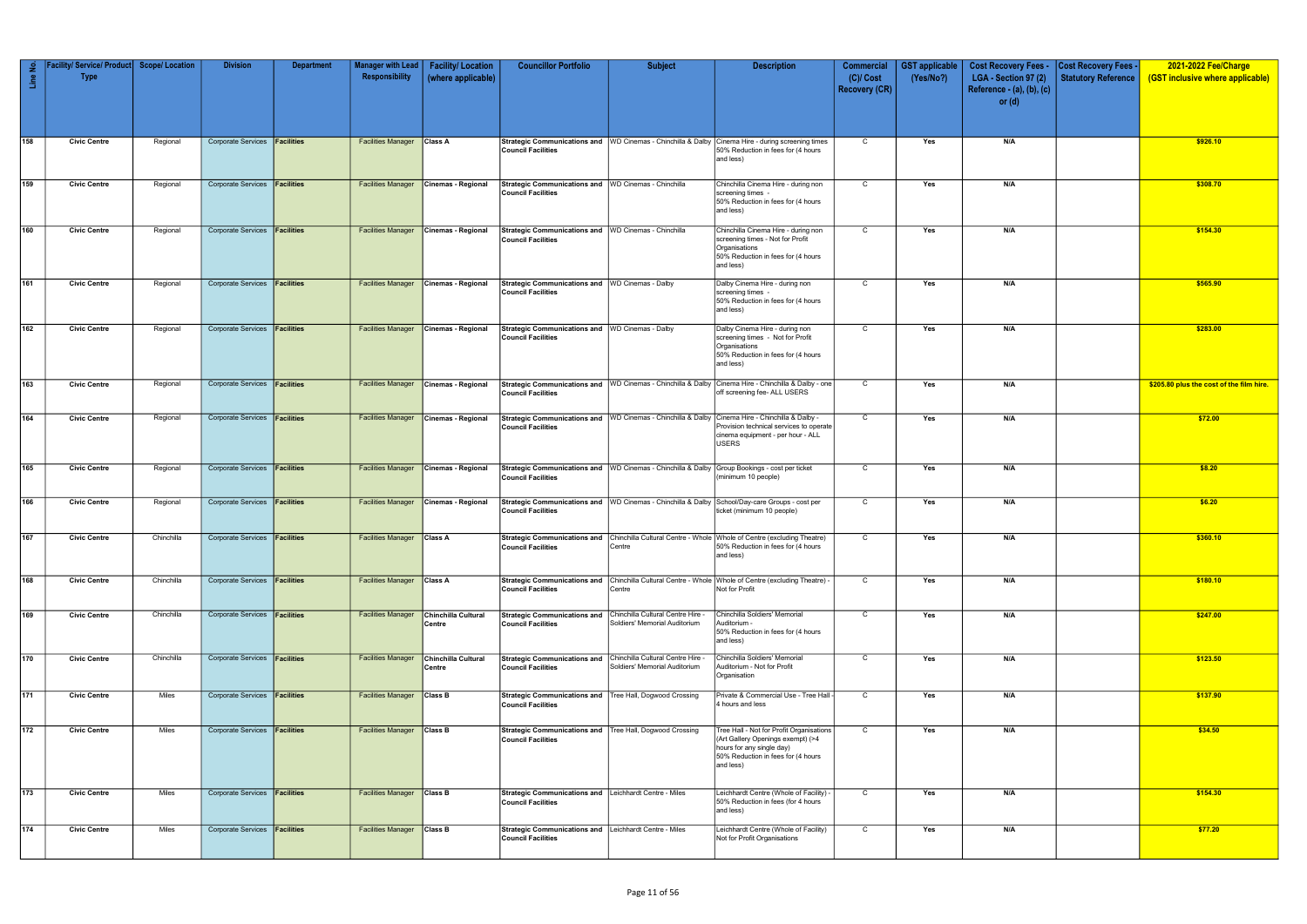| £<br>$\frac{e}{\Box}$ | Facility/ Service/ Product Scope/ Location<br><b>Type</b> |            | <b>Division</b>                      | <b>Department</b> | Manager with Lead<br>Responsibility | <b>Facility/Location</b><br>(where applicable) | <b>Councillor Portfolio</b>                                                                 | <b>Subject</b>                                                                                      | <b>Description</b>                                                                                                                     | <b>Commercial</b><br>$(C)/$ Cost<br><b>Recovery (CR)</b> | <b>GST</b> applicable<br>(Yes/No?) | <b>Cost Recovery Fees -</b><br>LGA - Section 97 (2)<br>Reference - (a), (b), (c) | <b>Cost Recovery Fees -</b><br><b>Statutory Reference</b> | 2021-2022 Fee/Charge<br>(GST inclusive where applicable) |
|-----------------------|-----------------------------------------------------------|------------|--------------------------------------|-------------------|-------------------------------------|------------------------------------------------|---------------------------------------------------------------------------------------------|-----------------------------------------------------------------------------------------------------|----------------------------------------------------------------------------------------------------------------------------------------|----------------------------------------------------------|------------------------------------|----------------------------------------------------------------------------------|-----------------------------------------------------------|----------------------------------------------------------|
|                       |                                                           |            |                                      |                   |                                     |                                                |                                                                                             |                                                                                                     |                                                                                                                                        |                                                          |                                    | or $(d)$                                                                         |                                                           |                                                          |
| $\sqrt{175}$          | <b>Civic Centre</b>                                       | Dalby      | Corporate Services <b>Facilities</b> |                   | <b>Facilities Manager</b>           | <b>Class B</b>                                 | Strategic Communications and MYALL 107 Foyer<br><b>Council Facilities</b>                   |                                                                                                     | Private & Commercial Use - Myall 107<br>Foyer - > 4 hours for any single day<br>50% Reduction in fees for (4 hours<br>and less)        | $\mathsf{C}$                                             | Yes                                | N/A                                                                              |                                                           | \$116.30                                                 |
| 176                   | <b>Civic Centre</b>                                       | Dalby      | Corporate Services <b>Facilities</b> |                   | <b>Facilities Manager</b>           | <b>Class B</b>                                 | Strategic Communications and MYALL 107 Foyer<br><b>Council Facilities</b>                   |                                                                                                     | Myall 107 Foyer - Not for Profit<br>Organisations (> 4 hours for any single<br>day)<br>50% Reduction in fees for (4 hours<br>and less) | $\mathsf{C}$                                             | Yes                                | N/A                                                                              |                                                           | \$29.80                                                  |
| 177                   | <b>Civic Centre</b>                                       | Chinchilla | Corporate Services <b>Facilities</b> |                   | <b>Facilities Manager</b>           | Chinchilla Cultural<br>Centre                  | Strategic Communications and Chinchilla Cultural Centre<br><b>Council Facilities</b>        |                                                                                                     | Wattle Room (including Kitchen)<br>50% Reduction in fees for (4 hours<br>and less)                                                     | $\mathbf C$                                              | Yes                                | N/A                                                                              |                                                           | \$128.60                                                 |
| 178                   | <b>Civic Centre</b>                                       | Chinchilla | Corporate Services <b>Facilities</b> |                   | <b>Facilities Manager</b>           | Chinchilla Cultural<br>Centre                  | Strategic Communications and Chinchilla Cultural Centre<br><b>Council Facilities</b>        |                                                                                                     | Wattle Room (including Kitchen) - Not<br>for Profit Organisation                                                                       | $\mathsf{C}$                                             | Yes                                | N/A                                                                              |                                                           | \$64.30                                                  |
| 179                   | <b>Civic Centre</b>                                       | Wandoan    | Corporate Services <b>Facilities</b> |                   | <b>Facilities Manager</b>           | Class C                                        | Strategic Communications and Wandoan Community Cultural<br><b>Council Facilities</b>        | Centre                                                                                              | Whole of Centre -<br>50% Reduction in fees for (4 hours<br>and less)                                                                   | $\mathsf{C}$                                             | Yes                                | N/A                                                                              |                                                           | \$154.30                                                 |
| 180                   | <b>Civic Centre</b>                                       | Wandoan    | Corporate Services <b>Facilities</b> |                   | <b>Facilities Manager Class C</b>   |                                                | Strategic Communications and   Wandoan Community Cultural<br><b>Council Facilities</b>      | Centre                                                                                              | Whole of Centre - Not for Profit<br>Organisations                                                                                      | $\mathsf{C}$                                             | Yes                                | N/A                                                                              |                                                           | \$77.20                                                  |
| 181                   | <b>Civic Centre</b>                                       | Wandoan    | Corporate Services <b>Facilities</b> |                   | <b>Facilities Manager Class C</b>   |                                                | Strategic Communications and   Wandoan Community Cultural<br><b>Council Facilities</b>      | Centre                                                                                              | Supper Room, Kitchen, Bar and<br>Courtyard -<br>50% Reduction in fees for (4 hours<br>and less)                                        | $\overline{c}$                                           | Yes                                | N/A                                                                              |                                                           | \$66.90                                                  |
| 182                   | <b>Civic Centre</b>                                       | Wandoan    | Corporate Services <b>Facilities</b> |                   | <b>Facilities Manager Class C</b>   |                                                | Strategic Communications and   Wandoan Community Cultural<br><b>Council Facilities</b>      | Centre                                                                                              | Supper Room, Kitchen, Bar and<br>Courtyard - Not for Profit<br>Organisations                                                           | $\mathsf{C}$                                             | Yes                                | N/A                                                                              |                                                           | \$33.40                                                  |
| 183                   | <b>Civic Centre</b>                                       | Wandoan    | Corporate Services <b>Facilities</b> |                   | <b>Facilities Manager</b>           | Class C                                        | Strategic Communications and Wandoan Community Cultural<br><b>Council Facilities</b>        | Centre                                                                                              | Club Room -<br>50% Reduction in fees for (4 hours<br>and less)                                                                         | C                                                        | Yes                                | N/A                                                                              |                                                           | \$36.00                                                  |
| 184                   | <b>Civic Centre</b>                                       | Wandoan    | Corporate Services <b>Facilities</b> |                   | <b>Facilities Manager</b>           | <b>Class C</b>                                 | Strategic Communications and   Wandoan Community Cultural<br><b>Council Facilities</b>      | Centre                                                                                              | Club Room - Not for Profit<br>Organisations                                                                                            | $\mathsf{C}$                                             | Yes                                | N/A                                                                              |                                                           | \$18.00                                                  |
| $\boxed{185}$         | <b>Civic Centre</b>                                       | Miles      | Corporate Services <b>Facilities</b> |                   | <b>Facilities Manager</b>           | <b>Class C</b>                                 | Strategic Communications and Leichhardt Centre - Miles<br><b>Council Facilities</b>         |                                                                                                     | Columboola Room (including Kitchen<br>& Bar) -<br>50% Reduction in fees for (4 hours<br>and less)                                      | $\mathsf{C}$                                             | Yes                                | N/A                                                                              |                                                           | \$66.90                                                  |
| 186                   | <b>Civic Centre</b>                                       | Miles      | Corporate Services <b>Facilities</b> |                   | <b>Facilities Manager Class C</b>   |                                                | <b>Council Facilities</b>                                                                   | Strategic Communications and Leichhardt Centre - Memorial Hall<br>(excluding Kitchen & Bar) - Miles | Memorial Hall (excluding Kitchen &<br>Bar) - 50% Reduction in fees for (4<br>hours and less)                                           | $\mathsf{C}$                                             | Yes                                | N/A                                                                              |                                                           | \$66.90                                                  |
| 187                   | <b>Civic Centre</b>                                       | Miles      | Corporate Services <b>Facilities</b> |                   | <b>Facilities Manager</b>           | <b>Class C</b>                                 | <b>Council Facilities</b>                                                                   | (excluding Kitchen & Bar) - Miles   Bar) - Not for Profit                                           | Strategic Communications and Leichhardt Centre - Memorial Hall Memorial Hall (excluding Kitchen &                                      | $\mathbf C$                                              | Yes                                | N/A                                                                              |                                                           | \$33.40                                                  |
| 188                   | <b>Civic Centre</b>                                       | Miles      | Corporate Services <b>Facilities</b> |                   | <b>Facilities Manager Class C</b>   |                                                | Strategic Communications and Leichhardt Centre - Miles<br><b>Council Facilities</b>         |                                                                                                     | Columboola Room - Not for Profit<br>Organisations                                                                                      | $\mathsf{C}$                                             | Yes                                | N/A                                                                              |                                                           | \$33.40                                                  |
| 189                   | <b>Civic Centre</b>                                       | Tara       | Corporate Services <b>Facilities</b> |                   | <b>Facilities Manager</b>           | <b>Class C</b>                                 | Strategic Communications and   Tara Soldiers Memorial Hall and<br><b>Council Facilities</b> | Facilities                                                                                          | Whole Hall (Function Room, Supper<br>Room, Kitchen and Main Hall)<br>50% Reduction in fees for (4 hours<br>and less)                   | $\mathsf{C}$                                             | Yes                                | N/A                                                                              |                                                           | \$154.30                                                 |
| 190                   | <b>Civic Centre</b>                                       | Tara       | Corporate Services <b>Facilities</b> |                   | <b>Facilities Manager</b>           | Class C                                        | <b>Council Facilities</b>                                                                   | Strategic Communications and   Tara Soldiers Memorial Hall and<br>Facilities                        | Whole Hall (Function Room, Supper<br>Room, Kitchen and Main Hall) Not for<br><b>Profit Organisations</b>                               | $\mathsf{C}$                                             | Yes                                | N/A                                                                              |                                                           | \$77.20                                                  |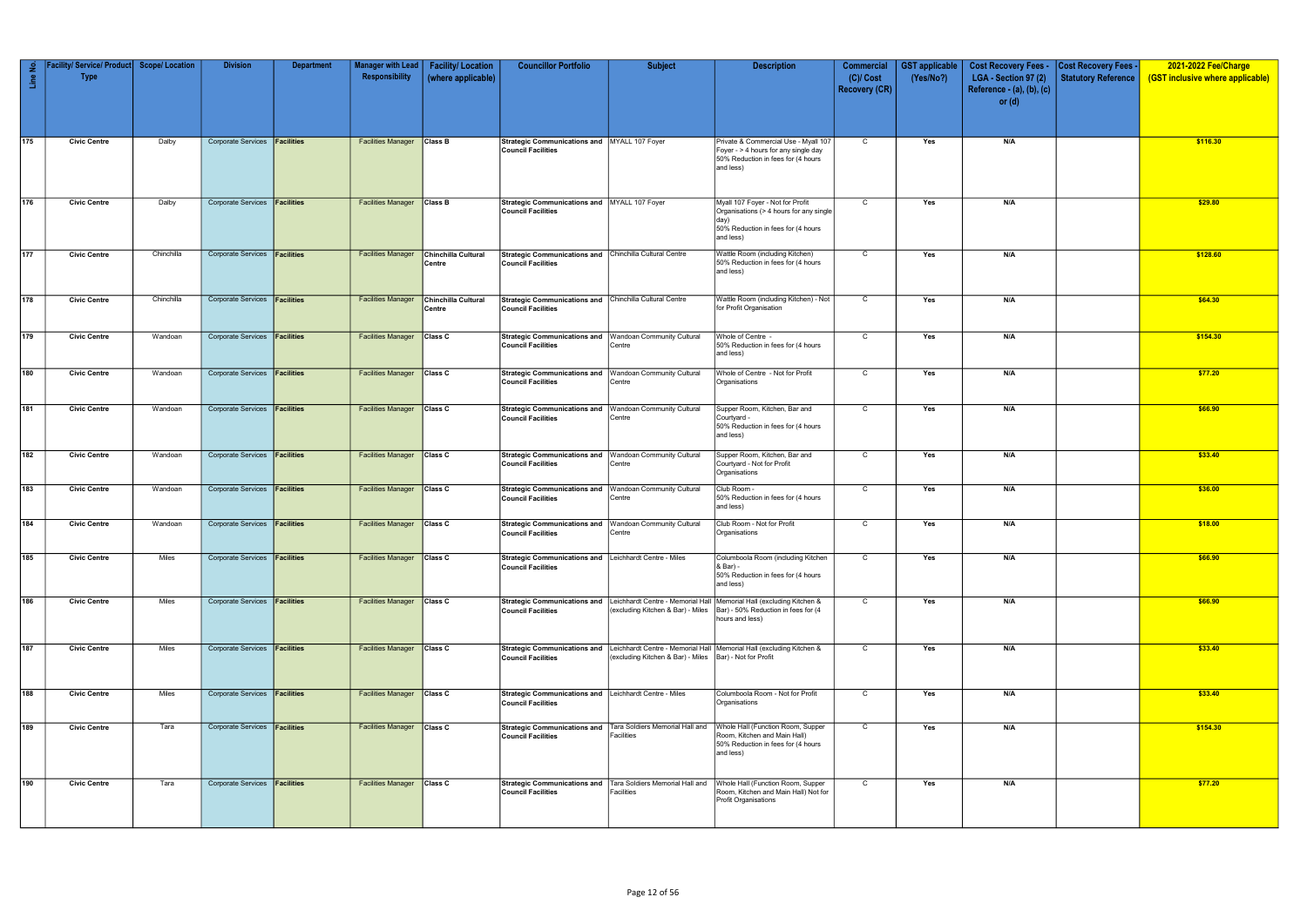| Line No.     | Facility/ Service/ Product Scope/ Location<br><b>Type</b> |            | <b>Division</b>                      | <b>Department</b> | <b>Manager with Lead</b><br>Responsibility | <b>Facility/Location</b><br>(where applicable) | <b>Councillor Portfolio</b>                                                                 | <b>Subject</b>                                                                                | <b>Description</b>                                                                                                                                           | <b>Commercial</b><br>$(C)/$ Cost | <b>GST applicable</b><br>(Yes/No?) | <b>Cost Recovery Fees -</b><br>LGA - Section 97 (2) | <b>Cost Recovery Fees -</b><br><b>Statutory Reference</b> | 2021-2022 Fee/Charge<br>(GST inclusive where applicable) |
|--------------|-----------------------------------------------------------|------------|--------------------------------------|-------------------|--------------------------------------------|------------------------------------------------|---------------------------------------------------------------------------------------------|-----------------------------------------------------------------------------------------------|--------------------------------------------------------------------------------------------------------------------------------------------------------------|----------------------------------|------------------------------------|-----------------------------------------------------|-----------------------------------------------------------|----------------------------------------------------------|
|              |                                                           |            |                                      |                   |                                            |                                                |                                                                                             |                                                                                               |                                                                                                                                                              | <b>Recovery (CR)</b>             |                                    | Reference - $(a)$ , $(b)$ , $(c)$<br>or $(d)$       |                                                           |                                                          |
|              |                                                           |            |                                      |                   |                                            |                                                |                                                                                             |                                                                                               |                                                                                                                                                              |                                  |                                    |                                                     |                                                           |                                                          |
| 191          | <b>Civic Centre</b>                                       | Tara       | Corporate Services <b>Facilities</b> |                   | <b>Facilities Manager Class C</b>          |                                                | <b>Council Facilities</b>                                                                   | Strategic Communications and Tara Soldiers Memorial Hall and<br>Facilities                    | Tara Artists Gallery & Kitchen - 50%<br>Reduction in fees for (4 hours and<br>less)                                                                          | $\mathsf{C}$                     | Yes                                | N/A                                                 |                                                           | \$46.30                                                  |
| $\sqrt{192}$ | <b>Civic Centre</b>                                       | Tara       | Corporate Services <b>Facilities</b> |                   | <b>Facilities Manager Class C</b>          |                                                | <b>Council Facilities</b>                                                                   | Strategic Communications and   Tara Soldiers Memorial Hall and<br>Facilities                  | Tara Artists Gallery & Kitchen- Not for<br>Profit Organisations                                                                                              | $\mathbf C$                      | Yes                                | N/A                                                 |                                                           | \$23.20                                                  |
| 193          | <b>Civic Centre</b>                                       | Tara       | Corporate Services <b>Facilities</b> |                   | <b>Facilities Manager</b>                  | Class C                                        | <b>Strategic Communications and</b><br><b>Council Facilities</b>                            | Tara Soldiers Memorial Hall and<br>Facilities                                                 | Function Room, Supper Room,<br>Kitchen - 50% Reduction in fees for (4)<br>hours and less)                                                                    | $\mathsf{C}$                     | Yes                                | N/A                                                 |                                                           | \$66.90                                                  |
| 194          | <b>Civic Centre</b>                                       | Tara       | Corporate Services <b>Facilities</b> |                   | <b>Facilities Manager</b>                  | <b>Class C</b>                                 | Strategic Communications and   Tara Soldiers Memorial Hall and<br><b>Council Facilities</b> | <b>Facilities</b>                                                                             | Function Room, Supper Room,<br>Kitchen - Not for Profit Organisations                                                                                        | C                                | Yes                                | N/A                                                 |                                                           | \$33.40                                                  |
| 195          | <b>Civic Centre</b>                                       | Tara       | Corporate Services <b>Facilities</b> |                   | <b>Facilities Manager Class C</b>          |                                                | Strategic Communications and Tara Soldiers Memorial Hall and<br><b>Council Facilities</b>   | Facilities                                                                                    | RSL Room -<br>50% Reduction in fees for (4 hours<br>and less)                                                                                                | C                                | Yes                                | N/A                                                 |                                                           | \$36.00                                                  |
| 196          | <b>Civic Centre</b>                                       | Tara       | Corporate Services <b>Facilities</b> |                   | <b>Facilities Manager</b>                  | <b>Class C</b>                                 | <b>Strategic Communications and</b><br><b>Council Facilities</b>                            | Tara Soldiers Memorial Hall and<br>Facilities                                                 | RSL Room - Not for Profit<br>Organisations                                                                                                                   | $\mathsf C$                      | Yes                                | N/A                                                 |                                                           | \$18.00                                                  |
| $\sqrt{197}$ | <b>Civic Centre</b>                                       | Dalby      | <b>Corporate Services</b>            | Facilities        | <b>Facilities Manager</b>                  | <b>Class C</b>                                 | Strategic Communications and Dalby Senior Citizens Centre<br><b>Council Facilities</b>      |                                                                                               | Private & Commercial Use - Dalby<br>Senior Citizens Centre Main Hall - > 4<br>hours for any single day<br>50% Reduction in fees for (4 hours<br>and less)    | $\mathbf C$                      | Yes                                | N/A                                                 |                                                           | \$126.60                                                 |
| 198          | <b>Civic Centre</b>                                       | Dalby      | Corporate Services <b>Facilities</b> |                   | <b>Facilities Manager</b>                  | <b>Class C</b>                                 | Strategic Communications and   Dalby Senior Citizens Centre<br><b>Council Facilities</b>    |                                                                                               | Dalby Senior Citizens Centre Main<br>Hall - Not for Profit Organisation (> 4<br>hours for any single day)<br>50% Reduction in fees for (4 hours<br>and less) | $\mathsf{C}$                     | Yes                                | N/A                                                 |                                                           | \$32.90                                                  |
| $\sqrt{199}$ | <b>Civic Centre</b>                                       | Jandowae   | Corporate Services <b>Facilities</b> |                   | <b>Facilities Manager</b>                  | <b>Class D</b>                                 | Strategic Communications and Jandowae Community and<br><b>Council Facilities</b>            | <b>Cultural Centre</b>                                                                        | Private & Commercial Use -<br>Jandowae Cultural Centre Meeting<br>Room - >4 hours for any single day<br>50% Reduction in fees for (4 hours<br>and less)      | $\mathsf{C}$                     | Yes                                | N/A                                                 |                                                           | \$49.40                                                  |
| 200          | <b>Civic Centre</b>                                       | Jandowae   | Corporate Services <b>Facilities</b> |                   | <b>Facilities Manager</b>                  | <b>Class D</b>                                 | Strategic Communications and Jandowae Community and<br><b>Council Facilities</b>            | <b>Cultural Centre</b>                                                                        | Jandowae Cultural Centre Meeting<br>Room -Not for Profit Organisations (>4<br>hours for any single day)<br>50% Reduction in fees for (4 hours<br>and less)   | $\mathsf{C}$                     | Yes                                | N/A                                                 |                                                           | \$12.90                                                  |
| 201          | <b>Civic Centre</b>                                       | Miles      | Corporate Services <b>Facilities</b> |                   | <b>Facilities Manager</b>                  | <b>Class D</b>                                 | <b>Council Facilities</b>                                                                   | Strategic Communications and   Murilla Room, Dogwood Crossing                                 | Private & Commercial Use - Murilla<br>Room - >4 hours for any single day<br>50% Reduction in fees for (4 hours<br>and less)                                  | C                                | Yes                                | N/A                                                 |                                                           | \$88.00                                                  |
| $\sqrt{202}$ | <b>Civic Centre</b>                                       | Miles      | Corporate Services <b>Facilities</b> |                   | <b>Facilities Manager</b>                  | <b>Class D</b>                                 | <b>Council Facilities</b>                                                                   | Strategic Communications and   Murilla Room, Dogwood Crossing   Murilla Room - Not for Profit | Organisations (>4 hours for any single<br>day)<br>50% Reduction in fees for (4 hours<br>and less)                                                            | $\mathsf{C}$                     | Yes                                | N/A                                                 |                                                           | \$22.10                                                  |
| 203          | <b>Civic Centre</b>                                       | Chinchilla | Corporate Services <b>Facilities</b> |                   | <b>Facilities Manager Class D</b>          |                                                | Strategic Communications and Committee Room - Chinchilla<br><b>Council Facilities</b>       | <b>CSC</b>                                                                                    | Private & Commercial Use -<br>Committee Room - >4 hours for any<br>single day<br>50% Reduction in fees for (4 hours<br>and less)                             | $\mathsf{C}$                     | Yes                                | N/A                                                 |                                                           | \$55.60                                                  |
| 204          | <b>Civic Centre</b>                                       | Chinchilla | Corporate Services <b>Facilities</b> |                   | <b>Facilities Manager Class D</b>          |                                                | Strategic Communications and Committee Room - Chinchilla<br><b>Council Facilities</b>       | <b>CSC</b>                                                                                    | Committee Room - Not for Profit<br>Organisation (>4 hours for any single<br>day)<br>50% Reduction in fees for (4 hours<br>and less)                          | $\mathsf{C}$                     | Yes                                | N/A                                                 |                                                           | \$13.90                                                  |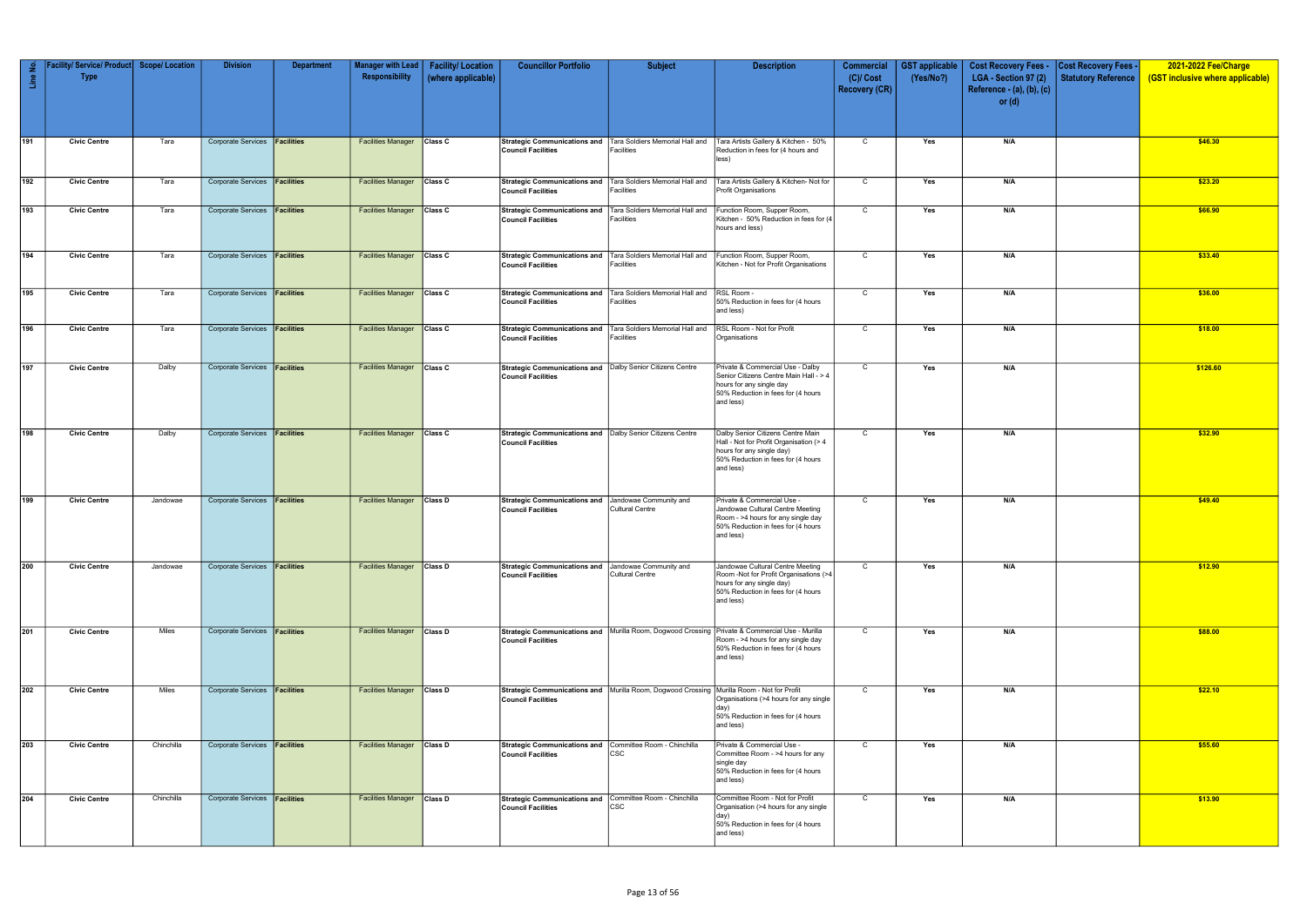| Line No.         | Facility/ Service/ Product   Scope/ Location<br><b>Type</b> |          | <b>Division</b>                      | <b>Department</b>      | <b>Manager with Lead</b><br>Responsibility    | <b>Facility/Location</b><br>(where applicable) | <b>Councillor Portfolio</b>                                                                     | <b>Subject</b>                                                 | <b>Description</b>                                                                                                                  | <b>Commercial</b><br>$(C)/$ Cost<br><b>Recovery (CR)</b> | <b>GST applicable</b><br>(Yes/No?) | <b>Cost Recovery Fees -</b><br>LGA - Section 97 (2)<br>Reference - (a), (b), (c) | <b>Cost Recovery Fees -</b><br><b>Statutory Reference</b> | 2021-2022 Fee/Charge<br>(GST inclusive where applicable) |
|------------------|-------------------------------------------------------------|----------|--------------------------------------|------------------------|-----------------------------------------------|------------------------------------------------|-------------------------------------------------------------------------------------------------|----------------------------------------------------------------|-------------------------------------------------------------------------------------------------------------------------------------|----------------------------------------------------------|------------------------------------|----------------------------------------------------------------------------------|-----------------------------------------------------------|----------------------------------------------------------|
|                  |                                                             |          |                                      |                        |                                               |                                                |                                                                                                 |                                                                |                                                                                                                                     |                                                          |                                    | or $(d)$                                                                         |                                                           |                                                          |
| 205              | <b>Civic Centre</b>                                         | Dalby    | Corporate Services <b>Facilities</b> |                        | <b>Facilities Manager</b>                     | <b>Class D</b>                                 | <b>Strategic Communications and   Dalby Senior Citizens Centre</b><br><b>Council Facilities</b> |                                                                | Private & Commercial Use - Card<br>Room - >4 hours for any single day<br>50% Reduction in fees for (4 hours<br>and less)            | $\mathbf C$                                              | Yes                                | N/A                                                                              |                                                           | \$44.20                                                  |
| 206              | <b>Civic Centre</b>                                         | Dalby    | Corporate Services <b>Facilities</b> |                        | <b>Facilities Manager</b>                     | <b>Class D</b>                                 | Strategic Communications and Dalby Senior Citizens Centre<br><b>Council Facilities</b>          |                                                                | Card Room - Not for Profit<br>Organisations (> 4 hours for any single<br>day)<br>50% Reduction in fees for (4 hours<br>and less)    | $\mathsf{C}$                                             | Yes                                | N/A                                                                              |                                                           | \$11.30                                                  |
| $\sqrt{207}$     | <b>Civic Centre</b>                                         | Moonie   | Corporate Services <b>Facilities</b> |                        | <b>Facilities Manager</b>                     | <b>Class D</b>                                 | Strategic Communications and   Moonie Rural Transaction Centre<br><b>Council Facilities</b>     |                                                                | Private & Commercial Use - Meeting<br>Room - > 4 hours for any single day<br>50% Reduction in fees for (4 hours<br>and less)        | $\mathsf{C}$                                             | Yes                                | N/A                                                                              |                                                           | \$33.40                                                  |
| 208              | <b>Civic Centre</b>                                         | Moonie   | <b>Corporate Services</b>            | Facilities             | <b>Facilities Manager</b>                     | <b>Class D</b>                                 | <b>Council Facilities</b>                                                                       | Strategic Communications and   Moonie Rural Transaction Centre | Meeting Room - Not for Profit<br>Organisations (> 4 hours for any single<br>day)<br>50% Reduction in fees for (4 hours<br>and less) | $\mathsf{C}$                                             | Yes                                | N/A                                                                              |                                                           | \$8.70                                                   |
| 209              | <b>Civic Centre</b>                                         | Regional | Corporate Services <b>Facilities</b> |                        | <b>Facilities Manager</b>                     | Special                                        | Strategic Communications and   Regional - Key Deposit<br><b>Council Facilities</b>              |                                                                | Key Deposit                                                                                                                         | $\mathsf{C}$                                             | No                                 | N/A                                                                              |                                                           | \$41.80                                                  |
| $\overline{210}$ | <b>Civic Centre</b>                                         | Regional | Corporate Services <b>Facilities</b> |                        | <b>Facilities Manager</b>                     | Special                                        | Strategic Communications and   Regional - Security Deposit<br><b>Council Facilities</b>         |                                                                | Refundable Security Deposit - All<br>Users                                                                                          | CR                                                       | No                                 | N/A                                                                              |                                                           | \$514.50                                                 |
| 211              | <b>Civic Centre</b>                                         | Regional | Corporate Services <b>Facilities</b> |                        | <b>Facilities Manager</b>                     | Special                                        | Strategic Communications and   Regional - Cleaning Fee<br><b>Council Facilities</b>             |                                                                | Cleaning - Council will charge at cost if<br>additional cleaning is required                                                        | C                                                        | Yes                                | N/A                                                                              |                                                           | At cost plus GST                                         |
| 212              | <b>Civic Centre</b>                                         | Regional | Corporate Services <b>Facilities</b> |                        | <b>Facilities Manager</b>                     | Special                                        | <b>Strategic Communications and</b><br><b>Council Facilities</b>                                | Civic Centre - Standard<br>Rehearsal Fee                       | Civic Centre Standard Rehearsal Fee<br><2 Hours                                                                                     | $\mathbf C$                                              | Yes                                | N/A                                                                              |                                                           | \$21.60                                                  |
| $\sqrt{213}$     | <b>Commercial Works</b>                                     | Regional | Infrastructure Services Works        |                        | <b>Senior Works</b><br>Manager                | Regional                                       | <b>Works and Technical Services</b>                                                             | <b>Construction Private Inverts</b>                            | For 30 metre street (long) - standard                                                                                               | $\mathsf{C}$                                             | Yes                                | N/A                                                                              |                                                           | <b>Price on Application</b>                              |
| 214              | <b>Commercial Works</b>                                     | Regional | Infrastructure Services Works        |                        | <b>Senior Works</b><br>Manager                | Regional                                       | <b>Works and Technical Services</b>                                                             | <b>Construction Private Inverts</b>                            | For 20 metre street (short) - standard                                                                                              | $\mathsf{C}$                                             | Yes                                | N/A                                                                              |                                                           | <b>Price on Application</b>                              |
| 215              | <b>Commercial Works</b>                                     | Regional | Infrastructure Services Works        |                        | <b>Technical Services Regional</b><br>Manager |                                                | Works and Technical Services   Inspection Fee - Inverts                                         |                                                                | Council Inspection of private Invert<br>construction                                                                                | $\mathbf C$                                              | Yes                                | N/A                                                                              |                                                           | \$66.40                                                  |
|                  | 216 Community Care Service<br>Fees                          | Regional | Community &<br>Liveability           | <b>Health Services</b> | <b>Health Services</b><br>Manager             | Regional                                       | <b>Finance, Corporate Services</b><br>and Business Strategy                                     | Package Care                                                   | ransport costs for clients                                                                                                          | $\mathsf{C}$                                             | No                                 | N/A                                                                              |                                                           | \$0.75/ km PLUS Staff Cost                               |
| 217              | <b>Community Care Service</b><br>Fees                       | Regional | Community &<br>Liveability           | <b>Health Services</b> | <b>Health Services</b><br>Manager             | Regional                                       | <b>Finance, Corporate Services</b><br>and Business Strategy                                     | Package Care                                                   | Home Care Package - Client Exit<br>Charge                                                                                           | $\mathsf{C}$                                             | No                                 | N/A                                                                              |                                                           | \$0.00                                                   |
| 218              | <b>Community Care Service</b><br>Fees                       | Regional | Community &<br>Liveability           | <b>Health Services</b> | <b>Health Services</b><br>Manager             | Regional                                       | <b>Finance, Corporate Services</b><br>and Business Strategy                                     | <b>HACC Services</b>                                           | Domestic Assistance (per hour)                                                                                                      | $\mathsf{C}$                                             | No                                 | N/A                                                                              |                                                           | \$12.00                                                  |
| $\overline{219}$ | <b>Community Care Service</b><br>Fees                       | Regional | Community &<br>Liveability           | <b>Health Services</b> | <b>Health Services</b><br>Manager             | Regional                                       | <b>Finance, Corporate Services</b><br>and Business Strategy                                     | <b>HACC Services</b>                                           | Allied Health (per hour)                                                                                                            | $\mathsf{C}$                                             | No                                 | N/A                                                                              |                                                           | \$18.00                                                  |
| 220              | <b>Community Care Service</b><br>Fees                       | Regional | Community &<br>Liveability           | <b>Health Services</b> | <b>Health Services</b><br>Manager             | Regional                                       | <b>Finance, Corporate Services</b><br>and Business Strategy                                     | <b>HACC Services</b>                                           | Social Support - Individual (per hour)                                                                                              | $\mathsf{C}$                                             | No                                 | N/A                                                                              |                                                           | \$12.00                                                  |
| 221              | <b>Community Care Service</b><br>Fees                       | Regional | Community &<br>Liveability           | <b>Health Services</b> | <b>Health Services</b><br>Manager             | Regional                                       | <b>Finance, Corporate Services</b><br>and Business Strategy                                     | <b>HACC Services</b>                                           | Nursing Care (per visit)                                                                                                            | $\mathsf{C}$                                             | No                                 | N/A                                                                              |                                                           | \$10 Nursing Care PLUS Charge for<br><b>Consumables</b>  |
| $\overline{222}$ | <b>Community Care Service</b><br>Fees                       | Regional | Community &<br>Liveability           | <b>Health Services</b> | <b>Health Services</b><br>Manager             | Regional                                       | <b>Finance, Corporate Services</b><br>and Business Strategy                                     | <b>HACC Services</b>                                           | Personal Care (per hour)                                                                                                            | $\mathsf{C}$                                             | No                                 | N/A                                                                              |                                                           | \$12.00                                                  |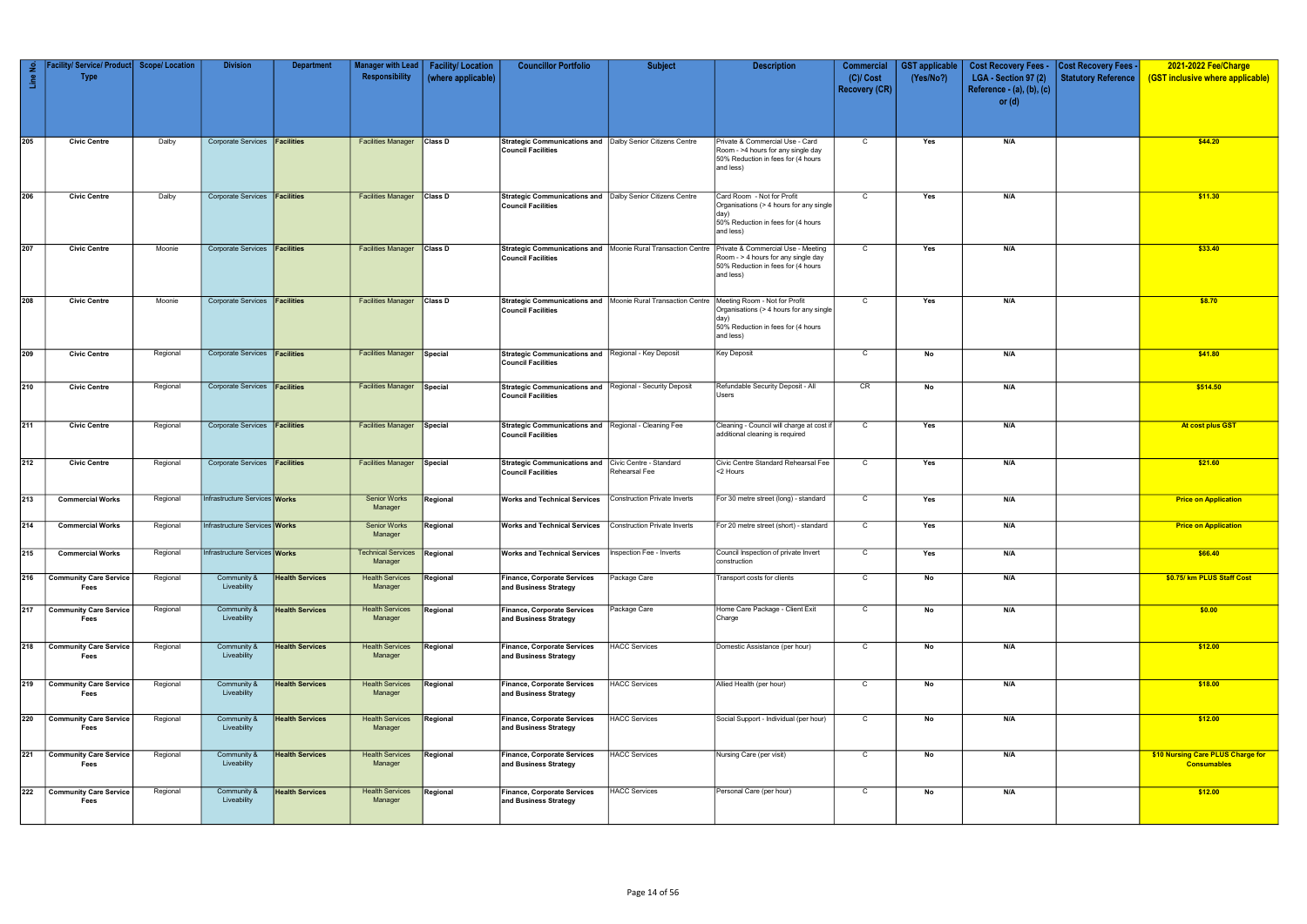| Line No.         | Service/ Product<br><b>Type</b>       | <b>Scope/Location</b> | <b>Division</b>                      | <b>Department</b>      | <b>Manager with Lead</b><br>Responsibility | <b>Facility/Location</b><br>(where applicable) | <b>Councillor Portfolio</b>                                             | <b>Subject</b>                      | <b>Description</b>                                                                                                                                                                                                                          | Commercial<br>$(C)/$ Cost<br><b>Recovery (CR)</b> | <b>GST</b> applicable<br>(Yes/No?) | <b>Cost Recovery Fees -</b><br>LGA - Section 97 (2)<br>Reference - (a), (b), (c)<br>or $(d)$ | <b>Cost Recovery Fees -</b><br>Statutory Reference | 2021-2022 Fee/Charge<br>(GST inclusive where applicable)                   |
|------------------|---------------------------------------|-----------------------|--------------------------------------|------------------------|--------------------------------------------|------------------------------------------------|-------------------------------------------------------------------------|-------------------------------------|---------------------------------------------------------------------------------------------------------------------------------------------------------------------------------------------------------------------------------------------|---------------------------------------------------|------------------------------------|----------------------------------------------------------------------------------------------|----------------------------------------------------|----------------------------------------------------------------------------|
| 223              | <b>Community Care Service</b><br>Fees | Regional              | Community &<br>Liveability           | <b>Health Services</b> | <b>Health Services</b><br>Manager          | Regional                                       | Finance, Corporate Services<br>and Business Strategy                    | <b>HACC Services</b>                | CHSP Social Support Group                                                                                                                                                                                                                   | $\mathsf{C}$                                      | No                                 | N/A                                                                                          |                                                    | \$15.00                                                                    |
|                  | 224 Community Care Service<br>Fees    | Regional              | Community &<br>Liveability           | <b>Health Services</b> | <b>Health Services</b><br>Manager          | Regional                                       | Finance, Corporate Services<br>and Business Strategy                    | <b>HACC Services</b>                | Meals in Centre (per meal)                                                                                                                                                                                                                  | $\mathsf{C}$                                      | No                                 | N/A                                                                                          |                                                    | \$12.00                                                                    |
| $\sqrt{225}$     | <b>Community Care Service</b><br>Fees | Regional              | Community &<br>Liveability           | <b>Health Services</b> | <b>Health Services</b><br>Manager          | Regional                                       | <b>Finance, Corporate Services</b><br>and Business Strategy             | <b>HACC Services</b>                | Respite Care (per hour)                                                                                                                                                                                                                     | $\mathsf{C}$                                      | No                                 | N/A                                                                                          |                                                    | \$11.00                                                                    |
| 226              | <b>Community Care Service</b><br>Fees | Regional              | Community &<br>Liveability           | <b>Health Services</b> | <b>Health Services</b><br>Manager          | Regional                                       | <b>Finance, Corporate Services</b><br>and Business Strategy             | <b>HACC Services</b>                | Home Maintenance (per hour)                                                                                                                                                                                                                 | C                                                 | No                                 | N/A                                                                                          |                                                    | \$18.00                                                                    |
| $\overline{227}$ | <b>Community Care Service</b><br>Fees | Regional              | Community &<br>Liveability           | <b>Health Services</b> | <b>Health Services</b><br>Manager          | Regional                                       | Finance, Corporate Services<br>and Business Strategy                    | <b>HACC Services</b>                | <b>CHSP</b>                                                                                                                                                                                                                                 | C                                                 | No                                 | N/A                                                                                          |                                                    | As per Government Fee Schedule                                             |
| 228              | <b>Community Care Service</b><br>Fees | Regional              | Community &<br>Liveability           | <b>Health Services</b> | <b>Health Services</b><br>Manager          | Regional                                       | <b>Finance, Corporate Services</b><br>and Business Strategy             | <b>HACC Services</b>                | <b>CHSP Client Transport</b>                                                                                                                                                                                                                | $\mathsf{C}$                                      | No                                 | N/A                                                                                          |                                                    | \$0.70 per KM or \$5.00 per Town Trip                                      |
| 229              | <b>Community Care Service</b><br>Fees | Regional              | Community &<br>Liveability           | <b>Health Services</b> | <b>Health Services</b><br>Manager          | Regional                                       | Finance, Corporate Services<br>and Business Strategy                    | Community Care Services Fees        | Package Care - Social Support Group                                                                                                                                                                                                         | C                                                 | No                                 | N/A                                                                                          |                                                    | \$100.00                                                                   |
| 230              | <b>Community Care Service</b><br>Fees | Regional              | Community &<br>Liveability           | <b>Health Services</b> | <b>Health Services</b><br>Manager          | Regional                                       | <b>Finance, Corporate Services</b><br>and Business Strategy             | Community Care Services Fees        | Package Care - Registered Nurse (per<br>hour)                                                                                                                                                                                               | $\mathbf C$                                       | No                                 | N/A                                                                                          |                                                    | \$95.00                                                                    |
| 231              | <b>Community Care Service</b><br>Fees | Regional              | Community &<br>Liveability           | <b>Health Services</b> | <b>Health Services</b><br>Manager          | Regional                                       | <b>Finance, Corporate Services</b><br>and Business Strategy             | <b>Community Care Services Fees</b> | Package Care - Enrolled Nurse (per<br>hour)                                                                                                                                                                                                 | $\mathsf{C}$                                      | No                                 | N/A                                                                                          |                                                    | \$90.00                                                                    |
| 232              | <b>Community Care Service</b><br>Fees | Regional              | Community &<br>Liveability           | <b>Health Services</b> | <b>Health Services</b><br>Manager          | Regional                                       | <b>Finance, Corporate Services</b><br>and Business Strategy             | <b>Community Care Services Fees</b> | Package Care - Personal Carer (per<br>hour)                                                                                                                                                                                                 | $\mathsf{C}$                                      | No                                 | N/A                                                                                          |                                                    | \$66.90                                                                    |
| 233              | <b>Community Care Service</b><br>Fees | Regional              | Community &<br>Liveability           | <b>Health Services</b> | <b>Health Services</b><br>Manager          | Regional                                       | <b>Finance, Corporate Services</b><br>and Business Strategy             | Community Care Services Fees        | Package Care - Provider Care<br>Management                                                                                                                                                                                                  | C                                                 | No                                 | N/A                                                                                          |                                                    | \$59.70                                                                    |
| $\overline{234}$ | <b>Community Care Service</b><br>Fees | Regional              | Community &<br>Liveability           | <b>Health Services</b> | <b>Health Services</b><br>Manager          | Regional                                       | <b>Finance, Corporate Services</b><br>and Business Strategy             | Community Care Services Fees        | Package Care - Cleaning & household<br>tasks (per hour)                                                                                                                                                                                     | $\mathsf{C}$                                      | No                                 | N/A                                                                                          |                                                    | \$66.90                                                                    |
| $\sqrt{235}$     | <b>Community Care Service</b><br>Fees | Regional              | Community &<br>Liveability           | <b>Health Services</b> | <b>Health Services</b><br>Manager          | Regional                                       | <b>Finance, Corporate Services</b><br>and Business Strategy             | Community Care Services Fees        | Package Care - Light gardening (per<br>hour)                                                                                                                                                                                                | $\mathsf{C}$                                      | No                                 | N/A                                                                                          |                                                    | \$82.30                                                                    |
| $\overline{236}$ | <b>Community Care Service</b><br>Fees | Regional              | Community &<br>Liveability           | <b>Health Services</b> | <b>Health Services</b><br>Manager          | Regional                                       | Finance, Corporate Services<br>and Business Strategy                    | <b>Community Care Services Fees</b> | Package Care - In Home Respite (per<br>hour)                                                                                                                                                                                                | $\mathsf{C}$                                      | No                                 | N/A                                                                                          |                                                    | \$66.90                                                                    |
| 237              | <b>Community Care Service</b><br>Fees | Regional              | Community &<br>Liveability           | <b>Health Services</b> | <b>Health Services</b><br>Manager          | Regional                                       | Finance, Corporate Services<br>and Business Strategy                    | <b>Community Care Services Fees</b> | Package Care - Management Level 1<br>Level 3 & 4                                                                                                                                                                                            | $\mathsf{C}$                                      | No                                 | N/A                                                                                          |                                                    | Level 1 & 2: \$26 / FN<br><b>Level 3</b><br>& 4: \$78 / FN                 |
| 238              | <b>Community Care Service</b><br>Fees | Regional              | Community &<br>Liveability           | <b>Health Services</b> | <b>Health Services</b><br>Manager          | Regional                                       | Finance, Corporate Services<br>and Business Strategy                    | Community Care Services Fees        | Package Care - Processing charge on<br>third party purchases e.g.: equipment<br>purchase + 10% Overhead                                                                                                                                     | $\mathsf{C}$                                      | No                                 | N/A                                                                                          |                                                    | <b>Price on Application</b>                                                |
| 239              | <b>Council Rooms</b>                  | Regional              | Corporate Services <b>Facilities</b> |                        | <b>Facilities Manager</b>                  | Regional                                       | Strategic Communications and Use of Council Rooms<br>Council Facilities |                                     | Use of a Council Room by a Local Not<br>For Profit or Charity excluding<br>theatres, art galleries, showgrounds,<br>the Dalby Events Centre, the<br>Chinchilla Cultural Centre and the<br>Leichhardt Centre for the purpose of<br>meetings. | $\mathbf C$                                       | No                                 | N/A                                                                                          |                                                    | \$nil. This rate is not to apply to functions<br>seminars and conferences. |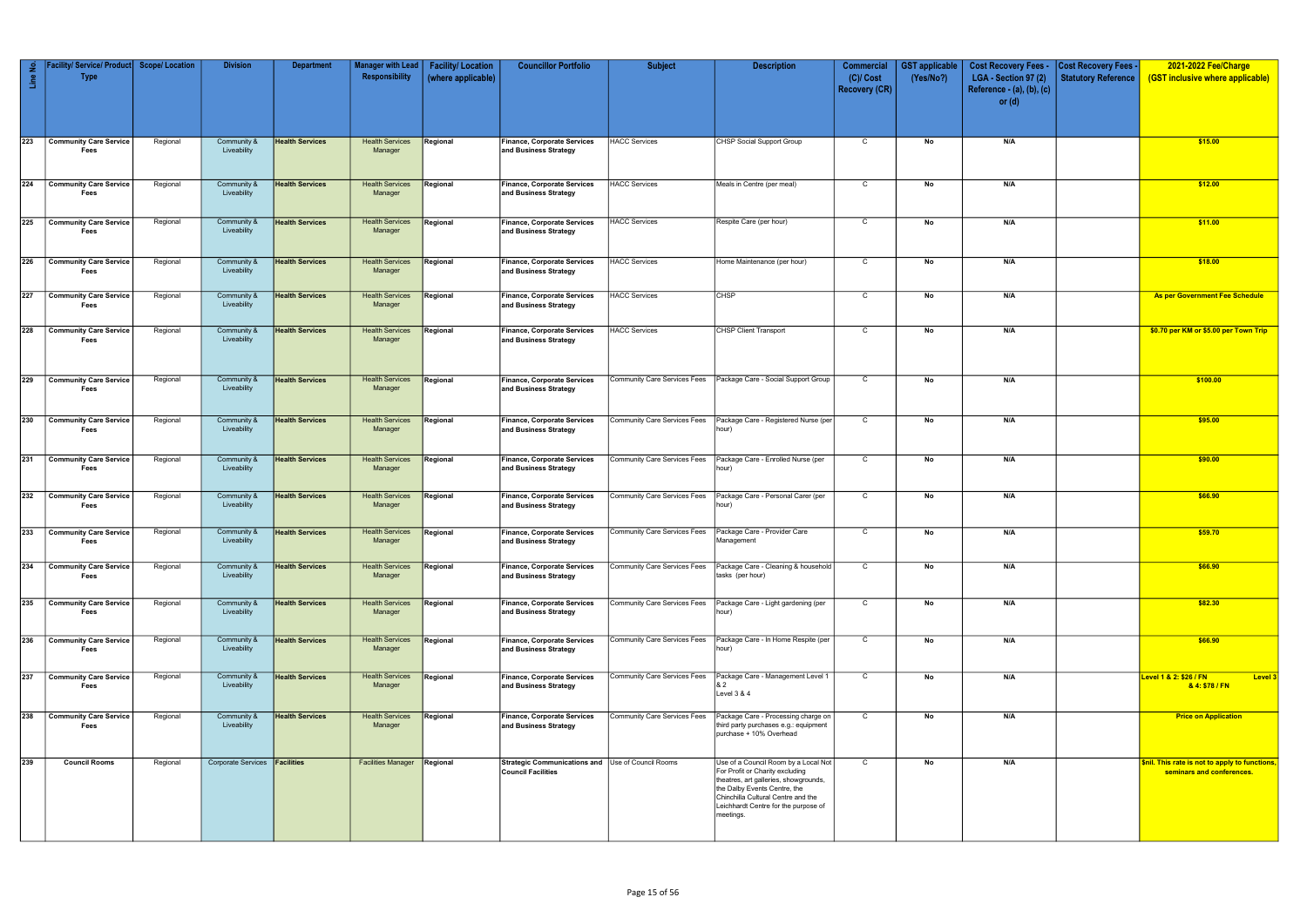|              | Facility/ Service/ Product Scope/ Location |          | <b>Division</b>                                   | <b>Department</b>                | Manager with Lead                            | <b>Facility/Location</b> | <b>Councillor Portfolio</b>                          | <b>Subject</b>               | <b>Description</b>                                                | <b>Commercial</b> | <b>GST</b> applicable | <b>Cost Recovery Fees -</b> | <b>Cost Recovery Fees -</b>          | 2021-2022 Fee/Charge             |
|--------------|--------------------------------------------|----------|---------------------------------------------------|----------------------------------|----------------------------------------------|--------------------------|------------------------------------------------------|------------------------------|-------------------------------------------------------------------|-------------------|-----------------------|-----------------------------|--------------------------------------|----------------------------------|
| Line No.     | <b>Type</b>                                |          |                                                   |                                  | Responsibility                               | (where applicable)       |                                                      |                              |                                                                   | $(C)/$ Cost       | (Yes/No?)             | LGA - Section 97 (2)        | <b>Statutory Reference</b>           | (GST inclusive where applicable) |
|              |                                            |          |                                                   |                                  |                                              |                          |                                                      |                              |                                                                   | Recovery (CR)     |                       | Reference - (a), (b), (c)   |                                      |                                  |
|              |                                            |          |                                                   |                                  |                                              |                          |                                                      |                              |                                                                   |                   |                       | or $(d)$                    |                                      |                                  |
|              |                                            |          |                                                   |                                  |                                              |                          |                                                      |                              |                                                                   |                   |                       |                             |                                      |                                  |
|              |                                            |          |                                                   |                                  |                                              |                          |                                                      |                              |                                                                   |                   |                       |                             |                                      |                                  |
|              |                                            |          |                                                   |                                  |                                              |                          |                                                      |                              |                                                                   |                   |                       |                             |                                      |                                  |
| 240          | <b>Depot Stock</b>                         | Bell     | Infrastructure Services Technical Services        |                                  | <b>Technical Services</b><br>Manager         | Bell                     | <b>Works and Technical Services</b>                  | Bell                         | <b>BDPREMIX - Premix (per tonne)</b>                              | $\mathbf C$       | Yes                   | N/A                         |                                      | <b>Price on Application</b>      |
|              |                                            |          |                                                   |                                  |                                              |                          |                                                      |                              |                                                                   |                   |                       |                             |                                      |                                  |
| 241          | <b>Depot Stock</b>                         | Bell     | Infrastructure Services Technical Services        |                                  | <b>Technical Services Bell</b>               |                          | <b>Works and Technical Services</b>                  | Bell                         | BDSCR5 - 5mm Screenings (per                                      | $\mathsf{C}$      | Yes                   | N/A                         |                                      | \$37.50                          |
|              |                                            |          |                                                   |                                  | Manager                                      |                          |                                                      |                              | tonne)                                                            |                   |                       |                             |                                      |                                  |
| 242          | <b>Depot Stock</b>                         | Bell     | Infrastructure Services Technical Services        |                                  | <b>Technical Services</b>                    | Bell                     | <b>Works and Technical Services</b>                  | Bell                         | BDSCR7 - 7mm Screenings (per                                      | $\mathsf{C}$      | Yes                   | N/A                         |                                      | \$50.80                          |
|              |                                            |          |                                                   |                                  | Manager                                      |                          |                                                      |                              | tonne)                                                            |                   |                       |                             |                                      |                                  |
|              |                                            | Bell     |                                                   |                                  |                                              |                          |                                                      |                              |                                                                   |                   |                       |                             |                                      |                                  |
| 243          | <b>Depot Stock</b>                         |          | Infrastructure Services Technical Services        |                                  | Technical Services<br>Manager                | Bell                     | <b>Works and Technical Services</b>                  | Bell                         | BDSCR10 - 10mm Screenings (per<br>tonne)                          | $\mathsf{C}$      | Yes                   | N/A                         |                                      | \$57.80                          |
|              |                                            |          |                                                   |                                  |                                              |                          |                                                      |                              |                                                                   |                   |                       |                             |                                      |                                  |
| 244          | <b>Depot Stock</b>                         | Bell     | Infrastructure Services Technical Services        |                                  | <b>Technical Services</b>                    | Bell                     | <b>Works and Technical Services</b>                  | Bell                         | BDSCR14 - 14mm Screenings (per                                    | $\mathsf{C}$      | Yes                   | N/A                         |                                      | \$55.70                          |
|              |                                            |          |                                                   |                                  | Manager                                      |                          |                                                      |                              | tonne)                                                            |                   |                       |                             |                                      |                                  |
| 245          | <b>Depot Stock</b>                         | Bell     | Infrastructure Services Technical Services        |                                  | Technical Services                           | Bell                     | <b>Works and Technical Services</b>                  | Bell                         | BDLOAM - Loam (per tonne)                                         | $\mathsf{C}$      | Yes                   | N/A                         |                                      | \$62.00                          |
|              |                                            |          |                                                   |                                  | Manager                                      |                          |                                                      |                              |                                                                   |                   |                       |                             |                                      |                                  |
| $\sqrt{246}$ | <b>Depot Stock</b>                         | Bell     | Infrastructure Services <b>Technical Services</b> |                                  | Technical Services   Bell                    |                          | <b>Works and Technical Services</b>                  | Bell                         | BDSAND - Sand (per tonne)                                         | $\mathsf{C}$      | Yes                   | N/A                         |                                      | \$85.60                          |
|              |                                            |          |                                                   |                                  | Manager                                      |                          |                                                      |                              |                                                                   |                   |                       |                             |                                      |                                  |
| 247          | <b>Depot Stock</b>                         | Bell     | Infrastructure Services <b>Technical Services</b> |                                  | <b>Technical Services</b>                    | Bell                     | <b>Works and Technical Services</b>                  | Bell                         | BRIDGE - Ridge Gravel (per tonne)                                 | $\mathsf{C}$      | Yes                   | N/A                         |                                      | <b>Not available</b>             |
|              |                                            |          |                                                   |                                  | Manager                                      |                          |                                                      |                              |                                                                   |                   |                       |                             |                                      |                                  |
|              |                                            |          |                                                   |                                  |                                              |                          |                                                      |                              |                                                                   |                   |                       |                             |                                      |                                  |
| 248          | <b>Depot Stock</b>                         | Bell     | nfrastructure Services <b>Technical Services</b>  |                                  | Technical Services   Bell<br>Manager         |                          | <b>Works and Technical Services</b>   Bell           |                              | BDDUST - Crusher Dust (per tonne)                                 | $\mathsf{C}$      | Yes                   | N/A                         |                                      | Not available                    |
|              |                                            |          |                                                   |                                  |                                              |                          |                                                      |                              |                                                                   |                   |                       |                             |                                      |                                  |
| 249          | <b>Depot Stock</b>                         | Bell     | Infrastructure Services Technical Services        |                                  | <b>Technical Services Bell</b>               |                          | <b>Works and Technical Services</b>                  | Bell                         | <b>BDLATER - Crushed Laterite (per</b>                            | $\mathsf{C}$      | Yes                   | N/A                         |                                      | Not available                    |
|              |                                            |          |                                                   |                                  | Manager                                      |                          |                                                      |                              | tonne)                                                            |                   |                       |                             |                                      |                                  |
| 250          | <b>Depot Stock</b>                         | Bell     | Infrastructure Services <b>Technical Services</b> |                                  | <b>Technical Services Bell</b>               |                          | Works and Technical Services   Bell                  |                              | BDBASE - Base Gravel (per tonne)                                  | $\mathsf{C}$      | Yes                   | N/A                         |                                      | \$45.50                          |
|              |                                            |          |                                                   |                                  | Manager                                      |                          |                                                      |                              |                                                                   |                   |                       |                             |                                      |                                  |
|              |                                            |          |                                                   |                                  |                                              |                          |                                                      |                              |                                                                   |                   |                       |                             |                                      |                                  |
| 251          | <b>Depot Stock</b>                         | Dalby    | Infrastructure Services Technical Services        |                                  | <b>Technical Services</b>                    | Dalby Depot              | Works and Technical Services                         | Dalby Depot                  | DDSCR5 - 5mm Screenings (per                                      | $\mathsf{C}$      | Yes                   | N/A                         |                                      | \$37.50                          |
|              |                                            |          |                                                   |                                  | Manager                                      |                          |                                                      |                              | tonne)                                                            |                   |                       |                             |                                      |                                  |
| 252          | <b>Depot Stock</b>                         | Dalby    | Infrastructure Services <b>Technical Services</b> |                                  | <b>Technical Services   Dalby Depot</b>      |                          | <b>Works and Technical Services</b>                  | Dalby Depot                  | DDSCR10 - 10mm Screenings (per                                    | $\mathsf{C}$      | Yes                   | N/A                         |                                      | \$58.90                          |
|              |                                            |          |                                                   |                                  | Manager                                      |                          |                                                      |                              | tonne)                                                            |                   |                       |                             |                                      |                                  |
| 253          |                                            | Dalby    | Infrastructure Services Technical Services        |                                  | <b>Technical Services</b>                    | Dalby Depot              |                                                      | Dalby Depot                  | DDLOAM - Loam (per tonne)                                         | $\mathsf{C}$      | Yes                   | N/A                         |                                      | \$60.00                          |
|              | <b>Depot Stock</b>                         |          |                                                   |                                  | Manager                                      |                          | <b>Works and Technical Services</b>                  |                              |                                                                   |                   |                       |                             |                                      |                                  |
|              |                                            |          |                                                   |                                  |                                              |                          |                                                      |                              |                                                                   |                   |                       |                             |                                      |                                  |
| 254          | <b>Depot Stock</b>                         | Jandowae | Infrastructure Services Technical Services        |                                  | <b>Technical Services</b>                    | Jandowae Depot           | <b>Works and Technical Services</b>                  | Jandowae Depot               | JDPREMIX - Premix (per tonne)                                     | $\mathbf{C}$      | Yes                   | N/A                         |                                      | <b>Price on Application</b>      |
|              |                                            |          |                                                   |                                  | Manager                                      |                          |                                                      |                              |                                                                   |                   |                       |                             |                                      |                                  |
| 255          | <b>Depot Stock</b>                         | Jandowae | Infrastructure Services <b>Technical Services</b> |                                  | Technical Services                           | <b>Jandowae Depot</b>    | <b>Works and Technical Services</b>                  | Jandowae Depot               | JDSCR7 - 7mm Screenings (per                                      | $\mathbf{C}$      | Yes                   | N/A                         |                                      | \$50.30                          |
|              |                                            |          |                                                   |                                  | Manager                                      |                          |                                                      |                              | tonne)                                                            |                   |                       |                             |                                      |                                  |
| 256          |                                            |          | Infrastructure Services Technical Services        |                                  | Technical Services Jandowae Depot            |                          | Works and Technical Services Jandowae Depot          |                              | JDSCR14 - 14mm Screenings (per                                    | C                 |                       |                             |                                      |                                  |
|              | <b>Depot Stock</b>                         | Jandowae |                                                   |                                  | Manager                                      |                          |                                                      |                              | tonne)                                                            |                   | Yes                   |                             |                                      | <u>\$55.70</u>                   |
|              |                                            |          |                                                   |                                  |                                              |                          |                                                      |                              |                                                                   |                   |                       |                             |                                      |                                  |
| 257          | <b>Depot Stock</b>                         | Jandowae | Infrastructure Services <b>Technical Services</b> |                                  | Technical Services Jandowae Depot<br>Manager |                          | <b>Works and Technical Services</b> Jandowae Depot   |                              | JDSAND - Sand (per tonne)                                         | $\mathsf{C}$      | Yes                   | N/A                         |                                      | \$85.60                          |
|              |                                            |          |                                                   |                                  |                                              |                          |                                                      |                              |                                                                   |                   |                       |                             |                                      |                                  |
| 258          | <b>Depot Stock</b>                         | Jandowae | Infrastructure Services Technical Services        |                                  | <b>Technical Services</b>                    | Jandowae Depot           | <b>Works and Technical Services</b>                  | Jandowae Depot               | JDDUST - Crusher Dust (per tonne)                                 | $\mathsf{C}$      | Yes                   | N/A                         |                                      | \$32.10                          |
|              |                                            |          |                                                   |                                  | Manager                                      |                          |                                                      |                              |                                                                   |                   |                       |                             |                                      |                                  |
| 259          | <b>Depot Stock</b>                         | Jandowae | Infrastructure Services <b>Technical Services</b> |                                  | Technical Services Jandowae Depot            |                          | <b>Works and Technical Services</b> Jandowae Depot   |                              | JDBASE - Base Gravel (per tonne)                                  | $\mathsf{C}$      | Yes                   | N/A                         |                                      | \$45.50                          |
|              |                                            |          |                                                   |                                  | Manager                                      |                          |                                                      |                              |                                                                   |                   |                       |                             |                                      |                                  |
| 260          | <b>Road Closure Application</b>            | Regional | Infrastructure Services Legal                     |                                  | <b>General Counsel</b>                       | Regional                 | <b>Works and Technical Services</b>                  | Road Closure                 | Standard fee for the assessment of                                | $\mathsf{C}$      | No                    | N/A                         |                                      | \$838.10                         |
|              | Fee                                        |          |                                                   |                                  |                                              |                          |                                                      |                              | permanent road closures.                                          |                   |                       |                             |                                      |                                  |
|              |                                            |          |                                                   |                                  |                                              |                          |                                                      |                              |                                                                   |                   |                       |                             |                                      |                                  |
| 261          | <b>Permit to Occupy</b>                    | Regional | Infrastructure Services Legal                     |                                  | <b>General Counsel</b>                       | Regional                 | <b>Works and Technical Services</b>                  | Permit to Occupy             | Standard fee for the assessment of                                | $\overline{C}$    | No                    | N/A                         |                                      | \$628.20                         |
|              | <b>Application Fee</b>                     |          |                                                   |                                  |                                              |                          |                                                      |                              | permits to occupy on State land.                                  |                   |                       |                             |                                      |                                  |
|              |                                            |          |                                                   |                                  |                                              |                          |                                                      |                              |                                                                   |                   |                       |                             |                                      |                                  |
| 262          |                                            | Regional | Corporate Services  ICT                           |                                  | <b>Chief Technology</b>                      | Regional                 |                                                      | Digital Media                | CD-R/CD-RW - Blank (each)                                         | $\overline{C}$    | Yes                   | N/A                         |                                      |                                  |
|              | Digital Media                              |          |                                                   |                                  | Officer                                      |                          | Finance, Corporate Services<br>and Business Strategy |                              |                                                                   |                   |                       |                             |                                      | \$2.30                           |
|              |                                            |          |                                                   |                                  |                                              |                          |                                                      |                              |                                                                   |                   |                       |                             |                                      |                                  |
|              |                                            |          |                                                   |                                  |                                              |                          |                                                      |                              |                                                                   |                   |                       |                             |                                      |                                  |
| 263          | <b>Environmental Protection</b>            | Regional | Community &                                       | <b>Planning &amp;</b>            | Planning &                                   | Regional                 | Planning, Environment and                            | Environmental Protection Act | Application for Environmental Authority                           | CR                | No                    | LGA s.97(2)(a)              | Environmental                        | \$344.60                         |
|              |                                            |          | Liveability                                       | Environment                      | <b>Environment Manager</b>                   |                          | <b>Agribusiness</b>                                  | 1994                         | certificate (plus Annual Fee for that<br>AES scored ERA)          |                   |                       |                             | Protection Act 1994                  |                                  |
|              |                                            |          |                                                   |                                  |                                              |                          |                                                      |                              |                                                                   |                   |                       |                             |                                      |                                  |
| 264          |                                            |          | Community &                                       |                                  | Planning &                                   |                          |                                                      | Environmental Protection Act |                                                                   | CR                |                       |                             |                                      | \$102.40                         |
|              | <b>Environmental Protection</b>            | Regional | Liveability                                       | Planning &<br><b>Environment</b> | <b>Environment Manager</b>                   | Regional                 | Planning, Environment and<br><b>Agribusiness</b>     | 1994                         | Application for continuing<br>Environmental Authority certificate |                   | No                    | LGA s.97(2)(a)              | Environmental<br>Protection Act 1994 |                                  |
|              |                                            |          |                                                   |                                  |                                              |                          |                                                      |                              |                                                                   |                   |                       |                             |                                      |                                  |
|              |                                            |          |                                                   |                                  |                                              |                          |                                                      |                              |                                                                   |                   |                       |                             |                                      |                                  |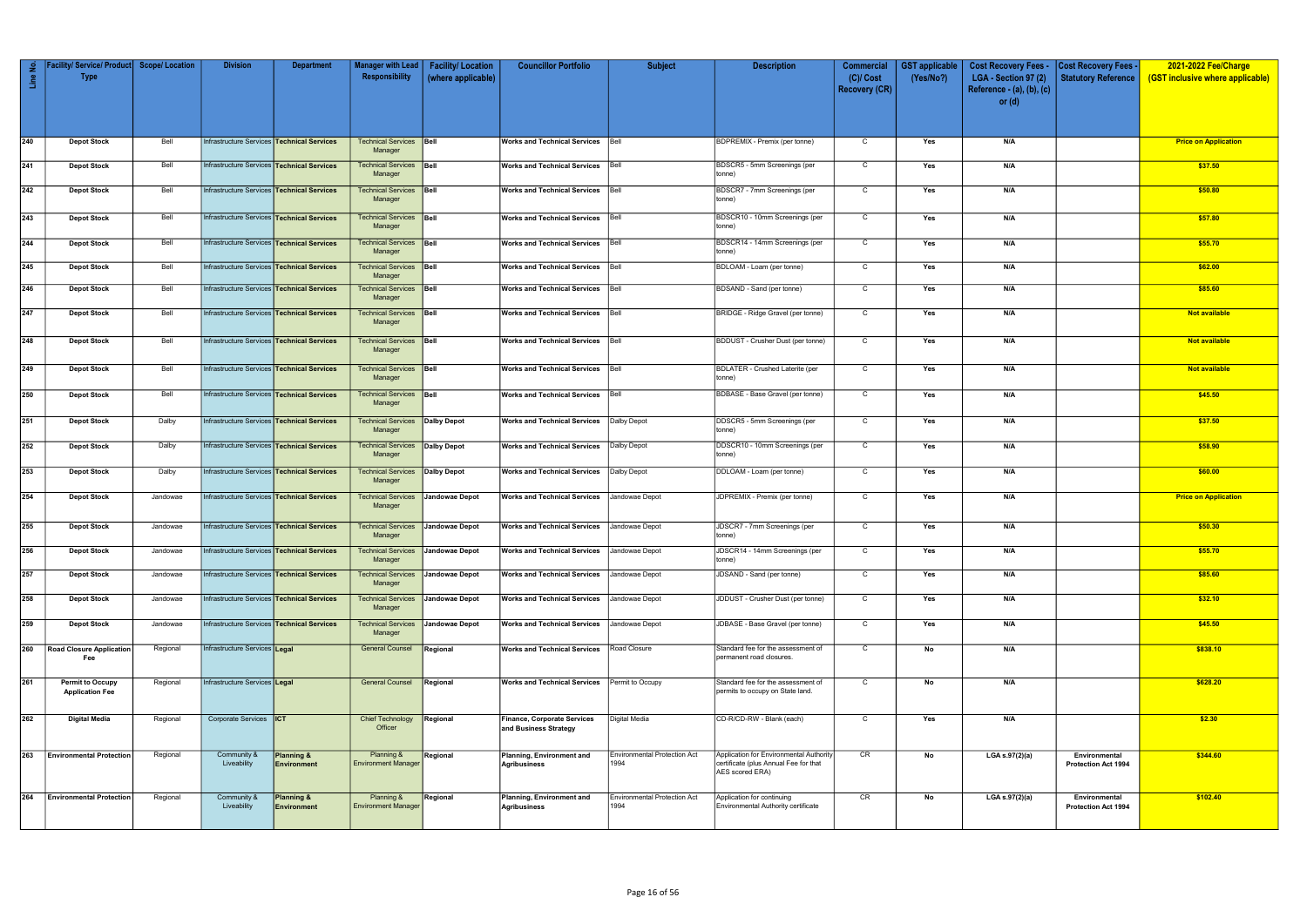| Line No.         | / Service/ Product<br><b>Type</b> | <b>Scope/Location</b> | <b>Division</b>               | <b>Department</b>                    | <b>Manager with Lead</b><br>Responsibility | <b>Facility/Location</b><br>(where applicable) | <b>Councillor Portfolio</b>                                 | <b>Subject</b>                              | <b>Description</b>                                                                                                                                                                                                                                                                                                                                                                                                 | <b>Commercial</b><br>$(C)/$ Cost<br><b>Recovery (CR)</b> | <b>GST</b> applicable<br>(Yes/No?) | <b>Cost Recovery Fees -</b><br>LGA - Section 97 (2)<br>Reference - (a), (b), (c)<br>or $(d)$ | Cost Recovery Fees<br><b>Statutory Reference</b>               | 2021-2022 Fee/Charge<br>(GST inclusive where applicable)                           |
|------------------|-----------------------------------|-----------------------|-------------------------------|--------------------------------------|--------------------------------------------|------------------------------------------------|-------------------------------------------------------------|---------------------------------------------|--------------------------------------------------------------------------------------------------------------------------------------------------------------------------------------------------------------------------------------------------------------------------------------------------------------------------------------------------------------------------------------------------------------------|----------------------------------------------------------|------------------------------------|----------------------------------------------------------------------------------------------|----------------------------------------------------------------|------------------------------------------------------------------------------------|
| $\overline{265}$ | <b>Environmental Protection</b>   | Regional              | Community &<br>Liveability    | <b>Planning &amp;</b><br>Environment | Planning &<br><b>Environment Manager</b>   | Regional                                       | Planning, Environment and<br><b>Agribusiness</b>            | <b>Environmental Protection Act</b><br>1994 | Application for altering Environmental<br>Authority certificate (without DA)                                                                                                                                                                                                                                                                                                                                       | CR                                                       | No                                 | LGA s.97(2)(a)                                                                               | Environmental<br><b>Protection Act 1994</b>                    | \$102.40                                                                           |
|                  | 266 Environmental Protection      | Regional              | Community &<br>Liveability    | <b>Planning &amp;</b><br>Environment | Planning &<br><b>Environment Manager</b>   | Regional                                       | Planning, Environment and<br><b>Agribusiness</b>            | <b>Environmental Protection Act</b><br>1994 | Review of Decision                                                                                                                                                                                                                                                                                                                                                                                                 | CR                                                       | No                                 | LGA s.262(3)                                                                                 | Environmental<br><b>Protection Act 1994</b>                    | \$336.30                                                                           |
|                  | 267 Environmental Protection      | Regional              | Community &<br>Liveability    | Planning &<br>Environment            | Planning &<br><b>Environment Manager</b>   | Regional                                       | Planning, Environment and<br><b>Agribusiness</b>            | <b>Environmental Protection Act</b><br>1994 | Annual Environmental Authority Fee<br>for ERA with AES of 0 to 10                                                                                                                                                                                                                                                                                                                                                  | CR                                                       | No                                 | LGA s.97(2)(a)                                                                               | Environmental<br><b>Protection Act 1994</b>                    | \$102.40                                                                           |
|                  | 268 Environmental Protection      | Regional              | Community &<br>Liveability    | Planning &<br>Environment            | Planning &<br><b>Environment Manager</b>   | Regional                                       | Planning, Environment and<br><b>Agribusiness</b>            | <b>Environmental Protection Act</b><br>1994 | Annual Fee Environmental Authority<br>for ERA with AES of 11 to 28                                                                                                                                                                                                                                                                                                                                                 | CR                                                       | No                                 | LGA s.97(2)(a)                                                                               | Environmental<br>Protection Act 1994                           | \$135.70                                                                           |
| 269              | <b>Environmental Protection</b>   | Regional              | Community &<br>Liveability    | Planning &<br>Environment            | Planning &<br><b>Environment Manager</b>   | Regional                                       | Planning, Environment and<br><b>Agribusiness</b>            | <b>Environmental Protection Act</b><br>1994 | Annual Fee Environmental Authority<br>for ERA with AES of 29 and above                                                                                                                                                                                                                                                                                                                                             | CR                                                       | No                                 | LGA s.97(2)(a)                                                                               | Environmental<br><b>Protection Act 1994</b>                    | \$178.60                                                                           |
|                  | 270 Environmental Protection      | Regional              | Community &<br>Liveability    | Planning &<br>Environment            | Planning &<br><b>Environment Manager</b>   | Regional                                       | Planning, Environment and<br><b>Agribusiness</b>            | <b>Environmental Protection Act</b><br>1994 | Miscellaneous Inspection (for second<br>or subsequent pre lodgement meeting,<br>plan approval compliance inspection<br>or compliance notice inspection)                                                                                                                                                                                                                                                            | CR                                                       | No                                 | LGA s.97(2)(a)                                                                               | Environmental<br><b>Protection Act 1994</b>                    | \$178.60                                                                           |
|                  | 271 Environmental Protection      | Regional              | Community &<br>Liveability    | <b>Planning &amp;</b><br>Environment | Planning &<br><b>Environment Manager</b>   | Regional                                       | Planning, Environment and<br><b>Agribusiness</b>            | Development Application                     | Development Application for Material<br>Change of Use for Environmentally<br>Relevant Activity.                                                                                                                                                                                                                                                                                                                    | CR                                                       | No                                 | LGA s.97(2)(a)                                                                               | <b>Planning Act,</b><br>Environmental<br><b>Protection Act</b> | \$347.80                                                                           |
| 272              | <b>EV Charging Station</b>        | Dalby                 | <b>Corporate Services</b>     | <b>Facilities</b>                    | <b>Facilities Manager</b>                  | Dalby - Bell Park                              | <b>Recreational Spaces and</b><br><b>Cemeteries</b>         | EV Charging Per KW Hour                     | Electronic Vehicle (EV) owners can<br>utilise this charging facility to charge<br>their car                                                                                                                                                                                                                                                                                                                        | C                                                        | Yes                                | N/A                                                                                          |                                                                | \$0.30 per kilowatt hour                                                           |
| $\overline{273}$ | Finance                           | Regional              | Corporate Services Finance    |                                      | Chief Financial Officer Regional           |                                                | <b>Finance, Corporate Services</b><br>and Business Strategy | <b>Administration Fee</b>                   | Dishonoured Cheque / Stop Payment<br>Fee (in addition to bank charges<br>payable by the Council)                                                                                                                                                                                                                                                                                                                   | $\mathsf{C}$                                             | No                                 | N/A                                                                                          |                                                                | \$21.40 + Bank Charge Payable by Council                                           |
| 274              | Fleet                             | Regional              | Infrastructure Services Works |                                      | <b>Senior Works</b><br>Manager             | Regional                                       | <b>Works and Technical Services</b>                         | <b>External Plant Hire</b>                  | External plant hire in accordance with<br>Commercial Works Policy                                                                                                                                                                                                                                                                                                                                                  | $\mathsf{C}$                                             | Yes                                | N/A                                                                                          |                                                                | <b>Standard internal plant hire rate + 16%</b><br>overhead + 10% (Min 30 min hire) |
| 275              | Food                              | Regional              | Community &<br>Liveability    | <b>Planning &amp;</b><br>Environment | Planning &<br><b>Environment Manager</b>   | Regional                                       | Planning, Environment and<br><b>Agribusiness</b>            | Food Act 2006                               | Application Fee - High Risk<br>[Annual Licence Fee applicable if<br>approved - usually paid upfront]                                                                                                                                                                                                                                                                                                               | CR                                                       | No                                 | LGA s.97(2)(a)                                                                               | Food Act 2006                                                  | \$349.00                                                                           |
| $\overline{276}$ | Food                              | Regional              | Community &<br>Liveability    | Planning &<br><b>Environment</b>     | Planning &<br><b>Environment Manager</b>   | Regional                                       | Planning, Environment and<br><b>Agribusiness</b>            | Food Act 2006                               | Application Fee - Medium risk food<br>premises, fixed, annual temporary<br>food stalls, camp kitchens (per<br>kitchen) and mobile food premises<br>[Annual Licence Fee applicable if<br>approved - usually paid upfront]                                                                                                                                                                                           | CR                                                       | No                                 | LGA s.97(2)(a)                                                                               | Food Act 2006                                                  | \$225.00                                                                           |
| 277              | Food                              | Regional              | Community &<br>Liveability    | Planning &<br>Environment            | Planning &<br><b>Environment Manager</b>   | Regional                                       | Planning, Environment and<br><b>Agribusiness</b>            | Food Act 2006                               | Urgent Application - Additional<br>Processing Fee (Note: Subject to<br>availability, assessment to be<br>completed within 10 business days of<br>receipt. Application will revert to<br>standard assessment if application is<br>insufficient or requires further<br>information; in that case, no refund will<br>be provided). Not available for High<br>Risk Food Premises or Food Safety<br>Program assessments | CR                                                       | No                                 | LGA s.97(2)(a)                                                                               | Food Act 2006                                                  | \$1,401.50                                                                         |
| 278              | Food                              | Regional              | Community &<br>Liveability    | Planning &<br>Environment            | Planning &<br><b>Environment Manager</b>   | Regional                                       | Planning, Environment and<br><b>Agribusiness</b>            | Food Act 2006                               | Annual Licence Fee - Medium Risk<br>food premises (includes fixed,<br>temporary, mobile and camp kitchens<br>(per kitchen))                                                                                                                                                                                                                                                                                        | CR                                                       | No                                 | LGA s.97(2)(a)                                                                               | Food Act 2006                                                  | \$176.50                                                                           |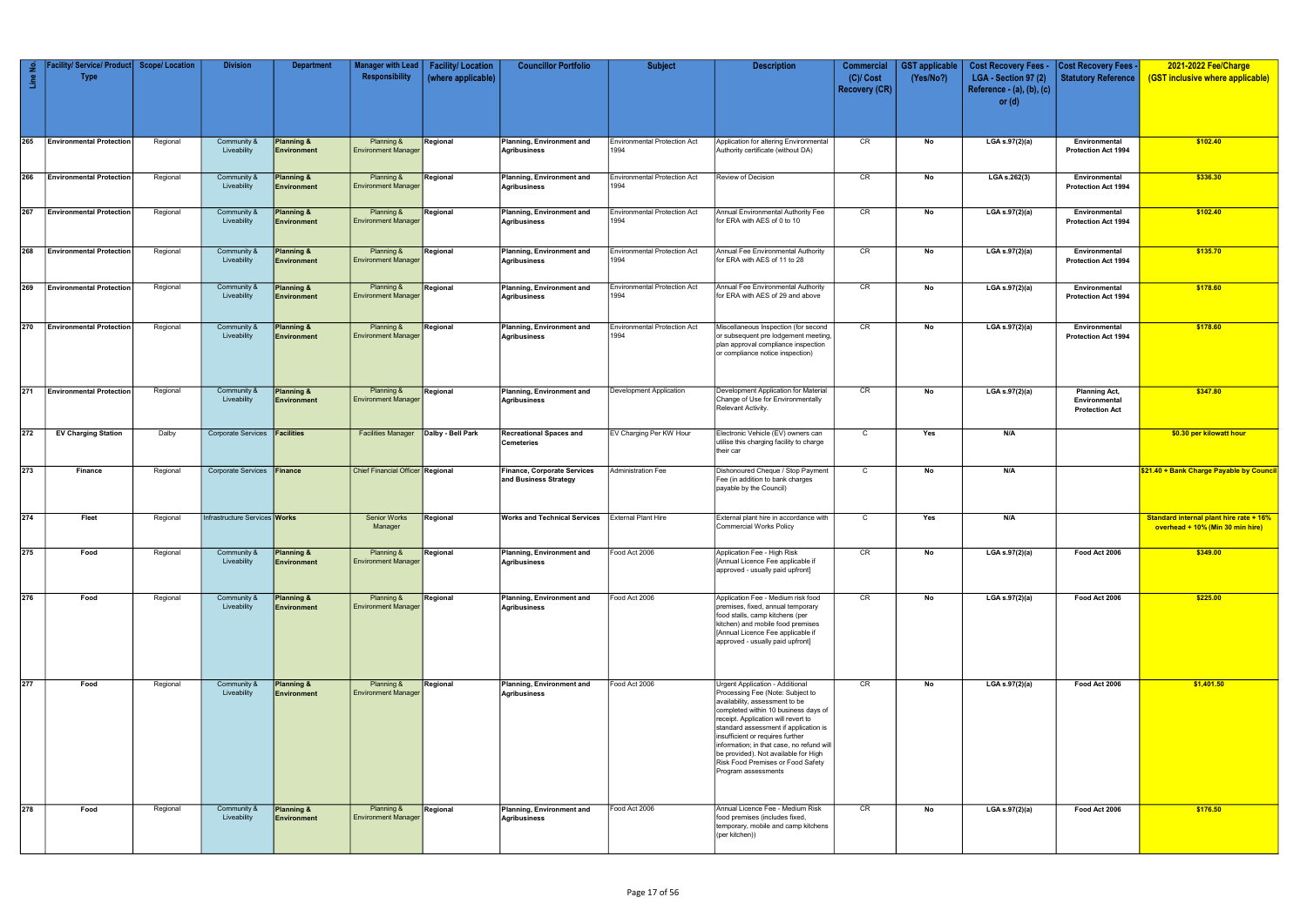| Line No.         | Facility/ Service/ Product <br><b>Type</b> | <b>Scope/Location</b> | <b>Division</b>            | <b>Department</b>                           | Manager with Lead<br><b>Responsibility</b> | <b>Facility/Location</b><br>(where applicable) | <b>Councillor Portfolio</b>                      | <b>Subject</b> | <b>Description</b>                                                                                                                                | Commercial<br>$(C)/$ Cost<br><b>Recovery (CR)</b> | <b>GST</b> applicable<br>(Yes/No?) | <b>Cost Recovery Fees -</b><br>LGA - Section 97 (2)<br>Reference - $(a)$ , $(b)$ , $(c)$ | <b>Cost Recovery Fees</b><br><b>Statutory Reference</b> | 2021-2022 Fee/Charge<br>(GST inclusive where applicable)  |
|------------------|--------------------------------------------|-----------------------|----------------------------|---------------------------------------------|--------------------------------------------|------------------------------------------------|--------------------------------------------------|----------------|---------------------------------------------------------------------------------------------------------------------------------------------------|---------------------------------------------------|------------------------------------|------------------------------------------------------------------------------------------|---------------------------------------------------------|-----------------------------------------------------------|
|                  |                                            |                       |                            |                                             |                                            |                                                |                                                  |                |                                                                                                                                                   |                                                   |                                    | or $(d)$                                                                                 |                                                         |                                                           |
| $\overline{279}$ | Food                                       | Regional              | Community &<br>Liveability | Planning &<br><b>Environment</b>            | Planning &<br><b>Environment Manager</b>   | Regional                                       | Planning, Environment and<br>Agribusiness        | Food Act 2006  | Annual Licence Fee - High Risk food<br>premises                                                                                                   | CR                                                | No                                 | LGA s.97(2)(a)                                                                           | Food Act 2006                                           | \$512.00                                                  |
| 280              | Food                                       | Regional              | Community &<br>Liveability | Planning &<br>Environment                   | Planning &<br><b>Environment Manager</b>   | Regional                                       | Planning, Environment and<br>Agribusiness        | Food Act 2006  | Annual Licence Fees for Not-for-profit<br>community organisations (where<br>application is made more than-10<br>business days prior to the event) | CR                                                | No                                 | LGA s.97(2)(a)                                                                           | Food Act 2006                                           | \$0.00                                                    |
| 281              | Food                                       | Regional              | Community &<br>Liveability | <b>Planning &amp;</b><br><b>Environment</b> | Planning &<br><b>Environment Manager</b>   | Regional                                       | Planning, Environment and<br>Agribusiness        | Food Act 2006  | Annual Licence Fees for Not-for-profit<br>community organisations (where<br>application is made less than 10<br>business days prior to the event) | CR                                                | No                                 | $LGA$ s.97(2)(a)                                                                         | Food Act 2006                                           | \$52.00                                                   |
| 282              | Food                                       | Regional              | Community &<br>Liveability | Planning &<br>Environment                   | Planning &<br><b>Environment Manager</b>   | Regional                                       | Planning, Environment and<br>Agribusiness        | Food Act 2006  | Application and licence (temporary<br>food business, three day permit)                                                                            | CR                                                | No                                 | LGA s.97(2)(a)                                                                           | Food Act 2006                                           | \$55.00                                                   |
| 283              | Food                                       | Regional              | Community &<br>Liveability | Planning &<br><b>Environment</b>            | Planning &<br><b>Environment Manager</b>   | N/A                                            | Planning, Environment and<br>Agribusiness        | Food Act 2006  | Late Application Fee - Application and<br>licence (temporary food business,<br>three day permit)                                                  | CR                                                | No                                 | LGA s.97(2)(a)                                                                           | Food Act 2006                                           | \$108.00                                                  |
| 284              | Food                                       | Regional              | Community &<br>Liveability | Planning &<br>Environment                   | Planning &<br><b>Environment Manager</b>   | N/A                                            | Planning, Environment and<br>Agribusiness        | Food Act 2006  | Late Application Fee - Application and<br>licence (not-for-profit temporary food<br>stall)                                                        | CR                                                | No                                 | LGA s.97(2)(a)                                                                           | Food Act 2006                                           | \$28.00                                                   |
| 285              | Food                                       | Regional              | Community &<br>Liveability | Planning &<br>Environment                   | Planning &<br><b>Environment Manager</b>   | N/A                                            | Planning, Environment and<br>Agribusiness        | Food Act 2006  | Pro-rata percentage of food annual<br>licence fee (excluding late renewals);<br>rounded down to the nearest dollar                                | CR                                                | No                                 | LGA s.97(2)(a)                                                                           | Food Act 2006                                           | October - December - 100%                                 |
| 286              | Food                                       | Regional              | Community &<br>Liveability | Planning &<br><b>Environment</b>            | Planning &<br><b>Environment Manager</b>   | N/A                                            | Planning, Environment and<br>Agribusiness        | Food Act 2006  | Pro-rata percentage of food annual<br>licence fee (excluding late renewals);<br>rounded down to the nearest dollar                                | CR                                                | No                                 | LGA s.97(2)(a)                                                                           | Food Act 2006                                           | January - March 75%                                       |
| 287              | Food                                       | Regional              | Community &<br>Liveability | Planning &<br>Environment                   | Planning &<br><b>Environment Manager</b>   | N/A                                            | Planning, Environment and<br>Agribusiness        | Food Act 2006  | Pro-rata percentage of food annual<br>licence fee (excluding late renewals);<br>rounded down to the nearest dollar                                | CR                                                | No                                 | LGA s.97(2)(a)                                                                           | Food Act 2006                                           | April - June - 50%                                        |
| 288              | Food                                       | Regional              | Community &<br>Liveability | Planning &<br>Environment                   | Planning &<br><b>Environment Manager</b>   | N/A                                            | Planning, Environment and<br><b>Agribusiness</b> | Food Act 2006  | Pro-rata percentage of food annual<br>licence fee (excluding late renewals);<br>rounded down to the nearest dollar                                | CR                                                | No                                 | LGA s.97(2)(a)                                                                           | Food Act 2006                                           | July - August 25%                                         |
| 289              | Food                                       | Regional              | Community &<br>Liveability | Planning &<br>Environment                   | Planning &<br><b>Environment Manager</b>   | N/A                                            | Planning, Environment and<br>Agribusiness        | Food Act 2006  | Pro-rata percentage of food annual<br>licence fee (excluding late renewals);<br>rounded down to the nearest dollar                                | CR                                                | No                                 | LGA s.97(2)(a)                                                                           | Food Act 2006                                           | September - 0 %                                           |
| $\sqrt{290}$     | Food                                       | Regional              | Community &<br>Liveability | <b>Planning &amp;</b><br>Environment        | Planning &<br><b>Environment Manager</b>   | Regional                                       | Planning, Environment and<br><b>Agribusiness</b> | Food Act 2006  | Amendment Application - Mobile<br>Food Licence (Camp Kitchen)<br>(amendment of property details only)<br>(per amendment)                          | CR                                                | No                                 | LGA s.97(2)(a)                                                                           | Food Act 2006                                           | \$18.30                                                   |
| 291              | Food                                       | Regional              | Community &<br>Liveability | <b>Planning &amp;</b><br><b>Environment</b> | Planning &<br><b>Environment Manager</b>   | Regional                                       | Planning, Environment and<br><b>Agribusiness</b> | Food Act 2006  | Amendment to licence                                                                                                                              | CR                                                | No                                 | LGA s.97(2)(a)                                                                           | Food Act 2006                                           | \$225.60                                                  |
| 292              | Food                                       | Regional              | Community &<br>Liveability | Planning &<br><b>Environment</b>            | Planning &<br><b>Environment Manager</b>   | Regional                                       | Planning, Environment and<br>Agribusiness        | Food Act 2006  | Accreditation of Third Party Certified<br>Food Safety Program                                                                                     | CR                                                | No                                 | LGA s.97(2)(a)                                                                           | Food Act 2006                                           | \$225.60                                                  |
| $\sqrt{293}$     | Food                                       | Regional              | Community &<br>Liveability | Planning &<br>Environment                   | Planning &<br><b>Environment Manager</b>   | Regional                                       | Planning, Environment and<br>Agribusiness        | Food Act 2006  | Accreditation of Food Safety Program                                                                                                              | CR                                                | No                                 | LGA s.97(2)(a)                                                                           | Food Act 2006                                           | <b>Contractor Cost plus 40% oncost, min</b><br>\$1,255.40 |
| 294              | Food                                       | Regional              | Community &<br>Liveability | <b>Planning &amp;</b><br><b>Environment</b> | Planning &<br><b>Environment Manager</b>   | Regional                                       | Planning, Environment and<br>Agribusiness        | Food Act 2006  | Review of Decision                                                                                                                                | CR                                                | No                                 | LGA s.262(3)                                                                             | Food Act 2006                                           | \$337.30                                                  |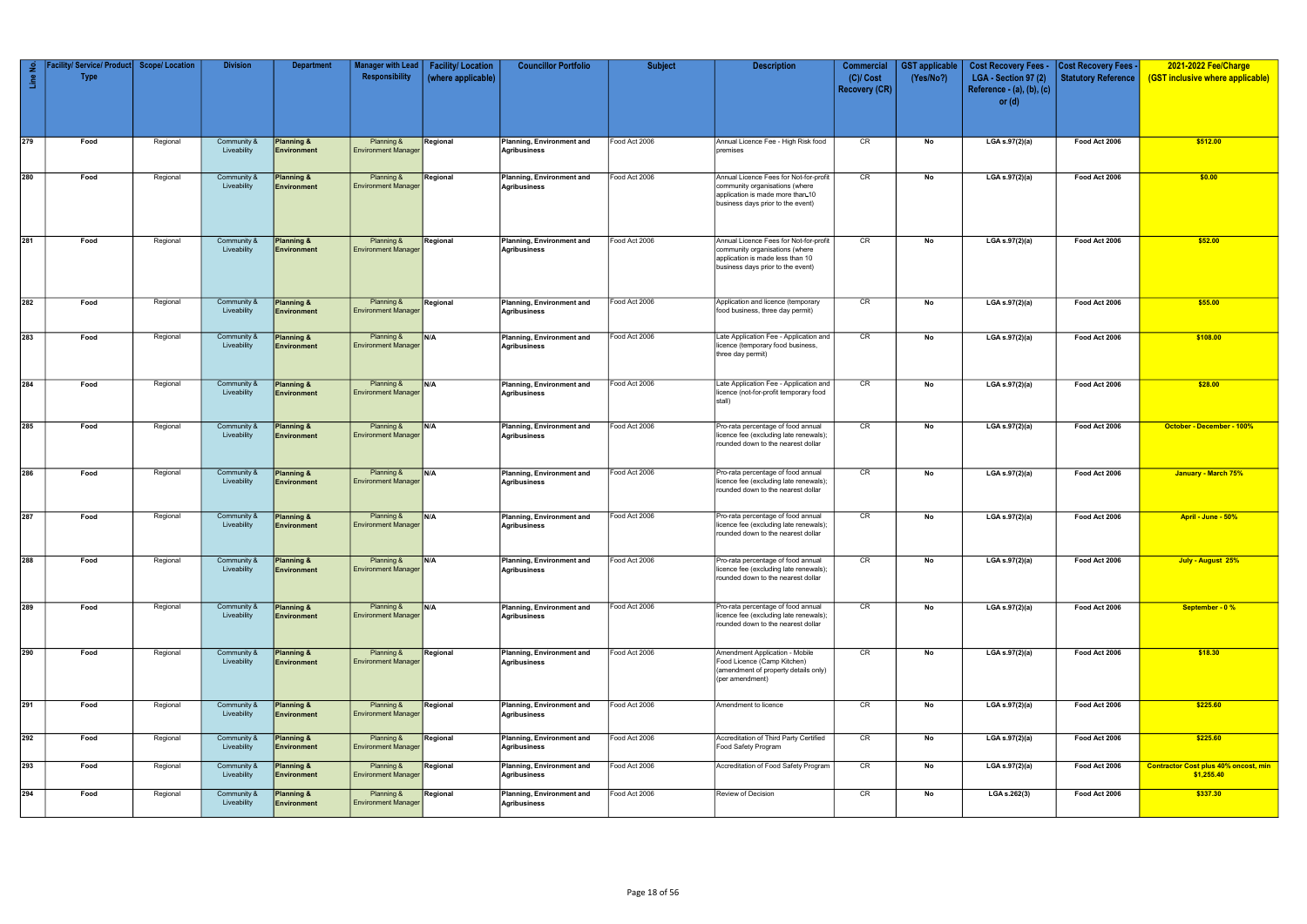| Line No.         | / Service/ Product<br><b>Type</b> | <b>Scope/ Location</b> | <b>Division</b>                                                                                 | <b>Department</b>                    | <b>Manager with Lead</b><br>Responsibility                        | <b>Facility/Location</b><br>(where applicable) | <b>Councillor Portfolio</b>                                    | <b>Subject</b>                                                                                                         | <b>Description</b>                                                                                                                                                                                                  | <b>Commercial</b><br>$(C)/$ Cost<br><b>Recovery (CR)</b> | <b>GST</b> applicable<br>(Yes/No?) | <b>Cost Recovery Fees -</b><br>LGA - Section 97 (2)<br>Reference - (a), (b), (c)<br>or $(d)$ | Cost Recovery Fees -<br>Statutory Reference | 2021-2022 Fee/Charge<br>(GST inclusive where applicable) |
|------------------|-----------------------------------|------------------------|-------------------------------------------------------------------------------------------------|--------------------------------------|-------------------------------------------------------------------|------------------------------------------------|----------------------------------------------------------------|------------------------------------------------------------------------------------------------------------------------|---------------------------------------------------------------------------------------------------------------------------------------------------------------------------------------------------------------------|----------------------------------------------------------|------------------------------------|----------------------------------------------------------------------------------------------|---------------------------------------------|----------------------------------------------------------|
| $\overline{295}$ | Food                              | Regional               | Community &<br>Liveability                                                                      | <b>Planning &amp;</b><br>Environment | Planning &<br><b>Environment Manager</b>                          | Regional                                       | Planning, Environment and<br>Agribusiness                      | Food Act 2006                                                                                                          | Miscellaneous Inspection (for second<br>or subsequent pre lodgement meeting,<br>plan approval compliance inspection<br>or compliance notice inspection)                                                             | CR                                                       | No                                 | LGA s.97(2)(a)                                                                               | Food Act 2006                               | \$176.50                                                 |
| $\overline{296}$ | Food                              | Regional               | Community &<br>Liveability                                                                      | <b>Planning &amp;</b><br>Environment | Planning &<br><b>Environment Manager</b>                          | Regional                                       | Planning, Environment and<br><b>Agribusiness</b>               | Food Act 2006                                                                                                          | Miscellaneous Information Notice fee<br>(where second or subsequent<br>information notices are required, such<br>as for Applications for Licences and<br>Applications for Accreditation of Food<br>Safety Programs) | CR                                                       | No                                 | LGA s.97(2)(a)                                                                               | Food Act 2006                               | \$176.50                                                 |
| 297              | Food                              | Regional               | Community &<br>Liveability                                                                      | <b>Planning &amp;</b><br>Environment | Planning &<br><b>Environment Manager</b>                          | Regional                                       | Planning, Environment and<br><b>Agribusiness</b>               | Food Act 2006                                                                                                          | Induction Fee - Other than site specific<br>inductions requiring less than 20min to<br>complete                                                                                                                     | CR                                                       | No                                 | LGA s.97(2)(a)                                                                               | Food Act 2006                               | \$117.30/hr or part thereof                              |
| 298              | Food                              | Regional               | Community &<br>Liveability                                                                      | Planning &<br>Environment            | Planning &<br><b>Environment Manager</b>                          | Regional                                       | Planning, Environment and<br>Agribusiness                      | Food Act 2006                                                                                                          | Application & Licence Fees -<br>Temporary Event Food Premises for<br>Not-for-profit community organisations<br>(where application is made more than<br>10 business days prior to the event)                         | CR                                                       | No                                 | LGA s.97(2)(a)                                                                               | Food Act 2006                               | \$0.00                                                   |
| $\overline{299}$ | Food                              | Regional               | Community &<br>Liveability                                                                      | <b>Planning &amp;</b><br>Environment | Planning &<br><b>Environment Manager</b>                          | Regional                                       | Planning, Environment and<br>Agribusiness                      | Food Act 2006                                                                                                          | Application & Licence Fees -<br>Temporary Event Food Premises for<br>Not-for-profit community organisations<br>(where application is made within 10<br>business days prior to the event)                            | CR                                                       | No                                 | LGA s.97(2)(a)                                                                               | Food Act 2006                               | \$52.00                                                  |
| 300              | Gas                               | Dalby                  | Infrastructure Services Utilities                                                               |                                      | <b>Utilities Manager</b>                                          | Dalby Gas                                      | <b>Utilities</b>                                               | Dalby Gas New Domestic Gas<br>Service Line and Meter Fee<br>(Note: Gas Connection Fee is<br>additional - see line 286) | Up to 6 meters from property boundary<br>to meter- location subject to approval<br>by Network Supervisor                                                                                                            | $\mathsf{C}$                                             | No                                 | N/A                                                                                          |                                             | \$647.50                                                 |
| 301              | Gas                               | Dalby                  | Infrastructure Services Utilities                                                               |                                      | <b>Utilities Manager</b>                                          | <b>Dalby Gas</b>                               | <b>Utilities</b>                                               | Dalby Gas New Domestic Gas<br>Service Line and Meter Fee<br>(Note: Gas Connection Fee is<br>additional - see line 286) | Greater than 6 meters from property<br>boundary to meter                                                                                                                                                            | $\mathsf{C}$                                             | No                                 | N/A                                                                                          |                                             | <b>Quoted price</b>                                      |
| 302              | Gas                               | Dalby                  | Infrastructure Services Utilities                                                               |                                      | <b>Utilities Manager</b>                                          | Dalby Gas                                      | <b>Utilities</b>                                               | Disconnection Gas Service Line -<br>Dalby (includes removal of meter<br>and disconnection at main)                     | Normally only for redevelopment sites                                                                                                                                                                               | $\mathsf{C}$                                             | No                                 | N/A                                                                                          |                                             | \$647.50                                                 |
| 303              | Gas                               | Dalby                  | Infrastructure Services <b>Utilities</b>                                                        |                                      | <b>Utilities Manager</b>                                          | Dalby Gas                                      | <b>Utilities</b>                                               | Dalby Gas reconnection fee (at<br>house)                                                                               | If disconnection due to non-payment                                                                                                                                                                                 | $\overline{C}$                                           | Yes                                | N/A                                                                                          |                                             | \$197.00                                                 |
| 304              | Gas                               | Dalby                  | Infrastructure Services <b>Utilities</b>                                                        |                                      | <b>Utilities Manager</b>                                          | Dalby Gas                                      | <b>Utilities</b>                                               | Gas Connection Fee                                                                                                     | This applies to all gas service<br>activations and is included in initial<br>Gas Bill                                                                                                                               | C                                                        | Yes                                | N/A                                                                                          |                                             | \$62.00                                                  |
| 305              | GIS                               | Regional               | Infrastructure Services Technical Services                                                      |                                      | <b>Technical Services Regional</b><br>Manager                     |                                                | <b>Works and Technical Services</b>                            | Miscellaneous- A3 Map<br>production                                                                                    | Creation and Printing of a A3 Map<br>from GIS                                                                                                                                                                       | $\mathsf{C}$                                             | No                                 | N/A                                                                                          |                                             | \$21.90                                                  |
| 306              | GIS                               | Regional               | Infrastructure Services <sup>1</sup>                                                            | <b>Technical Services</b>            | <b>Technical Services</b><br>Manager                              | Regional                                       | <b>Works and Technical Services</b>                            | Miscellaneous- A2 Map<br>production                                                                                    | Creation and Printing of a A2 Map<br>from GIS                                                                                                                                                                       | $\mathsf{C}$                                             | No                                 | N/A                                                                                          |                                             | \$43.80                                                  |
| 307              | GIS                               | Regional               | Infrastructure Services Technical Services                                                      |                                      | <b>Technical Services</b><br>Manager                              | Regional                                       | <b>Works and Technical Services</b>                            | Miscellaneous- A1 Map<br>production                                                                                    | Creation and Printing of a A1 Map<br>from GIS                                                                                                                                                                       | $\mathsf{C}$                                             | No                                 | N/A                                                                                          |                                             | \$87.80                                                  |
| 308              | GIS                               | Regional               | Infrastructure Services Technical Services                                                      |                                      | <b>Technical Services</b><br>Manager                              | Regional                                       | <b>Works and Technical Services</b>                            | Miscellaneous- A0 Map<br>production                                                                                    | Creation and Printing of a Map from<br>GIS                                                                                                                                                                          | $\overline{C}$                                           | No                                 | N/A                                                                                          |                                             | \$176.50                                                 |
| 309<br>310       | GIS<br>GIS                        | Regional<br>Regional   | Infrastructure Services <b>Technical Services</b><br>Infrastructure Services Technical Services |                                      | <b>Technical Services</b><br>Manager<br><b>Technical Services</b> | Regional                                       | <b>Works and Technical Services</b>                            | A1 Flood map with Depth                                                                                                | Copy of A1 Flood map with Depth                                                                                                                                                                                     | $\mathsf{C}$<br>$\mathsf{C}$                             | No<br>No                           | N/A<br>N/A                                                                                   |                                             | \$87.80<br>\$87.80                                       |
|                  |                                   |                        |                                                                                                 |                                      | Manager                                                           | Regional                                       | <b>Works and Technical Services</b>   A1 Flood map with Hazard |                                                                                                                        | Copy of A1 Flood map with Hazard                                                                                                                                                                                    |                                                          |                                    |                                                                                              |                                             |                                                          |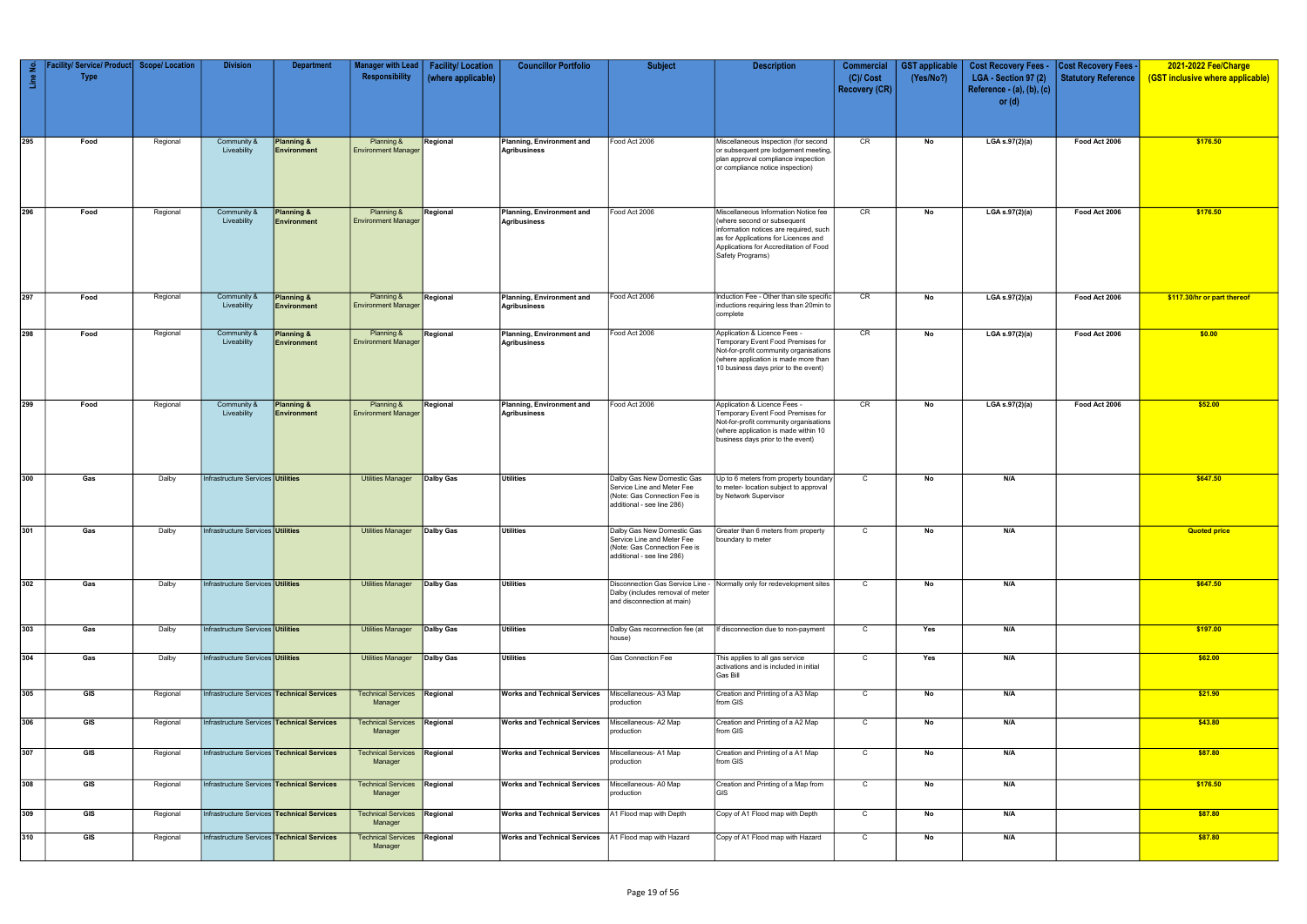| Line No. | acility/ Service/ Product   Scope/ Location<br><b>Type</b> |           | <b>Division</b>                            | <b>Department</b>                           | Manager with Lead<br>Responsibility           | <b>Facility/Location</b><br>(where applicable) | <b>Councillor Portfolio</b>                                | <b>Subject</b>                     | <b>Description</b>                                                                                                                              | <b>Commercial</b><br>$(C)/$ Cost<br><b>Recovery (CR)</b> | <b>GST</b> applicable<br>(Yes/No?) | <b>Cost Recovery Fees -</b><br>LGA - Section 97 (2)<br>Reference - $(a)$ , $(b)$ , $(c)$<br>or $(d)$ | <b>Cost Recovery Fees -</b><br>Statutory Reference                  | 2021-2022 Fee/Charge<br>(GST inclusive where applicable) |
|----------|------------------------------------------------------------|-----------|--------------------------------------------|---------------------------------------------|-----------------------------------------------|------------------------------------------------|------------------------------------------------------------|------------------------------------|-------------------------------------------------------------------------------------------------------------------------------------------------|----------------------------------------------------------|------------------------------------|------------------------------------------------------------------------------------------------------|---------------------------------------------------------------------|----------------------------------------------------------|
| 311      | GIS                                                        | Regional  | Infrastructure Services Technical Services |                                             | <b>Technical Services Regional</b><br>Manager |                                                | <b>Works and Technical Services</b> Copy of Road Directory |                                    | Copy of Road Directory                                                                                                                          | $\mathsf{C}$                                             | No                                 | N/A                                                                                                  |                                                                     | \$33.10                                                  |
| 312      | Grid                                                       | Regional  | Infrastructure Services Technical Services |                                             | Technical Services<br>Manager                 | Regional                                       | <b>Works and Technical Services</b>                        | Grid or Gate Licence               | Application Fee                                                                                                                                 | CR                                                       | No                                 | LGA s.97(2)(a)                                                                                       | <b>Local Laws (various)</b>                                         | \$117.70                                                 |
| 313      | Grid                                                       | Regional  | Infrastructure Services Technical Services |                                             | <b>Technical Services</b><br>Manager          | Regional                                       | <b>Works and Technical Services</b>                        | Grid or Gate Licence               | Licence Fee (Annual Per Year, Per<br>Grid or Gate)                                                                                              | CR                                                       | No                                 | LGA s.97(2)(a)                                                                                       | <b>Local Laws (various)</b>                                         | \$75.00                                                  |
| 314      | Licences                                                   | Regional  | Community &<br>Liveability                 | <b>Planning &amp;</b><br><b>Environment</b> | Planning &<br><b>Environment Manager</b>      | Regional                                       | Planning, Environment and<br>Agribusiness                  | Restoration of licences            | Restoration of expired licences per<br>licence (in addition to normal licence<br>renewal charges)                                               | CR                                                       | No                                 | LGA $s.97(2)(a)$                                                                                     | Various                                                             | \$54.30                                                  |
| 315      | <b>Local Law</b>                                           | Regional  | Community &<br>Liveability                 | <b>Planning &amp;</b><br><b>Environment</b> | Planning &<br><b>Environment Manager</b>      | Regional                                       | Planning, Environment and<br><b>Agribusiness</b>           | Local Laws                         | Mowing of overgrown property                                                                                                                    | CR                                                       | Yes                                | LGA s.97(2)(a)                                                                                       | Local Law (control of<br>nuisances)                                 | <b>Contractor Cost plus 100% oncost</b>                  |
| 316      | <b>Local Law</b>                                           | Regional  | Community 8<br>Liveability                 | Planning &<br><b>Environment</b>            | Planning &<br><b>Environment Manager</b>      | Regional                                       | Planning, Environment and<br>Agribusiness                  | Local Laws                         | Use of Cunningham Street Covered<br>Area (adjacent to Longs Lane) for<br>Commercial Purposes (as provided in<br>Conditions of Local Law Permit) | $\mathsf{C}$                                             | Yes                                | LGA s.97(2)(a)                                                                                       | <b>Local Law (Commercial</b><br>Use of Roads)                       | \$33.40/m2 PA                                            |
| 317      | <b>Local Law</b>                                           | Regional  | Community &<br>Liveability                 | Planning &<br><b>Environment</b>            | Planning &<br><b>Environment Manager</b>      | Regional                                       | Planning, Environment and<br>Agribusiness                  | Local Laws                         | Review of decision                                                                                                                              | CR                                                       | No                                 | LGA s.262(3)                                                                                         | <b>Local Law (various)</b><br><b>State Legislation</b><br>(various) | \$167.10                                                 |
| 318      | <b>Local Law</b>                                           | Regional  | Community &<br>Liveability                 | <b>Planning &amp;</b><br>Environment        | Planning &<br><b>Environment Manager</b>      | Regional                                       | Planning, Environment and<br>Agribusiness                  | Local Laws                         | Application fee for Local Law<br>licence/permit/approval                                                                                        | CR                                                       | No                                 | LGA s.97(2)(a)                                                                                       | <b>Local Laws (various)</b>                                         | \$120.10                                                 |
| 319      | <b>Local Law</b>                                           | Regional  | Community 8<br>Liveability                 | Planning &<br><b>Environment</b>            | Planning &<br><b>Environment Manager</b>      | Regional                                       | Planning, Environment and<br>Agribusiness                  | Local Laws                         | Local Law Annual Licence/Approval<br>Fee (other than Animal Management)                                                                         | CR                                                       | No                                 | LGA s.97(2)(a)                                                                                       | <b>Local Laws (various)</b>                                         | \$120.10                                                 |
| 320      | <b>Local Law</b>                                           | Regional  | Community &<br>Liveability                 | Planning &<br><b>Environment</b>            | Planning &<br><b>Environment Manager</b>      | Regional                                       | Planning, Environment and<br>Agribusiness                  | Local Laws                         | Three day permit - Local Laws (Inc.<br>commercial use of roads, temporary<br>event etc.) - Commercial Standard<br>Rate                          | CR                                                       | No                                 | LGA s.97(2)(a)                                                                                       | <b>Local Laws (various)</b>                                         | \$54.30                                                  |
| 321      | <b>Local Law</b>                                           | Regional  | Community &<br>Liveability                 | Planning &<br><b>Environment</b>            | Planning &<br><b>Environment Manager</b>      | Regional                                       | Planning, Environment and<br>Agribusiness                  | Local Laws                         | Three day permit - Local Laws (Inc.<br>commercial use of roads, temporary<br>event etc.) - Commercial.<br>Resident/Ratepayer discount           | CR                                                       | No                                 | LGA s.97(2)(a)                                                                                       | <b>Local Laws (various)</b>                                         | \$54.30                                                  |
| 322      | <b>Local Law</b>                                           | Regional  | Community &<br>Liveability                 | <b>Planning &amp;</b><br>Environment        | Planning &<br><b>Environment Manager</b>      | Regional                                       | Planning, Environment and<br>Agribusiness                  | Local Laws                         | Renewal - licence for A frame signs                                                                                                             | CR                                                       | No                                 | LGA s.97(2)(a)                                                                                       | <b>Local Laws (various)</b>                                         | \$44.90                                                  |
| 323      | <b>Local Law</b>                                           | Regional  | Community &<br>Liveability                 | <b>Planning &amp;</b><br><b>Environment</b> | Planning &<br><b>Environment Manager</b>      | Regional                                       | Planning, Environment and<br><b>Agribusiness</b>           | Local Laws                         | Application fee - Billboard or other sign                                                                                                       | CR                                                       | No                                 | LGA s.97(2)(a)                                                                                       | <b>Local Laws (various)</b>                                         | \$220.40                                                 |
| 324      | <b>Local Law</b>                                           | Regional  | Community &<br>Liveability                 | Planning &<br><b>Environment</b>            | Planning &<br><b>Environment Manager</b>      | Regional                                       | Planning, Environment and<br>Agribusiness                  | Local Laws                         | Renewal - licence for Billboard or<br>other sign                                                                                                | CR                                                       | No                                 | LGA s.97(2)(a)                                                                                       | <b>Local Laws (various)</b>                                         | \$220.40                                                 |
| $325$    | Museum                                                     | Meandarra | Community &<br>Liveability                 | <b>Community</b><br><b>Development</b>      | Community<br><b>Development Manager</b>       | Meandarra                                      | <b>Community and Cultural</b><br>Development               | Meandarra ANZAC Memorial<br>Museum | Entrance fee (Adult)                                                                                                                            | $\mathsf{C}$                                             | Yes                                | N/A                                                                                                  |                                                                     | \$5.10                                                   |
| 326      | Museum                                                     | Meandarra | Community 8<br>Liveability                 | Community<br><b>Development</b>             | Community<br><b>Development Manager</b>       | Meandarra                                      | <b>Community and Cultural</b><br>Development               | Meandarra ANZAC Memorial<br>Museum | Entrance fee (Child)                                                                                                                            | $\mathsf{C}$                                             | Yes                                | N/A                                                                                                  |                                                                     | \$3.10                                                   |
| 327      | Museum                                                     | Meandarra | Community &<br>Liveability                 | <b>Community</b><br><b>Development</b>      | Community<br><b>Development Manager</b>       | Meandarra                                      | <b>Community and Cultural</b><br>Development               | Meandarra ANZAC Memorial<br>Museum | Entrance fee (Family)                                                                                                                           | $\mathsf{C}$                                             | Yes                                | N/A                                                                                                  |                                                                     | \$12.60                                                  |
| 328      | <b>Pest Management</b>                                     | Regional  | Community &<br>Liveability                 | Planning &<br>Environment                   | Planning &<br><b>Environment Manager</b>      | Regional                                       | Planning, Environment and<br>Agribusiness                  | <b>Scalp Bounty</b>                | Bounty for Dingo/Wild Dog Scalps<br>(stat Dec & other evidence may be<br>required)                                                              | CR                                                       | Yes                                | LGA s.97(2)(a)                                                                                       | <b>Biosecurity Act</b>                                              | \$51.40                                                  |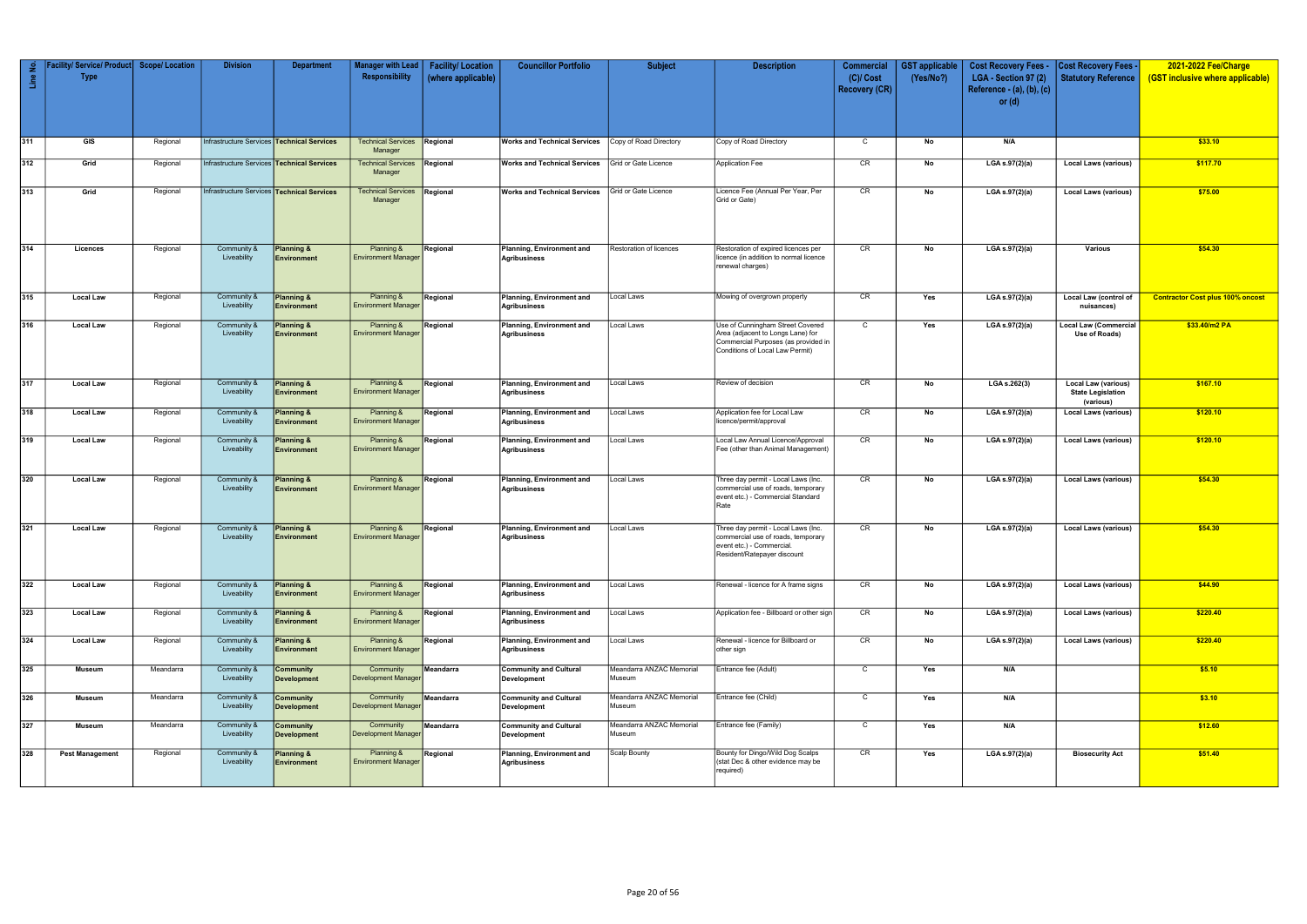|          | Facility/ Service/ Product   Scope/ Location |                                               | <b>Division</b>               | <b>Department</b>                           | <b>Manager with Lead</b>                            | <b>Facility/Location</b> | <b>Councillor Portfolio</b>                                 | <b>Subject</b>                                                     | <b>Description</b>                                                                                                                                            | <b>Commercial</b>                   | <b>GST</b> applicable | <b>Cost Recovery Fees -</b>                                   | <b>Cost Recovery Fees -</b> | 2021-2022 Fee/Charge                                                                                                                                                                |
|----------|----------------------------------------------|-----------------------------------------------|-------------------------------|---------------------------------------------|-----------------------------------------------------|--------------------------|-------------------------------------------------------------|--------------------------------------------------------------------|---------------------------------------------------------------------------------------------------------------------------------------------------------------|-------------------------------------|-----------------------|---------------------------------------------------------------|-----------------------------|-------------------------------------------------------------------------------------------------------------------------------------------------------------------------------------|
| Line No. | <b>Type</b>                                  |                                               |                               |                                             | Responsibility                                      | (where applicable)       |                                                             |                                                                    |                                                                                                                                                               | $(C)/$ Cost<br><b>Recovery (CR)</b> | (Yes/No?)             | LGA - Section 97 (2)<br>Reference - (a), (b), (c)<br>or $(d)$ | Statutory Reference         | (GST inclusive where applicable)                                                                                                                                                    |
| 329      | <b>Pest Management</b>                       | Regional                                      | Community &<br>Liveability    | <b>Planning &amp;</b><br>Environment        | Planning &<br><b>Environment Manage</b>             | Regional                 | Planning, Environment and<br>Agribusiness                   | <b>Wild Dog Baiting</b>                                            | Sale of Manufactured 1080 Baits (dog<br>strength, sold in various sized packs)                                                                                | $\mathsf{C}$                        | Yes                   | N/A                                                           |                             | * Doggone --- \$2.10/bait or \$161.50/farm<br>pack (72 baits).<br>* DE-K9 ---<br>\$3.10/bait or \$64.80/box of 20<br>* Fox-Off --- \$2.10/bait or \$193.50/farm<br>pack (120 baits) |
| 330      | <b>Pest Management</b>                       | Regional                                      | Community &<br>Liveability    | <b>Planning &amp;</b><br>Environment        | Planning &<br><b>Environment Manager</b>            | Regional                 | Planning, Environment and<br><b>Agribusiness</b>            | Weed Control (Private Property)                                    | Weed Control completed on Private<br>Property -- at request.                                                                                                  | C                                   | Yes                   | N/A                                                           |                             | \$128.60/hour (labour/equipment), plus<br>chemical (at cost)                                                                                                                        |
| 331      | <b>Pest Management</b>                       | Regional                                      | Community &<br>Liveability    | <b>Planning &amp;</b><br>Environment        | <b>Planning &amp;</b><br><b>Environment Manager</b> | Regional                 | Planning, Environment and<br><b>Agribusiness</b>            | Weed Control (Private Property)                                    | Weed Control completed on Private<br>Property -- at request --<br><b>ADMINISTRATION FEE</b>                                                                   | $\overline{C}$                      | Yes                   | N/A                                                           |                             | \$107.00                                                                                                                                                                            |
| 332      | <b>Pest Management</b>                       | Regional                                      | Community &<br>Liveability    | Planning &<br><b>Environment</b>            | Planning &<br><b>Environment Manager</b>            | Regional                 | Planning, Environment and<br><b>Agribusiness</b>            | Weeds Inspection                                                   | nspection service of a vehicle (per<br>passenger vehicle, or per hour for<br>trucks or equipment)                                                             | C                                   | Yes                   | N/A                                                           |                             | \$113.50                                                                                                                                                                            |
| 333      | <b>Pest Management</b>                       | Regional                                      | Community &<br>Liveability    | <b>Planning &amp;</b><br>Environment        | Planning &<br><b>Environment Manager</b>            | Regional                 | Planning, Environment and<br><b>Agribusiness</b>            | Weeds Inspection                                                   | Inspection service of property (per<br>hour)                                                                                                                  | $\mathsf{C}$                        | Yes                   | N/A                                                           |                             | \$113.50                                                                                                                                                                            |
| 334      | <b>Pest Management</b>                       | Regional                                      | Community &<br>Liveability    | Planning &<br><b>Environment</b>            | <b>Planning &amp;</b><br><b>Environment Manager</b> | Regional                 | Planning, Environment and<br><b>Agribusiness</b>            | Washdown Bay                                                       | Use of Washdown Bay (via use of<br>AVDATA system) (Per minute) - High<br>pressure outlet only                                                                 | C                                   | Yes                   | N/A                                                           |                             | \$1.20                                                                                                                                                                              |
| 335      | <b>Pest Management</b>                       | Regional                                      | Community &<br>Liveability    | Planning &<br>Environment                   | Planning &<br><b>Environment Manager</b>            | Regional                 | Planning, Environment and<br><b>Agribusiness</b>            | Washdown Bay                                                       | Use of Washdown Bay (via use of<br>AVDATA system) (Per minute) - High<br>volume outlet only                                                                   | $\mathsf{C}$                        | Yes                   | N/A                                                           |                             | \$1.65                                                                                                                                                                              |
| 336      | <b>Pest Management</b>                       | Regional                                      | Community &<br>Liveability    | <b>Planning &amp;</b><br>Environment        | Planning &<br><b>Environment Manager</b>            | Regional                 | Planning, Environment and<br><b>Agribusiness</b>            | Washdown Bay                                                       | Purchase of AVDATA Keys                                                                                                                                       | $\mathsf{C}$                        | Yes                   | N/A                                                           |                             | \$37.50                                                                                                                                                                             |
| 337      | <b>Pest Management</b>                       | Regional                                      | Community &<br>Liveability    | <b>Planning &amp;</b><br><b>Environment</b> | Planning &<br><b>Environment Manager</b>            | Regional                 | Planning, Environment and<br><b>Agribusiness</b>            | Washdown Bay - Tara                                                | Saleyards Washdown Bay - Annual<br>Fee - local transport companies that<br>use it. Additional Water Meter Costs<br>and annual water costs will be<br>incurred | C                                   | Yes                   | N/A                                                           |                             | \$535.30                                                                                                                                                                            |
| 338      | <b>Pest Management</b>                       | Regional                                      | Community &<br>Liveability    | <b>Planning &amp;</b><br>Environment        | Planning &<br><b>Environment Manager</b>            | Regional                 | Planning, Environment and<br><b>Agribusiness</b>            | <b>Wild Dog Baiting</b>                                            | Provision of Wild Dog Baits during<br>campaign                                                                                                                | $\mathsf{C}$                        | Yes                   | N/A                                                           |                             | No Charge - (max 12 baits per property)                                                                                                                                             |
| 339      | <b>Pest Management</b>                       | Regional                                      | Community &<br>Liveability    | <b>Planning &amp;</b><br>Environment        | Planning &<br><b>Environment Manager</b>            | Regional                 | <b>Planning, Environment and</b><br><b>Agribusiness</b>     | <b>Wild Pig Baiting</b>                                            | Lacing of Grain Baits for syndicates<br>during Wild Pig Coordinated Baiting<br>Campaign                                                                       | $\mathsf{C}$                        | Yes                   | N/A                                                           |                             | No charge for syndicate groups<br>(provided own grain is supplied)                                                                                                                  |
| 340      | Photocopying/Scanning/<br>Printing           | Libraries and<br>Dogwood Crossing at<br>Miles | Corporate Services <b>ICT</b> |                                             | <b>Chief Technology</b><br>Officer                  | Regional                 | <b>Finance, Corporate Services</b><br>and Business Strategy | Photocopying/Printing - Libraries<br>and Dogwood Crossing at Miles | Photocopying//Printing - Libraries and<br>Dogwood Crossing at Miles - A4<br>(Black) - (per copy)                                                              | $\mathsf{C}$                        | Yes                   | N/A                                                           |                             | \$0.20                                                                                                                                                                              |
| 341      | Photocopying/Scanning/<br>Printing           | Libraries and<br>Dogwood Crossing at<br>Miles | Corporate Services  ICT       |                                             | <b>Chief Technology</b><br>Officer                  | Regional                 | <b>Finance, Corporate Services</b><br>and Business Strategy | Photocopying/Printing - Libraries<br>and Dogwood Crossing at Miles | Photocopying/Printing - Libraries and<br>Dogwood Crossing at Miles - A3<br>(Black) - (per copy)                                                               | $\mathsf{C}$                        | Yes                   | N/A                                                           |                             | \$0.40                                                                                                                                                                              |
|          | 342 Photocopying/ Scanning/<br>Printing      | Libraries and<br>Dogwood Crossing at<br>Miles | Corporate Services <b>ICT</b> |                                             | <b>Chief Technology</b><br>Officer                  | Regional                 | <b>Finance, Corporate Services</b><br>and Business Strategy | Photocopying/Printing - Libraries<br>and Dogwood Crossing at Miles | Photocopying//Printing - Libraries and<br>Dogwood Crossing at Miles - A4<br>(Black) - Double Sided - (per sheet)                                              | $\mathsf{C}$                        | Yes                   | N/A                                                           |                             | \$0.40                                                                                                                                                                              |
| $343$    | Photocopying/Scanning/<br>Printing           | Libraries and<br>Dogwood Crossing at<br>Miles | Corporate Services <b>ICT</b> |                                             | <b>Chief Technology</b><br>Officer                  | Regional                 | <b>Finance, Corporate Services</b><br>and Business Strategy | Photocopying/Printing - Libraries<br>and Dogwood Crossing at Miles | Photocopying//Printing - Libraries and<br>Dogwood Crossing at Miles - A4<br>(Colour) - (per copy)                                                             | $\mathsf{C}$                        | Yes                   | N/A                                                           |                             | \$1.00                                                                                                                                                                              |
| 344      | Photocopying/Scanning/<br>Printing           | Libraries and<br>Dogwood Crossing at<br>Miles | Corporate Services <b>ICT</b> |                                             | <b>Chief Technology</b><br>Officer                  | Regional                 | <b>Finance, Corporate Services</b><br>and Business Strategy | Photocopying/Printing - Libraries<br>and Dogwood Crossing at Miles | Photocopying//Printing - Libraries and<br>Dogwood Crossing at Miles - A4<br>(Colour) - Double Sided - (per sheet)                                             | $\mathsf{C}$                        | Yes                   | N/A                                                           |                             | \$1.50                                                                                                                                                                              |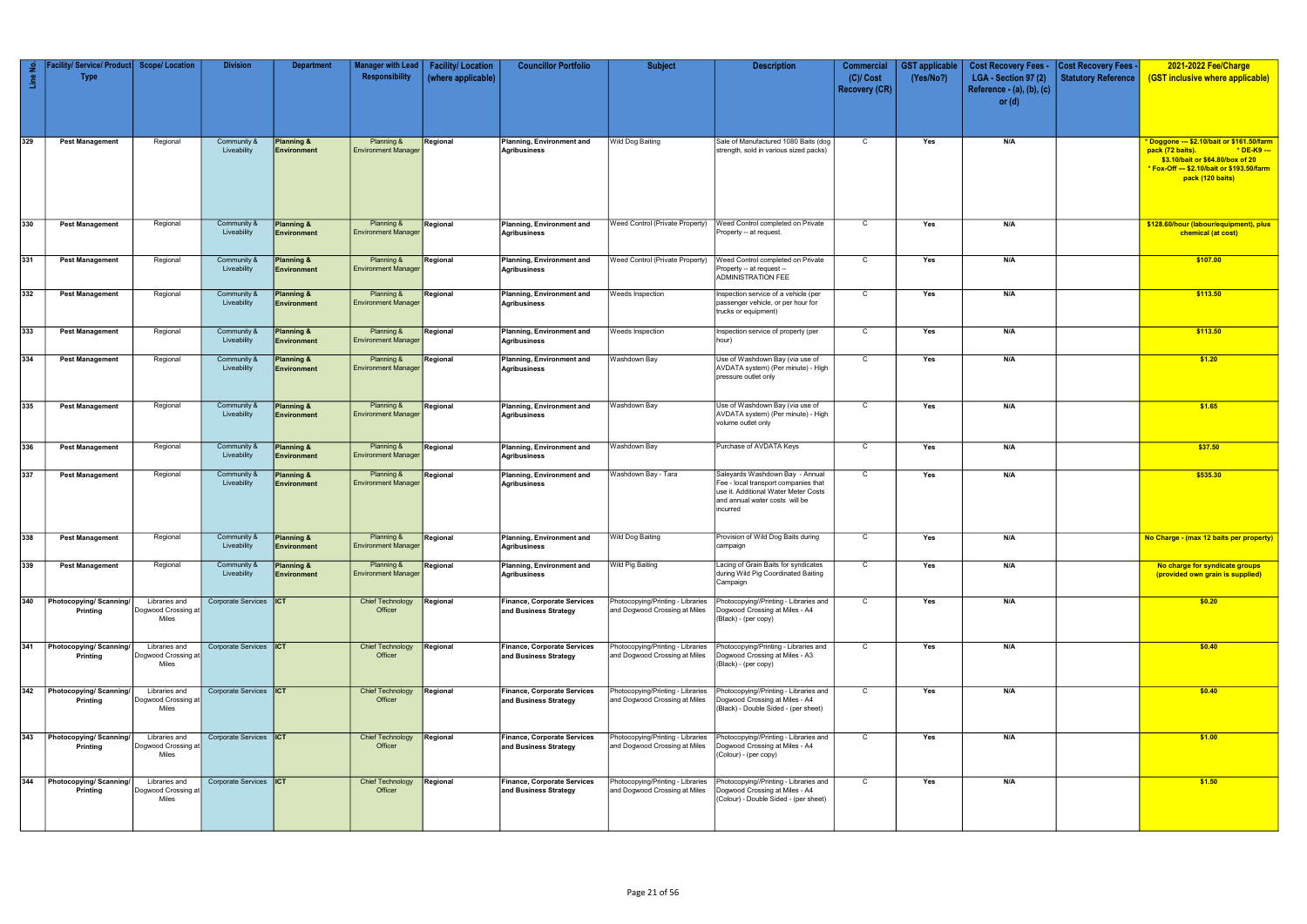| Line No.   | acility/ Service/ Product<br><b>Type</b>                     | <b>Scope/Location</b>                         | <b>Division</b>                                    | <b>Department</b>                                     | Manager with Lead<br>Responsibility                               | <b>Facility/Location</b><br>(where applicable) | <b>Councillor Portfolio</b>                                                                       | <b>Subject</b>                                                      | <b>Description</b>                                                                                                 | Commercial<br>$(C)/$ Cost<br><b>Recovery (CR)</b> | <b>GST</b> applicable<br>(Yes/No?) | <b>Cost Recovery Fees -</b><br>LGA - Section 97 (2)<br>Reference - $(a)$ , $(b)$ , $(c)$<br>or $(d)$ | <b>Cost Recovery Fees -</b><br><b>Statutory Reference</b> | 2021-2022 Fee/Charge<br>(GST inclusive where applicable) |
|------------|--------------------------------------------------------------|-----------------------------------------------|----------------------------------------------------|-------------------------------------------------------|-------------------------------------------------------------------|------------------------------------------------|---------------------------------------------------------------------------------------------------|---------------------------------------------------------------------|--------------------------------------------------------------------------------------------------------------------|---------------------------------------------------|------------------------------------|------------------------------------------------------------------------------------------------------|-----------------------------------------------------------|----------------------------------------------------------|
|            |                                                              |                                               |                                                    |                                                       |                                                                   |                                                |                                                                                                   |                                                                     |                                                                                                                    |                                                   |                                    |                                                                                                      |                                                           |                                                          |
| 345        | Photocopying/Scanning/<br>Printing                           | Libraries and<br>Dogwood Crossing at<br>Miles | Corporate Services  ICT                            |                                                       | <b>Chief Technology</b><br>Officer                                | Regional                                       | Finance, Corporate Services<br>and Business Strategy                                              | Photocopying/Printing - Libraries<br>and Dogwood Crossing at Miles  | Photocopying//Printing - Libraries and<br>Dogwood Crossing at Miles - A3<br>(Colour) - (per copy)                  | $\mathsf{C}$                                      | Yes                                | N/A                                                                                                  |                                                           | \$2.50                                                   |
| 346        | Photocopying/Scanning/<br>Printing                           | Libraries and<br>Dogwood Crossing at<br>Miles | Corporate Services <b>ICT</b>                      |                                                       | Chief Technology<br>Officer                                       | Regional                                       | Finance, Corporate Services<br>and Business Strategy                                              | Photocopying/Printing - Libraries<br>and Dogwood Crossing at Miles  | Photocopying//Printing - Libraries and<br>Dogwood Crossing at Miles - A3<br>(Colour) - Double Sided - (per sheet)  | $\mathsf{C}$                                      | Yes                                | N/A                                                                                                  |                                                           | \$3.10                                                   |
| 347        | 3D Printing                                                  | Libraries                                     | Community &<br>Liveability                         | Libraries                                             | Community<br><b>Development Manager</b>                           | Regional                                       | <b>Community and Cultural</b><br>Development                                                      | 3D Printing                                                         | 3D Printing per gram                                                                                               | $\mathsf{C}$                                      | Yes                                | N/A                                                                                                  |                                                           | \$0.10 per gram                                          |
| 348        | Photocopying/Scanning/<br>Printing                           | Regional                                      | <b>Corporate Services</b>                          | <b>Customer Support</b><br>and Governance             | <b>Customer Support and Regional</b><br><b>Governance Manager</b> |                                                | <b>Finance, Corporate Services</b><br>and Business Strategy                                       | aminating.                                                          | Laminating - Business Card (per<br>pocket)                                                                         | $\mathsf{C}$                                      | Yes                                | N/A                                                                                                  |                                                           | \$2.30                                                   |
| 349        | Photocopying/Scanning/<br>Printing                           | Regional                                      | <b>Corporate Services</b>                          | <b>Customer Support</b><br>and Governance             | <b>Customer Support and Regional</b><br><b>Governance Manager</b> |                                                | Finance, Corporate Services<br>and Business Strategy                                              | .aminating                                                          | Laminating - A4 (per pocket)                                                                                       | $\mathsf{C}$                                      | Yes                                | N/A                                                                                                  |                                                           | \$3.30                                                   |
| 350        | Photocopying/Scanning/<br>Printing                           | Regional                                      |                                                    | Corporate Services Customer Support<br>and Governance | <b>Customer Support and Regional</b><br><b>Governance Manager</b> |                                                | Finance, Corporate Services<br>and Business Strategy                                              | Laminating                                                          | Laminating - A3 (per pocket)                                                                                       | $\mathsf{C}$                                      | Yes                                | N/A                                                                                                  |                                                           | \$5.50                                                   |
| 351        | Photocopying/Scanning/<br>Printing                           | Regional                                      | <b>Corporate Services</b>                          | <b>Customer Support</b><br>and Governance             | <b>Customer Support and Regional</b><br><b>Governance Manager</b> |                                                | Finance, Corporate Services<br>and Business Strategy                                              | Binding                                                             | Binding (per book)                                                                                                 | $\mathsf{C}$                                      | Yes                                | N/A                                                                                                  |                                                           | \$4.60                                                   |
| 352        | Photocopying/Scanning/<br>Printing                           | Regional                                      | Corporate Services  ICT                            |                                                       | <b>Chief Technology</b><br>Officer                                | Regional                                       | Finance, Corporate Services<br>and Business Strategy                                              | Photocopying/ Scanning/ Printing                                    | Photocopying/Scanning/Printing - A4<br>(Black) - (per copy)                                                        | $\mathsf{C}$                                      | Yes                                | N/A                                                                                                  |                                                           | \$0.50                                                   |
| 353        | Photocopying/Scanning/<br>Printing                           | Regional                                      | Corporate Services  ICT                            |                                                       | <b>Chief Technology</b><br>Officer                                | Regional                                       | <b>Finance, Corporate Services</b><br>and Business Strategy                                       | hotocopying/ Scanning/ Printing                                     | Photocopying/Scanning/Printing - A4<br>(Black) - Double Sided - (per sheet)                                        | C                                                 | Yes                                | N/A                                                                                                  |                                                           | \$0.50                                                   |
| 354        | Photocopying/Scanning/<br>Printing                           | Regional                                      | Corporate Services <b>ICT</b>                      |                                                       | <b>Chief Technology</b><br>Officer                                | Regional                                       | <b>Finance, Corporate Services</b><br>and Business Strategy                                       | Photocopying/ Scanning/ Printing                                    | Photocopying/Scanning/Printing - A4<br>(Colour) - (per copy)                                                       | C                                                 | Yes                                | N/A                                                                                                  |                                                           | \$1.00                                                   |
| 355        | Photocopying/Scanning/<br>Printing                           | Regional                                      | Corporate Services <b>ICT</b>                      |                                                       | <b>Chief Technology</b><br>Officer                                | Regional                                       | <b>Finance, Corporate Services</b><br>and Business Strategy                                       | Photocopying/ Scanning/ Printing                                    | Photocopying/Scanning/Printing - A4<br>(Colour) - Double Sided - (per sheet)                                       | $\mathsf{C}$                                      | Yes                                | N/A                                                                                                  |                                                           | \$1.50                                                   |
| 356<br>357 | Photocopying/Scanning/<br>Printing                           | Regional                                      | Corporate Services  ICT<br>Corporate Services  ICT |                                                       | <b>Chief Technology</b><br>Officer<br><b>Chief Technology</b>     | Regional                                       | <b>Finance, Corporate Services</b><br>and Business Strategy<br><b>Finance, Corporate Services</b> | Photocopying/ Scanning/ Printing<br>hotocopying/ Scanning/ Printing | Photocopying/Scanning/Printing - A3<br>(Black) - (per copy)                                                        | $\mathsf{C}$<br>$\mathsf{C}$                      | Yes<br>Yes                         | N/A<br>N/A                                                                                           |                                                           | \$0.60<br>\$0.80                                         |
| 358        | Photocopying/Scanning/<br>Printing<br>Photocopying/Scanning/ | Regional<br>Regional                          | Corporate Services  ICT                            |                                                       | Officer<br><b>Chief Technology</b>                                | Regional<br>Regional                           | and Business Strategy<br><b>Finance, Corporate Services</b>                                       | Photocopying/ Scanning/ Printing                                    | Photocopying/Scanning/Printing - A3<br>(Black) - Double Sided - (per sheet)<br>Photocopying/Scanning/Printing - A3 | $\mathsf{C}$                                      | Yes                                | N/A                                                                                                  |                                                           | \$2.40                                                   |
| 359        | Printing<br>Photocopying/Scanning/                           | Regional                                      | Corporate Services  ICT                            |                                                       | Officer<br><b>Chief Technology</b>                                | Regional                                       | and Business Strategy<br><b>Finance, Corporate Services</b>                                       | Photocopying/ Scanning/ Printing                                    | (Colour) - (per copy)<br>Photocopying/Scanning/Printing - A3                                                       | $\mathsf{C}$                                      | Yes                                | N/A                                                                                                  |                                                           | \$2.40                                                   |
| 360        | Printing<br>Photocopying/Scanning/                           | Regional                                      | Corporate Services  ICT                            |                                                       | Officer<br><b>Chief Technology</b>                                | Regional                                       | and Business Strategy<br><b>Finance, Corporate Services</b>                                       | hotocopying/ Scanning/ Printing                                     | (Colour) - Double Sided - (per sheet)<br>Photocopying/Scanning/Printing - A0 -                                     | $\mathsf{C}$                                      | Yes                                | N/A                                                                                                  |                                                           | \$5.10                                                   |
| 361        | Printing<br>Photocopying/Scanning/                           | Regional                                      | Corporate Services  ICT                            |                                                       | Officer<br><b>Chief Technology</b>                                | Regional                                       | and Business Strategy<br><b>Finance, Corporate Services</b>                                       | Photocopying/ Scanning/ Printing                                    | (per copy)<br>Photocopying/Scanning/Printing - B1                                                                  | $\mathsf{C}$                                      | Yes                                | N/A                                                                                                  |                                                           | \$4.30                                                   |
| 362        | Printing<br>Photocopying/Scanning/                           | Regional                                      | Corporate Services  ICT                            |                                                       | Officer<br><b>Chief Technology</b>                                | Regional                                       | and Business Strategy<br><b>Finance, Corporate Services</b>                                       | Photocopying/ Scanning/ Printing                                    | (per copy)<br>Photocopying/Scanning/Printing - A1 -                                                                | $\mathsf{C}$                                      | Yes                                | N/A                                                                                                  |                                                           | \$3.80                                                   |
|            | Printing                                                     |                                               |                                                    |                                                       | Officer                                                           |                                                | and Business Strategy                                                                             |                                                                     | (per copy)                                                                                                         |                                                   |                                    |                                                                                                      |                                                           |                                                          |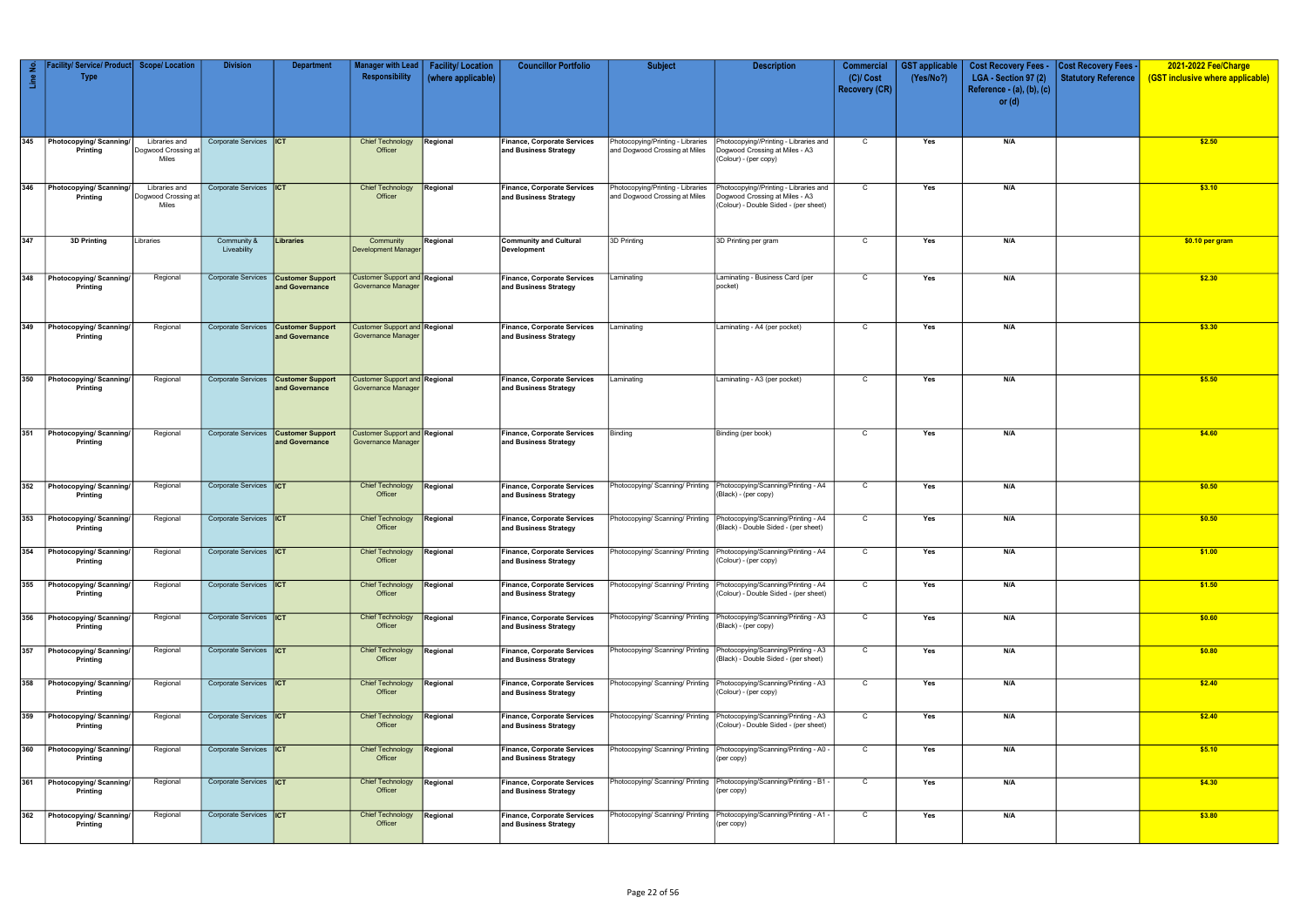| $\frac{1}{2}$<br>$\frac{e}{\sqrt{2}}$ | acility/ Service/ Product<br><b>Type</b> | <b>Scope/Location</b> | <b>Division</b>                            | <b>Department</b>                           | <b>Manager with Lead</b><br>Responsibility | <b>Facility/Location</b><br>(where applicable) | <b>Councillor Portfolio</b>                                    | <b>Subject</b>                   | <b>Description</b>                                                                                                                                                                                                                                                                                                                                                                                                                                                                                                                                                                                 | <b>Commercial</b><br>$(C)/$ Cost<br><b>Recovery (CR)</b> | <b>GST</b> applicable<br>(Yes/No?) | <b>Cost Recovery Fees -</b><br>LGA - Section 97 (2)<br>Reference - (a), (b), (c) | <b>Cost Recovery Fees -</b><br>Statutory Reference     | 2021-2022 Fee/Charge<br>(GST inclusive where applicable)                                                                                                                                                                                                                                                                                                                                                            |
|---------------------------------------|------------------------------------------|-----------------------|--------------------------------------------|---------------------------------------------|--------------------------------------------|------------------------------------------------|----------------------------------------------------------------|----------------------------------|----------------------------------------------------------------------------------------------------------------------------------------------------------------------------------------------------------------------------------------------------------------------------------------------------------------------------------------------------------------------------------------------------------------------------------------------------------------------------------------------------------------------------------------------------------------------------------------------------|----------------------------------------------------------|------------------------------------|----------------------------------------------------------------------------------|--------------------------------------------------------|---------------------------------------------------------------------------------------------------------------------------------------------------------------------------------------------------------------------------------------------------------------------------------------------------------------------------------------------------------------------------------------------------------------------|
|                                       |                                          |                       |                                            |                                             |                                            |                                                |                                                                |                                  |                                                                                                                                                                                                                                                                                                                                                                                                                                                                                                                                                                                                    |                                                          |                                    | or $(d)$                                                                         |                                                        |                                                                                                                                                                                                                                                                                                                                                                                                                     |
| 363                                   | Photocopying/Scanning/<br>Printing       | Regional              | Corporate Services <b>ICT</b>              |                                             | <b>Chief Technology</b><br>Officer         | Regional                                       | Finance, Corporate Services<br>and Business Strategy           | Photocopying/ Scanning/ Printing | Photocopying/Scanning/Printing - A2 -<br>(per copy)                                                                                                                                                                                                                                                                                                                                                                                                                                                                                                                                                | $\mathsf{C}$                                             | Yes                                | N/A                                                                              |                                                        | \$2.60                                                                                                                                                                                                                                                                                                                                                                                                              |
| 364                                   | <b>Plan Printing</b>                     | Regional              | Infrastructure Services Technical Services |                                             | <b>Technical Services</b><br>Manager       | Regional                                       | <b>Works and Technical Services</b>   Miscellaneous - Plotting |                                  | Plan Plotting - A1 (per copy)                                                                                                                                                                                                                                                                                                                                                                                                                                                                                                                                                                      | $\mathsf{C}$                                             | Yes                                | N/A                                                                              |                                                        | \$6.60                                                                                                                                                                                                                                                                                                                                                                                                              |
| 365                                   | <b>Plan Printing</b>                     | Regional              | Infrastructure Services Technical Services |                                             | <b>Technical Services</b><br>Manager       | Regional                                       | Works and Technical Services   Miscellaneous - Plotting        |                                  | Plan Plotting - A2 (per copy)                                                                                                                                                                                                                                                                                                                                                                                                                                                                                                                                                                      | $\mathsf{C}$                                             | Yes                                | N/A                                                                              |                                                        | \$4.40                                                                                                                                                                                                                                                                                                                                                                                                              |
| 366                                   | <b>Plan Printing</b>                     | Regional              | Infrastructure Services Technical Services |                                             | <b>Technical Services</b><br>Manager       | Regional                                       | <b>Works and Technical Services</b>   Miscellaneous - Plotting |                                  | Plan Plotting - A3 (per copy)                                                                                                                                                                                                                                                                                                                                                                                                                                                                                                                                                                      | $\mathsf{C}$                                             | Yes                                | N/A                                                                              |                                                        | \$4.40                                                                                                                                                                                                                                                                                                                                                                                                              |
| 367                                   | <b>Plan Printing</b>                     | Regional              | Infrastructure Services Technical Services |                                             | Technical Services<br>Manager              | Regional                                       | <b>Works and Technical Services</b>                            | Miscellaneous                    | Plan Printing - Copy of Road Register                                                                                                                                                                                                                                                                                                                                                                                                                                                                                                                                                              | C                                                        | No                                 | N/A                                                                              |                                                        | \$34.30                                                                                                                                                                                                                                                                                                                                                                                                             |
| 368                                   | <b>Planning Application</b>              | Regional              | Community &<br>Liveability                 | <b>Planning &amp;</b><br><b>Environment</b> | Planning &<br><b>Environment Manager</b>   | Regional                                       | Planning, Environment and<br>Agribusiness                      | Town Planning                    | Monetary Contributions - Car parking<br>in lieu - Centre Zones (per space)                                                                                                                                                                                                                                                                                                                                                                                                                                                                                                                         | CR                                                       | No                                 | LGA $s.97(2)(a)$                                                                 | Chapter 3, Part 3,<br>Division 3, Planning Act<br>2016 | \$5,355.90                                                                                                                                                                                                                                                                                                                                                                                                          |
| 369                                   | <b>Planning Application</b>              | Regional              | Community &<br>Liveability                 | <b>Planning &amp;</b><br><b>Environment</b> | Planning &<br><b>Environment Manager</b>   | Regional                                       | Planning, Environment and<br><b>Agribusiness</b>               | <b>Town Planning</b>             | Monetary Contributions - Car parking<br>in lieu - All other zones (per space)                                                                                                                                                                                                                                                                                                                                                                                                                                                                                                                      | CR                                                       | No                                 | LGA $s.97(2)(a)$                                                                 | Chapter 3, Part 3,<br>Division 3, Planning Act<br>2016 | \$2,975.00                                                                                                                                                                                                                                                                                                                                                                                                          |
| 370                                   | <b>Planning Application</b>              | Regional              | Community &<br>Liveability                 | Planning &<br>Environment                   | Planning &<br><b>Environment Manager</b>   | Regional                                       | Planning, Environment and<br>Agribusiness                      | Town Planning                    | Combined Applications (involving<br>more than 1 type of development<br>and/or multiple land uses): Fees for a<br>combined application are to be the<br>sum of those fees that would have<br>been required in the event of a<br>separate development application<br>being lodged for each type (e.g.<br>Material Change of Use,<br>Reconfiguring a Lot, Building Work<br>etc.). Where an application involves<br>more than 1 type of land use, the fee<br>is to be based on the highest land use<br>fee plus 75% of the fee for each<br>additional land use proposed as part<br>of the application. | CR                                                       | No                                 | LGA s.97(2)(a)                                                                   | <b>Section 51 Planning Act</b><br>2016                 | In accordance with description                                                                                                                                                                                                                                                                                                                                                                                      |
| 371                                   | <b>Planning Application</b>              | Regional              | Community &<br>Liveability                 | Planning &<br><b>Environment</b>            | Planning &<br><b>Environment Manager</b>   | Regional                                       | Planning, Environment and<br>Agribusiness                      | Town Planning - Refunds          | Refund of Fees - Where a MCU or<br>ROL application has an agreed pre-<br>lodgement outcome, no request for<br>information issued and no applicant<br>appeal, a 40% refund is available.                                                                                                                                                                                                                                                                                                                                                                                                            | CR                                                       | No                                 | LGA s.97(2)(a)                                                                   | Planning Act 2016                                      | In accordance with description                                                                                                                                                                                                                                                                                                                                                                                      |
| 372                                   | <b>Planning Application</b>              | Regional              | Community &<br>Liveability                 | <b>Planning &amp;</b><br><b>Environment</b> | Planning &<br><b>Environment Manager</b>   | Regional                                       | Planning, Environment and<br>Agribusiness                      | Town Planning - Refunds          | Withdrawn Applications - If an<br>application is withdrawn, a refund of<br>application fees is applicable as<br>follows:<br>(a) Part 1 (Application): 75%<br>(b) Part 2 (Referral) and Part 3<br>(Information): 50%<br>(c) Part 4 (Notification): 25%<br>(d) Part 5 (Decision): No refund is<br>applicable<br>If an application lapses during the<br>Development Application process, no<br>refund is payable.                                                                                                                                                                                     | CR.                                                      | No.                                | LGA s.97(2)(a)                                                                   | Planning Act 2016                                      | <b>Withdrawn Applications - If an application</b><br>is withdrawn, a refund of application fees<br>is applicable as follows:<br>(a) Part 1 (Application): 75%<br>(b) Part 2 (Referral) and Part 3<br>(Information): 50%<br>(c) Part 4 (Notification): 25%<br>(d) Part 5 (Decision): No refund is<br>applicable.<br>If an application lapses during the<br>Development Application process, no<br>refund is payable. |
| 373                                   | <b>Planning Application</b>              | Regional              | Community &<br>Liveability                 | <b>Planning &amp;</b><br><b>Environment</b> | Planning &<br><b>Environment Manager</b>   | Regional                                       | Planning, Environment and<br><b>Agribusiness</b>               | Town Planning                    | Request for application to be<br>considered under a Superseded<br>Planning Scheme. This fee is for<br>Council to determine if the<br>development application will or will not<br>be considered under a superseded<br>planning scheme. This fee applies in<br>addition to the applicable development<br>application fee.                                                                                                                                                                                                                                                                            | CR                                                       | No                                 | LGA s.97(2)(a)                                                                   | Section 51 Planning Act<br>2016                        | \$1,070.00                                                                                                                                                                                                                                                                                                                                                                                                          |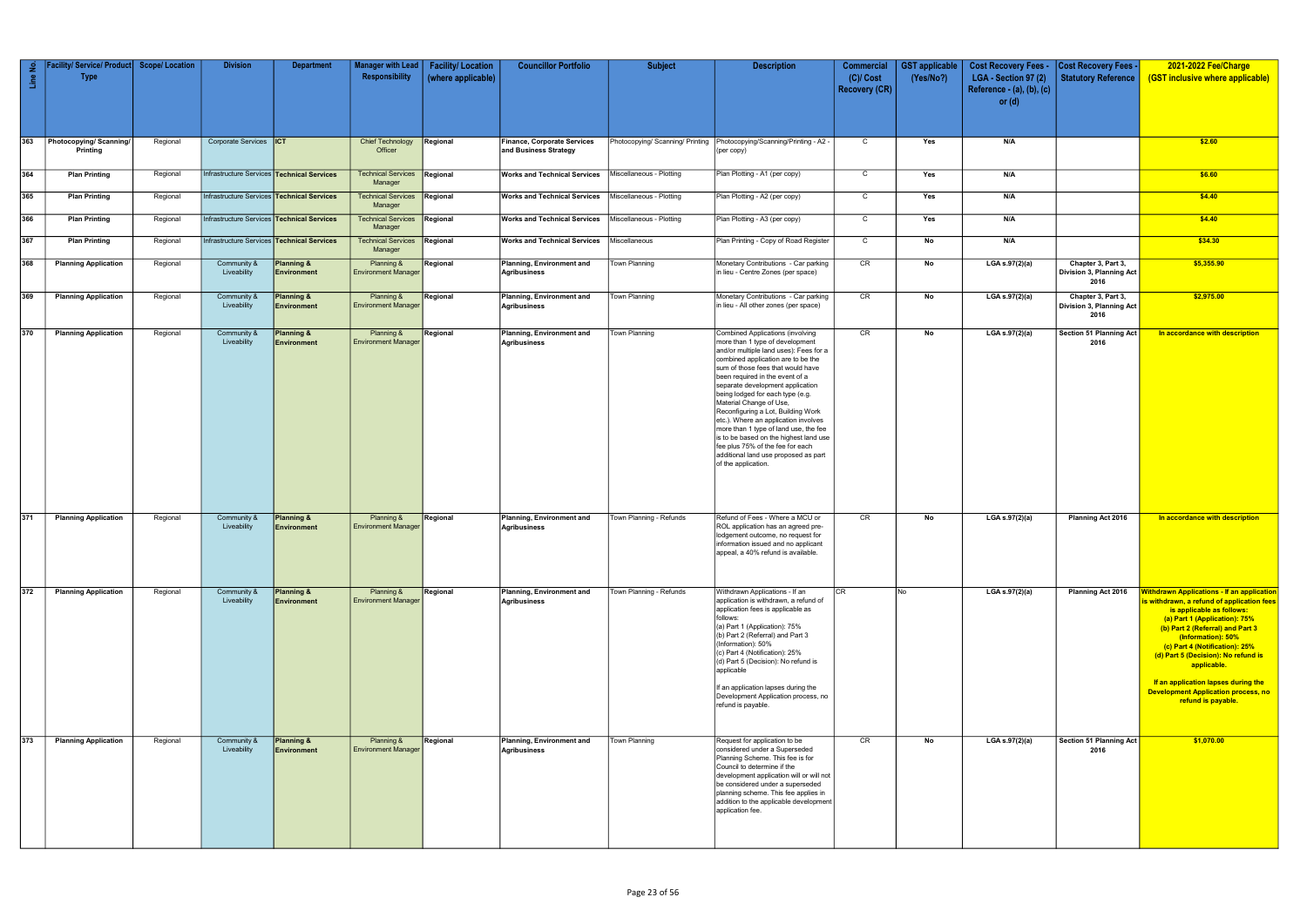| Line No. | Facility/ Service/ Product Scope/ Location<br><b>Type</b> |          | <b>Division</b>            | <b>Department</b>         | Manager with Lead<br>Responsibility      | <b>Facility/Location</b><br>(where applicable) | <b>Councillor Portfolio</b>               | <b>Subject</b> | <b>Description</b>                                                                                                                                                                                                                                                                                                                                                                                                                                                                                                                                                   | <b>Commercial</b><br>$(C)/$ Cost<br><b>Recovery (CR)</b> | <b>GST</b> applicable<br>(Yes/No?) | Cost Recovery Fees - Cost Recovery Fees -<br>LGA - Section 97 (2)<br>Reference - $(a)$ , $(b)$ , $(c)$<br>or $(d)$ | Statutory Reference | 2021-2022 Fee/Charge<br>(GST inclusive where applicable) |
|----------|-----------------------------------------------------------|----------|----------------------------|---------------------------|------------------------------------------|------------------------------------------------|-------------------------------------------|----------------|----------------------------------------------------------------------------------------------------------------------------------------------------------------------------------------------------------------------------------------------------------------------------------------------------------------------------------------------------------------------------------------------------------------------------------------------------------------------------------------------------------------------------------------------------------------------|----------------------------------------------------------|------------------------------------|--------------------------------------------------------------------------------------------------------------------|---------------------|----------------------------------------------------------|
| $374$    | <b>Planning Application</b>                               | Regional | Community &<br>Liveability | Planning &<br>Environment | Planning &<br><b>Environment Manager</b> | Regional                                       | Planning, Environment and<br>Agribusiness | Town Planning  | A use not specifically identified in the<br>Fee Schedule and/or unusual<br>circumstances:<br>(a) where an application involves a<br>use not specifically provided for and<br>the use or application could not<br>reasonably be included in a category<br>that is provided in the Schedule of<br>Fees, the General Manager<br>Infrastructure Service or Planning<br>Manager shall assess the relevant fee.<br>This fee is to be based on an<br>estimated fee to cover the actual cost<br>for Council to cover the assessment<br>and determination of the application. | CR                                                       | No                                 | LGA s.97(2)(a)                                                                                                     | Planning Act 2016   | <b>Price on Application</b>                              |
| 375      | <b>Planning Application</b>                               | Regional | Community &<br>Liveability | Planning &<br>Environment | Planning &<br><b>Environment Manager</b> | Regional                                       | Planning, Environment and<br>Agribusiness | Town Planning  | Re-submission of a Lapsed Approval:<br>Where the currency period of an<br>approval has lapsed and a<br>development application is:<br>(a) resubmitted within 6 months of the<br>approval lapsing, and<br>(b) the proposal is generally in<br>accordance with the former approved<br>plans, and<br>(c) there has been no change to the<br>Planning Scheme provisions, the<br>applicable fee will be 75% of the<br>applicable current fee.<br>Council will not accept the re-<br>submission of an lapsed approval<br>more than once.                                   | CR                                                       | No                                 | LGA s.97(2)(a)                                                                                                     | Planning Act 2016   | In accordance with description                           |
| 376      | <b>Planning Application</b>                               | Regional | Community &<br>Liveability | Planning &<br>Environment | Planning &<br><b>Environment Manager</b> | Regional                                       | Planning, Environment and<br>Agribusiness | Town Planning  | Re-submission of a Lapsed<br>Application: Where a development<br>application has lapsed and a new<br>development application is:<br>(a) resubmitted within 6 months of the<br>application lapsing, and<br>(b) the proposal is generally in<br>accordance with the former proposal,<br>land<br>(c) there has been no change to the<br>Planning Scheme provisions or<br>relevant legislation, the applicable fee<br>will be 75% of the applicable current<br>Council will not accept the re-<br>submission of a lapsed application<br>more than once.                  | CR                                                       | No                                 | LGA s.97(2)(a)                                                                                                     | Planning Act 2016   | In accordance with description                           |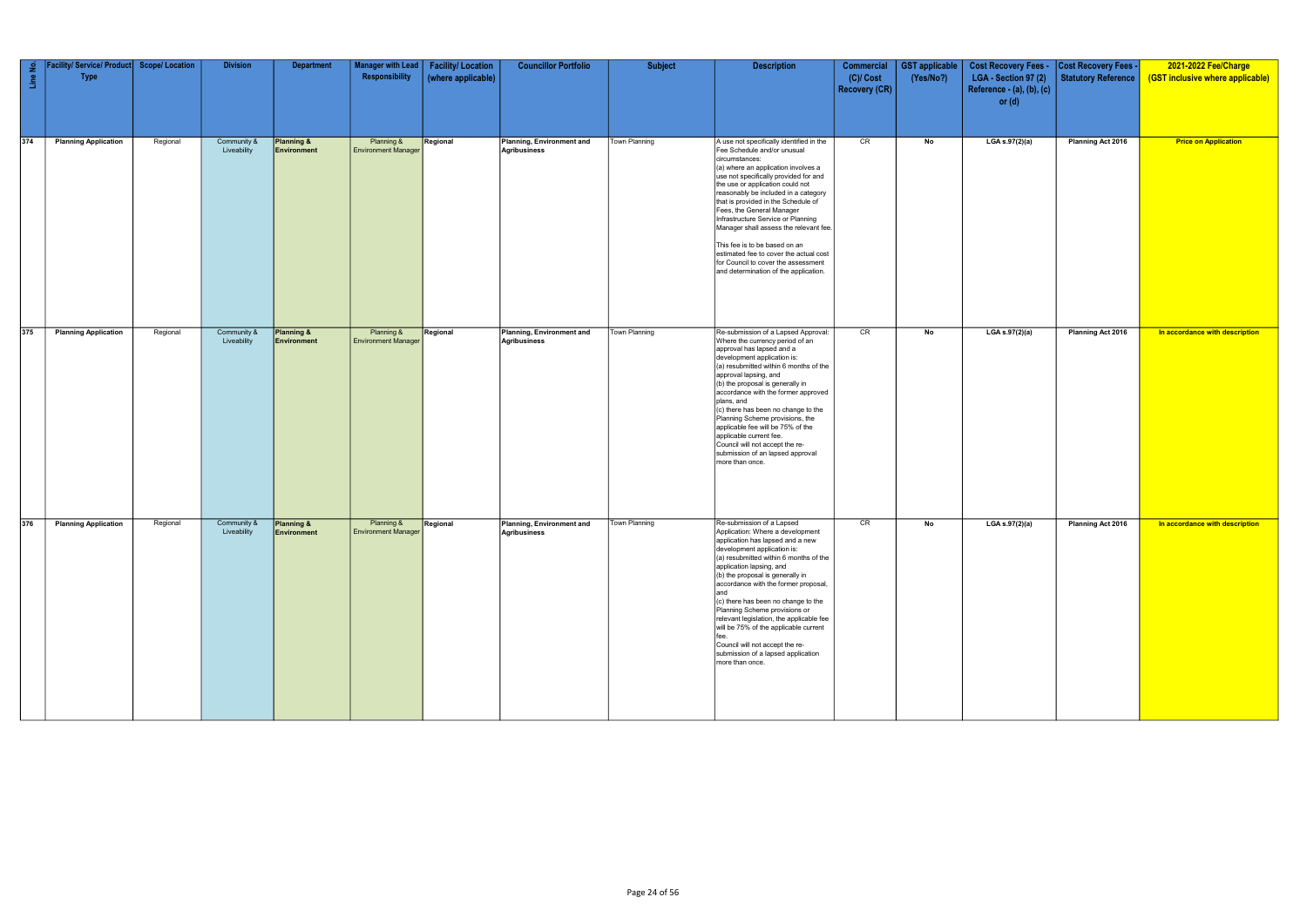| $\frac{1}{2}$<br>$\frac{e}{2}$ | acility/ Service/ Product<br><b>Type</b>                              | <b>Scope/ Location</b> | <b>Division</b>            | <b>Department</b>                           | <b>Manager with Lead</b><br>Responsibility | <b>Facility/Location</b><br>(where applicable) | <b>Councillor Portfolio</b>               | <b>Subject</b>                                             | <b>Description</b>                                                                                                                                                                                                                                                                                                                                                                                                                                             | <b>Commercial</b><br>$(C)/$ Cost<br><b>Recovery (CR)</b> | <b>GST</b> applicable<br>(Yes/No?) | <b>Cost Recovery Fees -</b><br>LGA - Section 97 (2)<br>Reference - $(a)$ , $(b)$ , $(c)$<br>or $(d)$ | <b>Cost Recovery Fees -</b><br>Statutory Reference     | 2021-2022 Fee/Charge<br>(GST inclusive where applicable)                                                                                                                                                                                                                                                                                 |
|--------------------------------|-----------------------------------------------------------------------|------------------------|----------------------------|---------------------------------------------|--------------------------------------------|------------------------------------------------|-------------------------------------------|------------------------------------------------------------|----------------------------------------------------------------------------------------------------------------------------------------------------------------------------------------------------------------------------------------------------------------------------------------------------------------------------------------------------------------------------------------------------------------------------------------------------------------|----------------------------------------------------------|------------------------------------|------------------------------------------------------------------------------------------------------|--------------------------------------------------------|------------------------------------------------------------------------------------------------------------------------------------------------------------------------------------------------------------------------------------------------------------------------------------------------------------------------------------------|
| 377                            | <b>Planning Application</b>                                           | Regional               | Community &<br>Liveability | <b>Planning &amp;</b><br><b>Environment</b> | Planning &<br><b>Environment Manager</b>   | Regional                                       | Planning, Environment and<br>Agribusiness | Town Planning                                              | Preliminary Approval: Any application<br>made for a preliminary approval<br>defined in accordance with Section<br>49(2) of the Planning Act 2016 is<br>subject to a fee of 75% of the fee<br>applicable to a request for a<br>development Permit. A subsequent<br>Development Permit sought for<br>development on land where the<br>proposed development is in<br>accordance with preliminary approval,<br>is subject to 75% of the applicable<br>current fee. | CR                                                       | No                                 | LGA s.97(2)(a)                                                                                       | Section 51 Planning Act<br>2016                        | In accordance with description                                                                                                                                                                                                                                                                                                           |
| 378                            | <b>Planning Application</b>                                           | Regional               | Community &<br>Liveability | <b>Planning &amp;</b><br>Environment        | Planning &<br><b>Environment Manager</b>   | Regional                                       | Planning, Environment and<br>Agribusiness | Town Planning                                              | Variation Approval: Any application<br>made for a variation approval defined<br>in accordance with the Planning Act<br>2016 is subject to a fee of 125% of the<br>fee applicable to a request for a<br>development Permit. A subsequent<br>Development Permit sought for<br>development on land where the<br>proposed development is in<br>accordance with preliminary approval<br>is subject to 75% of the applicable<br>current fee                          | CR                                                       | No                                 | LGA s.97(2)(a)                                                                                       | Section 51 Planning Act<br>2016                        | In accordance with description                                                                                                                                                                                                                                                                                                           |
| 379                            | <b>Planning Application</b>                                           | Regional               | Community &<br>Liveability | Planning &<br><b>Environment</b>            | Planning &<br><b>Environment Manager</b>   | Regional                                       | Planning, Environment and<br>Agribusiness |                                                            | Additional compliance inspections Where any additional compliance<br>inspection is required (i.e The first<br>compliance inspection does not attract<br>a charge)                                                                                                                                                                                                                                                                                              | CR                                                       | No                                 | LGA s.97(2)(a)                                                                                       | Planning Act 2016                                      | \$145.00                                                                                                                                                                                                                                                                                                                                 |
| 380                            | <b>Planning Application</b>                                           | Regional               | Community &<br>Liveability | <b>Planning &amp;</b><br><b>Environment</b> | Planning &<br><b>Environment Manager</b>   | Regional                                       | Planning, Environment and<br>Agribusiness | <b>Negotiated Decision Notice</b>                          | Request for a Negotiated Decision<br>Notice                                                                                                                                                                                                                                                                                                                                                                                                                    | CR                                                       | No                                 | LGA s.97(2)(a)                                                                                       |                                                        | 10% of the original application fee.<br>Minimum fee: \$395                                                                                                                                                                                                                                                                               |
| 381                            | <b>Planning Application</b>                                           | Regional               | Community &<br>Liveability | Planning &<br>Environment                   | Planning &<br><b>Environment Manager</b>   | Regional                                       | Planning, Environment and<br>Agribusiness | <b>Exemption Certificate</b>                               | Request for an Exemption Certificate                                                                                                                                                                                                                                                                                                                                                                                                                           | CR                                                       | No                                 | LGA s.97(2)(a)                                                                                       | Section 46, Planning Act<br>2016                       | \$125.00                                                                                                                                                                                                                                                                                                                                 |
| 382                            | <b>Planning Application</b>                                           | Regional               | Community &<br>Liveability | Planning &<br><b>Environment</b>            | Planning &<br><b>Environment Manager</b>   | Regional                                       | Planning, Environment and<br>Agribusiness | Concurrence Agency Response                                | Concurrence Agency Response for<br>Building Work that is Assessable<br>Development in the Planning Scheme                                                                                                                                                                                                                                                                                                                                                      | CR                                                       | No                                 | LGA s.97(2)(a)                                                                                       | <b>Planning Act 2016</b>                               | \$595.00                                                                                                                                                                                                                                                                                                                                 |
| 383                            | <b>Planning Application</b>                                           | Regional               | Community &<br>Liveability | Planning &<br>Environment                   | Planning &<br><b>Environment Manager</b>   | Regional                                       | Planning, Environment and<br>Agribusiness | Town Planning Schemes - a copy<br>of one planning scheme   | Copy of Planning Scheme (electronic<br>only)                                                                                                                                                                                                                                                                                                                                                                                                                   | CR                                                       | No                                 | LGA s.97(2)(a)                                                                                       | Planning Act 2016                                      | \$120.00                                                                                                                                                                                                                                                                                                                                 |
| 384                            | <b>Planning Application</b>                                           | Regional               | Community &<br>Liveability | Planning &<br><b>Environment</b>            | Planning &<br><b>Environment Manager</b>   | Regional                                       | Planning, Environment and<br>Agribusiness | Run a proposed bulk earthworks<br>plan through flood model | Council engages Water Technology<br>on behalf of developer to run a<br>proposed subdivision through the flood<br>model                                                                                                                                                                                                                                                                                                                                         | C                                                        | Yes                                | N/A                                                                                                  |                                                        | P.O.A. + Council administrative fee of<br>20% of the cost of flood assessment or<br>\$1610, whichever is the lesser.                                                                                                                                                                                                                     |
| 385                            | <b>Planning Application</b><br>Infrastructure<br><b>Contributions</b> | Regional               | Community &<br>Liveability | Planning &<br>Environment                   | Planning &<br><b>Environment Manager</b>   | Regional                                       | Planning, Environment and<br>Agribusiness | Town Planning                                              | Contributions (Dalby Town Planning<br>Scheme Area) for applications made<br>or approvals granted prior to 1 July,<br>2011                                                                                                                                                                                                                                                                                                                                      | CR                                                       | No                                 | LGA s.97(2)(a)                                                                                       | Chapter 3, Part 3,<br>Division 3, Planning Act<br>2016 | \$2,380 per charge unit associated with<br>the Regulated Infrastructure Charges<br>Schedule (Dalby). When not located in<br>the Priority Infrastructure Area: Water<br>Supply \$4,765; Sewer \$4,765; Stormwater  <br>\$4,765; Transport \$1,195 and Parks and<br><b>Gardens \$610 per additional lot or</b><br>corresponding EP demand. |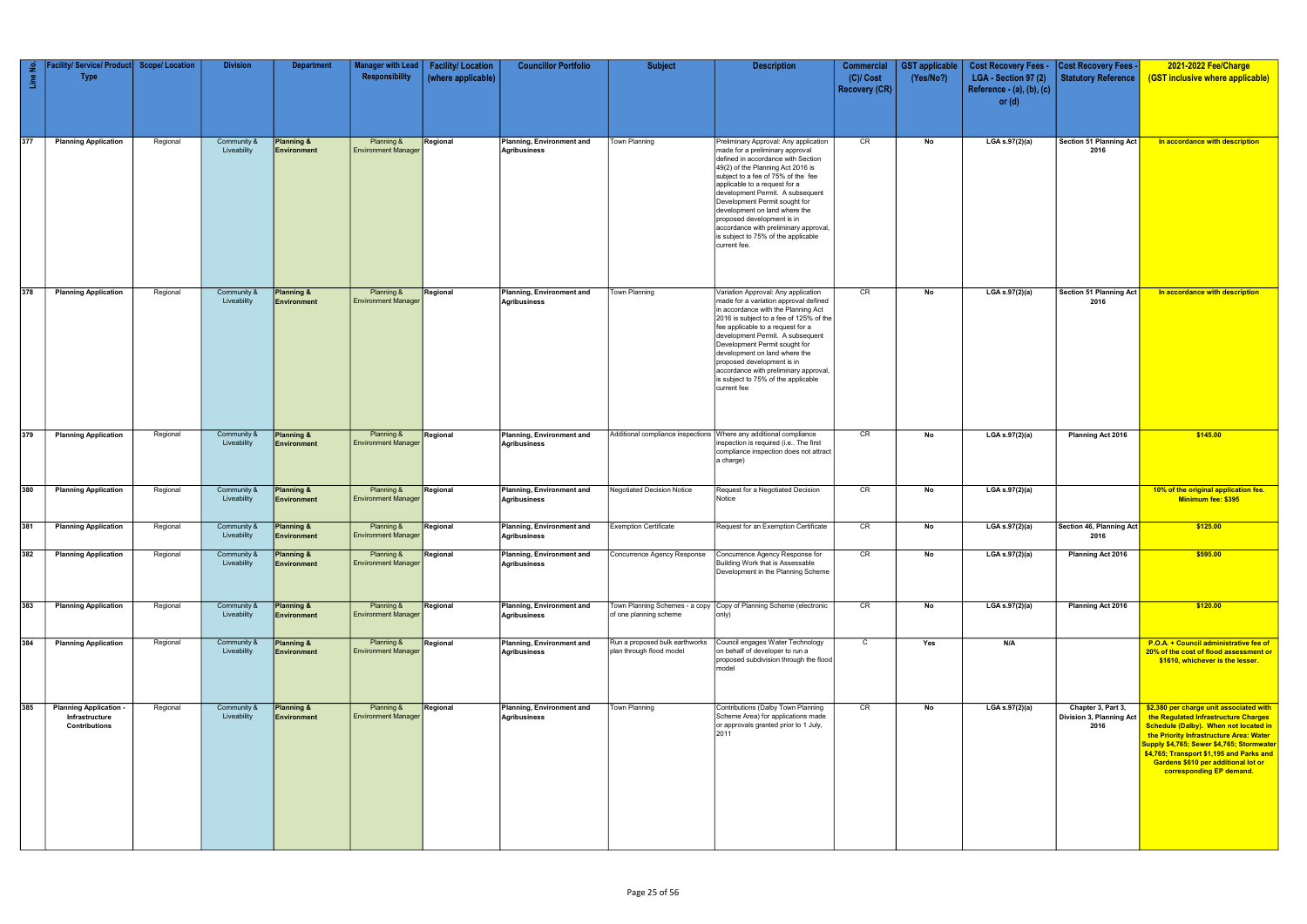|            | acility/ Service/ Product   Scope/ Location                           |                      | <b>Division</b>                           | <b>Department</b>                                  | Manager with Lead                                      | <b>Facility/Location</b> | <b>Councillor Portfolio</b>                                            | <b>Subject</b>                                                         | <b>Description</b>                                                                                                        | Commercial                          | <b>GST applicable</b> | <b>Cost Recovery Fees -</b>                                   | <b>Cost Recovery Fees -</b>                            | 2021-2022 Fee/Charge                                                                                                                                                                                                                                                                                                                   |
|------------|-----------------------------------------------------------------------|----------------------|-------------------------------------------|----------------------------------------------------|--------------------------------------------------------|--------------------------|------------------------------------------------------------------------|------------------------------------------------------------------------|---------------------------------------------------------------------------------------------------------------------------|-------------------------------------|-----------------------|---------------------------------------------------------------|--------------------------------------------------------|----------------------------------------------------------------------------------------------------------------------------------------------------------------------------------------------------------------------------------------------------------------------------------------------------------------------------------------|
| Line No.   | <b>Type</b>                                                           |                      |                                           |                                                    | Responsibility                                         | (where applicable)       |                                                                        |                                                                        |                                                                                                                           | $(C)/$ Cost<br><b>Recovery (CR)</b> | (Yes/No?)             | LGA - Section 97 (2)<br>Reference - (a), (b), (c)<br>or $(d)$ | Statutory Reference                                    | (GST inclusive where applicable)                                                                                                                                                                                                                                                                                                       |
| 386        | <b>Planning Application</b><br>Infrastructure<br><b>Contributions</b> | Regional             | Community &<br>Liveability                | <b>Planning &amp;</b><br>Environment               | Planning &<br><b>Environment Manager</b>               | Regional                 | Planning, Environment and<br><b>Agribusiness</b>                       | Town Planning                                                          | Contributions (Tara Planning Scheme<br>Area) for applications made or<br>approvals granted prior to 1 July, 2011          | CR                                  | No                    | LGA s.97(2)(a)                                                | Chapter 3, Part 3,<br>Division 3, Planning Act<br>2016 | \$2,380 per charge unit associated with<br>the Regulated Infrastructure Charges<br>Schedule (Dalby). When not located in<br>the Priority Infrastructure Area: Water<br>Supply \$4,765; Sewer \$4,765; Stormwater<br>\$4,765; Transport \$1,195 and Parks and<br><b>Gardens \$610 per additional lot or</b><br>corresponding EP demand. |
| 387        | <b>Planning Application</b><br>Infrastructure<br>Contributions        | Regional             | Community &<br>Liveability                | Planning &<br><b>Environment</b>                   | Planning &<br><b>Environment Manager</b>               | Regional                 | Planning, Environment and<br>Agribusiness                              | Town Planning                                                          | Contributions (Chinchilla Planning<br>Scheme Area) for applications made<br>or approvals granted prior to 1 July,<br>2011 | CR                                  | No                    | LGA $s.97(2)(a)$                                              | Chapter 3, Part 3,<br>Division 3, Planning Act<br>2016 | <b>Water Supply \$4,765;</b><br><b>Sewer \$4,765;</b><br>Stormwater \$4,765;<br>Transport \$1,195 and Parks and Gardens  <br>\$610 per additional lot or corresponding<br>EP demand.                                                                                                                                                   |
| 388        | <b>Planning Application</b><br>Infrastructure<br><b>Contributions</b> | Regional             | Community &<br>Liveability                | Planning &<br>Environment                          | Planning &<br><b>Environment Manager</b>               | Regional                 | Planning, Environment and<br><b>Agribusiness</b>                       | Town Planning                                                          | Contributions (Wambo Planning<br>Scheme Area) for applications made<br>or approvals granted prior to 1 July,<br>2011      | CR                                  | No                    | LGA s.97(2)(a)                                                | Chapter 3, Part 3,<br>Division 3, Planning Act<br>2016 | <b>Sewerage Headworks Contribution</b><br>\$2,470 per lot created; Water Headworks<br>Contribution \$2,860 per lot created;<br><b>Subdivision Roadworks Contribution -</b><br>Gravel Rd \$2,060 per lot created;<br><b>Subdivision Roadworks Contribution -</b><br>Sealed Rd \$3,355 per lot created                                   |
| 389        | <b>Planning Application</b><br>Infrastructure<br>Contributions        | Regional             | Community &<br>Liveability                | <b>Planning &amp;</b><br><b>Environment</b>        | Planning &<br><b>Environment Manager</b>               | Regional                 | Planning, Environment and<br>Agribusiness                              | Town Planning                                                          | Contributions (Murilla Planning<br>Scheme Area) for applications made<br>or approvals granted prior to 1 July,<br>2011    | CR                                  | No                    | LGA s.97(2)(a)                                                | Chapter 3, Part 3,<br>2016                             | <b>Water Supply \$7,150; Sewer \$7,150;</b><br>Division 3, Planning Act   Transport \$1,195 and Parks and Gardens  <br>\$610                                                                                                                                                                                                           |
| 390        | <b>Planning Application</b><br>Infrastructure<br><b>Contributions</b> | Regional             | Community &<br>Liveability                | <b>Planning &amp;</b><br><b>Environment</b>        | Planning &<br><b>Environment Manager</b>               | Regional                 | Planning, Environment and<br><b>Agribusiness</b>                       | Town Planning                                                          | Contributions (Taroom Planning<br>Scheme Area) for applications made<br>or approvals granted prior to 1 July,<br>2011     | CR                                  | No                    | LGA s.97(2)(a)                                                | Chapter 3, Part 3,<br>2016                             | <b>Water Supply \$7,150; Sewer \$7,150;</b><br>Division 3, Planning Act   Transport \$1,195 and Parks and Gardens  <br>\$610                                                                                                                                                                                                           |
| 391        | <b>Planning Application</b><br>Infrastructure<br><b>Contributions</b> | Regional             | Community &<br>Liveability                | Planning &<br><b>Environment</b>                   | Planning &<br><b>Environment Manager</b>               | Regional                 | <b>Planning, Environment and</b><br>Agribusiness                       | Town Planning                                                          | Infrastructure Contributions                                                                                              | CR                                  | No                    | LGA s.97(2)(a)                                                | Chapter 3, Part 3,<br>Division 3, Planning Act<br>2016 | <b>Refer to Council's Infrastructure Charges</b><br><b>Resolution on Council's website.</b>                                                                                                                                                                                                                                            |
| 392<br>393 | <b>Planning Application</b><br>ROL<br><b>Planning Application</b>     | Regional<br>Regional | Community &<br>Liveability<br>Community & | <b>Planning &amp;</b><br>Environment<br>Planning & | Planning &<br><b>Environment Manager</b><br>Planning & | Regional<br>Regional     | Planning, Environment and<br>Agribusiness<br>Planning, Environment and | Reconfiguring a Lot - 1 to 2 lots<br>Reconfiguring a Lot - 1 to 2 lots | Code Assessable<br>Impact Assessable                                                                                      | CR<br>CR                            | No<br>No              | LGA s.97(2)(a)<br>LGA s.97(2)(a)                              | Planning Act 2016<br>Planning Act 2016                 | \$1,350.00<br>\$1,795.00                                                                                                                                                                                                                                                                                                               |
|            | ROL                                                                   |                      | Liveability                               | <b>Environment</b>                                 | <b>Environment Manager</b>                             |                          | Agribusiness                                                           |                                                                        |                                                                                                                           |                                     |                       |                                                               |                                                        |                                                                                                                                                                                                                                                                                                                                        |
| 394        | <b>Planning Application</b><br><b>ROL</b>                             | Regional             | Community &<br>Liveability                | <b>Planning &amp;</b><br><b>Environment</b>        | Planning &<br><b>Environment Manager</b>               | Regional                 | Planning, Environment and<br>Agribusiness                              | Reconfiguring a Lot - 3 -10 lots                                       | Code Assessable                                                                                                           | CR                                  | No                    | LGA s.97(2)(a)                                                | <b>Planning Act 2016</b>                               | \$2,705.00                                                                                                                                                                                                                                                                                                                             |
| 395        | <b>Planning Application</b><br><b>ROL</b>                             | Regional             | Community &<br>Liveability                | Planning &<br><b>Environment</b>                   | Planning &<br><b>Environment Manager</b>               | Regional                 | Planning, Environment and<br>Agribusiness                              | Reconfiguring a Lot - 3 -10 lots                                       | Impact Assessable                                                                                                         | CR                                  | No                    | LGA s.97(2)(a)                                                | Planning Act 2016                                      | \$3,590.00                                                                                                                                                                                                                                                                                                                             |
| 396        | <b>Planning Application</b><br>ROL                                    | Regional             | Community &<br>Liveability                | Planning &<br>Environment                          | Planning &<br><b>Environment Manager</b>               | Regional                 | Planning, Environment and<br>Agribusiness                              | Reconfiguring a Lot - 11 - 20 lots Code Assessable                     |                                                                                                                           | CR                                  | No                    | LGA s.97(2)(a)                                                | <b>Planning Act 2016</b>                               | \$3,935.00                                                                                                                                                                                                                                                                                                                             |
| 397        | <b>Planning Application</b><br><b>ROL</b>                             | Regional             | Community &<br>Liveability                | Planning &<br><b>Environment</b>                   | Planning &<br><b>Environment Manager</b>               | Regional                 | Planning, Environment and<br>Agribusiness                              | Reconfiguring a Lot - 11 - 20 lots   Impact Assessable                 |                                                                                                                           | CR                                  | No                    | LGA s.97(2)(a)                                                | Planning Act 2016                                      | \$5,240.00                                                                                                                                                                                                                                                                                                                             |
| 398        | <b>Planning Application</b><br>ROL                                    | Regional             | Community &<br>Liveability                | Planning &<br>Environment                          | Planning &<br><b>Environment Manager</b>               | Regional                 | Planning, Environment and<br>Agribusiness                              | Reconfiguring a Lot - more than<br>20 lots                             | Code Assessable                                                                                                           | CR                                  | No                    | LGA s.97(2)(a)                                                | <b>Planning Act 2016</b>                               | $$3,935 + $130 /$ lot over 20 lots                                                                                                                                                                                                                                                                                                     |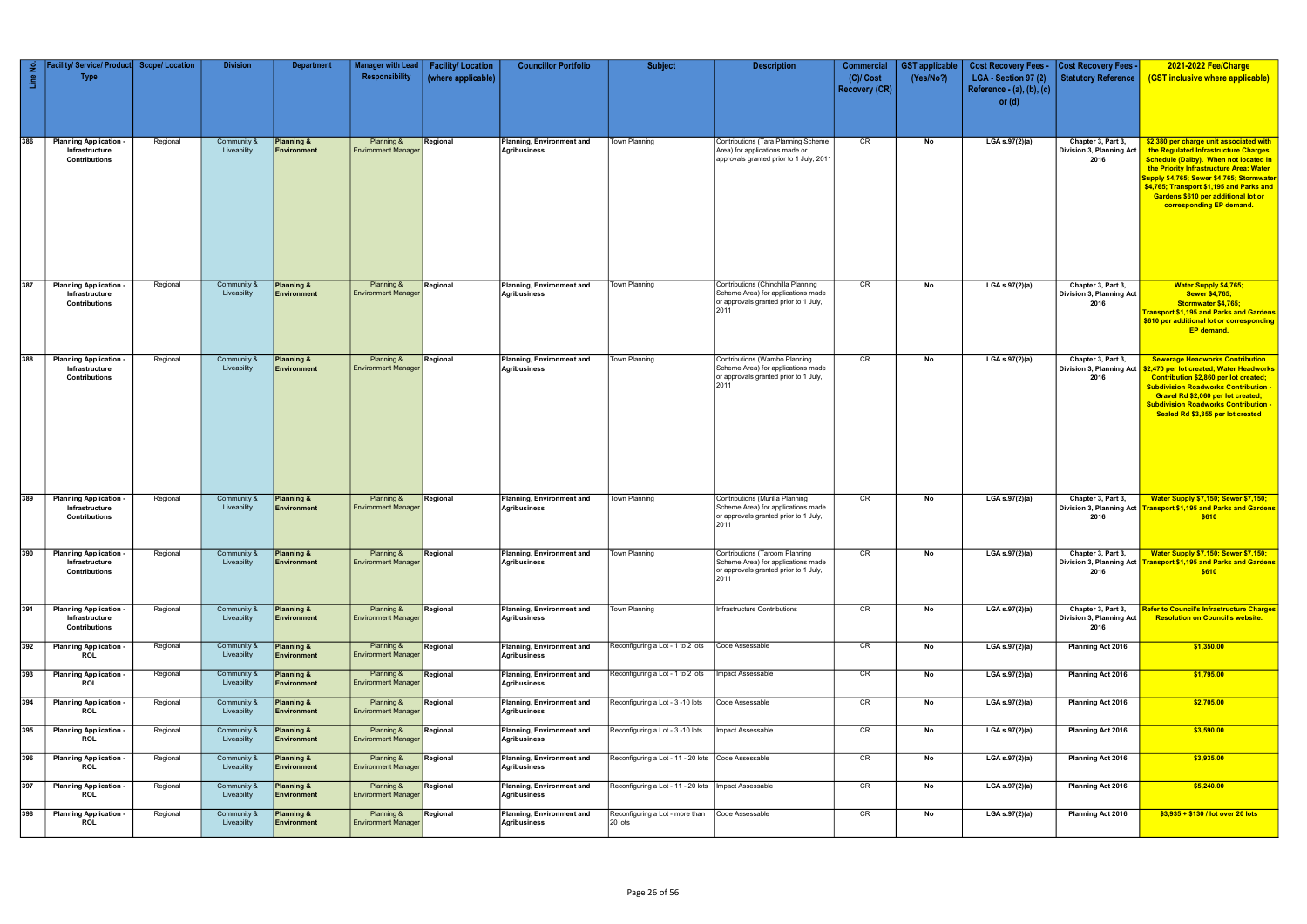| $\frac{e}{\Box}$ | / Service/ Product<br><b>Type</b>           | <b>Scope/ Location</b> | <b>Division</b>                       | <b>Department</b>                           | <b>Manager with Lead</b><br>Responsibility | <b>Facility/Location</b><br>(where applicable) | <b>Councillor Portfolio</b>                      | <b>Subject</b>                                                                          | <b>Description</b>                                                                                                                                                      | <b>Commercial</b><br>$(C)/$ Cost<br><b>Recovery (CR)</b> | <b>GST</b> applicable<br>(Yes/No?) | <b>Cost Recovery Fees -</b><br>LGA - Section 97 (2)<br>Reference - $(a)$ , $(b)$ , $(c)$<br>or $(d)$ | <b>Cost Recovery Fees</b><br><b>Statutory Reference</b> | 2021-2022 Fee/Charge<br>(GST inclusive where applicable)                                                    |
|------------------|---------------------------------------------|------------------------|---------------------------------------|---------------------------------------------|--------------------------------------------|------------------------------------------------|--------------------------------------------------|-----------------------------------------------------------------------------------------|-------------------------------------------------------------------------------------------------------------------------------------------------------------------------|----------------------------------------------------------|------------------------------------|------------------------------------------------------------------------------------------------------|---------------------------------------------------------|-------------------------------------------------------------------------------------------------------------|
| 399              | <b>Planning Application -</b><br><b>ROL</b> | Regional               | Community &<br>Liveability            | <b>Planning &amp;</b><br>Environment        | Planning &<br><b>Environment Manager</b>   | Regional                                       | Planning, Environment and<br>Agribusiness        | Reconfiguring a Lot - more than<br>20 lots                                              | Impact Assessable                                                                                                                                                       | CR                                                       | No                                 | LGA s.97(2)(a)                                                                                       | Planning Act 2016                                       | $$5,240 + $165$ / lot over 20 lots                                                                          |
| 400              | <b>Planning Application</b><br><b>ROL</b>   | Regional               | Community &<br>Liveability            | Planning &<br>Environment                   | Planning &<br><b>Environment Manager</b>   | Regional                                       | Planning, Environment and<br>Agribusiness        | Boundary Realignment                                                                    | Code Assessable                                                                                                                                                         | CR                                                       | No                                 | LGA s.97(2)(a)                                                                                       | Planning Act 2016                                       | \$1,350.00                                                                                                  |
| 401              | <b>Planning Application</b><br><b>ROL</b>   | Regional               | Community &<br>Liveability            | Planning &<br><b>Environment</b>            | Planning &<br><b>Environment Manager</b>   | Regional                                       | Planning, Environment and<br><b>Agribusiness</b> | <b>Boundary Realignment</b>                                                             | Impact Assessable                                                                                                                                                       | CR                                                       | No                                 | LGA s.97(2)(a)                                                                                       | Planning Act 2016                                       | \$1,795.00                                                                                                  |
| 402              | <b>Planning Application</b><br><b>ROL</b>   | Regional               | Community &<br>Liveability            | Planning &<br><b>Environment</b>            | Planning &<br><b>Environment Manager</b>   | Regional                                       | Planning, Environment and<br><b>Agribusiness</b> | Access Easement, Dividing Land<br>into parts by Agreement (lease<br>exceeding 10 years) | Code Assessable                                                                                                                                                         | CR                                                       | No                                 | LGA s.97(2)(a)                                                                                       | Planning Act 2016                                       | \$1,350.00                                                                                                  |
| 403              | <b>Planning Application</b><br><b>ROL</b>   | Regional               | Community &<br>Liveability            | Planning &<br>Environment                   | Planning &<br><b>Environment Manager</b>   | Regional                                       | <b>Planning, Environment and</b><br>Agribusiness | Access Easement, Dividing Land<br>into parts by Agreement (lease<br>exceeding 10 years) | <b>Impact Assessable</b>                                                                                                                                                | CR                                                       | No                                 | LGA s.97(2)(a)                                                                                       | Planning Act 2016                                       | \$1,795.00                                                                                                  |
| 404              | Planning Application - Op<br>Works          | Regional               | Community &<br>Liveability            | <b>Planning &amp;</b><br>Environment        | Planning &<br><b>Environment Manager</b>   | Regional                                       | Planning, Environment and<br>Agribusiness        | Operational Works - Application<br>Fee                                                  | Where infrastructure will remain<br>privately owned but is assessable<br>development (including water, sewer,<br>roads, drainage and landscaping) -<br>Code Assessable  | CR                                                       | No                                 | LGA s.97(2)(a)                                                                                       | <b>Planning Act 2016</b>                                | 0.5% of estimated civil works (excl GST)<br>Minimum Fee: \$375<br><b>Maximum Fee: \$59,570</b>              |
| 405              | Planning Application - Op<br>Works          | Regional               | Community &<br>Liveability            | Planning &<br><b>Environment</b>            | Planning &<br><b>Environment Manager</b>   | Regional                                       | Planning, Environment and<br><b>Agribusiness</b> | Operational Works - Application<br>Fee                                                  | Where infrastructure will remain<br>privately owned but is assessable<br>development (including water, sewer<br>roads, drainage and landscaping) -<br>Impact Assessable | CR                                                       | No                                 | LGA s.97(2)(a)                                                                                       | Planning Act 2016                                       | 0.5% of estimated civil works (excl GST)<br>Minimum Fee: \$500<br>Maximum Fee: \$78,500                     |
| 406              | Planning Application - Op<br>Works          | Regional               | Community &<br>Liveability            | Planning &<br><b>Environment</b>            | Planning &<br><b>Environment Manager</b>   | Regional                                       | Planning, Environment and<br>Agribusiness        | Operational Works - Application<br>Fee                                                  | Where infrastructure will become<br>Council owned (including water,<br>sewer, roads, drainage, landscaping) -<br>Code Assessable                                        | CR                                                       | No                                 | LGA s.97(2)(a)                                                                                       | Planning Act 2016                                       | 1.5% of estimated civil works (excl GST)<br><b>Minimum Fee: \$375</b>                                       |
| 407              | Planning Application - Op<br>Works          | Regional               | Community &<br>Liveability            | Planning &<br><b>Environment</b>            | Planning &<br><b>Environment Manager</b>   | Regional                                       | Planning, Environment and<br><b>Agribusiness</b> | Operational Works - Application<br>Fee                                                  | Where infrastructure will become<br>Council owned (including water,<br>sewer, roads, drainage, landscaping) -<br>Impact Assessable                                      | CR                                                       | No                                 | LGA s.97(2)(a)                                                                                       | <b>Planning Act 2016</b>                                | 1.5% of estimated civil works (excl GST)<br>Minimum Fee: \$500                                              |
|                  | 408 Planning Application - Op<br>Works      | Regional               | Community & Planning &<br>Liveability | Environment                                 | Planning &<br><b>Environment Manager</b>   | Regional                                       | Planning, Environment and<br>Agribusiness        | Operational Works - Inspection<br>Fees                                                  | Where infrastructure will remain<br>privately owned (including water,<br>sewer, roads, drainage and<br>landscaping) - Code Assessable                                   | CR                                                       | No                                 | $LGA$ s.97(2)(a)                                                                                     |                                                         | Planning Act 2016   0.5% of estimated civil works (excl GST)<br>Minimum Fee: \$375<br>Maximum Fee: \$59,570 |
| 409              | <b>Planning Application - Op</b><br>Works   | Regional               | Community &<br>Liveability            | <b>Planning &amp;</b><br>Environment        | Planning &<br><b>Environment Manager</b>   | Regional                                       | Planning, Environment and<br>Agribusiness        | Operational Works - Inspection<br>Fees                                                  | Where infrastructure will remain<br>privately owned (including water,<br>sewer, roads, drainage and<br>Iandscaping) - Impact Assessable                                 | CR                                                       | No                                 | LGA s.97(2)(a)                                                                                       | Planning Act 2016                                       | 0.5% of estimated civil works (excl GST)<br>Minimum Fee: \$500<br>Maximum Fee: \$78,500                     |
| 410              | Planning Application - Op<br>Works          | Regional               | Community &<br>Liveability            | <b>Planning &amp;</b><br><b>Environment</b> | Planning &<br><b>Environment Manager</b>   | Regional                                       | Planning, Environment and<br>Agribusiness        | Operational Works - Inspection<br>Fees                                                  | Civil works where infrastructure will<br>become Council owned (including<br>water, sewer, roads, drainage,<br>landscaping) - up to \$500,000 - Code<br>Assessable       | CR                                                       | No                                 | LGA s.97(2)(a)                                                                                       | Planning Act 2016                                       | 1.5% of estimated civil works (excl GST)<br>Minimum Fee: \$375                                              |
| 411              | <b>Planning Application - Op</b><br>Works   | Regional               | Community &<br>Liveability            | <b>Planning &amp;</b><br><b>Environment</b> | Planning &<br><b>Environment Manager</b>   | Regional                                       | Planning, Environment and<br>Agribusiness        | Operational Works - Inspection<br>Fees                                                  | Civil works where infrastructure will<br>become Council owned (including<br>water, sewer, roads, drainage,<br>landscaping) - up to \$500,000 - Impact<br>Assessable     | CR                                                       | No                                 | LGA s.97(2)(a)                                                                                       | Planning Act 2016                                       | 1.5% of estimated civil works (excl GST)<br>Minimum Fee: \$500                                              |
|                  | 412 Planning Application - Op<br>Works      | Regional               | Community &<br>Liveability            | Planning &<br><b>Environment</b>            | Planning &<br><b>Environment Manager</b>   | Regional                                       | <b>Planning, Environment and</b><br>Agribusiness | Operational Works - Inspection<br>Fees                                                  | Civil works where infrastructure will<br>become Council owned (including<br>water, sewer, roads, drainage,<br>landscaping) - \$500,001 - \$1,000,000<br>Code Assessable | CR                                                       | No                                 | LGA s.97(2)(a)                                                                                       | <b>Planning Act 2016</b>                                | \$8,295 + 1.0% of estimated cost of works<br>over \$525,000                                                 |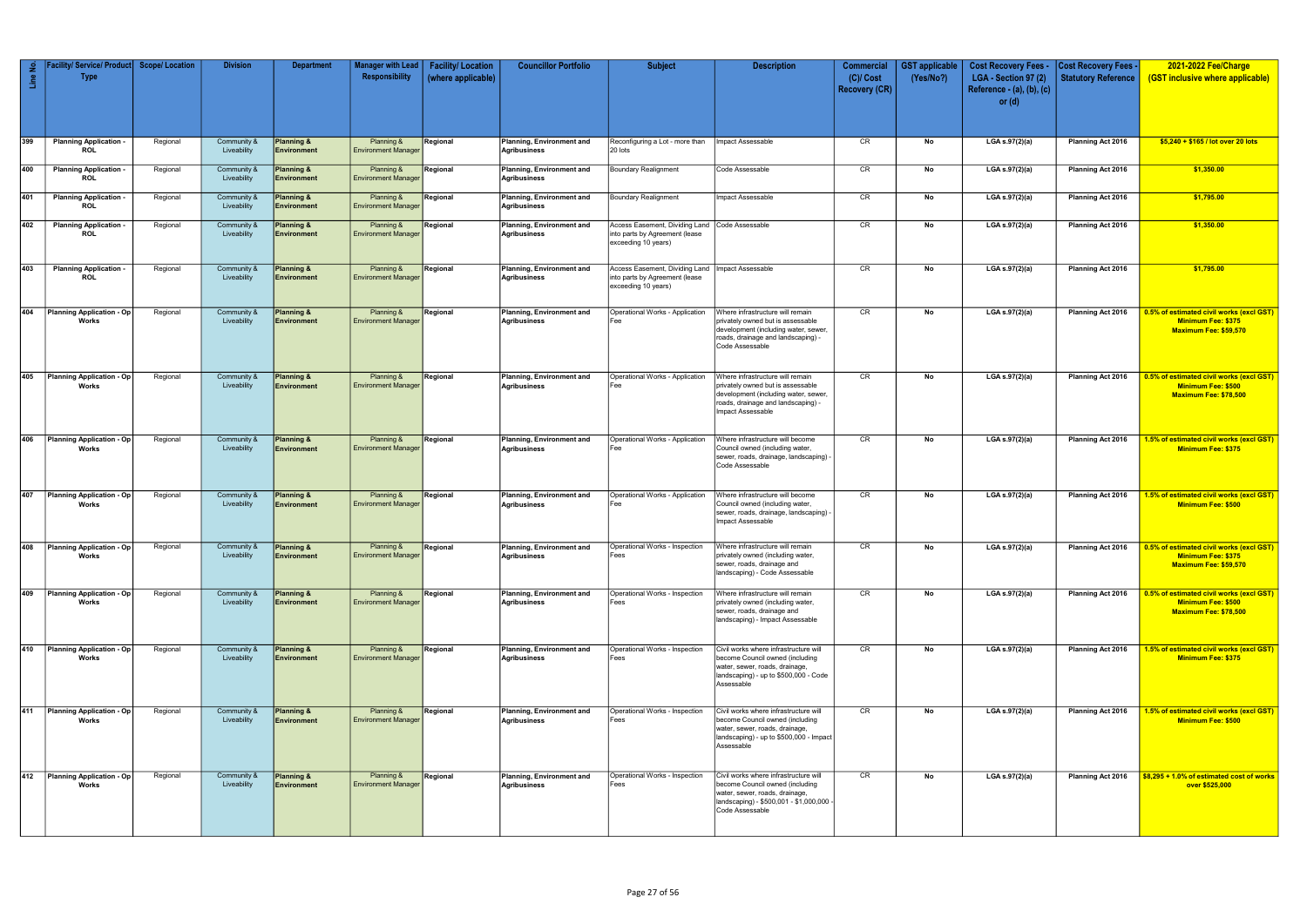| Line No. | Facility/ Service/ Product <br><b>Type</b>  | <b>Scope/Location</b> | <b>Division</b>                       | <b>Department</b>                    | <b>Manager with Lead</b><br>Responsibility | <b>Facility/Location</b><br>(where applicable) | <b>Councillor Portfolio</b>                      | <b>Subject</b>                                                                                                                        | <b>Description</b>                                                                                                                                                          | Commercial<br>$(C)/$ Cost<br><b>Recovery (CR)</b> | <b>GST</b> applicable<br>(Yes/No?) | <b>Cost Recovery Fees -</b><br>LGA - Section 97 (2)<br>Reference - $(a)$ , $(b)$ , $(c)$<br>or $(d)$ | Cost Recovery Fees -<br>Statutory Reference | 2021-2022 Fee/Charge<br>(GST inclusive where applicable)         |
|----------|---------------------------------------------|-----------------------|---------------------------------------|--------------------------------------|--------------------------------------------|------------------------------------------------|--------------------------------------------------|---------------------------------------------------------------------------------------------------------------------------------------|-----------------------------------------------------------------------------------------------------------------------------------------------------------------------------|---------------------------------------------------|------------------------------------|------------------------------------------------------------------------------------------------------|---------------------------------------------|------------------------------------------------------------------|
| 413      | <b>Planning Application - Op</b><br>Works   | Regional              | Community &<br>Liveability            | <b>Planning &amp;</b><br>Environment | Planning &<br><b>Environment Manager</b>   | Regional                                       | Planning, Environment and<br><b>Agribusiness</b> | Operational Works - Inspection<br>Fees                                                                                                | Civil works where infrastructure will<br>become Council owned (including<br>water, sewer, roads, drainage,<br>landscaping) - \$500,001 - \$1,000,000 -<br>Impact Assessable | CR                                                | No                                 | LGA s.97(2)(a)                                                                                       | Planning Act 2016                           | $$11,870 + 1.0\%$ of estimated cost of works<br>over \$525,000   |
|          | 414 Planning Application - Op<br>Works      | Regional              | Community &<br>Liveability            | Planning &<br>Environment            | Planning &<br><b>Environment Manager</b>   | Regional                                       | Planning, Environment and<br><b>Agribusiness</b> | Operational Works - Inspection<br>Fees                                                                                                | Civil works where infrastructure will<br>become Council owned (including<br>water, sewer, roads, drainage,<br>landscaping) - over \$1,000,000 - Code<br>Assessable          | CR                                                | No                                 | LGA s.97(2)(a)                                                                                       | Planning Act 2016                           | $$14,895 + 0.5\%$ of estimated cost of works<br>over \$1,050,000 |
|          | 415 Planning Application - Op<br>Works      | Regional              | Community &<br>Liveability            | <b>Planning &amp;</b><br>Environment | Planning &<br><b>Environment Manager</b>   | Regional                                       | Planning, Environment and<br><b>Agribusiness</b> | Operational Works - Inspection<br>Fees                                                                                                | Civil works where infrastructure will<br>become Council owned (including<br>water, sewer, roads, drainage,<br>landscaping) - over \$1,000,000 -<br>Impact Assessable        | CR                                                | No                                 | LGA s.97(2)(a)                                                                                       | Planning Act 2016                           | \$19,810 + 0.5% of estimated cost of works<br>over \$1,050,000   |
|          | 416 Planning Application - Op<br>Works      | Regional              | Community &<br>Liveability            | <b>Planning &amp;</b><br>Environment | Planning &<br><b>Environment Manager</b>   | Regional                                       | Planning, Environment and<br><b>Agribusiness</b> | Operational Works - Inspection<br>Fees                                                                                                | Reinspection Fee - Code Assessable                                                                                                                                          | CR                                                | No                                 | LGA s.97(2)(a)                                                                                       | Planning Act 2016                           | \$375.00                                                         |
|          | 417 Planning Application - Op<br>Works      | Regional              | Community &<br>Liveability            | Planning &<br>Environment            | Planning &<br><b>Environment Manager</b>   | Regional                                       | Planning, Environment and<br><b>Agribusiness</b> | Operational Works - Inspection<br>Fees                                                                                                | Reinspection Fee - Impact Assessable                                                                                                                                        | CR                                                | No                                 | LGA s.97(2)(a)                                                                                       | Planning Act 2016                           | \$495.00                                                         |
|          | 418 Planning Application - Op<br>Works      | Regional              | Community &<br>Liveability            | Planning &<br>Environment            | Planning &<br><b>Environment Manager</b>   | Regional                                       | Planning, Environment and<br><b>Agribusiness</b> | Operational Works - Application<br>Fee                                                                                                | Advertising Device - Code Assessable                                                                                                                                        | CR                                                | No                                 | LGA s.97(2)(a)                                                                                       | Planning Act 2016                           | \$385.00                                                         |
|          | 419 Planning Application - Op<br>Works      | Regional              | Community &<br>Liveability            | Planning &<br>Environment            | Planning &<br><b>Environment Manager</b>   | Regional                                       | Planning, Environment and<br><b>Agribusiness</b> | Operational Works - Application<br>Fee                                                                                                | Advertising Device - Impact<br>Assessable                                                                                                                                   | CR                                                | No                                 | LGA s.97(2)(a)                                                                                       | Planning Act 2016                           | \$515.00                                                         |
| 420      |                                             | Regional              | Community &<br>Liveability            | Planning &<br>Environment            | Planning &<br><b>Environment Manager</b>   | Regional                                       | Planning, Environment and<br><b>Agribusiness</b> | Material Change of Use -<br><b>Residential Activities</b>                                                                             |                                                                                                                                                                             |                                                   |                                    |                                                                                                      |                                             | \$0.00                                                           |
| 421      | Planning Application -<br><b>MCU</b>        | Regional              | Community &<br>Liveability            | Planning &<br>Environment            | Planning &<br><b>Environment Manager</b>   | Regional                                       | Planning, Environment and<br><b>Agribusiness</b> | <b>Dwelling House</b><br>Caretaker's Accommodation<br><b>Dwelling Unit</b><br>Rural Workers' Accommodation                            | Fast Track or Code Assessable                                                                                                                                               | CR                                                | No                                 | LGA s.97(2)(a)                                                                                       | Planning Act 2016                           | \$920.00                                                         |
|          | 422 Planning Application -<br><b>MCU</b>    | Regional              | Community & Planning &<br>Liveability | <b>Environment</b>                   | Planning &<br><b>Environment Manager</b>   | Regional                                       | Planning, Environment and<br><b>Agribusiness</b> | Dwelling House<br>Caretaker's Accommodation<br><b>Dwelling Unit</b><br>Rural Workers' Accommodation                                   | Impact Assessable                                                                                                                                                           | CR                                                | No                                 | $LGA$ s.97 $(2)(a)$                                                                                  | Planning Act 2016                           | \$1,220.00                                                       |
| 423      | <b>Planning Application</b><br><b>MCU</b>   | Regional              | Community &<br>Liveability            | <b>Planning &amp;</b><br>Environment | Planning &<br><b>Environment Manager</b>   | Regional                                       | Planning, Environment and<br><b>Agribusiness</b> | Residential Outbuildings (where<br>the area is larger than the area<br>specified in the acceptable<br>solutions of the relevant code) | All applications                                                                                                                                                            | CR                                                | No                                 | LGA s.97(2)(a)                                                                                       | Planning Act 2016                           | \$610.00                                                         |
| 424      | <b>Planning Application</b><br><b>MCU</b>   | Regional              | Community &<br>Liveability            | <b>Planning &amp;</b><br>Environment | Planning &<br><b>Environment Manager</b>   | Regional                                       | Planning, Environment and<br><b>Agribusiness</b> | <b>Home Based Business</b>                                                                                                            | Fast Track or Code Assessable                                                                                                                                               | CR                                                | No                                 | LGA s.97(2)(a)                                                                                       | Planning Act 2016                           | \$205.00                                                         |
| 425      | <b>Planning Application</b><br>MCU          | Regional              | Community &<br>Liveability            | <b>Planning &amp;</b><br>Environment | Planning &<br><b>Environment Manager</b>   | Regional                                       | Planning, Environment and<br><b>Agribusiness</b> | Dual Occupancy<br><b>Multiple Dwelling</b><br>Relocatable Home Park<br>Residential Care Facility<br><b>Retirement Facility</b>        | Fast Track or Code Assessable                                                                                                                                               | CR                                                | No                                 | LGA s.97(2)(a)                                                                                       | Planning Act 2016                           | $$1,350$ (up to 2 units) + $$235/a$ dditional<br>dwelling unit   |
| 426      | <b>Planning Application -</b><br><b>MCU</b> | Regional              | Community &<br>Liveability            | <b>Planning &amp;</b><br>Environment | Planning &<br><b>Environment Manager</b>   | Regional                                       | Planning, Environment and<br>Agribusiness        | Dual Occupancy<br>Multiple Dwelling<br>Relocatable Home Park<br>Residential Care Facility<br><b>Retirement Facility</b>               | Impact Assessable                                                                                                                                                           | CR                                                | No                                 | LGA s.97(2)(a)                                                                                       | Planning Act 2016                           | $$1,885$ (up to 2 units) + $$315/additional$<br>dwelling unit    |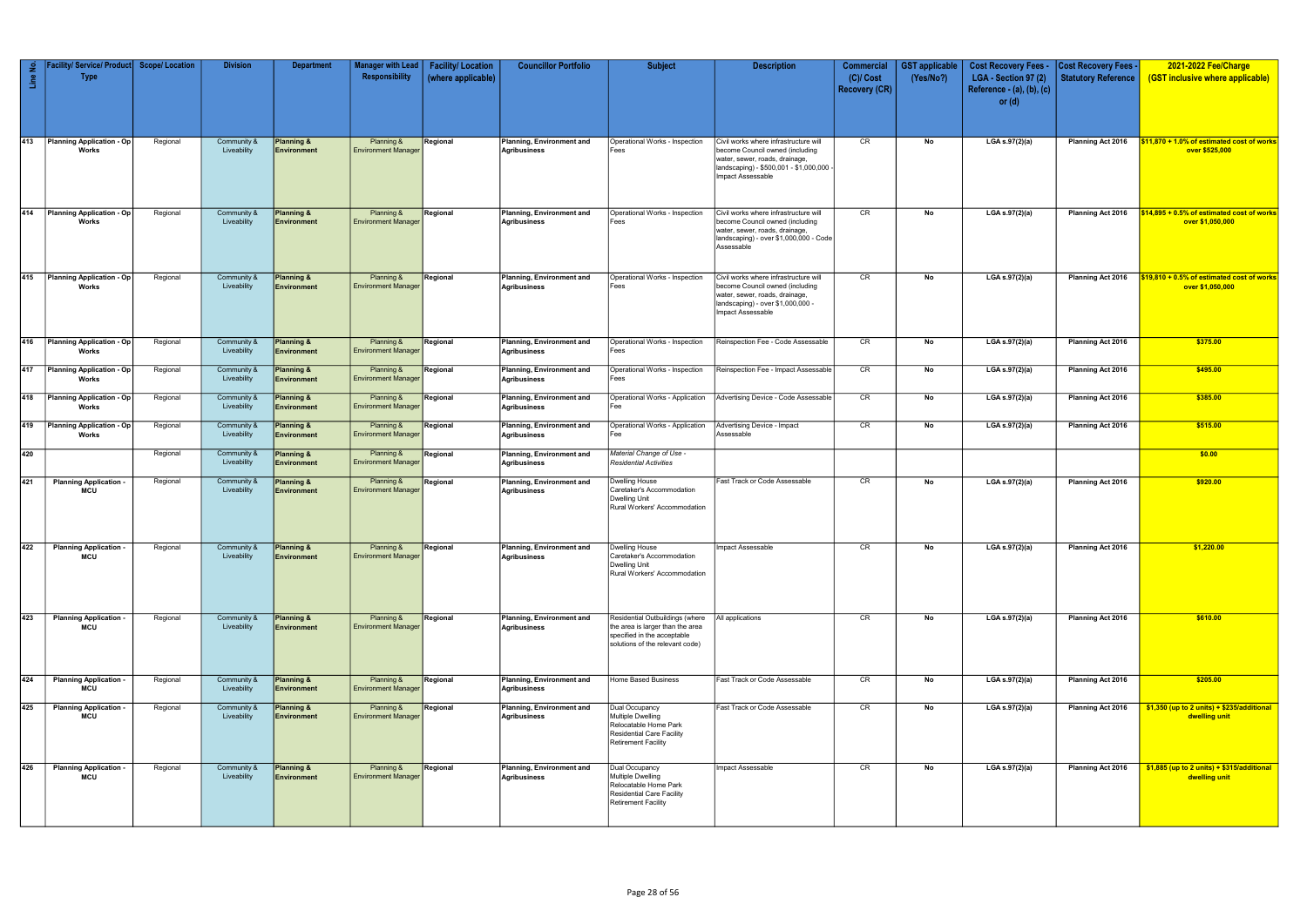| Line No. | ty/ Service/ Product Scope/ Location<br><b>Type</b> |          | <b>Division</b>            | <b>Department</b>                           | Manager with Lead<br>Responsibility      | <b>Facility/Location</b><br>(where applicable) | <b>Councillor Portfolio</b>                      | <b>Subject</b>                                                                                                                                                                                                                                                                                 | <b>Description</b>                                                                                | <b>Commercial</b><br>$(C)/$ Cost<br><b>Recovery (CR)</b> | <b>GST applicable</b><br>(Yes/No?) | <b>Cost Recovery Fees -</b><br>LGA - Section 97 (2)<br>Reference - $(a)$ , $(b)$ , $(c)$<br>or $(d)$ | <b>Cost Recovery Fees -</b><br>Statutory Reference | 2021-2022 Fee/Charge<br>(GST inclusive where applicable)                                                                                                                  |
|----------|-----------------------------------------------------|----------|----------------------------|---------------------------------------------|------------------------------------------|------------------------------------------------|--------------------------------------------------|------------------------------------------------------------------------------------------------------------------------------------------------------------------------------------------------------------------------------------------------------------------------------------------------|---------------------------------------------------------------------------------------------------|----------------------------------------------------------|------------------------------------|------------------------------------------------------------------------------------------------------|----------------------------------------------------|---------------------------------------------------------------------------------------------------------------------------------------------------------------------------|
| 427      | <b>Planning Application</b><br><b>MCU</b>           | Regional | Community &<br>Liveability | <b>Planning &amp;</b><br>Environment        | Planning &<br><b>Environment Manager</b> | Regional                                       | Planning, Environment and<br><b>Agribusiness</b> | <b>Community Residence</b><br>Rooming Accommodation<br>Short-Term Accommodation                                                                                                                                                                                                                | Fast Track or Code Assessable                                                                     | CR                                                       | No                                 | LGA s.97(2)(a)                                                                                       | Planning Act 2016                                  | $$1,535$ (up to 2 bedrooms/unit) +<br>\$235/additional bedroom/unit                                                                                                       |
| 428      | <b>Planning Application</b><br><b>MCU</b>           | Regional | Community &<br>Liveability | <b>Planning &amp;</b><br>Environment        | Planning &<br><b>Environment Manager</b> | Regional                                       | Planning, Environment and<br><b>Agribusiness</b> | <b>Community Residence</b><br>Rooming Accommodation<br>Short-Term Accommodation                                                                                                                                                                                                                | Impact Assessable                                                                                 | CR                                                       | No                                 | $LGA$ s.97(2)(a)                                                                                     | Planning Act 2016                                  | $$2,145$ (up to 2 bedrooms/unit) +<br>\$315/additional bedroom/unit                                                                                                       |
| 429      | <b>Planning Application</b><br><b>MCU</b>           | Regional | Community &<br>Liveability | <b>Planning &amp;</b><br>Environment        | Planning &<br><b>Environment Manager</b> | Regional                                       | Planning, Environment and<br><b>Agribusiness</b> | Nature-based Tourism<br>Outstation<br>Resort Complex<br><b>Tourist Park</b>                                                                                                                                                                                                                    | Fast Track or Code Assessable                                                                     | CR                                                       | No                                 | LGA s.97(2)(a)                                                                                       | Planning Act 2016                                  | Up to 25 sites/cabins/units: \$2,450<br>26-50 sites/cabins: \$4,290<br>51 or more sites/cabins/units: \$6,140                                                             |
| 430      | <b>Planning Application</b><br><b>MCU</b>           | Regional | Community &<br>Liveability | Planning &<br>Environment                   | Planning &<br><b>Environment Manager</b> | Regional                                       | Planning, Environment and<br><b>Agribusiness</b> | Nature-based Tourism<br>Outstation<br><b>Resort Complex</b><br><b>Tourist Park</b>                                                                                                                                                                                                             | Impact Assessable                                                                                 | CR                                                       | No                                 | LGA s.97(2)(a)                                                                                       | Planning Act 2016                                  | Up to 25 sites/cabins/units: \$4,290<br>26-50 sites/cabins: \$6,140<br>51 or more sites/cabins/units: \$9,200                                                             |
| 431      | <b>Planning Application</b><br><b>MCU</b>           | Regional | Community &<br>Liveability | Planning &<br>Environment                   | Planning &<br><b>Environment Manager</b> | Regional                                       | Planning, Environment and<br><b>Agribusiness</b> | Non-Resident Workforce<br>Accommodation                                                                                                                                                                                                                                                        | All applications                                                                                  | CR                                                       | No                                 | LGA s.97(2)(a)                                                                                       | Planning Act 2016                                  | <30 beds: \$21,415<br>30-300 beds: \$64,230<br>>300 beds: \$160,580                                                                                                       |
| 432      | <b>Planning Application</b><br><b>MCU</b>           | Regional | Community &<br>Liveability | <b>Planning &amp;</b><br>Environment        | Planning &<br><b>Environment Manager</b> | Regional                                       | Planning, Environment and<br>Agribusiness        | Material Change of Use Business<br>Activities                                                                                                                                                                                                                                                  |                                                                                                   |                                                          |                                    |                                                                                                      |                                                    | \$0.00                                                                                                                                                                    |
| 433      | <b>Planning Application</b><br><b>MCU</b>           | Regional | Community &<br>Liveability | <b>Planning &amp;</b><br>Environment        | Planning &<br><b>Environment Manager</b> | Regional                                       | Planning, Environment and<br>Agribusiness        | <b>Adult Store</b><br>Agricultural Supplies Store<br><b>Brothel</b><br>Bulk Landscape Supplies<br>Food and Drink Outlet<br>Garden Centre<br>Hardware and Trade Supplies<br>Office<br>Outdoor Sales<br>Sales Office<br>Shop<br>Shopping Centre<br>Showroom<br><b>Veterinary Services</b>        | Fast Track or Code Assessable<br>Per square metre of Total Use Area<br>(GFA + external use areas) | CR                                                       | No                                 | LGA s.97(2)(a)                                                                                       | Planning Act 2016                                  | (a) 1sqm to 500sqm - \$2,455<br>(b) 501sqm to 1500sqm - \$4,290<br>(c) 1501sqm to 3500sqm - \$6,140<br>(d) 3501sqm to 6000sqm - \$7,975<br>(e) 6001sqm or more - \$9,815  |
| 434      | <b>Planning Application -</b><br><b>MCU</b>         | Regional | Community &<br>Liveability | <b>Planning &amp;</b><br>Environment        | Planning &<br><b>Environment Manager</b> | Regional                                       | Planning, Environment and<br><b>Agribusiness</b> | <b>Adult Store</b><br>Agricultural Supplies Store<br><b>Brothel</b><br><b>Bulk Landscape Supplies</b><br>Food and Drink Outlet<br>Garden Centre<br>Hardware and Trade Supplies<br>Office<br>Outdoor Sales<br>Sales Office<br>Shop<br>Shopping Centre<br>Showroom<br><b>Veterinary Services</b> | mpact Assessable<br>Per square metre of Total Use Area<br>(GFA + external use areas)              | CR                                                       | No                                 | LGA s.97(2)(a)                                                                                       | <b>Planning Act 2016</b>                           | (a) 1sqm to 500sqm - \$3,685<br>(b) 501sqm to 1500sqm - \$5,525<br>(c) 1501sqm to 3500sqm - \$7,360<br>(d) 3501sqm to 6000sqm - \$9,200<br>(e) 6001sqm or more - \$12,270 |
| 435      | <b>Planning Application</b><br>MCU                  | Regional | Community &<br>Liveability | <b>Planning &amp;</b><br><b>Environment</b> | Planning &<br><b>Environment Manager</b> | Regional                                       | Planning, Environment and<br><b>Agribusiness</b> | Market                                                                                                                                                                                                                                                                                         | Fast Track or Code Assessable                                                                     | CR                                                       | No                                 | $LGA$ s.97(2)(a)                                                                                     | Planning Act 2016                                  | \$920.00                                                                                                                                                                  |
| 436      | <b>Planning Application -</b><br><b>MCU</b>         | Regional | Community &<br>Liveability | Planning &<br>Environment                   | Planning &<br><b>Environment Manager</b> | Regional                                       | Planning, Environment and<br><b>Agribusiness</b> | Market                                                                                                                                                                                                                                                                                         | Impact Assessable                                                                                 | CR                                                       | No                                 | LGA s.97(2)(a)                                                                                       | Planning Act 2016                                  | \$1,220.00                                                                                                                                                                |
| 437      | <b>Planning Application -</b><br>MCU                | Regional | Community &<br>Liveability | <b>Planning &amp;</b><br>Environment        | Planning &<br>Environment Manager        | Regional                                       | Planning, Environment and<br><b>Agribusiness</b> | Car Wash<br>Service Station                                                                                                                                                                                                                                                                    | Fast Track or Code Assessable                                                                     | CR                                                       | No                                 | $LGA$ s.97(2)(a)                                                                                     | <b>Planning Act 2016</b>                           | \$6,120.00                                                                                                                                                                |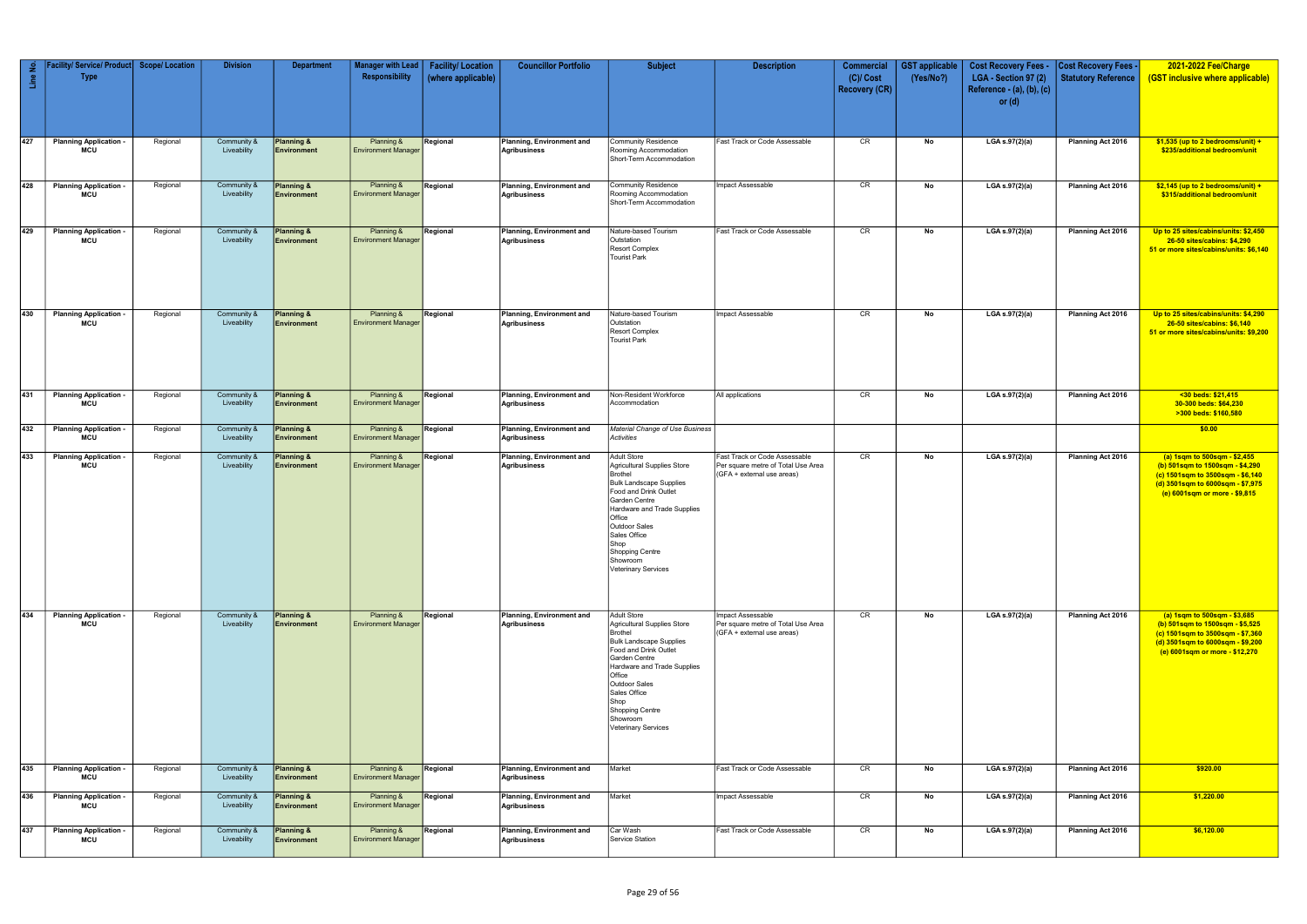| Line No.         | Facility/ Service/ Product Scope/ Location<br><b>Type</b> |          | <b>Division</b>            | <b>Department</b>                           | <b>Manager with Lead</b><br>Responsibility | <b>Facility/Location</b><br>(where applicable) | <b>Councillor Portfolio</b>                      | <b>Subject</b>                                                                                                         | <b>Description</b>                                                                                | <b>Commercial</b><br>$(C)/$ Cost<br><b>Recovery (CR)</b> | <b>GST</b> applicable<br>(Yes/No?) | <b>Cost Recovery Fees -</b><br>LGA - Section 97 (2)<br>Reference - (a), (b), (c)<br>or $(d)$ | Cost Recovery Fees -<br><b>Statutory Reference</b> | 2021-2022 Fee/Charge<br>(GST inclusive where applicable)                                                                                                                  |
|------------------|-----------------------------------------------------------|----------|----------------------------|---------------------------------------------|--------------------------------------------|------------------------------------------------|--------------------------------------------------|------------------------------------------------------------------------------------------------------------------------|---------------------------------------------------------------------------------------------------|----------------------------------------------------------|------------------------------------|----------------------------------------------------------------------------------------------|----------------------------------------------------|---------------------------------------------------------------------------------------------------------------------------------------------------------------------------|
| 438              | <b>Planning Application -</b><br><b>MCU</b>               | Regional | Community &<br>Liveability | <b>Planning &amp;</b><br>Environment        | Planning &<br><b>Environment Manager</b>   | Regional                                       | Planning, Environment and<br><b>Agribusiness</b> | Car Wash<br>Service Station                                                                                            | Impact Assessable                                                                                 | CR                                                       | No                                 | LGA s.97(2)(a)                                                                               | Planning Act 2016                                  | \$9,200.00                                                                                                                                                                |
| $\overline{439}$ | <b>Planning Application</b><br><b>MCU</b>                 | Regional | Community &<br>Liveability | <b>Planning &amp;</b><br>Environment        | Planning &<br><b>Environment Manager</b>   | Regional                                       | Planning, Environment and<br><b>Agribusiness</b> | Material Change of Use -<br><b>Community Activities</b>                                                                |                                                                                                   |                                                          |                                    |                                                                                              |                                                    | \$0.00                                                                                                                                                                    |
| 440              | <b>Planning Application</b><br><b>MCU</b>                 | Regional | Community &<br>Liveability | <b>Planning &amp;</b><br>Environment        | Planning &<br><b>Environment Manager</b>   | Regional                                       | Planning, Environment and<br>Agribusiness        | Childcare Centre<br>Community Care Centre<br>Educational Establishment<br><b>Emergency Services</b><br>Hospital        | Fast Track or Code Assessable<br>Per square metre of Total Use Area<br>(GFA + external use areas) | CR                                                       | No                                 | LGA $s.97(2)(a)$                                                                             | Planning Act 2016                                  | (a) 1sqm to 500sqm - \$2,455<br>(b) 501sqm to 1500sqm - \$4,290<br>(c) 1501sqm to 3500sqm - \$6,140<br>(d) 3501sqm to 6000sqm - \$7,975<br>(e) 6001sqm or more - \$9,815  |
| 441              | <b>Planning Application</b><br><b>MCU</b>                 | Regional | Community &<br>Liveability | Planning &<br>Environment                   | Planning &<br><b>Environment Manager</b>   | Regional                                       | Planning, Environment and<br><b>Agribusiness</b> | <b>Childcare Centre</b><br>Community Care Centre<br>Educational Establishment<br><b>Emergency Services</b><br>Hospital | Impact Assessable<br>Per square metre of Total Use Area<br>(GFA + external use areas)             | CR                                                       | No                                 | LGA s.97(2)(a)                                                                               | Planning Act 2016                                  | (a) 1sqm to 500sqm - \$3,685<br>(b) 501sqm to 1500sqm - \$5,525<br>(c) 1501sqm to 3500sqm - \$7,360<br>(d) 3501sqm to 6000sqm - \$9,200<br>(e) 6001sqm or more - \$12,270 |
| 442              | <b>Planning Application</b><br><b>MCU</b>                 | Regional | Community &<br>Liveability | <b>Planning &amp;</b><br>Environment        | Planning &<br><b>Environment Manager</b>   | Regional                                       | Planning, Environment and<br><b>Agribusiness</b> | Crematorium<br><b>Community Use</b><br>Funeral Parlour<br>Health Care Services<br>Place of Worship                     | Fast Track or Code Assessable<br>Per square metre of Total Use Area<br>(GFA + external use areas) | CR                                                       | No                                 | LGA s.97(2)(a)                                                                               | Planning Act 2016                                  | (a) 1sqm to 500sqm - \$1,840<br>(b) 501sqm to 1500sqm - \$2,455<br>(c) 1501sqm to 3500sqm - \$3,685<br>(d) 3501sqm to 6000sqm - \$5,525<br>(e) 6001sqm or more - \$7,155  |
| 443              | <b>Planning Application</b><br><b>MCU</b>                 | Regional | Community &<br>Liveability | <b>Planning &amp;</b><br>Environment        | Planning &<br><b>Environment Manager</b>   | Regional                                       | Planning, Environment and<br><b>Agribusiness</b> | Crematorium<br><b>Community Use</b><br><b>Funeral Parlour</b><br><b>Health Care Services</b><br>Place of Worship       | Impact Assessable<br>Per square metre of Total Use Area<br>(GFA + external use areas)             | CR                                                       | No                                 | LGA s.97(2)(a)                                                                               | Planning Act 2016                                  | (a) 1sqm to 500sqm - \$2,455<br>(b) 501sqm to 1500sqm - \$3,255<br>(c) 1501sqm to 3500sqm - \$4,900<br>(d) 3501sqm to 6000sqm - \$7,345<br>(e) 6001sqm or more - \$9,505  |
| 444              | <b>Planning Application -</b><br><b>MCU</b>               | Regional | Community &<br>Liveability | <b>Planning &amp;</b><br>Environment        | Planning &<br><b>Environment Manager</b>   | Regional                                       | Planning, Environment and<br>Agribusiness        | <b>Detention Facility</b>                                                                                              | Fast Track or Code Assessable<br>Per square metre of Total Use Area<br>(GFA + external use areas) | CR                                                       | No                                 | LGA s.97(2)(a)                                                                               | <b>Planning Act 2016</b>                           | (a) 1sqm to 1000sqm - \$3,070<br>(b) 1001sqm to 2500sqm - \$4,290<br>(c) 2501sqm to 5000sqm - \$5,525<br>(d) 5001sqm or more - \$7,360                                    |
| 445              | <b>Planning Application -</b><br><b>MCU</b>               | Regional | Community &<br>Liveability | <b>Planning &amp;</b><br>Environment        | Planning &<br><b>Environment Manager</b>   | Regional                                       | Planning, Environment and<br>Agribusiness        | <b>Detention Facility</b>                                                                                              | Impact Assessable<br>Per square metre of Total Use Area<br>(GFA + external use areas)             | CR                                                       | No                                 | LGA s.97(2)(a)                                                                               | <b>Planning Act 2016</b>                           | (a) 1sqm to 1000sqm - \$6,140<br>(b) 1001sqm to 2500sqm - \$9,210<br>(c) 2501sqm to 5000sqm - \$12,270<br>(d) 5001sqm or more - \$18,410                                  |
| 446              | <b>Planning Application -</b><br><b>MCU</b>               | Regional | Community &<br>Liveability | <b>Planning &amp;</b><br>Environment        | Planning &<br><b>Environment Manager</b>   | Regional                                       | Planning, Environment and<br>Agribusiness        | Cemetery                                                                                                               | Fast Track or Code Assessable                                                                     | CR                                                       | No                                 | LGA s.97(2)(a)                                                                               | <b>Planning Act 2016</b>                           | \$1,825.00                                                                                                                                                                |
| 447              | <b>Planning Application</b><br><b>MCU</b>                 | Regional | Community &<br>Liveability | <b>Planning &amp;</b><br><b>Environment</b> | Planning &<br><b>Environment Manager</b>   | Regional                                       | Planning, Environment and<br><b>Agribusiness</b> | Cemetery                                                                                                               | Impact Assessable                                                                                 | CR                                                       | No                                 | LGA s.97(2)(a)                                                                               | <b>Planning Act 2016</b>                           | \$2,445.00                                                                                                                                                                |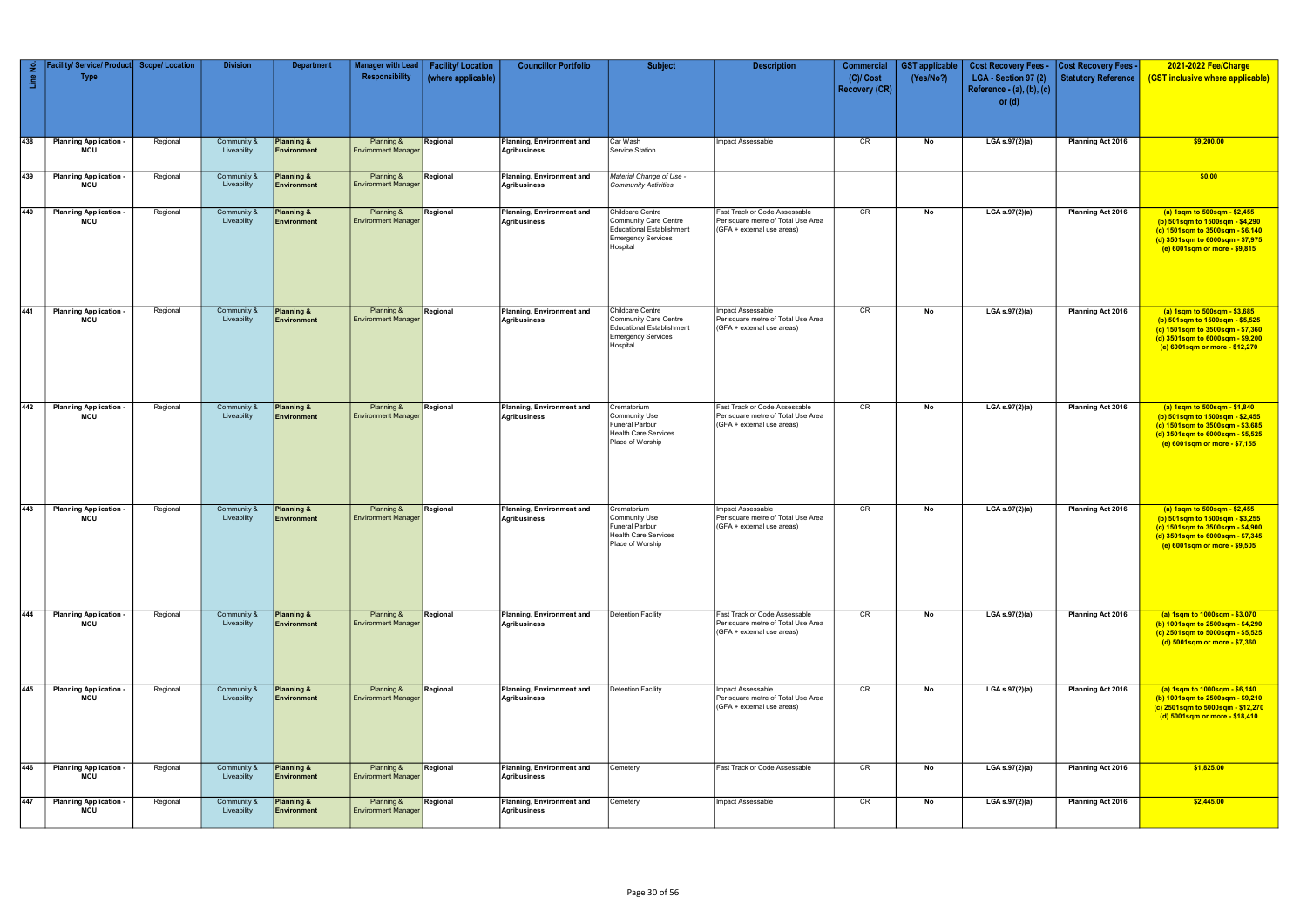| Line No. | Facility/ Service/ Product   Scope/ Location<br><b>Type</b> |          | <b>Division</b>            | <b>Department</b>                    | <b>Manager with Lead</b><br>Responsibility | <b>Facility/Location</b><br>(where applicable) | <b>Councillor Portfolio</b>                      | <b>Subject</b>                                                                                                                                                     | <b>Description</b>                                                                                | <b>Commercial</b><br>$(C)/$ Cost<br><b>Recovery (CR)</b> | <b>GST</b> applicable<br>(Yes/No?) | <b>Cost Recovery Fees -</b><br>LGA - Section 97 (2)<br>Reference - (a), (b), (c)<br>or $(d)$ | <b>Cost Recovery Fees -</b><br>Statutory Reference | 2021-2022 Fee/Charge<br>(GST inclusive where applicable)                                                                                                                  |
|----------|-------------------------------------------------------------|----------|----------------------------|--------------------------------------|--------------------------------------------|------------------------------------------------|--------------------------------------------------|--------------------------------------------------------------------------------------------------------------------------------------------------------------------|---------------------------------------------------------------------------------------------------|----------------------------------------------------------|------------------------------------|----------------------------------------------------------------------------------------------|----------------------------------------------------|---------------------------------------------------------------------------------------------------------------------------------------------------------------------------|
| 448      | <b>Planning Application -</b><br><b>MCU</b>                 | Regional | Community &<br>Liveability | Planning &<br>Environment            | Planning &<br><b>Environment Manager</b>   | Regional                                       | Planning, Environment and<br><b>Agribusiness</b> | Material Change of Use -<br><b>Entertainment and Recreation</b><br>Activities                                                                                      |                                                                                                   |                                                          |                                    |                                                                                              |                                                    | \$0.00                                                                                                                                                                    |
| 449      | <b>Planning Application</b><br><b>MCU</b>                   | Regional | Community &<br>Liveability | <b>Planning &amp;</b><br>Environment | Planning &<br><b>Environment Manager</b>   | Regional                                       | Planning, Environment and<br><b>Agribusiness</b> | Bar<br>Club<br><b>Function Facility</b><br>Hotel<br>Indoor Sport and Recreation<br>Nightclub Entertainment Facility<br>Theatre                                     | Fast Track or Code Assessable<br>Per square metre of Total Use Area<br>(GFA + external use areas) | CR                                                       | No                                 | LGA s.97(2)(a)                                                                               | Planning Act 2016                                  | (a) 1sqm to 500sqm - \$2,455<br>(b) 501sqm to 1500sqm - \$4,290<br>(c) 1501sqm to 3500sqm - \$6,140<br>(d) 3501sqm to 6000sqm - \$7,975<br>(e) 6001sqm or more - \$9,815  |
| 450      | <b>Planning Application</b><br><b>MCU</b>                   | Regional | Community &<br>Liveability | <b>Planning &amp;</b><br>Environment | Planning &<br><b>Environment Manager</b>   | Regional                                       | Planning, Environment and<br><b>Agribusiness</b> | Bar<br>Club<br><b>Function Facility</b><br>Hotel<br>Indoor Sport and Recreation<br><b>Nightclub Entertainment Facility</b><br>Theatre                              | Impact Assessable<br>Per square metre of Total Use Area<br>(GFA + external use areas)             | CR                                                       | No                                 | LGA s.97(2)(a)                                                                               | Planning Act 2016                                  | (a) 1sqm to 500sqm - \$3,685<br>(b) 501sqm to 1500sqm - \$5,525<br>(c) 1501sqm to 3500sqm - \$7,360<br>(d) 3501sqm to 6000sqm - \$9,200<br>(e) 6001sqm or more - \$12,270 |
| 451      | <b>Planning Application</b><br><b>MCU</b>                   | Regional | Community &<br>Liveability | Planning &<br>Environment            | Planning &<br><b>Environment Manager</b>   | Regional                                       | Planning, Environment and<br><b>Agribusiness</b> | Major Sport, Recreation and<br><b>Entertainment Facility</b><br>Motor Sport Facility<br>Outdoor Sport and Recreation                                               | Fast Track or Code Assessable<br>Per square metre of Total Use Area<br>(GFA + external use areas) | CR                                                       | No                                 | LGA s.97(2)(a)                                                                               | Planning Act 2016                                  | (a) 1sqm to 500sqm - \$1,840<br>(b) 501sqm to 1500sqm - \$2,455<br>(c) 1501sqm to 3500sqm - \$3,685<br>(d) 3501sqm to 6000sqm - \$5,525<br>(e) 6001sqm or more - \$7,155  |
| 452      | <b>Planning Application -</b><br><b>MCU</b>                 | Regional | Community &<br>Liveability | <b>Planning &amp;</b><br>Environment | Planning &<br><b>Environment Manager</b>   | Regional                                       | Planning, Environment and<br><b>Agribusiness</b> | Major Sport, Recreation and<br><b>Entertainment Facility</b><br>Motor Sport Facility<br>Outdoor Sport and Recreation                                               | Impact Assessable<br>Per square metre of Total Use Area<br>(GFA + external use areas)             | CR                                                       | No                                 | LGA s.97(2)(a)                                                                               | Planning Act 2016                                  | (a) 1sqm to 500sqm - \$2,455<br>(b) 501sqm to 1500sqm - \$3,040<br>(c) 1501sqm to 3500sqm - \$4,290<br>(d) 3501sqm to 6000sqm - \$7,360<br>(e) 6001sqm or more - \$7,975  |
| 453      | <b>Planning Application -</b><br><b>MCU</b>                 | Regional | Community &<br>Liveability | <b>Planning &amp;</b><br>Environment | Planning &<br><b>Environment Manager</b>   | Regional                                       | Planning, Environment and<br>Agribusiness        | <b>Environment Facility</b>                                                                                                                                        | Fast Track or Code Assessable                                                                     | CR                                                       | No                                 | LGA s.97(2)(a)                                                                               | Planning Act 2016                                  | (a) \$1,230 where less than 100 m2 GFA,<br>otherwise<br>(b) \$12,270                                                                                                      |
| 454      | <b>Planning Application</b><br><b>MCU</b>                   | Regional | Community &<br>Liveability | <b>Planning &amp;</b><br>Environment | Planning &<br><b>Environment Manager</b>   | Regional                                       | Planning, Environment and<br><b>Agribusiness</b> | <b>Environment Facility</b>                                                                                                                                        | Impact Assessable                                                                                 | CR                                                       | No                                 | LGA s.97(2)(a)                                                                               | Planning Act 2016                                  | (a) \$1,840 where less than 100 m2 GFA,<br>otherwise<br>$(b)$ \$18,410                                                                                                    |
| 455      | <b>Planning Application</b><br>MCU                          | Regional | Community &<br>Liveability | <b>Planning &amp;</b><br>Environment | Planning &<br><b>Environment Manager</b>   | Regional                                       | Planning, Environment and<br><b>Agribusiness</b> | Park                                                                                                                                                               | Fast Track or Code Assessable                                                                     | CR                                                       | No                                 | LGA s.97(2)(a)                                                                               | Planning Act 2016                                  | \$920.00                                                                                                                                                                  |
| 456      | <b>Planning Application</b><br><b>MCU</b>                   | Regional | Community &<br>Liveability | <b>Planning &amp;</b><br>Environment | Planning &<br><b>Environment Manager</b>   | Regional                                       | Planning, Environment and<br><b>Agribusiness</b> | Park                                                                                                                                                               | Impact Assessable                                                                                 | CR                                                       | No                                 | LGA s.97(2)(a)                                                                               | Planning Act 2016                                  | \$1,220.00                                                                                                                                                                |
| 457      | <b>Planning Application</b><br><b>MCU</b>                   | Regional | Community &<br>Liveability | <b>Planning &amp;</b><br>Environment | Planning &<br><b>Environment Manager</b>   | Regional                                       | Planning, Environment and<br><b>Agribusiness</b> | Material Change of Use - Industry<br>Activities                                                                                                                    |                                                                                                   |                                                          |                                    |                                                                                              |                                                    | \$0.00                                                                                                                                                                    |
| 458      | <b>Planning Application</b><br><b>MCU</b>                   | Regional | Community &<br>Liveability | <b>Planning &amp;</b><br>Environment | Planning &<br><b>Environment Manager</b>   | Regional                                       | Planning, Environment and<br><b>Agribusiness</b> | Low Impact Industry<br>Marine Industry<br>Medium Impact Industry<br>Research and Technology<br>Industry<br>Service Industry<br><b>Transport Depot</b><br>Warehouse | Fast Track or Code Assessable<br>Per square metre of Total Use Area<br>(GFA + external use areas) | CR                                                       | No                                 | LGA s.97(2)(a)                                                                               | Planning Act 2016                                  | (a) 1sqm to 1000sqm - \$2,455<br>(b) 1001sqm to 2500sqm - \$3,685<br>(c) 2501sqm to 5000sqm - \$4,910<br>(d) 5001sqm or more - \$7,360                                    |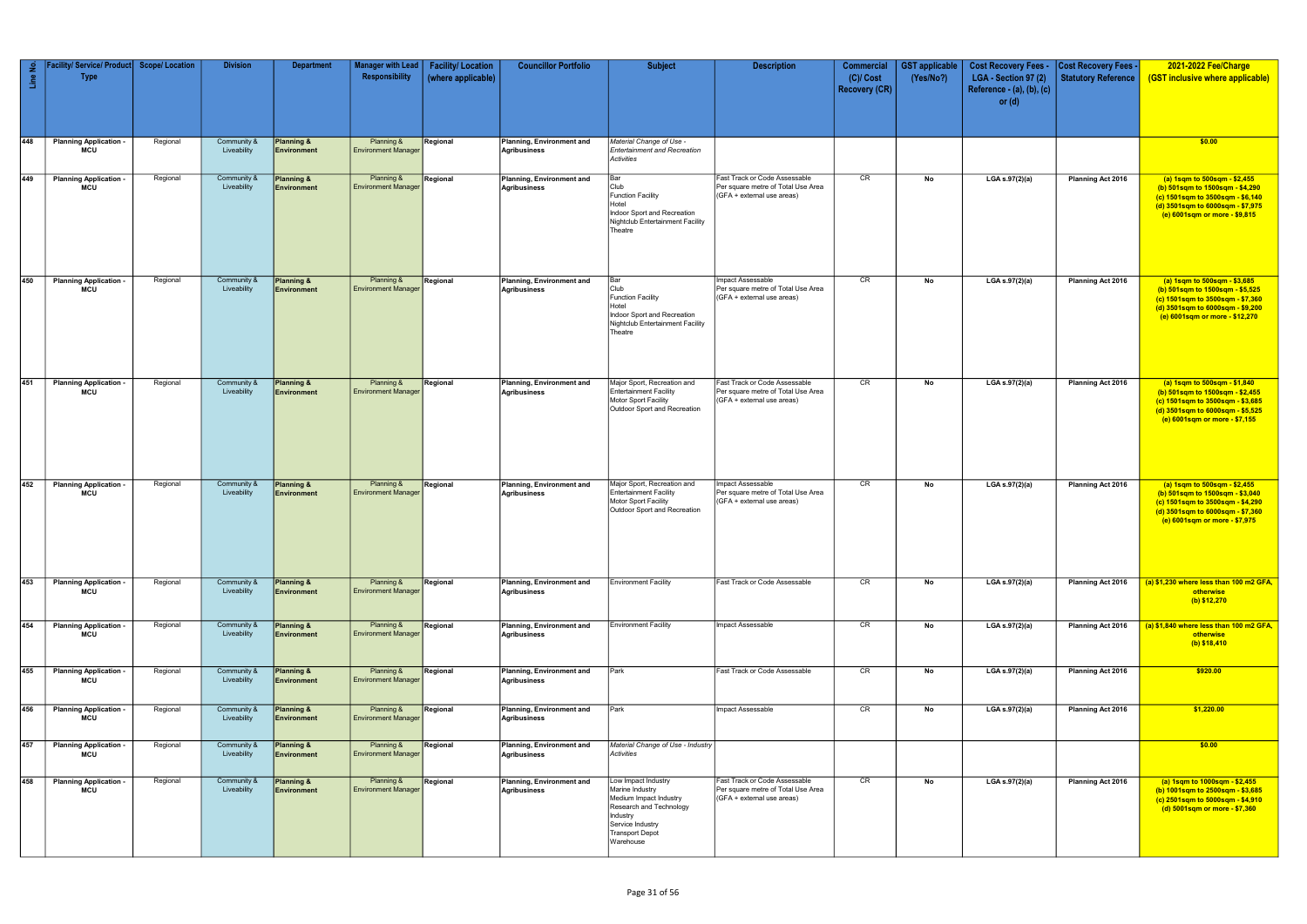| Line No.   | Facility/ Service/ Product<br><b>Type</b>   | <b>Scope/ Location</b> | <b>Division</b>            | <b>Department</b>                           | <b>Manager with Lead</b><br>Responsibility | <b>Facility/Location</b><br>(where applicable) | <b>Councillor Portfolio</b>                      | <b>Subject</b>                                                                                                                                                     | <b>Description</b>                                                                                | <b>Commercial</b><br>$(C)/$ Cost<br><b>Recovery (CR)</b> | <b>GST</b> applicable<br>(Yes/No?) | <b>Cost Recovery Fees -</b><br>LGA - Section 97 (2) | <b>Cost Recovery Fees</b><br><b>Statutory Reference</b> | 2021-2022 Fee/Charge<br>(GST inclusive where applicable)                                                                                    |
|------------|---------------------------------------------|------------------------|----------------------------|---------------------------------------------|--------------------------------------------|------------------------------------------------|--------------------------------------------------|--------------------------------------------------------------------------------------------------------------------------------------------------------------------|---------------------------------------------------------------------------------------------------|----------------------------------------------------------|------------------------------------|-----------------------------------------------------|---------------------------------------------------------|---------------------------------------------------------------------------------------------------------------------------------------------|
|            |                                             |                        |                            |                                             |                                            |                                                |                                                  |                                                                                                                                                                    |                                                                                                   |                                                          |                                    | Reference - (a), (b), (c)<br>or $(d)$               |                                                         |                                                                                                                                             |
| 459        | <b>Planning Application -</b><br><b>MCU</b> | Regional               | Community &<br>Liveability | <b>Planning &amp;</b><br>Environment        | Planning &<br><b>Environment Manager</b>   | Regional                                       | Planning, Environment and<br>Agribusiness        | Low Impact Industry<br>Marine Industry<br>Medium Impact Industry<br>Research and Technology<br>Industry<br>Service Industry<br><b>Transport Depot</b><br>Warehouse | Impact Assessable<br>Per square metre of Total Use Area<br>(GFA + external use areas)             | CR                                                       | No                                 | LGA s.97(2)(a)                                      | <b>Planning Act 2016</b>                                | (a) 1sqm to 1000sqm - \$3,685<br>(b) 1001sqm to 2500sqm - \$4,910<br>(c) 2501sqm to 5000sqm - \$6,140<br>(d) 5001sqm or more - \$8,590      |
| 460        | <b>Planning Application</b><br><b>MCU</b>   | Regional               | Community &<br>Liveability | Planning &<br><b>Environment</b>            | Planning &<br><b>Environment Manager</b>   | Regional                                       | Planning, Environment and<br>Agribusiness        | High Impact Industry, Special<br>Industry, Extractive Industry                                                                                                     | Fast Track or Code Assessable<br>Per square metre of Total Use Area<br>(GFA + external use areas) | CR                                                       | No                                 | LGA s.97(2)(a)                                      | Planning Act 2016                                       | (a) 1sqm to 1000sqm - \$3,065<br>(b) 1001sqm-2500sqm - \$4,290<br>(c) 2501sqm-5000sqm - \$5,525<br>(d) 5001sqm or more - \$7,360            |
| 461        | <b>Planning Application</b><br><b>MCU</b>   | Regional               | Community &<br>Liveability | <b>Planning &amp;</b><br>Environment        | Planning &<br><b>Environment Manager</b>   | Regional                                       | Planning, Environment and<br>Agribusiness        | High Impact Industry, Special<br>Industry, Extractive Industry                                                                                                     | mpact Assessable<br>Per square metre of Total Use Area<br>(GFA + external use areas)              | CR                                                       | No                                 | LGA s.97(2)(a)                                      | <b>Planning Act 2016</b>                                | (a) 1sqm to 1000sqm - \$6,140<br>(b) 1001sqm-2500sqm - \$9,210<br>(c) 2501sqm-5000sqm - \$12,270<br>(d) 5001sqm or more - \$18,410          |
| 462        | <b>Planning Application</b><br><b>MCU</b>   | Regional               | Community &<br>Liveability | <b>Planning &amp;</b><br><b>Environment</b> | Planning &<br><b>Environment Manager</b>   | Regional                                       | Planning, Environment and<br>Agribusiness        | Material Change of Use - Rural<br>Activities                                                                                                                       |                                                                                                   |                                                          |                                    |                                                     |                                                         | \$0.00                                                                                                                                      |
| 463        | <b>Planning Application</b><br><b>MCU</b>   | Regional               | Community &<br>Liveability | <b>Planning &amp;</b><br>Environment        | Planning &<br><b>Environment Manager</b>   | Regional                                       | Planning, Environment and<br>Agribusiness        | Animal Keeping<br>Intensive Animal Industry                                                                                                                        | Fast Track or Code Assessable                                                                     | CR                                                       | No                                 | LGA s.97(2)(a)                                      | Planning Act 2016                                       | (a) 1 to 500 units - \$2,455<br>(b) 500 to 1000 units - \$3,380<br>(c) 1000 to 10,000 units - \$4,290<br>(d) 10,000 or more units - \$5,190 |
| 464        | <b>Planning Application</b><br><b>MCU</b>   | Regional               | Community &<br>Liveability | <b>Planning &amp;</b><br><b>Environment</b> | Planning &<br><b>Environment Manager</b>   | Regional                                       | Planning, Environment and<br>Agribusiness        | Animal Keeping<br>Intensive Animal Industry                                                                                                                        | Impact Assessable                                                                                 | CR                                                       | No                                 | LGA s.97(2)(a)                                      | Planning Act 2016                                       | (a) 1 to 500 units - \$3,070<br>(b) 500 to 1000 units - \$4,495<br>(c) 1000 to 10,000 units - \$6,140<br>(d) 10,000 or more units - \$7,270 |
| 465        | <b>Planning Application</b><br>MCU          | Regional               | Community &<br>Liveability | <b>Planning &amp;</b><br><b>Environment</b> | Planning &<br><b>Environment Manager</b>   | Regional                                       | Planning, Environment and<br>Agribusiness        | Aquaculture<br>Intensive Horticulture                                                                                                                              | Fast Track or Code Assessable                                                                     | CR                                                       | No                                 | LGA s.97(2)(a)                                      | Planning Act 2016                                       | \$3,380.00                                                                                                                                  |
| 466        | <b>Planning Application</b><br><b>MCU</b>   | Regional               | Community &<br>Liveability | <b>Planning &amp;</b><br>Environment        | Planning &<br><b>Environment Manager</b>   | Regional                                       | Planning, Environment and<br>Agribusiness        | Aquaculture<br>Intensive Horticulture                                                                                                                              | Impact Assessable                                                                                 | CR                                                       | No                                 | LGA s.97(2)(a)                                      | Planning Act 2016                                       | \$4,495.00                                                                                                                                  |
| 467        | <b>Planning Application</b><br><b>MCU</b>   | Regional               | Community &<br>Liveability | <b>Planning &amp;</b><br>Environment        | Planning &<br><b>Environment Manager</b>   | Regional                                       | Planning, Environment and<br><b>Agribusiness</b> | Animal Husbandry<br>Cropping<br>Permanent Plantation<br><b>Rural Industry</b><br><b>Wholesale Nursery</b><br>Winery                                                | Fast Track or Code Assessable                                                                     | CR                                                       | No                                 | LGA s.97(2)(a)                                      | Planning Act 2016                                       | \$1,220.00                                                                                                                                  |
| 468        | <b>Planning Application</b><br><b>MCU</b>   | Regional               | Community &<br>Liveability | <b>Planning &amp;</b><br>Environment        | Planning &<br><b>Environment Manager</b>   | Regional                                       | Planning, Environment and<br>Agribusiness        | Animal Husbandry<br>Cropping<br><b>Permanent Plantation</b><br><b>Rural Industry</b><br><b>Wholesale Nursery</b><br>Winery                                         | Impact Assessable                                                                                 | CR                                                       | No                                 | LGA s.97(2)(a)                                      | Planning Act 2016                                       | \$3,065.00                                                                                                                                  |
| 469        | <b>Planning Application</b><br><b>MCU</b>   | Regional               | Community &<br>Liveability | <b>Planning &amp;</b><br><b>Environment</b> | Planning &<br><b>Environment Manager</b>   | Regional                                       | Planning, Environment and<br>Agribusiness        | Roadside Stall                                                                                                                                                     | Fast Track or Code Assessable                                                                     | CR                                                       | No                                 | LGA s.97(2)(a)                                      | Planning Act 2016                                       | \$920.00                                                                                                                                    |
| 470<br>471 | <b>Planning Application</b><br><b>MCU</b>   | Regional               | Community &<br>Liveability | Planning &<br>Environment                   | Planning &<br><b>Environment Manager</b>   | Regional                                       | Planning, Environment and<br>Agribusiness        | Roadside Stall                                                                                                                                                     | Impact Assessable                                                                                 | CR                                                       | No                                 | LGA s.97(2)(a)                                      | Planning Act 2016                                       | \$1,220.00                                                                                                                                  |
|            | <b>Planning Application</b><br>MCU          | Regional               | Community &<br>Liveability | <b>Planning &amp;</b><br><b>Environment</b> | Planning &<br><b>Environment Manager</b>   | Regional                                       | Planning, Environment and<br>Agribusiness        | Material Change of Use - Other<br>Activities                                                                                                                       |                                                                                                   |                                                          |                                    |                                                     |                                                         | \$0.00                                                                                                                                      |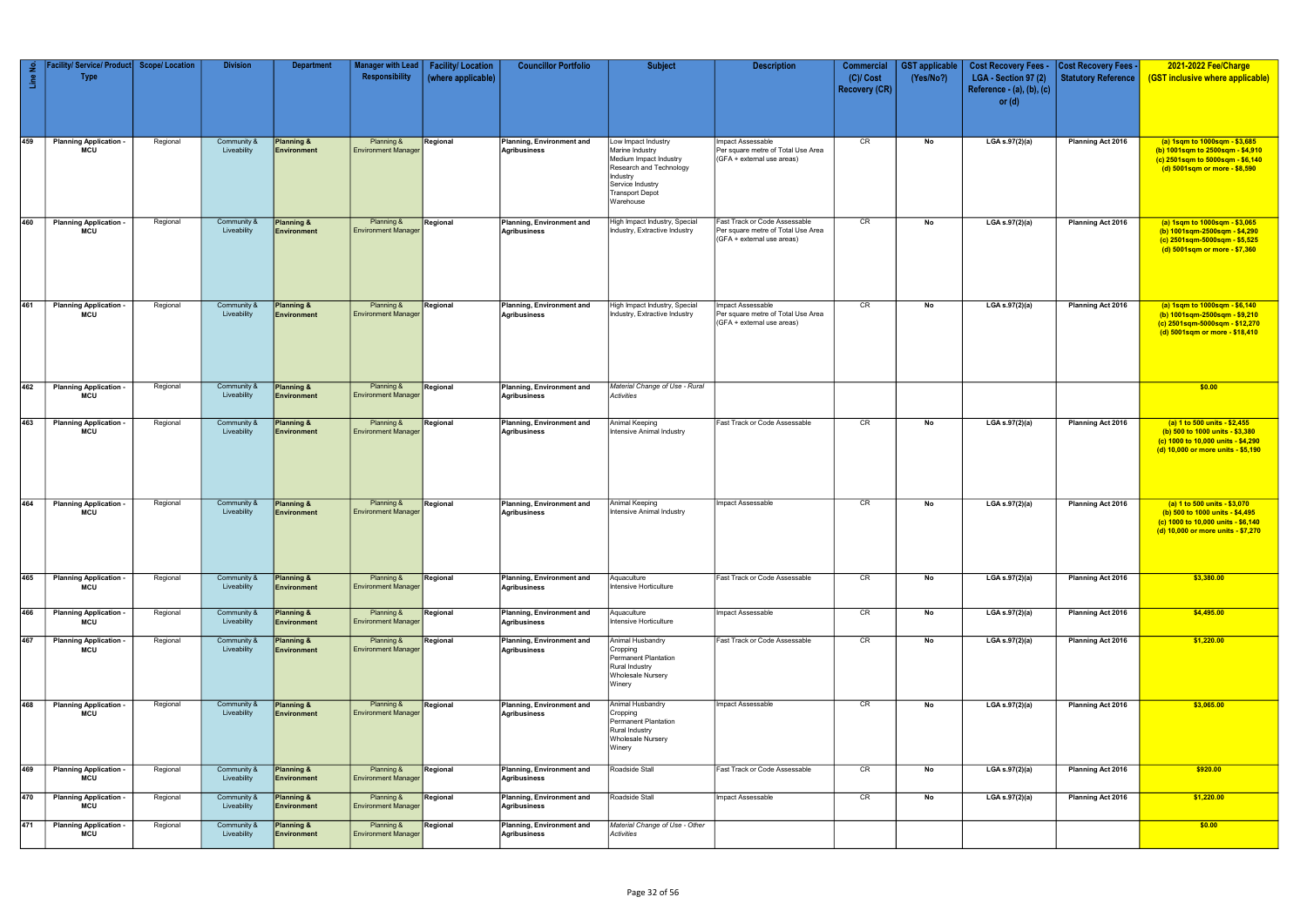| Line No. | Facility/ Service/ Product   Scope/ Location<br><b>Type</b> |          | <b>Division</b>            | <b>Department</b>                           | <b>Manager with Lead</b><br>Responsibility | <b>Facility/Location</b><br>(where applicable) | <b>Councillor Portfolio</b>                      | <b>Subject</b>                                                                                                                            | <b>Description</b>                                                                                         | <b>Commercial</b><br>$(C)/$ Cost<br><b>Recovery (CR)</b> | <b>GST</b> applicable<br>(Yes/No?) | <b>Cost Recovery Fees -</b><br>LGA - Section 97 (2)<br>Reference - (a), (b), (c)<br>or $(d)$ | <b>Cost Recovery Fees -</b><br>Statutory Reference | 2021-2022 Fee/Charge<br>(GST inclusive where applicable)                                                                                                                                                                                                                       |
|----------|-------------------------------------------------------------|----------|----------------------------|---------------------------------------------|--------------------------------------------|------------------------------------------------|--------------------------------------------------|-------------------------------------------------------------------------------------------------------------------------------------------|------------------------------------------------------------------------------------------------------------|----------------------------------------------------------|------------------------------------|----------------------------------------------------------------------------------------------|----------------------------------------------------|--------------------------------------------------------------------------------------------------------------------------------------------------------------------------------------------------------------------------------------------------------------------------------|
| 472      | <b>Planning Application -</b><br>MCU                        | Regional | Community &<br>Liveability | <b>Planning &amp;</b><br>Environment        | Planning &<br><b>Environment Manager</b>   | Regional                                       | Planning, Environment and<br>Agribusiness        | Landing                                                                                                                                   | Fast Track or Code Assessable                                                                              | CR                                                       | No                                 | LGA s.97(2)(a)                                                                               | Planning Act 2016                                  | \$1,825.00                                                                                                                                                                                                                                                                     |
| 473      | <b>Planning Application</b><br>MCU                          | Regional | Community &<br>Liveability | Planning &<br><b>Environment</b>            | Planning &<br><b>Environment Manager</b>   | Regional                                       | Planning, Environment and<br>Agribusiness        | Landing                                                                                                                                   | Impact Assessable                                                                                          | CR                                                       | No                                 | LGA s.97(2)(a)                                                                               | Planning Act 2016                                  | \$2,445.00                                                                                                                                                                                                                                                                     |
| 474      | <b>Planning Application</b><br>MCU                          | Regional | Community &<br>Liveability | Planning &<br>Environment                   | Planning &<br><b>Environment Manager</b>   | Regional                                       | Planning, Environment and<br>Agribusiness        | Air Services<br>Parking Station<br>Port Services (per M2 of GFA,<br>external use areas, storage and<br>display areas)                     | Fast Track or Code Assessable<br>Per square metre of GFA, external<br>use areas, storage and display areas | CR                                                       | No                                 | LGA s.97(2)(a)                                                                               | Planning Act 2016                                  | (a) 1sqm to 500sqm - \$1,840<br>(b) 501sqm to 1500sqm - \$2,455<br>(c) 1501sqm to 3500sqm - \$3,685<br>(d) 3501sqm to 6000sqm - \$6,140<br>(e) 6001sqm or more - \$8,590                                                                                                       |
| 475      | <b>Planning Application</b><br>MCU                          | Regional | Community &<br>Liveability | Planning &<br><b>Environment</b>            | Planning &<br><b>Environment Manager</b>   | Regional                                       | Planning, Environment and<br>Agribusiness        | Air Services<br>Parking Station<br>Port Services (per M2 of GFA,<br>external use areas, storage and<br>display areas)                     | Impact Assessable<br>Per square metre of GFA, external<br>use areas, storage and display areas             | CR                                                       | No                                 | LGA s.97(2)(a)                                                                               | Planning Act 2016                                  | (a) 1sqm to 500sqm - \$3,070<br>(b) 501sqm to 1500sqm - \$3,685<br>(c) 1501sqm to 3500sqm - \$4,910<br>(d) 3501sqm to 6000sqm - \$7,360<br>(e) 6001sqm or more - \$9,805                                                                                                       |
| 476      | <b>Planning Application</b><br><b>MCU</b>                   | Regional | Community &<br>Liveability | Planning &<br><b>Environment</b>            | Planning &<br><b>Environment Manager</b>   | Regional                                       | Planning, Environment and<br>Agribusiness        | Major Electricity Infrastructure<br>Renewable Energy Facility<br>Substation<br><b>Telecommunications Facility</b><br>Utility Installation | Fast Track or Code Assessable                                                                              | CR                                                       | No                                 | LGA s.97(2)(a)                                                                               | Planning Act 2016                                  | (a) \$1,230 for a minor facility involving<br>less than 100sqm of GFA and not<br>involved in the generation of electricity,<br>treatment of water, treatment or storage<br>of waste, gas production or reticulation,<br>drainage, water supply and sewerage.<br>(b) \$12,270   |
| 477      | <b>Planning Application</b><br>MCU                          | Regional | Community &<br>Liveability | Planning &<br><b>Environment</b>            | Planning &<br><b>Environment Manager</b>   | Regional                                       | Planning, Environment and<br>Agribusiness        | Major Electricity Infrastructure<br>Renewable Energy Facility<br>Substation<br><b>Telecommunications Facility</b><br>Utility Installation | mpact Assessable                                                                                           | CR                                                       | No                                 | LGA s.97(2)(a)                                                                               | Planning Act 2016                                  | (a) \$1,840 for a minor facility involving<br>less than 100sqm of GFA and not<br>involved in the generation of electricity,<br>treatment of water, treatment or storage<br>of waste, gas production or reticulation,<br>drainage, water supply and sewerage.<br>$(b)$ \$18,410 |
| 478      | <b>Planning Application</b><br>MCU                          | Regional | Community &<br>Liveability | Planning &<br><b>Environment</b>            | Planning &<br><b>Environment Manager</b>   | Regional                                       | <b>Planning, Environment and</b><br>Agribusiness | All Development Applications                                                                                                              |                                                                                                            |                                                          |                                    |                                                                                              |                                                    | \$0.00                                                                                                                                                                                                                                                                         |
| 479      | <b>Planning Application -</b><br>General                    | Regional | Community &<br>Liveability | Planning &<br><b>Environment</b>            | Planning &<br><b>Environment Manager</b>   | Regional                                       | Planning, Environment and<br>Agribusiness        | Minor Change                                                                                                                              | Making a Minor Change to an existing<br>Development Approval                                               | CR                                                       | No                                 | LGA s.97(2)(a)                                                                               | Section 81, Planning Act<br>2016                   | 25% of current application fee<br>Minimum Fee: \$805<br>Maximum Fee: \$10,705                                                                                                                                                                                                  |
| 480      | <b>Planning Application -</b><br>General                    | Regional | Community &<br>Liveability | <b>Planning &amp;</b><br><b>Environment</b> | Planning &<br><b>Environment Manager</b>   | Regional                                       | Planning, Environment and<br>Agribusiness        | Other Change                                                                                                                              | Making an Other Change to a<br>Development Approval                                                        | CR                                                       | No                                 | LGA s.97(2)(a)                                                                               | Section 82, Planning Act<br>2016                   | Fee calculated for aspect of other<br>Change as if it were a new application.                                                                                                                                                                                                  |
| 481      | <b>Planning Application -</b><br>General                    | Regional | Community &<br>Liveability | <b>Planning &amp;</b><br><b>Environment</b> | Planning &<br><b>Environment Manager</b>   | Regional                                       | Planning, Environment and<br>Agribusiness        | Request to Extend Relevant<br>Period                                                                                                      |                                                                                                            | CR                                                       | No                                 | LGA s.97(2)(a)                                                                               | Planning Act 2016                                  | \$805.00                                                                                                                                                                                                                                                                       |
| 482      | <b>Planning Application</b><br>General                      | Regional | Community &<br>Liveability | -& lanning<br><b>Environment</b>            | Planning &<br><b>Environment Manager</b>   | Regional                                       | <b>Planning, Environment and</b><br>Agribusiness | Survey Plan Sealing                                                                                                                       |                                                                                                            |                                                          |                                    |                                                                                              |                                                    | \$0.00                                                                                                                                                                                                                                                                         |
| 483      | <b>Planning Application</b><br>General                      | Regional | Community &<br>Liveability | Planning &<br><b>Environment</b>            | Planning &<br><b>Environment Manager</b>   | Regional                                       | Planning, Environment and<br>Agribusiness        | Plan Sealing                                                                                                                              |                                                                                                            | CR                                                       | No                                 | LGA s.97(2)(a)                                                                               | Planning Act 2016                                  | (a) Up to 5 lots - \$1,350<br>(b) 5-25 lots - \$2,750<br>(c) 25 lots or more - \$3,935                                                                                                                                                                                         |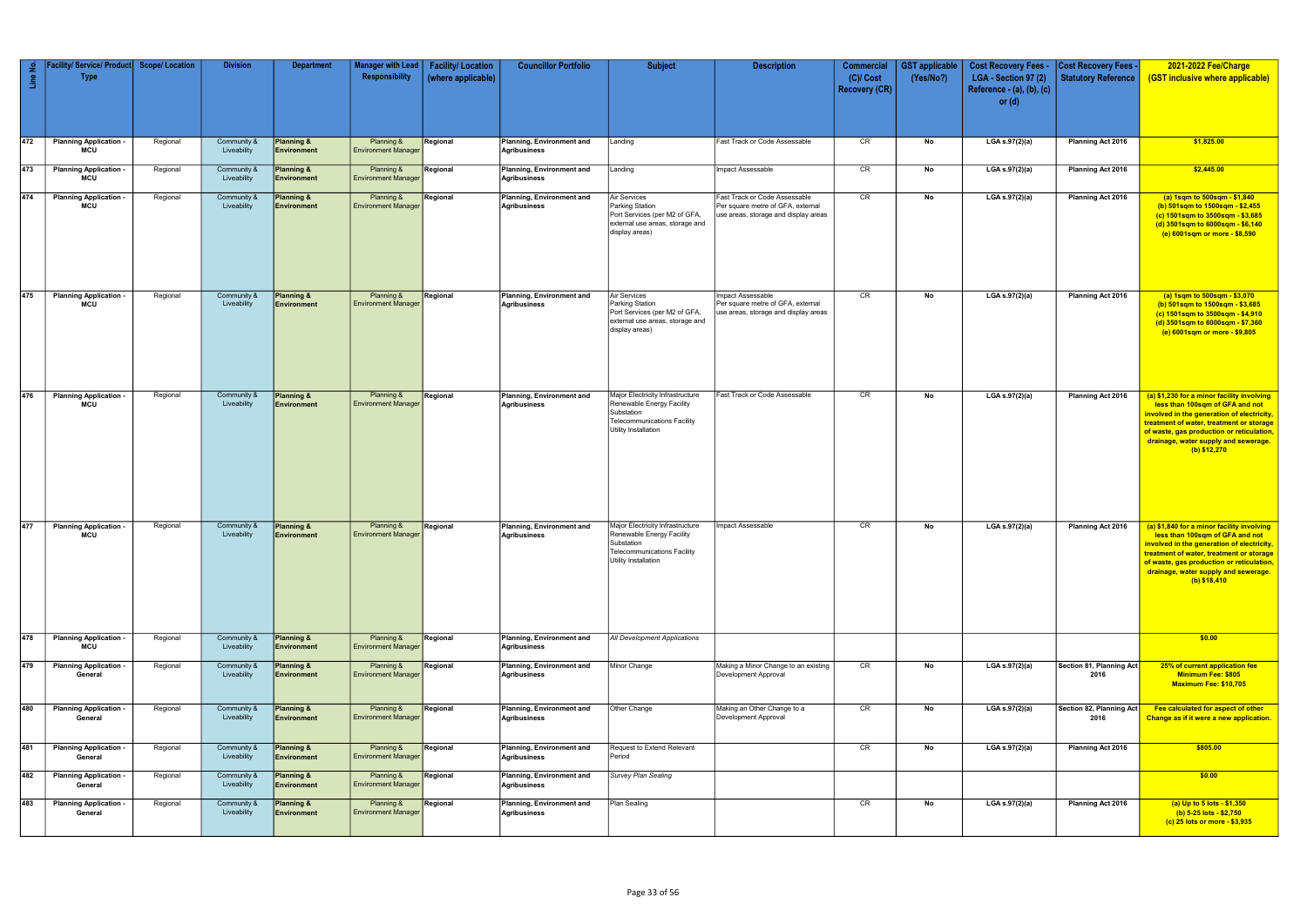| $\epsilon$<br>$\mathbf{u}$ | Facility/ Service/ Product   Scope/ Location<br><b>Type</b> |          | <b>Division</b>            | <b>Department</b>                | <b>Manager with Lead</b><br>Responsibility | <b>Facility/Location</b><br>(where applicable) | <b>Councillor Portfolio</b>                      | <b>Subject</b>                                                                                                                    | <b>Description</b> | Commercial<br>$(C)/$ Cost<br><b>Recovery (CR)</b> | <b>GST</b> applicable<br>(Yes/No?) | <b>Cost Recovery Fees -</b><br>LGA - Section 97 (2)<br>Reference - (a), (b), (c)<br>or $(d)$ | <b>Cost Recovery Fees</b><br><b>Statutory Reference</b> | 2021-2022 Fee/Charge<br>(GST inclusive where applicable)                                                                                       |
|----------------------------|-------------------------------------------------------------|----------|----------------------------|----------------------------------|--------------------------------------------|------------------------------------------------|--------------------------------------------------|-----------------------------------------------------------------------------------------------------------------------------------|--------------------|---------------------------------------------------|------------------------------------|----------------------------------------------------------------------------------------------|---------------------------------------------------------|------------------------------------------------------------------------------------------------------------------------------------------------|
|                            |                                                             |          |                            |                                  |                                            |                                                |                                                  |                                                                                                                                   |                    |                                                   |                                    |                                                                                              |                                                         |                                                                                                                                                |
| 484                        | <b>Planning Application</b><br>General                      | Regional | Community &<br>Liveability | Planning &<br>Environment        | Planning &<br><b>Environment Manager</b>   | Regional                                       | Planning, Environment and<br>Agribusiness        | <b>Endorsement of Community</b><br>Management Statement                                                                           |                    | CR                                                | No                                 | LGA s.97(2)(a)                                                                               | <b>Planning Act 2016</b>                                | \$615.00                                                                                                                                       |
| 485                        | <b>Planning Application</b><br>General                      | Regional | Community &<br>Liveability | Planning &<br>Environment        | Planning &<br><b>Environment Manager</b>   | Regional                                       | Planning, Environment and<br>Agribusiness        | Re-endorsement of Survey Plan                                                                                                     |                    | CR                                                | No                                 | LGA s.97(2)(a)                                                                               | Planning Act 2016                                       | \$675.00                                                                                                                                       |
| 486                        | <b>Planning Application</b><br>General                      | Regional | Community &<br>Liveability | Planning &<br>Environment        | Planning &<br><b>Environment Manager</b>   | Regional                                       | Planning, Environment and<br>Agribusiness        | <b>Planning and Development</b><br>Certificates                                                                                   |                    |                                                   |                                    |                                                                                              |                                                         | \$0.00                                                                                                                                         |
| 487                        | <b>Planning Application</b><br>General                      | Regional | Community &<br>Liveability | Planning &<br>Environment        | Planning &<br><b>Environment Manager</b>   | Regional                                       | Planning, Environment and<br>Agribusiness        | Limited                                                                                                                           |                    | CR                                                | No                                 | LGA s.97(2)(a)                                                                               | Planning Act 2016                                       | \$95.00                                                                                                                                        |
| 488                        | <b>Planning Application</b><br>General                      | Regional | Community &<br>Liveability | Planning &<br>Environment        | Planning &<br><b>Environment Manager</b>   | Regional                                       | Planning, Environment and<br>Agribusiness        | Standard                                                                                                                          |                    | CR                                                | No                                 | LGA s.97(2)(a)                                                                               | Planning Act 2016                                       | \$245.00                                                                                                                                       |
| 489                        | <b>Planning Application</b><br>General                      | Regional | Community &<br>Liveability | Planning &<br>Environment        | Planning &<br><b>Environment Manager</b>   | Regional                                       | Planning, Environment and<br>Agribusiness        | Full                                                                                                                              |                    | CR                                                | No                                 | LGA s.97(2)(a)                                                                               | Planning Act 2016                                       | \$985.00                                                                                                                                       |
| 490                        | <b>Planning Application</b><br>General                      | Regional | Community &<br>Liveability | Planning &<br><b>Environment</b> | Planning &<br><b>Environment Manager</b>   | Regional                                       | <b>Planning, Environment and</b><br>Agribusiness | <b>Other Approvals</b>                                                                                                            |                    |                                                   |                                    |                                                                                              |                                                         | \$0.00                                                                                                                                         |
| 491                        | <b>Planning Application</b><br>General                      | Regional | Community &<br>Liveability | Planning &<br><b>Environment</b> | Planning &<br><b>Environment Manager</b>   | Regional                                       | <b>Planning, Environment and</b><br>Agribusiness | Public Notification Sign                                                                                                          |                    | CR                                                | No                                 | LGA s.97(2)(a)                                                                               | Planning Act 2016                                       | \$35.00                                                                                                                                        |
| 492                        | <b>Plumbing Application</b>                                 | Regional | Community &<br>Liveability | Planning &<br><b>Environment</b> | Planning &<br><b>Environment Manager</b>   | Regional                                       | Planning, Environment and<br>Agribusiness        | Plumbing - Requested inspection                                                                                                   |                    | CR                                                | No                                 | LGA s.97(2)(e)                                                                               | <b>Plumbing and Drainage</b><br>2002 s85(2)(c)          | \$135 + Travel Fee where required                                                                                                              |
| 493                        | <b>Plumbing Application</b>                                 | Regional | Community &<br>Liveability | Planning &<br>Environment        | Planning &<br><b>Environment Manager</b>   | Regional                                       | Planning, Environment and<br>Agribusiness        | Commercial/Industrial buildings -<br>Plumbing work                                                                                |                    | CR                                                | No                                 | LGA s.97(2)(e)                                                                               | <b>Plumbing and Drainage</b><br>2002 s85(2)(c)          | \$65 per fixture up to 15 fixtures<br>then \$30 per fixture<br>Minimum \$285<br>POA for over 50 fixtures                                       |
| 494                        | <b>Plumbing Application</b>                                 | Regional | Community &<br>Liveability | Planning &<br><b>Environment</b> | Planning &<br><b>Environment Manager</b>   | Regional                                       | Planning, Environment and<br>Agribusiness        | Plumbing work - New dwellings up<br>to 9 fixtures                                                                                 |                    | CR                                                | No                                 | LGA s.97(2)(e)                                                                               | <b>Plumbing and Drainage</b><br>2002 s85(2)(c)          | \$560 up to 9 fixtures<br>\$50 per additional fixture up to 15 fixtures<br>then \$30 per fixture up to 50 fixtures<br>POA for over 50 fixtures |
| 495                        | <b>Plumbing Application</b>                                 | Regional | Community &<br>Liveability | Planning &<br>Environment        | Planning &<br><b>Environment Manager</b>   | Regional                                       | Planning, Environment and<br>Agribusiness        | Alterations and additions                                                                                                         |                    | CR                                                | No                                 | LGA s.97(2)(e)                                                                               | <b>Plumbing and Drainage</b><br>2002 s85(2)(c)          | \$60 per fixture up to 15 fixtures then \$30<br>per fixture POA for over 50 fixtures                                                           |
| 496                        | <b>Plumbing Application</b>                                 | Regional | Community &<br>Liveability | Planning &<br>Environment        | Planning &<br><b>Environment Manager</b>   | Regional                                       | Planning, Environment and<br>Agribusiness        | Plumbing - On-site waste water<br>system approval                                                                                 |                    | CR                                                | No                                 | LGA s.97(2)(e)                                                                               | <b>Plumbing and Drainage</b><br>2002 s85(2)(c)          | \$225.00                                                                                                                                       |
| 497                        | <b>Plumbing Application</b>                                 | Regional | Community &<br>Liveability | Planning &<br>Environment        | Planning &<br><b>Environment Manager</b>   | Regional                                       | Planning, Environment and<br>Agribusiness        | Plumbing - Registration Backflow<br><b>Prevention Device</b><br>One off Payment<br>Payment at the time of Plumbing<br>application |                    | CR                                                | No                                 | LGA s.97(2)(e)                                                                               | <b>Plumbing and Drainage</b><br>2002 s85(2)(c)          | \$225.00                                                                                                                                       |
| 498                        | <b>Plumbing Application</b>                                 | Regional | Community &<br>Liveability | Planning &<br>Environment        | Planning &<br><b>Environment Manager</b>   | Regional                                       | Planning, Environment and<br>Agribusiness        | Plumbing - Minor works                                                                                                            |                    | CR                                                | No                                 | LGA s.97(2)(e)                                                                               | <b>Plumbing and Drainage</b><br>2002 s85(2)(c)          | \$205 for 2 fixtures & 1 inspection<br>\$55 per additional fixture up to maximum<br>4 fixtures                                                 |
| 499                        | <b>Plumbing Application</b>                                 | Regional | Community &<br>Liveability | Planning &<br>Environment        | Planning &<br><b>Environment Manager</b>   | Regional                                       | Planning, Environment and<br>Agribusiness        | Plumbing - Drainage design<br>(sewered area only)                                                                                 |                    | $\mathsf{C}$                                      | Yes                                | N/A                                                                                          |                                                         | \$30 per fixture (minimum fee \$200)                                                                                                           |
| 500                        | <b>Plumbing Application</b>                                 | Regional | Community &<br>Liveability | Planning &<br><b>Environment</b> | Planning &<br><b>Environment Manager</b>   | Regional                                       | Planning, Environment and<br>Agribusiness        | Plumbing - Application for building<br>within the zones of influence of a<br>Council sewer                                        |                    | CR                                                | No                                 | LGA s.97(2)(e)                                                                               | Planning Act 2016 s54                                   | \$340.00                                                                                                                                       |
| 501                        | <b>Plumbing Application</b>                                 | Regional | Community &<br>Liveability | Planning &<br>Environment        | Planning &<br><b>Environment Manager</b>   | Regional                                       | Planning, Environment and<br>Agribusiness        | Plumbing - Greywater installation<br>in the sewered area                                                                          |                    | CR                                                | No                                 | LGA s.97(2)(e)                                                                               | <b>Plumbing and Drainage</b><br>2002 s85(2)(c)          | \$205.00                                                                                                                                       |
| 502                        | <b>Plumbing Application</b>                                 | Regional | Community &<br>Liveability | Planning &<br>Environment        | Planning &<br><b>Environment Manager</b>   | Regional                                       | Planning, Environment and<br>Agribusiness        | Plumbing - Greywater installation<br>in sewered area (Inspections)                                                                |                    | CR                                                | No                                 | LGA s.97(2)(e)                                                                               | <b>Plumbing and Drainage</b><br>2002 s85(2)(c)          | \$245.00                                                                                                                                       |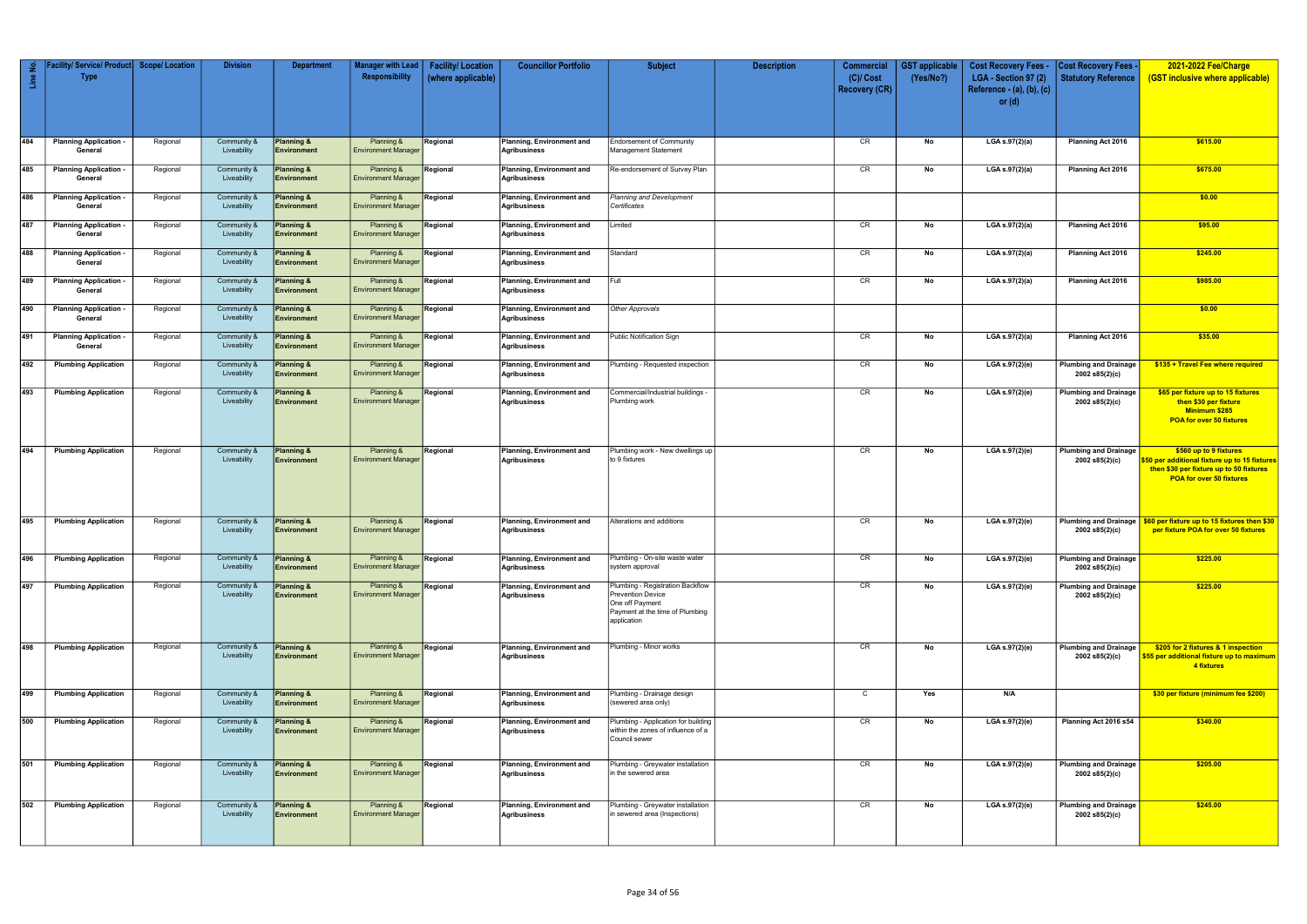| Line No.         | Facility/ Service/ Product Scope/ Location<br><b>Type</b> |          | <b>Division</b>                                   | <b>Department</b>                    | Manager with Lead  <br>Responsibility    | <b>Facility/Location</b><br>(where applicable) | <b>Councillor Portfolio</b>                      | <b>Subject</b>                                                                                   | <b>Description</b>                                                                                                                                                                                                  | <b>Commercial</b><br>$(C)/$ Cost<br><b>Recovery (CR)</b> | <b>GST applicable</b><br>(Yes/No?) | <b>Cost Recovery Fees -</b><br>LGA - Section 97 (2)<br>Reference - (a), (b), (c)<br>or $(d)$ | <b>Cost Recovery Fees -</b><br>Statutory Reference                                                   | 2021-2022 Fee/Charge<br>(GST inclusive where applicable) |
|------------------|-----------------------------------------------------------|----------|---------------------------------------------------|--------------------------------------|------------------------------------------|------------------------------------------------|--------------------------------------------------|--------------------------------------------------------------------------------------------------|---------------------------------------------------------------------------------------------------------------------------------------------------------------------------------------------------------------------|----------------------------------------------------------|------------------------------------|----------------------------------------------------------------------------------------------|------------------------------------------------------------------------------------------------------|----------------------------------------------------------|
| 503              | <b>Plumbing Application</b>                               | Regional | Community &<br>Liveability                        | <b>Planning &amp;</b><br>Environment | Planning &<br><b>Environment Manager</b> | Regional                                       | Planning, Environment and<br><b>Agribusiness</b> | Plumbing - Trade waste permit                                                                    |                                                                                                                                                                                                                     | CR                                                       | No                                 | LGA s.97(2)(e)                                                                               | <b>Plumbing and Drainage</b><br>2002 s85(2)(c)                                                       | \$205.00                                                 |
| 504              | <b>Plumbing Application</b>                               | Regional | Community &<br>Liveability                        | <b>Planning &amp;</b><br>Environment | Planning &<br><b>Environment Manager</b> | Regional                                       | Planning, Environment and<br><b>Agribusiness</b> | Solar/Heat Pump form 4<br>submission                                                             | Audit fee as set by State Government                                                                                                                                                                                | CR                                                       | No                                 | LGA s.97(2)(e)                                                                               | <b>Plumbing and Drainage</b><br>Act2002s86(2)(c)                                                     | n/a                                                      |
| 505              | <b>Public Health</b>                                      | Regional | Community &<br>Liveability                        | <b>Planning &amp;</b><br>Environment | Planning &<br><b>Environment Manager</b> | Regional                                       | Planning, Environment and<br><b>Agribusiness</b> | Public Health (Infection Control for Application Fee<br>Personal Appearance Services)<br>Act     |                                                                                                                                                                                                                     | CR                                                       | No                                 | LGA s.97(2)(a)                                                                               | <b>Public Health (Infection</b><br><b>Control for Personal</b><br><b>Appearance Services)</b><br>Act | \$225.60                                                 |
| 506              | <b>Public Health</b>                                      | Regional | Community &<br>Liveability                        | <b>Planning &amp;</b><br>Environment | Planning &<br><b>Environment Manager</b> | Regional                                       | Planning, Environment and<br><b>Agribusiness</b> | Public Health (Infection Control for Licence Fee<br>Personal Appearance Services)<br>Act         |                                                                                                                                                                                                                     | CR                                                       | No                                 | LGA s.97(2)(a)                                                                               | <b>Public Health (Infection</b><br><b>Control for Personal</b><br><b>Appearance Services)</b><br>Act | \$177.50                                                 |
| 507              | <b>Public Health</b>                                      | Regional | Community &<br>Liveability                        | <b>Planning &amp;</b><br>Environment | Planning &<br><b>Environment Manager</b> | Regional                                       | Planning, Environment and<br><b>Agribusiness</b> | Public Health (Infection Control for Transfer of Licence<br>Personal Appearance Services)<br>Act |                                                                                                                                                                                                                     | CR                                                       | No                                 | LGA s.97(2)(a)                                                                               | <b>Public Health (Infection</b><br><b>Control for Personal</b><br><b>Appearance Services)</b><br>Act | \$203.60                                                 |
| 508              | <b>Public Health</b>                                      | Regional | Community &<br>Liveability                        | <b>Planning &amp;</b><br>Environment | Planning &<br><b>Environment Manager</b> | Regional                                       | Planning, Environment and<br><b>Agribusiness</b> | Public Health (Infection Control for Review of Decision<br>Personal Appearance Services)<br>Act  |                                                                                                                                                                                                                     | CR                                                       | No                                 | LGA s.262(3)                                                                                 | <b>Public Health (Infection</b><br><b>Control for Personal</b><br><b>Appearance Services)</b><br>Act | \$337.30                                                 |
| 509              | <b>Public Health</b>                                      | Regional | Community &<br>Liveability                        | <b>Planning &amp;</b><br>Environment | Planning &<br><b>Environment Manager</b> | Regional                                       | Planning, Environment and<br><b>Agribusiness</b> | Personal Appearance Services)<br>Act                                                             | Public Health (Infection Control for Miscellaneous Inspection (for second<br>or subsequent pre lodgement meeting,<br>plan approval compliance inspection<br>or compliance notice inspection)                        | CR                                                       | No                                 | LGA s.97(2)(a)                                                                               | <b>Public Health (Infection</b><br><b>Control for Personal</b><br><b>Appearance Services)</b><br>Act | \$176.50                                                 |
| 510              | <b>Public Health</b>                                      | Regional | Community &<br>Liveability                        | <b>Planning &amp;</b><br>Environment | Planning &<br><b>Environment Manager</b> | Regional                                       | Planning, Environment and<br>Agribusiness        | <b>Environmental Health</b>                                                                      | Health Search or requested inspection<br>report for licenced premises - records<br>search and inspection (note: consent<br>of current licensee may be required)                                                     | CR                                                       | Yes                                | LGA s.97(2)(c)                                                                               | Varies                                                                                               | \$177.00                                                 |
| 511              | <b>Public Health</b>                                      | Regional | Community &<br>Liveability                        | <b>Planning &amp;</b><br>Environment | Planning &<br><b>Environment Manager</b> | Regional                                       | Planning, Environment and<br><b>Agribusiness</b> | <b>Environmental Health</b>                                                                      | Urgent Health Search or requested<br>inspection report for licenced premises<br>- records search and inspection (note:<br>consent of current licensee may be<br>required) - within 3 working days of<br>application | CR                                                       | Yes                                | LGA s.97(2)(c)                                                                               | Varies                                                                                               | \$358.00                                                 |
| 512              | <b>Public Health</b>                                      | Regional | Community &<br>Liveability                        | <b>Planning &amp;</b><br>Environment | Planning &<br><b>Environment Manager</b> | Regional                                       | Planning, Environment and<br><b>Agribusiness</b> | <b>Environmental Health</b>                                                                      | Health Search or requested inspection<br>report for licenced premises - Records<br>search only (note: consent of current<br>licensee may be required)                                                               | CR                                                       | No                                 | LGA s.97(2)(c)                                                                               | Varies                                                                                               | \$104.40                                                 |
| 513              | Quarry                                                    | Jimbour  | Infrastructure Services Technical Services        |                                      | <b>Technical Services</b><br>Manager     | Jimbour Quarry                                 | <b>Works and Technical Services</b>              | Concrete Aggregate                                                                               | AGG32 - 50mm - 22mm (1 1/4" - 7/8")<br>(per tonne)                                                                                                                                                                  | $\mathsf{C}$                                             | Yes                                | N/A                                                                                          |                                                                                                      | \$33.10                                                  |
| $\overline{514}$ | Quarry                                                    | Jimbour  | Infrastructure Services Technical Services        |                                      | <b>Technical Services</b><br>Manager     | Jimbour Quarry                                 | <b>Works and Technical Services</b>              | Concrete Aggregate                                                                               | SCR19 - 19mm Nominal (3/4") (per<br>tonne)                                                                                                                                                                          | $\mathsf{C}$                                             | Yes                                | N/A                                                                                          |                                                                                                      | \$33.80                                                  |
| 515              | Quarry                                                    | Jimbour  | Infrastructure Services Technical Services        |                                      | <b>Technical Services</b><br>Manager     | Jimbour Quarry                                 | <b>Works and Technical Services</b>              | Screenings                                                                                       | SCR14 - 14mm Nominal (1/2") (per<br>tonne)                                                                                                                                                                          | $\mathsf{C}$                                             | Yes                                | N/A                                                                                          |                                                                                                      | \$39.60                                                  |
| 516              | Quarry                                                    | Jimbour  | Infrastructure Services Technical Services        |                                      | <b>Technical Services</b><br>Manager     | Jimbour Quarry                                 | <b>Works and Technical Services</b>              | Screenings                                                                                       | SCR10 - 10mm Nominal (3/8") (per<br>tonne)                                                                                                                                                                          | $\mathsf{C}$                                             | Yes                                | N/A                                                                                          |                                                                                                      | \$39.60                                                  |
| 517              | Quarry                                                    | Jimbour  | Infrastructure Services <b>Technical Services</b> |                                      | Technical Services<br>Manager            | <b>Jimbour Quarry</b>                          | <b>Works and Technical Services</b>              | Screenings                                                                                       | SCR7 - 7mm Nominal (per tonne)                                                                                                                                                                                      | $\mathsf{C}$                                             | Yes                                | N/A                                                                                          |                                                                                                      | \$39.60                                                  |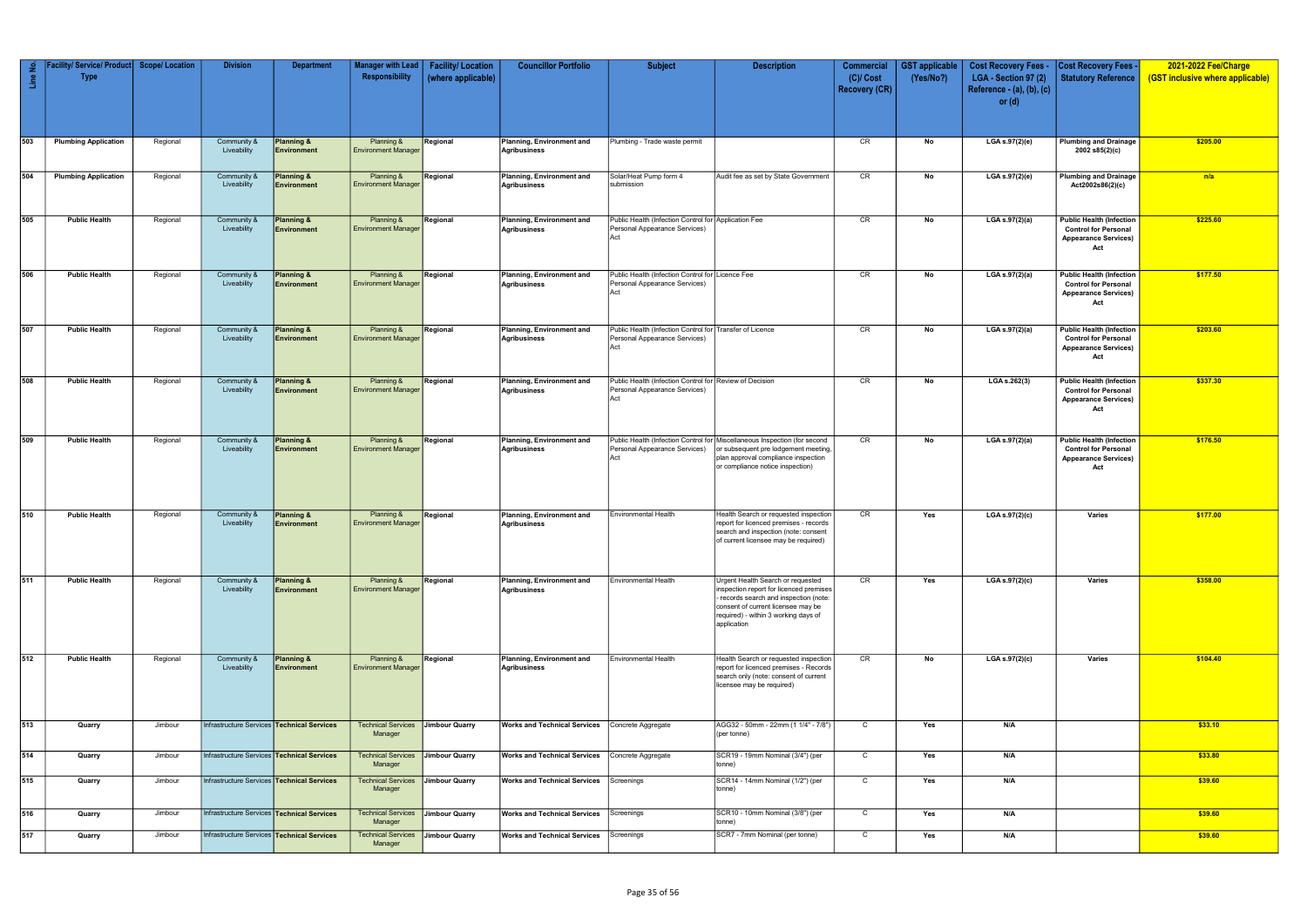| Line No. | acility/ Service/ Product   Scope/ Location<br><b>Type</b> |          | <b>Division</b>                                   | <b>Department</b>                           | Manager with Lead<br>Responsibility                 | <b>Facility/Location</b> | <b>Councillor Portfolio</b>                                 | <b>Subject</b>                         | <b>Description</b>                                                                                                           | <b>Commercial</b>                   | <b>GST</b> applicable | <b>Cost Recovery Fees -</b>                       | <b>Cost Recovery Fees -</b>              | 2021-2022 Fee/Charge             |
|----------|------------------------------------------------------------|----------|---------------------------------------------------|---------------------------------------------|-----------------------------------------------------|--------------------------|-------------------------------------------------------------|----------------------------------------|------------------------------------------------------------------------------------------------------------------------------|-------------------------------------|-----------------------|---------------------------------------------------|------------------------------------------|----------------------------------|
|          |                                                            |          |                                                   |                                             |                                                     | (where applicable)       |                                                             |                                        |                                                                                                                              | $(C)/$ Cost<br><b>Recovery (CR)</b> | (Yes/No?)             | LGA - Section 97 (2)<br>Reference - (a), (b), (c) | <b>Statutory Reference</b>               | (GST inclusive where applicable) |
|          |                                                            |          |                                                   |                                             |                                                     |                          |                                                             |                                        |                                                                                                                              |                                     |                       | or $(d)$                                          |                                          |                                  |
|          |                                                            |          |                                                   |                                             |                                                     |                          |                                                             |                                        |                                                                                                                              |                                     |                       |                                                   |                                          |                                  |
| 518      | Quarry                                                     | Jimbour  | Infrastructure Services Technical Services        |                                             | <b>Technical Services</b><br>Manager                | <b>Jimbour Quarry</b>    | <b>Works and Technical Services</b>                         | Screenings                             | SCR5 - 5mm Nominal (3/16") (per<br>tonne)                                                                                    | $\mathsf{C}$                        | Yes                   | N/A                                               |                                          | \$31.10                          |
| 519      | Quarry                                                     | Jimbour  | Infrastructure Services <b>Technical Services</b> |                                             | Technical Services<br>Manager                       | <b>Jimbour Quarry</b>    | <b>Works and Technical Services</b>                         | <b>Precoated Screenings</b>            | RP14 - 14mm Nominal (1/2") (per<br>tonne)                                                                                    | $\mathsf{C}$                        | Yes                   | N/A                                               |                                          | \$52.50                          |
| 520      | Quarry                                                     | Jimbour  | Infrastructure Services Technical Services        |                                             | <b>Technical Services</b><br>Manager                | <b>Jimbour Quarry</b>    | <b>Works and Technical Services</b>                         | Precoated Screenings                   | PR10 - 10mm Nominal (3/8") (per<br>tonne)                                                                                    | $\mathsf{C}$                        | Yes                   | N/A                                               |                                          | \$58.90                          |
| 521      | Quarry                                                     | Jimbour  | Infrastructure Services Technical Services        |                                             | <b>Technical Services</b><br>Manager                | <b>Jimbour Quarry</b>    | <b>Works and Technical Services</b>                         | <b>Precoated Screenings</b>            | PR7 - 7mm Nominal (per tonne)                                                                                                | $\mathsf{C}$                        | Yes                   | N/A                                               |                                          | \$63.20                          |
| 522      | Quarry                                                     | Jimbour  | Infrastructure Services Technical Services        |                                             | <b>Technical Services</b><br>Manager                | <b>Jimbour Quarry</b>    | <b>Works and Technical Services</b>                         | Road Base                              | BASE - Base Gravel Road Base (per<br>tonne)                                                                                  | $\mathsf{C}$                        | Yes                   | N/A                                               |                                          | \$24.60                          |
| 523      | Quarry                                                     | Jimbour  | Infrastructure Services Technical Services        |                                             | <b>Technical Services</b><br>Manager                | Jimbour Quarry           | <b>Works and Technical Services</b>                         | Road Base                              | BASEM - Base Gravel - Moisture<br>Added / Road Base Moisture Added<br>(per tonne)                                            | $\mathsf{C}$                        | Yes                   | N/A                                               |                                          | \$27.80                          |
| 524      | Quarry                                                     | Jimbour  | Infrastructure Services Technical Services        |                                             | Technical Services<br>Manager                       | <b>Jimbour Quarry</b>    | <b>Works and Technical Services</b>                         | Road Base                              | CROVER - Crushed Overburden                                                                                                  | $\mathsf{C}$                        | Yes                   | N/A                                               |                                          | \$20.60                          |
| 525      | Quarry                                                     | Jimbour  | Infrastructure Services <b>Technical Services</b> |                                             | <b>Technical Services</b><br>Manager                | Jimbour Quarry           | <b>Works and Technical Services</b>                         | <b>Crusher Runs</b>                    | SC22 - 22mm Scalping (Blue Scalp)<br>(per tonne)                                                                             | $\mathsf{C}$                        | Yes                   | N/A                                               |                                          | \$22.40                          |
| 526      | Quarry                                                     | Jimbour  | Infrastructure Services Technical Services        |                                             | <b>Technical Services</b><br>Manager                | <b>Jimbour Quarry</b>    | <b>Works and Technical Services</b>                         | <b>Crusher Runs</b>                    | RUN7 - 7mm - 0 (per tonne)                                                                                                   | $\mathbf C$                         | Yes                   | N/A                                               |                                          | \$20.60                          |
| 527      | Quarry                                                     | Jimbour  | Infrastructure Services Technical Services        |                                             | <b>Technical Services</b><br>Manager                | <b>Jimbour Quarry</b>    | <b>Works and Technical Services</b>                         | <b>Crusher Runs</b>                    | RUN5 - 5mm - 0 (3/16" - 0) (per tonne)                                                                                       | $\mathsf{C}$                        | Yes                   | N/A                                               |                                          | \$16.70                          |
| 528      | Quarry                                                     | Jimbour  | Infrastructure Services Technical Services        |                                             | <b>Technical Services</b><br>Manager                | <b>Jimbour Quarry</b>    | <b>Works and Technical Services</b>                         | <b>Crusher Runs</b>                    | DUST - Crusher Dust (per tonne)                                                                                              | $\mathsf{C}$                        | Yes                   | N/A                                               |                                          | \$19.60                          |
| 529      | Quarry                                                     | Jimbour  | Infrastructure Services <b>Technical Services</b> |                                             | Technical Services<br>Manager                       | <b>Jimbour Quarry</b>    | <b>Works and Technical Services   Rock</b>                  |                                        | ROCK - Rock (ex Crusher Floor -<br>Blown) (per tonne)                                                                        | $\mathsf{C}$                        | Yes                   | N/A                                               |                                          | \$24.60                          |
| 530      | Quarry                                                     | Jimbour  | Infrastructure Services Technical Services        |                                             | <b>Technical Services</b><br>Manager                | <b>Jimbour Quarry</b>    | <b>Works and Technical Services   Rock</b>                  |                                        | ROCK200 - 200mm - 75mm Rock (per<br>tonne)                                                                                   | $\mathsf{C}$                        | Yes                   | N/A                                               |                                          | \$33.10                          |
| 531      | Quarry                                                     | Jimbour  | Infrastructure Services Technical Services        |                                             | <b>Technical Services</b><br>Manager                | Jimbour Quarry           | <b>Works and Technical Services</b> Rock                    |                                        | ROCK300 - 300mm - 200mm Rock<br>(per tonne)                                                                                  | $\mathsf{C}$                        | Yes                   | N/A                                               |                                          | \$33.10                          |
| 532      | Quarry                                                     | Jimbour  | Infrastructure Services Technical Services        |                                             | <b>Technical Services</b><br>Manager                | <b>Jimbour Quarry</b>    | <b>Works and Technical Services   Rock</b>                  |                                        | SC50C - 50mm Clay Scalp (per tonne)                                                                                          | $\mathsf{C}$                        | Yes                   | N/A                                               |                                          | \$22.40                          |
| 533      | Quarry                                                     | Jimbour  | Infrastructure Services Technical Services        |                                             | <b>Technical Services</b><br>Manager                | <b>Jimbour Quarry</b>    | <b>Works and Technical Services</b>                         | Miscellaneous                          | CONC - Concrete Blend (per tonne)                                                                                            | $\mathsf{C}$                        | Yes                   | N/A                                               |                                          | \$47.10                          |
| 534      | Quarry                                                     | Jimbour  | Infrastructure Services Technical Services        |                                             | <b>Technical Services</b> Jimbour Quarry<br>Manager |                          | <b>Works and Technical Services</b>                         | Miscellaneous                          | CONCF - Concrete Blend - Fine (per<br>tonne)                                                                                 | $\mathbf C$                         | Yes                   | N/A                                               |                                          | \$48.20                          |
| 535      | Quarry                                                     | Jimbour  | Infrastructure Services Technical Services        |                                             | <b>Technical Services</b><br>Manager                | <b>Jimbour Quarry</b>    | <b>Works and Technical Services   Miscellaneous</b>         |                                        | LOAM - Loam (per tonne)                                                                                                      | $\mathsf{C}$                        | Yes                   | N/A                                               |                                          | \$40.60                          |
| 536      | Quarry                                                     | Jimbour  | Infrastructure Services Technical Services        |                                             | Technical Services<br>Manager                       | <b>Jimbour Quarry</b>    | <b>Works and Technical Services   Miscellaneous</b>         |                                        | SAND - Sand (per tonne)                                                                                                      | $\mathbf C$                         | Yes                   | N/A                                               |                                          | \$56.70                          |
| 537      | Quarry                                                     | Jimbour  | Infrastructure Services <b>Technical Services</b> |                                             | <b>Technical Services</b><br>Manager                | <b>Jimbour Quarry</b>    | <b>Works and Technical Services</b> Miscellaneous           |                                        | OVER - Crusher Overburden (per<br>tonne)                                                                                     | $\mathsf{C}$                        | Yes                   | N/A                                               |                                          | \$17.30                          |
| 538      | Quarry                                                     | Jimbour  | Infrastructure Services Technical Services        |                                             | Technical Services<br>Manager                       | Jimbour Quarry           | <b>Works and Technical Services</b>                         | Jimbour Quarry Weigh Bridge<br>Charges | Truck                                                                                                                        | $\mathsf{C}$                        | Yes                   | N/A                                               |                                          | \$21.40                          |
| 539      | <b>Regulated Parking</b>                                   | Dalby    | Community &<br>Liveability                        | <b>Planning &amp;</b><br><b>Environment</b> | Planning &<br><b>Environment Manager</b>            | Dalby                    | Planning, Environment and<br>Agribusiness                   | Regulated Parking - Dalby              | Late payment of Parking Fine                                                                                                 | CR                                  | No                    | LGA s.97(2)(a)                                    | <b>LOCAL LAW NO. 5</b><br>(PARKING 2011) | \$30.30                          |
| 540      | <b>Regulated Parking</b>                                   | Dalby    | Community &<br>Liveability                        | Planning &<br>Environment                   | Planning &<br><b>Environment Manager</b>            | Dalby                    | <b>Planning, Environment and</b><br>Agribusiness            | Regulated Parking - Dalby              | Reserve Parking - Per day or part<br>thereof (In accordance with Council<br>Policy)                                          | CR                                  | No                    | LGA s.97(2)(a)                                    | <b>LOCAL LAW NO. 5</b><br>(PARKING 2011) | \$13.10                          |
| 541      | <b>Revenue Service</b>                                     | Regional | Corporate Services Finance                        |                                             | Chief Financial Officer Regional                    |                          | Finance, Corporate Services<br>and Business Strategy        | Property Search                        | Rate Search - Urgent (within a period<br>of 2 business days) Note: Does not<br>include special meter reading.                | CR                                  | No                    | LGA s.97(2)(c)                                    | <b>LGA S.1071A</b>                       | \$250.70                         |
| 542      | <b>Revenue Service</b>                                     | Regional | Corporate Services Finance                        |                                             | <b>Chief Financial Officer Regional</b>             |                          | <b>Finance, Corporate Services</b><br>and Business Strategy | Property Search                        | Rate Search - Written (normal<br>clearance i.e. within 7 days of enquiry)<br>Note: Does not include special meter<br>reading | CR                                  | No                    | LGA s.97(2)(c)                                    | <b>LGA S.1071A</b>                       | \$174.40                         |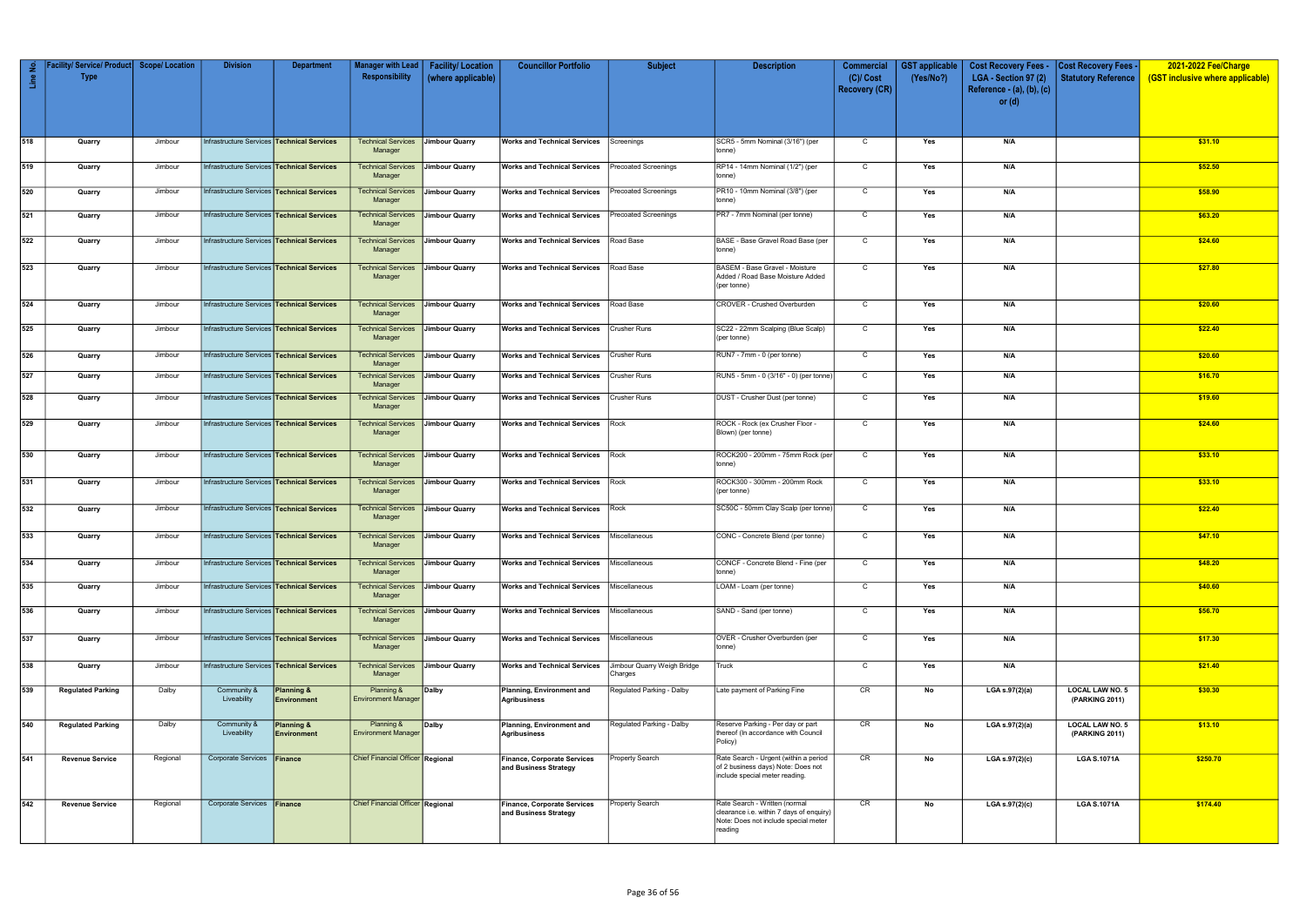| Line No. | lity/ Service/ Product<br><b>Type</b> | <b>Scope/Location</b> | <b>Division</b>                                   | <b>Department</b>                         | <b>Manager with Lead</b><br>Responsibility                        | <b>Facility/Location</b><br>(where applicable) | <b>Councillor Portfolio</b>                                 | <b>Subject</b>                                                                 | <b>Description</b>                                                                                                                                                                                                | <b>Commercial</b><br>$(C)/$ Cost | <b>GST</b> applicable<br>(Yes/No?) | <b>Cost Recovery Fees -</b><br>LGA - Section 97 (2) | <b>Cost Recovery Fees</b><br><b>Statutory Reference</b>             | 2021-2022 Fee/Charge<br>(GST inclusive where applicable)                                                                                                                                             |
|----------|---------------------------------------|-----------------------|---------------------------------------------------|-------------------------------------------|-------------------------------------------------------------------|------------------------------------------------|-------------------------------------------------------------|--------------------------------------------------------------------------------|-------------------------------------------------------------------------------------------------------------------------------------------------------------------------------------------------------------------|----------------------------------|------------------------------------|-----------------------------------------------------|---------------------------------------------------------------------|------------------------------------------------------------------------------------------------------------------------------------------------------------------------------------------------------|
|          |                                       |                       |                                                   |                                           |                                                                   |                                                |                                                             |                                                                                |                                                                                                                                                                                                                   | <b>Recovery (CR)</b>             |                                    | Reference - (a), (b), (c)<br>or $(d)$               |                                                                     |                                                                                                                                                                                                      |
| 543      | <b>Revenue Service</b>                | Regional              | Corporate Services Finance                        |                                           | <b>Chief Financial Officer Regional</b>                           |                                                | <b>Finance, Corporate Services</b><br>and Business Strategy | Property Search                                                                | Rate Search - Partial                                                                                                                                                                                             | CR                               | No                                 | LGA s.97(2)(c)                                      | <b>LGA S.1071A</b>                                                  | \$94.10                                                                                                                                                                                              |
| 544      | <b>Revenue Service</b>                | Regional              | Corporate Services Finance                        |                                           | <b>Chief Financial Officer Regional</b>                           |                                                | Finance, Corporate Services<br>and Business Strategy        | <b>Property Search</b>                                                         | Rate Search - Counter / Telephone                                                                                                                                                                                 | CR                               | No                                 | LGA s.97(2)(c)                                      | <b>LGA S.1071A</b>                                                  | \$60.60                                                                                                                                                                                              |
| 545      | <b>Revenue Service</b>                | Regional              | Corporate Services Finance                        |                                           | <b>Chief Financial Officer Regional</b>                           |                                                | <b>Finance, Corporate Services</b><br>and Business Strategy | Rates Notice                                                                   | Supply copy rates/water/gas notices<br>for rating period other than the current<br>financial year                                                                                                                 | $\mathsf{C}$                     | Yes                                | LGA s.97(2)(c)                                      | <b>LGA S.1071A</b>                                                  | \$10.70                                                                                                                                                                                              |
| 546      | <b>Revenue Service</b>                | Regional              | Corporate Services Finance                        |                                           | <b>Chief Financial Officer Regional</b>                           |                                                | Finance, Corporate Services<br>and Business Strategy        | Meter Readings                                                                 | Water meter Reading (outside regular<br>bi-annual schedules)                                                                                                                                                      | CR                               | No                                 | LGA s.97(2)(c)                                      | <b>LGA S.1071A</b>                                                  | \$48.20                                                                                                                                                                                              |
| 547      | <b>Revenue Service</b>                | Regional              | Corporate Services Finance                        |                                           | <b>Chief Financial Officer Regional</b>                           |                                                | Finance, Corporate Services<br>and Business Strategy        | Meter Readings                                                                 | Urgent meter reading (within a period<br>of 2 business days)                                                                                                                                                      | CR                               | No                                 | LGA s.97(2)(c)                                      | <b>LGA S.1071A</b>                                                  | \$71.00                                                                                                                                                                                              |
| 548      | Reward                                | Regional              | Infrastructure Services <b>Technical Services</b> |                                           | Technical Services Regional<br>Manager                            |                                                | <b>Works and Technical Services</b>                         | <b>Reward for Vandalism</b><br>Prosecution                                     | A reward for information leading to the<br>conviction of a person for an offence<br>involving damage to, or theft of,<br>property of the local government or<br>under the local government's control.             | $\mathsf{C}$                     | Yes                                | N/A                                                 |                                                                     | \$1,101.50                                                                                                                                                                                           |
| 549      | <b>Right to Information</b>           | Regional              | <b>Corporate Services</b>                         | <b>Customer Support</b><br>and Governance | <b>Customer Support and Regional</b><br><b>Governance Manager</b> |                                                | Finance, Corporate Services<br>and Business Strategy        | Right to Information                                                           | <b>Application Fee</b>                                                                                                                                                                                            | CR                               | No                                 | LGA s.97(2)(c)                                      | <b>Right to Information Act</b><br>and Regulation                   | Set by Regulation - as amended by the<br><b>Office of the Information Commissioner.</b><br><b>Please refer to</b><br>http://www.rti.qld.gov.au/fees-and-<br>charges                                  |
| 550      | <b>Right to Information</b>           | Regional              | <b>Corporate Services</b>                         | <b>Customer Support</b><br>and Governance | <b>Customer Support and Regional</b><br><b>Governance Manager</b> |                                                | <b>Finance, Corporate Services</b><br>and Business Strategy | Right to Information                                                           | Processing Charge for non-personal<br>applications (charge can include<br>searching for documents, reviewing<br>documents for release and making an<br>officer available for inspection of<br>released documents) | CR                               | No                                 | $LGA$ s.97(2)(c)                                    | <b>Right to Information Act</b><br>and Regulation                   | Set by Regulation - as amended by the<br><b>Office of the Information Commissioner.</b><br><b>Please refer to</b><br>http://www.rti.qld.gov.au/fees-and-<br>charges                                  |
| 551      | <b>Right to Information</b>           | Regional              | Corporate Services <b>Customer Support</b>        | and Governance                            | <b>Customer Support and Regional</b><br>Governance Manager        |                                                | <b>Finance, Corporate Services</b><br>and Business Strategy | Right to Information and<br><b>Information Privacy</b>                         | Photocopying per A4 page (black and<br>white) - Right to Information and<br>Information Privacy applications only                                                                                                 | CR                               | No                                 | $LGA$ s.97 $(2)(c)$                                 | and Regulation;<br><b>Information Privacy Act</b><br>and Regulation | Right to Information Act $\vert$ Set by Regulation - as amended by the<br><b>Office of the Information Commissioner.</b><br><b>Please refer to</b><br>http://www.rti.qld.gov.au/fees-and-<br>charges |
| 552      | Saleyards                             | Dalby                 | Corporate Services <b>Facilities</b>              |                                           | <b>Facilities Manager Dalby Saleyards</b>                         |                                                | Finance, Corporate Services<br>and Business Strategy        | Saleyards - Dalby - Yard Fees for   Horses (per head) (Sold)<br>Stock at Sales |                                                                                                                                                                                                                   | $\mathsf{C}$                     | Yes                                | N/A                                                 |                                                                     | \$9.80                                                                                                                                                                                               |
| 553      | Saleyards                             | Dalby                 | Corporate Services <b>Facilities</b>              |                                           | <b>Facilities Manager Dalby Saleyards</b>                         |                                                | <b>Finance, Corporate Services</b><br>and Business Strategy | Saleyards - Dalby - Yard Fees for Horses (per head) (Unsold)<br>Stock at Sales |                                                                                                                                                                                                                   | $\mathsf{C}$                     | Yes                                | N/A                                                 |                                                                     | \$9.80                                                                                                                                                                                               |
| 554      | Saleyards                             | Dalby                 | Corporate Services <b>Facilities</b>              |                                           | <b>Facilities Manager</b> Dalby Saleyards                         |                                                | Finance, Corporate Services<br>and Business Strategy        | Stock at Sales                                                                 | Saleyards - Dalby - Yard Fees for Visual Appraisal Cattle (per head)<br>(Sold)                                                                                                                                    | $\mathbf C$                      | Yes                                | N/A                                                 |                                                                     | \$7.30                                                                                                                                                                                               |
| 555      | Saleyards                             | Dalby                 | Corporate Services <b>Facilities</b>              |                                           | <b>Facilities Manager</b> Dalby Saleyards                         |                                                | Finance, Corporate Services<br>and Business Strategy        | Stock at Sales                                                                 | Saleyards - Dalby - Yard Fees for Visual Appraisal Cattle (per head)<br>(Unsold)                                                                                                                                  | $\mathsf{C}$                     | Yes                                | N/A                                                 |                                                                     | \$7.30                                                                                                                                                                                               |
| 556      | Saleyards                             | Dalby                 | Corporate Services <b>Facilities</b>              |                                           | <b>Facilities Manager Dalby Saleyards</b>                         |                                                | Finance, Corporate Services<br>and Business Strategy        | Stock at Sales                                                                 | Saleyards - Dalby - Yard Fees for Scale Cattle - (per head) - Single<br>Beast (Sold)                                                                                                                              | $\mathsf{C}$                     | Yes                                | N/A                                                 |                                                                     | \$14.60                                                                                                                                                                                              |
| 557      | Saleyards                             | Dalby                 | Corporate Services <b>Facilities</b>              |                                           | <b>Facilities Manager Dalby Saleyards</b>                         |                                                | <b>Finance, Corporate Services</b><br>and Business Strategy | Stock at Sales                                                                 | Saleyards - Dalby - Yard Fees for Scale Cattle - per head - Multiple<br>Beast (Sold)                                                                                                                              | $\mathsf{C}$                     | Yes                                | N/A                                                 |                                                                     | \$12.80                                                                                                                                                                                              |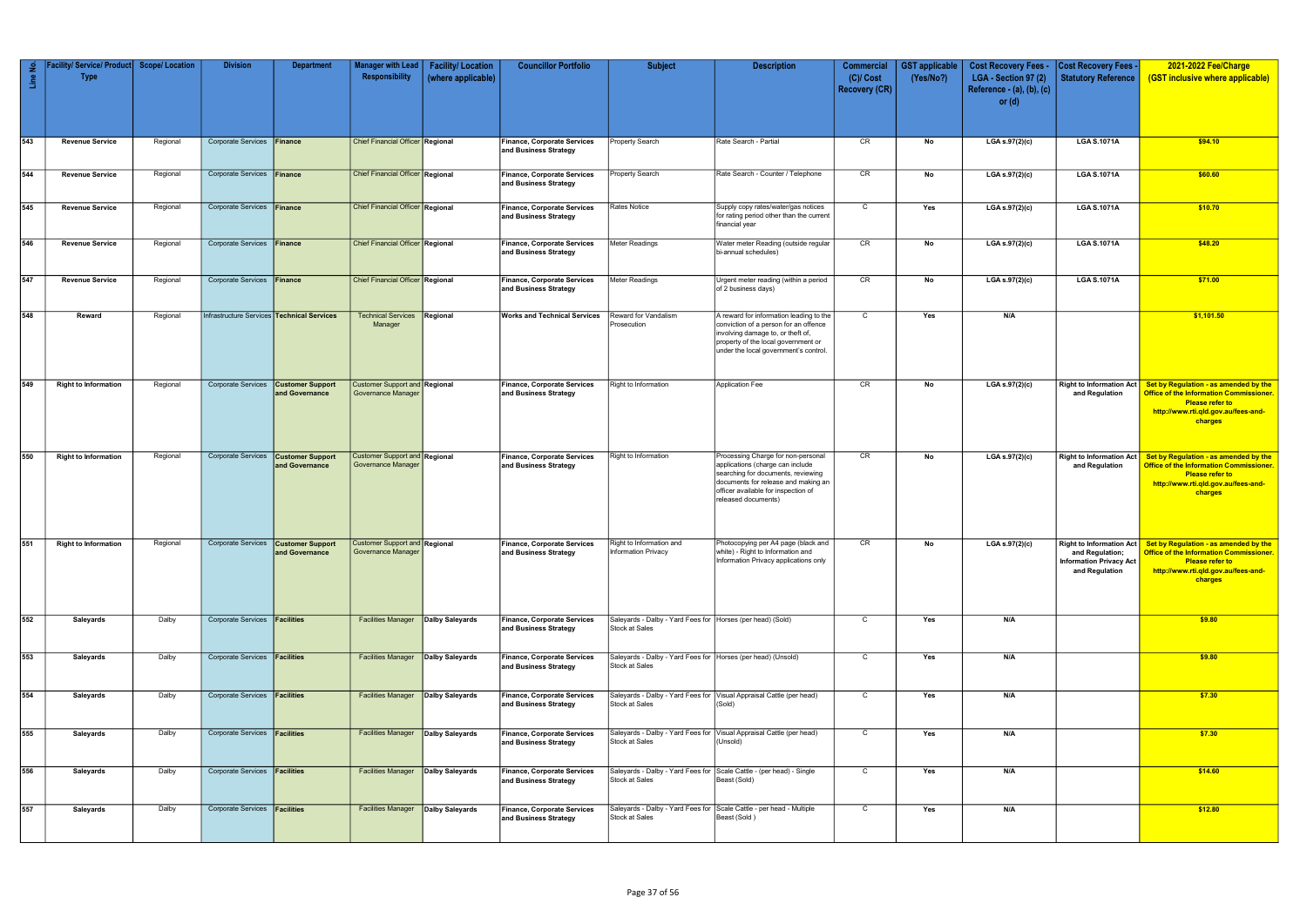| Line No.   | // Service/ Product<br><b>Type</b> | <b>Scope/ Location</b> | <b>Division</b>                                                              | <b>Department</b> | <b>Manager with Lead</b><br>Responsibility                                             | <b>Facility/Location</b><br>(where applicable) | <b>Councillor Portfolio</b>                                                                       | <b>Subject</b>                                                                                                        | <b>Description</b>                                                                                                                         | <b>Commercial</b><br>$(C)/$ Cost<br><b>Recovery (CR)</b> | <b>GST</b> applicable<br>(Yes/No?) | <b>Cost Recovery Fees -</b><br>LGA - Section 97 (2)<br>Reference $-$ (a), (b), (c)<br>or $(d)$ | <b>Cost Recovery Fees -</b><br><b>Statutory Reference</b> | 2021-2022 Fee/Charge<br>(GST inclusive where applicable) |
|------------|------------------------------------|------------------------|------------------------------------------------------------------------------|-------------------|----------------------------------------------------------------------------------------|------------------------------------------------|---------------------------------------------------------------------------------------------------|-----------------------------------------------------------------------------------------------------------------------|--------------------------------------------------------------------------------------------------------------------------------------------|----------------------------------------------------------|------------------------------------|------------------------------------------------------------------------------------------------|-----------------------------------------------------------|----------------------------------------------------------|
| 558        | Saleyards                          | Dalby                  | Corporate Services <b>Facilities</b>                                         |                   | <b>Facilities Manager</b>                                                              | Dalby Saleyards                                | <b>Finance, Corporate Services</b><br>and Business Strategy                                       | Saleyards - Dalby - Yard Fees for Scanning Fee (per head) (Sold)<br>Stock at Sales                                    |                                                                                                                                            | $\mathsf{C}$                                             | Yes                                | N/A                                                                                            |                                                           | \$1.90                                                   |
| 559        | Saleyards                          | Dalby                  | Corporate Services <b>Facilities</b>                                         |                   | <b>Facilities Manager</b>                                                              | Dalby Saleyards                                | <b>Finance, Corporate Services</b><br>and Business Strategy                                       | Stock at Sales                                                                                                        | Saleyards - Dalby - Yard Fees for Scanning Fee (per head) (Unsold)                                                                         | $\mathsf{C}$                                             | Yes                                | N/A                                                                                            |                                                           | \$1.90                                                   |
| 560        | Saleyards                          | Dalby                  | <b>Corporate Services</b>                                                    | Facilities        | <b>Facilities Manager</b>                                                              | Dalby Saleyards                                | <b>Finance, Corporate Services</b><br>and Business Strategy                                       | Stock at Sales                                                                                                        | Saleyards - Dalby - Yard Fees for Calves (scanned with cows per head)<br>(Sold)                                                            | $\overline{C}$                                           | Yes                                | N/A                                                                                            |                                                           | \$1.90                                                   |
| 561        | Saleyards                          | Dalby                  | <b>Corporate Services</b>                                                    | Facilities        | <b>Facilities Manager</b>                                                              | Dalby Saleyards                                | <b>Finance, Corporate Services</b><br>and Business Strategy                                       | Saleyards - Dalby - Special<br><b>Weighing Charges</b>                                                                | Cattle - plus scale operation (per<br>head)                                                                                                | C                                                        | Yes                                | N/A                                                                                            |                                                           | \$7.30                                                   |
| 562        | Saleyards                          | Dalby                  | Corporate Services <b>Facilities</b>                                         |                   | <b>Facilities Manager</b>                                                              | Dalby Saleyards                                | <b>Finance, Corporate Services</b><br>and Business Strategy                                       | Saleyards - Dalby - Special<br><b>Weighing Charges</b>                                                                | Scale Operation Charge (per hour)                                                                                                          | $\mathsf{C}$                                             | Yes                                | N/A                                                                                            |                                                           | \$70.70                                                  |
| 563        | Saleyards                          | Dalby                  | Corporate Services <b>Facilities</b>                                         |                   | <b>Facilities Manager</b>                                                              | Dalby Saleyards                                | <b>Finance, Corporate Services</b><br>and Business Strategy                                       | Saleyards - Dalby - Special<br><b>Weighing Charges</b>                                                                | Minimum Charge                                                                                                                             | $\mathsf{C}$                                             | Yes                                | N/A                                                                                            |                                                           | \$143.50                                                 |
| 564        | Saleyards                          | Dalby                  | Corporate Services <b>Facilities</b>                                         |                   | <b>Facilities Manager</b>                                                              | Dalby Saleyards                                | <b>Finance, Corporate Services</b><br>and Business Strategy                                       | Saleyards - Dalby - Special<br><b>Weighing Charges</b>                                                                | Scales "off peak" time                                                                                                                     | $\mathsf{C}$                                             | Yes                                | N/A                                                                                            |                                                           | <b>By Negotiation</b>                                    |
| 565        | Saleyards                          | Dalby                  | <b>Corporate Services</b>                                                    | Facilities        | <b>Facilities Manager</b>                                                              | Dalby Saleyards                                | <b>Finance, Corporate Services</b><br>and Business Strategy                                       | Saleyards - Dalby - Use of Yards<br>and Facilities                                                                    | * Note: The following fees do not apply<br>to stock yarded for sale for four days<br>before and four days after sale:                      | $\mathsf{C}$                                             | Yes                                | N/A                                                                                            |                                                           | <b>Refer description</b>                                 |
| 566<br>567 | Saleyards<br>Saleyards             | Dalby<br>Dalby         | Corporate Services <b>Facilities</b><br><b>Corporate Services</b>            | <b>Facilities</b> | <b>Facilities Manager</b><br><b>Facilities Manager</b>                                 | Dalby Saleyards<br>Dalby Saleyards             | <b>Finance, Corporate Services</b><br>and Business Strategy<br><b>Finance, Corporate Services</b> | Saleyards - Dalby - Use of Yards  * Horses - per head - per day<br>and Facilities<br>Saleyards - Dalby - Use of Yards | Cattle - per head - per day                                                                                                                | $\mathsf{C}$<br>C                                        | Yes<br>Yes                         | N/A<br>N/A                                                                                     |                                                           | \$2.50<br>\$0.70                                         |
| 568        | Saleyards                          | Dalby                  | Corporate Services <b>Facilities</b>                                         |                   | <b>Facilities Manager</b>                                                              | Dalby Saleyards                                | and Business Strategy<br><b>Finance, Corporate Services</b>                                       | and Facilities<br>Saleyards - Dalby - Use of Yards                                                                    | * Minimum Fee - per day                                                                                                                    | $\mathsf{C}$                                             | Yes                                | N/A                                                                                            |                                                           | \$55.70                                                  |
| 569        | Saleyards                          | Dalby                  | Corporate Services <b>Facilities</b>                                         |                   | <b>Facilities Manager</b> Dalby Saleyards                                              |                                                | and Business Strategy<br>Finance, Corporate Services                                              | and Facilities                                                                                                        | Saleyards - Dalby - Use of Yards Only hay accompanied by Supplier                                                                          |                                                          | Yes                                |                                                                                                |                                                           | \$11.00                                                  |
|            |                                    |                        |                                                                              |                   |                                                                                        |                                                | and Business Strategy                                                                             | and Facilities                                                                                                        | Declaration is to be used in the Dalby<br>Regional Saleyards. If any Sorghum<br>Stubble is used a surcharge of \$10.70<br>will be incurred |                                                          |                                    |                                                                                                |                                                           |                                                          |
| 570        | Saleyards                          | Dalby                  | Corporate Services <b>Facilities</b>                                         |                   | <b>Facilities Manager Dalby Saleyards</b>                                              |                                                | <b>Finance, Corporate Services</b><br>and Business Strategy                                       | Saleyards - Dalby - Use of Yards<br>and Facilities (Agistment)                                                        | ' Cattle yarded but not for processing<br>through yards - per head - per day                                                               | $\mathsf{C}$                                             | Yes                                | N/A                                                                                            |                                                           | \$4.40                                                   |
| 571        | Saleyards                          | Dalby                  | Corporate Services <b>Facilities</b>                                         |                   | <b>Facilities Manager Dalby Saleyards</b>                                              |                                                | <b>Finance, Corporate Services</b><br>and Business Strategy                                       | Saleyards - Dalby - Loading<br>Ramp Charges                                                                           | All Stock - per head - per day                                                                                                             | $\mathsf{C}$                                             | Yes                                | N/A                                                                                            |                                                           | \$0.70                                                   |
| 572        | Saleyards                          | Dalby                  | Corporate Services <b>Facilities</b>                                         |                   | <b>Facilities Manager Dalby Saleyards</b>                                              |                                                | <b>Finance, Corporate Services</b><br>and Business Strategy                                       | Saleyards - Dalby - Private<br>Saleyards Licence                                                                      | Annual/Restricted                                                                                                                          | $\mathsf{C}$                                             | Yes                                | N/A                                                                                            |                                                           | \$1,542.70                                               |
| 573<br>574 | Saleyards<br>Saleyards             | Dalby<br>Dalby         | Corporate Services <b>Facilities</b><br>Corporate Services <b>Facilities</b> |                   | <b>Facilities Manager Dalby Saleyards</b><br><b>Facilities Manager Dalby Saleyards</b> |                                                | Finance, Corporate Services<br>and Business Strategy<br><b>Finance, Corporate Services</b>        | Saleyards - Dalby - Special and<br><b>Stud Sales</b><br>Saleyards - Dalby - Special and                               | Cattle - Booking Fees - per sale<br>Cattle - Plus Yard Dues - per head                                                                     | $\mathsf{C}$<br>$\mathsf{C}$                             | Yes<br>Yes                         | N/A<br>N/A                                                                                     |                                                           | \$794.40<br>\$36.50                                      |
| 575        | Saleyards                          | Dalby                  | Corporate Services <b>Facilities</b>                                         |                   | <b>Facilities Manager Dalby Saleyards</b>                                              |                                                | and Business Strategy<br><b>Finance, Corporate Services</b>                                       | <b>Stud Sales</b><br>Saleyards - Dalby - Special and                                                                  | yarded<br>If applicable a Special Cleaning Fee                                                                                             | $\mathsf{C}$                                             | Yes                                | N/A                                                                                            |                                                           | <b>Refer description</b>                                 |
|            |                                    |                        |                                                                              |                   |                                                                                        |                                                | and Business Strategy                                                                             | <b>Stud Sales</b>                                                                                                     | (at cost) will be levied to cover any<br>costs incurred out of working hours to<br>prepare for sale).                                      |                                                          |                                    |                                                                                                |                                                           |                                                          |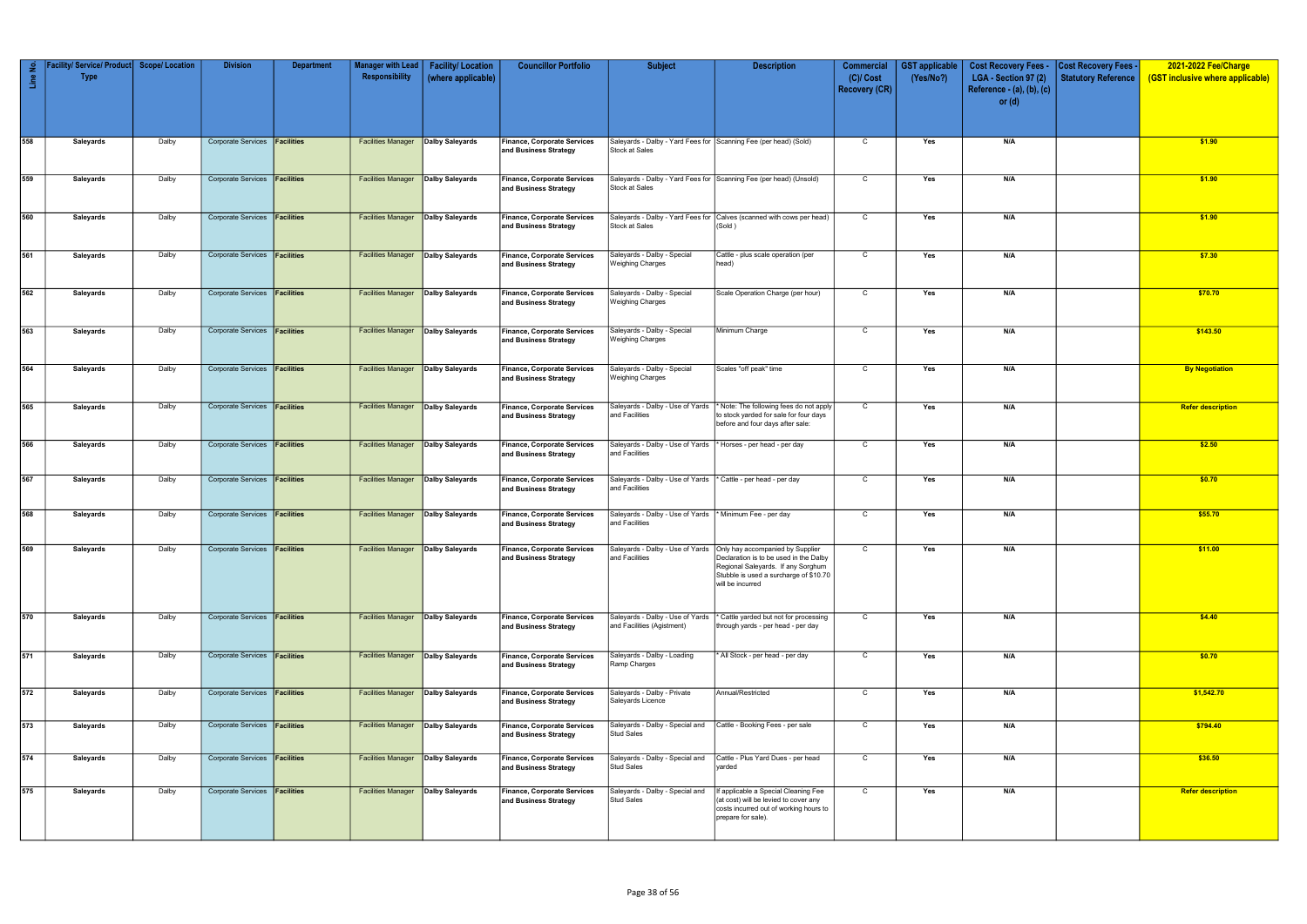|          | Facility/ Service/ Product   Scope/ Location |         | <b>Division</b>                      | <b>Department</b>                           | <b>Manager with Lead</b>                    | <b>Facility/Location</b> | <b>Councillor Portfolio</b>                                 | <b>Subject</b>                                                              | <b>Description</b>                                                                                            | <b>Commercial</b>    | <b>GST</b> applicable | <b>Cost Recovery Fees -</b> | <b>Cost Recovery Fees -</b> | 2021-2022 Fee/Charge             |
|----------|----------------------------------------------|---------|--------------------------------------|---------------------------------------------|---------------------------------------------|--------------------------|-------------------------------------------------------------|-----------------------------------------------------------------------------|---------------------------------------------------------------------------------------------------------------|----------------------|-----------------------|-----------------------------|-----------------------------|----------------------------------|
| Line No. | <b>Type</b>                                  |         |                                      |                                             | Responsibility                              | (where applicable)       |                                                             |                                                                             |                                                                                                               | $(C)/$ Cost          | (Yes/No?)             | LGA - Section 97 (2)        | <b>Statutory Reference</b>  | (GST inclusive where applicable) |
|          |                                              |         |                                      |                                             |                                             |                          |                                                             |                                                                             |                                                                                                               | <b>Recovery (CR)</b> |                       | Reference - (a), (b), (c)   |                             |                                  |
|          |                                              |         |                                      |                                             |                                             |                          |                                                             |                                                                             |                                                                                                               |                      |                       | or $(d)$                    |                             |                                  |
|          |                                              |         |                                      |                                             |                                             |                          |                                                             |                                                                             |                                                                                                               |                      |                       |                             |                             |                                  |
| 576      | Saleyards                                    | Dalby   | Corporate Services <b>Facilities</b> |                                             | <b>Facilities Manager</b>                   | Dalby Saleyards          | <b>Finance, Corporate Services</b>                          |                                                                             | Saleyards - Dalby - Special Store   Booking Fee (per sale) Normal yard                                        | $\mathsf{C}$         | Yes                   | N/A                         |                             | \$495.70                         |
|          |                                              |         |                                      |                                             |                                             |                          | and Business Strategy                                       | Sales                                                                       | dues, weigh and scan fees apply.                                                                              |                      |                       |                             |                             |                                  |
|          |                                              |         |                                      |                                             |                                             |                          |                                                             |                                                                             | Credit to be applied if no paint marking<br>is required.                                                      |                      |                       |                             |                             |                                  |
| 577      | Saleyards                                    | Dalby   | <b>Corporate Services</b>            | <b>Facilities</b>                           | <b>Facilities Manager   Dalby Saleyards</b> |                          | <b>Finance, Corporate Services</b>                          | Saleyards - Dalby - Special Store                                           | Yard Dues (fixed minimum charge) up                                                                           | $\mathsf{C}$         | Yes                   | N/A                         |                             | \$15,422.30                      |
|          |                                              |         |                                      |                                             |                                             |                          | and Business Strategy                                       | Sales                                                                       | to 1000 head                                                                                                  |                      |                       |                             |                             |                                  |
| 578      | Saleyards                                    | Dalby   | Corporate Services <b>Facilities</b> |                                             | <b>Facilities Manager Dalby Saleyards</b>   |                          | <b>Finance, Corporate Services</b>                          | Saleyards - Dalby - Agents Fees                                             | Permit Fee - per annum (to be                                                                                 | $\mathsf{C}$         | Yes                   | N/A                         |                             | \$13,439.70                      |
|          |                                              |         |                                      |                                             |                                             |                          | and Business Strategy                                       |                                                                             | invoiced half yearly)                                                                                         |                      |                       |                             |                             |                                  |
|          |                                              |         |                                      |                                             |                                             |                          |                                                             |                                                                             |                                                                                                               |                      |                       |                             |                             |                                  |
| 579      | Saleyards                                    | Dalby   | Corporate Services <b>Facilities</b> |                                             | <b>Facilities Manager Dalby Saleyards</b>   |                          | <b>Finance, Corporate Services</b>                          |                                                                             | Saleyards - Dalby - Agents Fees   Handling Fees - per head yarded                                             | $\mathsf{C}$         | Yes                   | N/A                         |                             | \$1.75                           |
|          |                                              |         |                                      |                                             |                                             |                          | and Business Strategy                                       |                                                                             |                                                                                                               |                      |                       |                             |                             |                                  |
|          |                                              |         |                                      |                                             |                                             |                          |                                                             |                                                                             |                                                                                                               |                      |                       |                             |                             |                                  |
| 580      | Saleyards                                    | Dalby   | Corporate Services <b>Facilities</b> |                                             | <b>Facilities Manager   Dalby Saleyards</b> |                          | <b>Finance, Corporate Services</b><br>and Business Strategy | Saleyards - Dalby - Dead Stock in Disposal Fee - Cattle - per head<br>Yards |                                                                                                               | $\mathbf C$          | Yes                   | N/A                         |                             | \$176.60                         |
|          |                                              |         |                                      |                                             |                                             |                          |                                                             |                                                                             |                                                                                                               |                      |                       |                             |                             |                                  |
| 581      | Saleyards                                    | Dalby   | Corporate Services <b>Facilities</b> |                                             | <b>Facilities Manager Dalby Saleyards</b>   |                          | <b>Finance, Corporate Services</b>                          | Saleyards - Dalby - Scale Fees                                              | Single Beast - yard dues                                                                                      | $\mathbf C$          | Yes                   | N/A                         |                             | \$7.30                           |
|          |                                              |         |                                      |                                             |                                             |                          | and Business Strategy                                       | Breakup                                                                     |                                                                                                               |                      |                       |                             |                             |                                  |
|          |                                              |         |                                      |                                             |                                             |                          |                                                             |                                                                             |                                                                                                               |                      |                       |                             |                             |                                  |
| 582      | Saleyards                                    | Dalby   | Corporate Services <b>Facilities</b> |                                             | <b>Facilities Manager Dalby Saleyards</b>   |                          | <b>Finance, Corporate Services</b><br>and Business Strategy | Saleyards - Dalby - Scale Fees<br><b>Breakup</b>                            | Single Beast - scale fees                                                                                     | $\mathsf{C}$         | Yes                   | N/A                         |                             | \$7.30                           |
|          |                                              |         |                                      |                                             |                                             |                          |                                                             |                                                                             |                                                                                                               |                      |                       |                             |                             |                                  |
| 583      | Saleyards                                    | Dalby   | <b>Corporate Services</b>            | Facilities                                  | <b>Facilities Manager   Dalby Saleyards</b> |                          | <b>Finance, Corporate Services</b>                          | Saleyards - Dalby - Scale Fees                                              | Multiple Beast - yard dues                                                                                    | $\mathsf{C}$         | Yes                   | N/A                         |                             | \$7.30                           |
|          |                                              |         |                                      |                                             |                                             |                          | and Business Strategy                                       | <b>Breakup</b>                                                              |                                                                                                               |                      |                       |                             |                             |                                  |
|          |                                              |         |                                      |                                             |                                             |                          |                                                             |                                                                             |                                                                                                               |                      |                       |                             |                             |                                  |
| 584      | Saleyards                                    | Dalby   | Corporate Services <b>Facilities</b> |                                             | <b>Facilities Manager Dalby Saleyards</b>   |                          | Finance, Corporate Services                                 | Saleyards - Dalby - Scale Fees                                              | Multiple Beast - scale fees                                                                                   | $\mathsf{C}$         | Yes                   | N/A                         |                             | \$5.50                           |
|          |                                              |         |                                      |                                             |                                             |                          | and Business Strategy                                       | Breakup                                                                     |                                                                                                               |                      |                       |                             |                             |                                  |
|          |                                              |         |                                      |                                             |                                             |                          |                                                             |                                                                             |                                                                                                               |                      |                       |                             |                             |                                  |
| 585      | Saleyards                                    | Dalby   | Corporate Services <b>Facilities</b> |                                             | <b>Facilities Manager Dalby Saleyards</b>   |                          | Finance, Corporate Services<br>and Business Strategy        |                                                                             | Saleyards - Dalby - NLIS Charges   Tagging or Re-Tagging - per beast                                          | $\mathbf C$          | Yes                   | N/A                         |                             | \$40.10                          |
|          |                                              |         |                                      |                                             |                                             |                          |                                                             |                                                                             |                                                                                                               |                      |                       |                             |                             |                                  |
| 586      | Saleyards                                    | Dalby   | Corporate Services <b>Facilities</b> |                                             | <b>Facilities Manager Dalby Saleyards</b>   |                          | <b>Finance, Corporate Services</b>                          | Saleyards - Dalby - NLIS Charges Retagging - Non Readers                    |                                                                                                               | $\mathbf C$          | Yes                   | N/A                         |                             | <b>No Charge</b>                 |
|          |                                              |         |                                      |                                             |                                             |                          | and Business Strategy                                       |                                                                             |                                                                                                               |                      |                       |                             |                             |                                  |
|          |                                              |         |                                      |                                             |                                             |                          |                                                             |                                                                             |                                                                                                               |                      |                       |                             |                             |                                  |
| 587      | Saleyards                                    | Dalby   | Corporate Services <b>Facilities</b> |                                             | <b>Facilities Manager Dalby Saleyards</b>   |                          | <b>Finance, Corporate Services</b><br>and Business Strategy |                                                                             | Saleyards - Dalby - NLIS Charges   Tagging or Re-Tagging - per beast<br>(Bulls)                               | C                    | Yes                   | N/A                         |                             | \$71.70                          |
|          |                                              |         |                                      |                                             |                                             |                          |                                                             |                                                                             |                                                                                                               |                      |                       |                             |                             |                                  |
| 588      | Saleyards                                    | Dalby   | Corporate Services <b>Facilities</b> |                                             | <b>Facilities Manager</b> Dalby Saleyards   |                          | <b>Finance, Corporate Services</b>                          | Saleyards - Dalby - NLIS Charges Agents Rescan Fee - per beast              |                                                                                                               | $\mathsf{C}$         | Yes                   | N/A                         |                             | \$4.80                           |
|          |                                              |         |                                      |                                             |                                             |                          | and Business Strategy                                       |                                                                             |                                                                                                               |                      |                       |                             |                             |                                  |
|          |                                              |         |                                      |                                             |                                             |                          |                                                             |                                                                             |                                                                                                               |                      |                       |                             |                             |                                  |
| 589      | Saleyards                                    | Dalby   | Corporate Services <b>Facilities</b> |                                             | <b>Facilities Manager Dalby Saleyards</b>   |                          | Finance, Corporate Services<br>and Business Strategy        |                                                                             | Saleyards - Dalby - NLIS Charges Additional Scanning Fee Request (to<br>be added where applicable - per head) | $\mathsf{C}$         | Yes                   | N/A                         |                             | \$10.00                          |
|          |                                              |         |                                      |                                             |                                             |                          |                                                             |                                                                             |                                                                                                               |                      |                       |                             |                             |                                  |
|          |                                              |         |                                      |                                             |                                             |                          |                                                             |                                                                             |                                                                                                               |                      |                       |                             |                             |                                  |
|          |                                              |         |                                      |                                             |                                             |                          |                                                             |                                                                             |                                                                                                               |                      |                       |                             |                             |                                  |
|          |                                              |         |                                      |                                             |                                             |                          |                                                             |                                                                             |                                                                                                               |                      |                       |                             |                             |                                  |
| 590      | Saleyards                                    | Wandoan | Community &<br>Liveability           | <b>Planning &amp;</b><br><b>Environment</b> | Planning &<br><b>Environment Manager</b>    | <b>Wandoan Saleyards</b> | Finance, Corporate Services<br>and Business Strategy        | Saleyards - Wandoan - Carcass<br>Removal                                    | 1 to 3 head (per head)                                                                                        | $\mathsf{C}$         | Yes                   | N/A                         |                             | <b>Private Works</b>             |
|          |                                              |         |                                      |                                             |                                             |                          |                                                             |                                                                             |                                                                                                               |                      |                       |                             |                             |                                  |
| 591      | Saleyards                                    | Wandoan | Community &                          | Planning &                                  | Planning &                                  | <b>Wandoan Saleyards</b> | <b>Finance, Corporate Services</b>                          | Saleyards - Wandoan - Carcass   4 to 10 head (per head)                     |                                                                                                               | $\mathsf{C}$         | Yes                   | N/A                         |                             | <b>Private Works</b>             |
|          |                                              |         | Liveability                          | <b>Environment</b>                          | <b>Environment Manager</b>                  |                          | and Business Strategy                                       | Removal                                                                     |                                                                                                               |                      |                       |                             |                             |                                  |
|          |                                              |         |                                      |                                             |                                             |                          |                                                             |                                                                             |                                                                                                               |                      |                       |                             |                             |                                  |
| 592      | Saleyards                                    | Wandoan | Community &<br>Liveability           | <b>Planning &amp;</b><br>Environment        | Planning &<br><b>Environment Manager</b>    | Wandoan Saleyards        | Finance, Corporate Services<br>and Business Strategy        | Removal                                                                     | Saleyards - Wandoan - Carcass   Over 10 head (lesser of per head or<br>private works charges)                 | $\overline{C}$       | Yes                   | N/A                         |                             | <b>Private Works</b>             |
|          |                                              |         |                                      |                                             |                                             |                          |                                                             |                                                                             |                                                                                                               |                      |                       |                             |                             |                                  |
| 593      | Saleyards                                    | Dalby   | Corporate Services <b>Facilities</b> |                                             | <b>Facilities Manager Dalby Saleyards</b>   |                          | <b>Finance, Corporate Services</b>                          | Saleyards - Dalby - Call Out Fee   After Hours Call Out Fee                 |                                                                                                               | $\mathsf{C}$         | Yes                   | N/A                         |                             | \$313.30                         |
|          |                                              |         |                                      |                                             |                                             |                          | and Business Strategy                                       |                                                                             |                                                                                                               |                      |                       |                             |                             |                                  |
|          |                                              |         |                                      |                                             |                                             |                          |                                                             |                                                                             |                                                                                                               |                      |                       |                             |                             |                                  |
|          |                                              |         |                                      |                                             |                                             |                          |                                                             |                                                                             |                                                                                                               |                      |                       |                             |                             |                                  |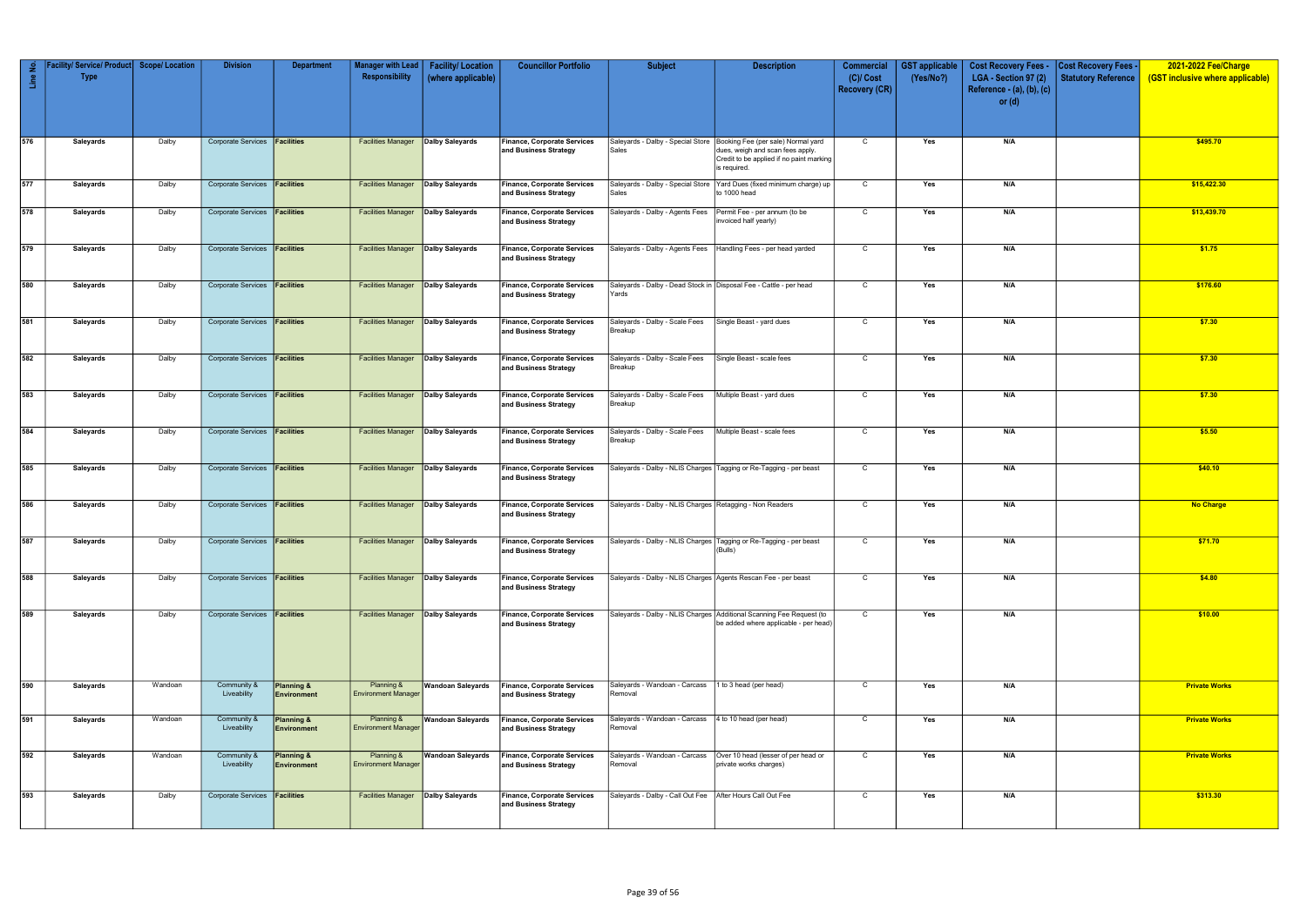| Line No. | Facility/ Service/ Product   Scope/ Location<br><b>Type</b> |       | <b>Division</b>                      | <b>Department</b> | <b>Manager with Lead</b><br>Responsibility | <b>Facility/Location</b><br>(where applicable) | <b>Councillor Portfolio</b>                                                             | <b>Subject</b>                                                             | <b>Description</b>                                                                                                                                                                          | <b>Commercial</b><br>$(C)/$ Cost | <b>GST</b> applicable<br>(Yes/No?) | <b>Cost Recovery Fees -</b><br>LGA - Section 97 (2) | <b>Cost Recovery Fees -</b><br><b>Statutory Reference</b> | 2021-2022 Fee/Charge<br>(GST inclusive where applicable) |
|----------|-------------------------------------------------------------|-------|--------------------------------------|-------------------|--------------------------------------------|------------------------------------------------|-----------------------------------------------------------------------------------------|----------------------------------------------------------------------------|---------------------------------------------------------------------------------------------------------------------------------------------------------------------------------------------|----------------------------------|------------------------------------|-----------------------------------------------------|-----------------------------------------------------------|----------------------------------------------------------|
|          |                                                             |       |                                      |                   |                                            |                                                |                                                                                         |                                                                            |                                                                                                                                                                                             | <b>Recovery (CR)</b>             |                                    | Reference - (a), (b), (c)<br>or $(d)$               |                                                           |                                                          |
|          |                                                             |       |                                      |                   |                                            |                                                |                                                                                         |                                                                            |                                                                                                                                                                                             |                                  |                                    |                                                     |                                                           |                                                          |
| 594      | Showgrounds                                                 | Dalby | Corporate Services <b>Facilities</b> |                   | <b>Facilities Manager</b>                  | Dalby Showgrounds                              | Strategic Communications and   Dalby Event Centre - Dalby<br><b>Council Facilities</b>  |                                                                            | Whole Venue Hire                                                                                                                                                                            | $\mathsf{C}$                     | Yes                                | N/A                                                 |                                                           | \$360.10                                                 |
| 595      | Showgrounds                                                 | Dalby | Corporate Services <b>Facilities</b> |                   | <b>Facilities Manager</b>                  | Dalby Showgrounds                              | Strategic Communications and   Dalby Event Centre - Dalby<br><b>Council Facilities</b>  |                                                                            | Function Set up Fee                                                                                                                                                                         | $\mathsf{C}$                     | Yes                                | N/A                                                 |                                                           | \$514.50                                                 |
| 596      | Showgrounds                                                 | Dalby | Corporate Services <b>Facilities</b> |                   | <b>Facilities Manager</b>                  | Dalby Showgrounds                              | Strategic Communications and Dalby Event Centre - Dalby<br><b>Council Facilities</b>    |                                                                            | Whole Venue - Not for Profit<br>Organisations                                                                                                                                               | $\mathsf{C}$                     | Yes                                | N/A                                                 |                                                           | \$180.10                                                 |
| 597      | Showgrounds                                                 | Dalby | Corporate Services <b>Facilities</b> |                   | <b>Facilities Manager</b>                  | Dalby Showgrounds                              | Strategic Communications and   Dalby Event Centre<br><b>Council Facilities</b>          |                                                                            | Whole Venue - includes cleaning -<br>50% reduction in Fees for NFP or less<br>than 4 hours (excluding cleaning<br>charges)                                                                  |                                  | Yes                                | N/A                                                 |                                                           | \$514.50                                                 |
| 598      | Showgrounds                                                 | Dalby | Corporate Services <b>Facilities</b> |                   | <b>Facilities Manager</b>                  | Dalby Showgrounds                              | Strategic Communications and   Dalby Event Centre - Dalby<br><b>Council Facilities</b>  |                                                                            | Part Venue Hire - Veranda or Deck                                                                                                                                                           | $\mathsf{C}$                     | Yes                                | N/A                                                 |                                                           | \$154.30                                                 |
| 599      | Showgrounds                                                 | Dalby | <b>Corporate Services</b>            | Facilities        | <b>Facilities Manager</b>                  | Dalby Showgrounds                              | Strategic Communications and   Dalby Event Centre - Dalby<br><b>Council Facilities</b>  |                                                                            | Dalby Event Centre - Veranda and<br>Shared amenities -<br>Not for Profit Organisations                                                                                                      | C                                | Yes                                | N/A                                                 |                                                           | \$77.20                                                  |
| 600      | Showgrounds                                                 | Dalby | <b>Corporate Services</b>            | <b>Facilities</b> | <b>Facilities Manager</b>                  | Dalby Showgrounds                              | Strategic Communications and   Dalby Event Centre - Dalby<br><b>Council Facilities</b>  |                                                                            | Dalby Event Centre - Veranda and<br>Shared amenities - includes cleaning -<br>50% reduction in Fees for NFP or less<br>than 4 hours (excluding cleaning<br>charges)                         | $\mathsf{A}$                     | Yes                                | N/A                                                 |                                                           | \$308.70                                                 |
| 601      | Showgrounds                                                 | Dalby | Corporate Services <b>Facilities</b> |                   | <b>Facilities Manager</b>                  | Dalby Showgrounds                              | Strategic Communications and Dalby Event Centre - Dalby<br><b>Council Facilities</b>    |                                                                            | Knowles Room and shared amenities                                                                                                                                                           | $\mathsf{A}$                     | Yes                                | N/A                                                 |                                                           | \$205.80                                                 |
| 602      | Showgrounds                                                 | Dalby | Corporate Services <b>Facilities</b> |                   | <b>Facilities Manager</b>                  | Dalby Showgrounds                              | Strategic Communications and   Dalby Event Centre - Dalby<br><b>Council Facilities</b>  |                                                                            | Knowles Room and shared amenities<br>Not for Profit<br>Organisations                                                                                                                        | $\overline{A}$                   | Yes                                | N/A                                                 |                                                           | \$102.90                                                 |
| 603      | Showgrounds                                                 | Dalby | Corporate Services <b>Facilities</b> |                   | <b>Facilities Manager</b>                  | <b>Dalby Showgrounds</b>                       | Strategic Communications and   Dalby Event Centre - Dalby<br><b>Council Facilities</b>  |                                                                            | Knowles Room and shared amenities<br>includes cleaning - 50% reduction in<br>Fees for NFP or less than 4 hours<br>(excluding cleaning charges)                                              | A                                | Yes                                | N/A                                                 |                                                           | \$360.10                                                 |
| 604      | Showgrounds                                                 | Dalby | Corporate Services <b>Facilities</b> |                   | <b>Facilities Manager</b>                  | Dalby Showgrounds                              | Strategic Communications and   Dalby Event Centre - Dalby<br><b>Council Facilities</b>  |                                                                            | Deck and shared amenities - 50%<br>reduction in Fees for (4 hours and<br>less)                                                                                                              | $\overline{A}$                   | Yes                                | N/A                                                 |                                                           | \$154.30                                                 |
| 605      | Showgrounds                                                 | Dalby | Corporate Services <b>Facilities</b> |                   | <b>Facilities Manager</b>                  | Dalby Showgrounds                              | Strategic Communications and   Dalby Event Centre - Dalby<br><b>Council Facilities</b>  |                                                                            | Deck and shared amenities -Not for<br>Profit<br>Organisations                                                                                                                               | A                                | Yes                                | N/A                                                 |                                                           | \$77.20                                                  |
| 606      | Showgrounds                                                 | Dalby | Corporate Services <b>Facilities</b> |                   | <b>Facilities Manager</b>                  | <b>Dalby Showgrounds</b>                       | Strategic Communications and   Dalby Event Centre - Dalby<br><b>Council Facilities</b>  |                                                                            | Deck and shared amenities - includes<br>cleaning - 50% reduction in Fees for<br>NFP or less than 4 hours (excluding<br>cleaning charges).                                                   | A                                | Yes                                | N/A                                                 |                                                           | \$308.70                                                 |
| 607      | Showgrounds                                                 | Dalby | <b>Corporate Services</b>            | <b>Facilities</b> | <b>Facilities Manager</b>                  | <b>Dalby Showgrounds</b>                       | Strategic Communications and Endorsed Showground User<br><b>Council Facilities</b>      | Group Hire Rates (25% of<br>Commercial)                                    | <b>Endorsed Showground User Groups</b><br>will pay 25% of the Commercial Rate<br>payable, with the exception of fees<br>indicated as payable be "All Users"<br>(excluding cleaning charges) | $\mathsf{C}$                     | Yes                                | N/A                                                 |                                                           | As per description                                       |
| 608      | Showgrounds                                                 | Dalby | Corporate Services <b>Facilities</b> |                   | <b>Facilities Manager</b>                  | Dalby Showgrounds                              | Strategic Communications and Community Groups - Hire Rates<br><b>Council Facilities</b> | (50% of Commercial)                                                        | Community Groups will pay 50% of the<br>Commercial Rate payable, with the<br>exception of fees indicated as payable<br>be "All Users" (excluding cleaning<br>charges).                      | $\mathsf{C}$                     | Yes                                | N/A                                                 |                                                           | As per description                                       |
| 609      | Showgrounds                                                 | Dalby | Corporate Services <b>Facilities</b> |                   | <b>Facilities Manager</b>                  | Dalby Showgrounds                              | <b>Strategic Communications and</b><br><b>Council Facilities</b>                        | Dalby Event Centre - Dalby -<br>Refundable Security Deposit - All<br>Users | Security Deposit Dalby Event Centre                                                                                                                                                         | $\mathsf{C}$                     | No                                 | N/A                                                 |                                                           | \$514.50                                                 |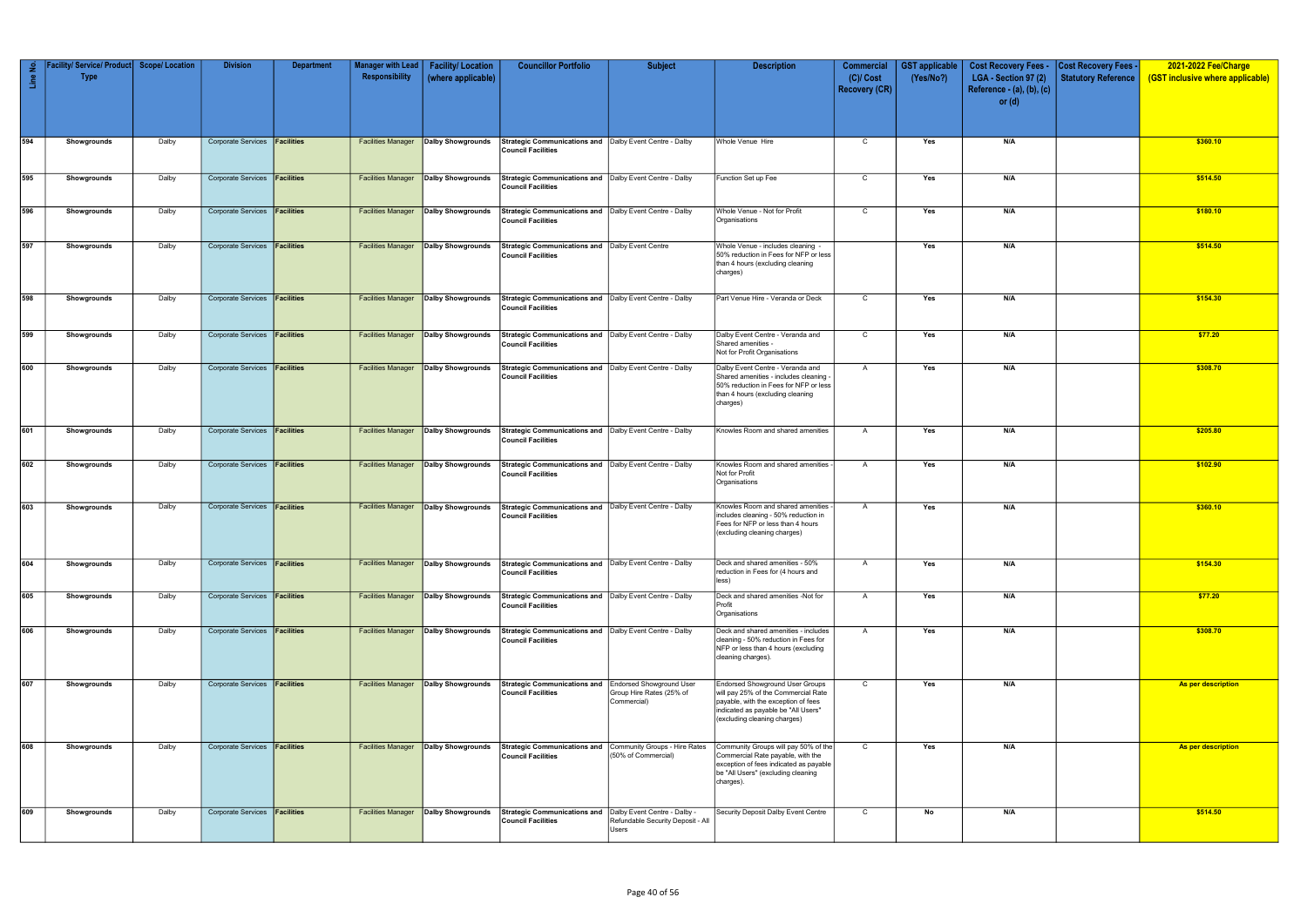| Line No. | <b>Service/Product</b><br><b>Type</b> | <b>Scope/Location</b> | <b>Division</b>                      | <b>Department</b> | <b>Manager with Lead</b><br>Responsibility | <b>Facility/Location</b><br>(where applicable) | <b>Councillor Portfolio</b>                                                                                                       | <b>Subject</b>                                                               | <b>Description</b>                                                                                                            | <b>Commercial</b><br>$(C)/$ Cost | <b>GST</b> applicable<br>(Yes/No?) | <b>Cost Recovery Fees -</b><br>LGA - Section 97 (2) | <b>Cost Recovery Fees</b><br><b>Statutory Reference</b> | 2021-2022 Fee/Charge<br>(GST inclusive where applicable) |
|----------|---------------------------------------|-----------------------|--------------------------------------|-------------------|--------------------------------------------|------------------------------------------------|-----------------------------------------------------------------------------------------------------------------------------------|------------------------------------------------------------------------------|-------------------------------------------------------------------------------------------------------------------------------|----------------------------------|------------------------------------|-----------------------------------------------------|---------------------------------------------------------|----------------------------------------------------------|
|          |                                       |                       |                                      |                   |                                            |                                                |                                                                                                                                   |                                                                              |                                                                                                                               | <b>Recovery (CR)</b>             |                                    | Reference - (a), (b), (c)                           |                                                         |                                                          |
|          |                                       |                       |                                      |                   |                                            |                                                |                                                                                                                                   |                                                                              |                                                                                                                               |                                  |                                    | or $(d)$                                            |                                                         |                                                          |
| 610      | Showgrounds                           | Dalby                 | Corporate Services <b>Facilities</b> |                   | <b>Facilities Manager</b>                  | Dalby Showgrounds                              | Strategic Communications and Hire of Showground Carpark -                                                                         |                                                                              | Showground Carpark Hire - per day                                                                                             | $\mathsf{C}$                     | Yes                                | N/A                                                 |                                                         | \$242.30                                                 |
|          |                                       |                       |                                      |                   |                                            |                                                | <b>Council Facilities</b>                                                                                                         | Dalby - All Users                                                            |                                                                                                                               |                                  |                                    |                                                     |                                                         |                                                          |
| 611      | Showgrounds                           | Dalby                 | Corporate Services <b>Facilities</b> |                   | <b>Facilities Manager</b>                  | <b>Dalby Showgrounds</b>                       | <b>Strategic Communications and</b><br><b>Council Facilities</b>                                                                  | Hire of Showground Carpark -<br>Dalby - All users                            | Showground Carpark Hire - per hour<br>(up to 4 hours)                                                                         | C                                | Yes                                | N/A                                                 |                                                         | \$31.40                                                  |
|          |                                       |                       |                                      |                   |                                            |                                                |                                                                                                                                   |                                                                              |                                                                                                                               |                                  |                                    |                                                     |                                                         |                                                          |
| 612      | Showgrounds                           | Dalby                 | <b>Corporate Services</b>            | <b>Facilities</b> | <b>Facilities Manager</b>                  | <b>Dalby Showgrounds</b>                       | <b>Strategic Communications and</b><br><b>Council Facilities</b>                                                                  | Regional Halls, Civic Centres,<br>Showground Pavilions - Bump-               | Set Up Charge either side of the event<br>(for Bump-In/Bump-Out) - half the                                                   | $\mathsf{C}$                     | Yes                                | N/A                                                 |                                                         | Half the applicable day rate                             |
|          |                                       |                       |                                      |                   |                                            |                                                |                                                                                                                                   | In/Bump-Out Days                                                             | applicable day rate.                                                                                                          |                                  |                                    |                                                     |                                                         |                                                          |
| 613      | Showgrounds                           | Dalby                 | Corporate Services <b>Facilities</b> |                   | <b>Facilities Manager</b>                  | <b>Dalby Showgrounds</b>                       | <b>Strategic Communications and</b><br><b>Council Facilities</b>                                                                  | Showgrounds Open Grassed<br>Areas 1,2,3,4 - Dalby                            | Open Grassed Areas 1,2,3,4,5- per<br>day                                                                                      | $\mathsf{C}$                     | Yes                                | N/A                                                 |                                                         | \$253.90                                                 |
|          |                                       |                       |                                      |                   |                                            |                                                |                                                                                                                                   |                                                                              |                                                                                                                               |                                  |                                    |                                                     |                                                         |                                                          |
| 614      | Showgrounds                           | Dalby                 | <b>Corporate Services</b>            | Facilities        | <b>Facilities Manager</b>                  | <b>Dalby Showgrounds</b>                       | <b>Strategic Communications and</b><br><b>Council Facilities</b>                                                                  | Showgrounds Open Grassed<br>Areas 1,2,3,4,5 - Dalby                          | Open Grassed Areas 1,2,3,4,5 - up to<br>4 hours                                                                               | $\mathsf{C}$                     | Yes                                | N/A                                                 |                                                         | \$99.30                                                  |
| 615      | Showgrounds                           | Dalby                 | Corporate Services <b>Facilities</b> |                   | <b>Facilities Manager</b>                  | Dalby Showgrounds                              | Strategic Communications and Showground Show Ring                                                                                 |                                                                              | Outdoor Show Ring Hire - per day                                                                                              | C                                | Yes                                | N/A                                                 |                                                         | \$121.40                                                 |
|          |                                       |                       |                                      |                   |                                            |                                                | <b>Council Facilities</b>                                                                                                         |                                                                              |                                                                                                                               |                                  |                                    |                                                     |                                                         |                                                          |
| 616      | Showgrounds                           | Dalby                 | <b>Corporate Services</b>            | Facilities        | <b>Facilities Manager</b>                  | Dalby Showgrounds                              | <b>Strategic Communications and</b><br><b>Council Facilities</b>                                                                  | Showground Show Ring -<br>Commercial                                         | Show Ring Hire - up to 4 hours                                                                                                | $\mathsf{C}$                     | Yes                                | N/A                                                 |                                                         | \$56.60                                                  |
|          |                                       |                       |                                      |                   |                                            |                                                |                                                                                                                                   |                                                                              |                                                                                                                               |                                  |                                    |                                                     |                                                         |                                                          |
| 617      | Showgrounds                           | Dalby                 | Corporate Services <b>Facilities</b> |                   | <b>Facilities Manager</b>                  | Dalby Showgrounds                              | Strategic Communications and Showground Sheep Dog Ring<br><b>Council Facilities</b>                                               |                                                                              | Sheep Dog Ring Hire - per day                                                                                                 | $\mathsf{C}$                     | Yes                                | N/A                                                 |                                                         | \$83.90                                                  |
| 618      | Showgrounds                           | Dalby                 | <b>Corporate Services</b>            | <b>Facilities</b> | <b>Facilities Manager</b>                  | <b>Dalby Showgrounds</b>                       | <b>Strategic Communications and</b><br><b>Council Facilities</b>                                                                  | Showground Sheep Dog Ring -<br>Commercial                                    | Sheep Dog Ring Hire - up to 4 hours                                                                                           | C                                | Yes                                | N/A                                                 |                                                         | \$42.20                                                  |
|          |                                       |                       |                                      |                   |                                            |                                                |                                                                                                                                   |                                                                              |                                                                                                                               |                                  |                                    |                                                     |                                                         |                                                          |
| 619      | Showgrounds                           | Dalby                 | <b>Corporate Services</b>            | Facilities        | <b>Facilities Manager</b>                  | <b>Dalby Showgrounds</b>                       | <b>Strategic Communications and</b><br><b>Council Facilities</b>                                                                  | Showground Main Show Ring -<br>Dalby - All Users                             | Outdoor Show Ring Flood Lights - All<br>Users (per night, up to 8 hours)                                                      | C                                | Yes                                | N/A                                                 |                                                         | \$33.40                                                  |
| 620      | Showgrounds                           | Dalby                 | Corporate Services <b>Facilities</b> |                   | <b>Facilities Manager</b>                  | Dalby Showgrounds                              | <b>Strategic Communications and</b>                                                                                               | Covered Arena (per hour) - All                                               | Covered Arena Floodlights (per hour) -                                                                                        | $\mathsf{C}$                     | Yes                                | N/A                                                 |                                                         | \$33.40                                                  |
|          |                                       |                       |                                      |                   |                                            |                                                | <b>Council Facilities</b>                                                                                                         | users                                                                        | All Users                                                                                                                     |                                  |                                    |                                                     |                                                         |                                                          |
| 621      | Showgrounds                           | Dalby                 | Corporate Services <b>Facilities</b> |                   |                                            |                                                | Facilities Manager   Dalby Showgrounds   Strategic Communications and   Covered Arena/Ring - Dalby -<br><b>Council Facilities</b> | Commercial                                                                   | Covered Arena Hire - buildings and<br>surface - Commercial - per day                                                          | $\mathsf{C}$                     | Yes                                | N/A                                                 |                                                         | \$616.20                                                 |
| 622      |                                       |                       | Corporate Services <b>Facilities</b> |                   |                                            | <b>Dalby Showgrounds</b>                       | Strategic Communications and Covered Arena - Commercial                                                                           |                                                                              |                                                                                                                               | $\overline{C}$                   |                                    |                                                     |                                                         |                                                          |
|          | Showgrounds                           | Dalby                 |                                      |                   | <b>Facilities Manager</b>                  |                                                | <b>Council Facilities</b>                                                                                                         |                                                                              | Covered Arena Meeting Room Hire -<br>Commercial - per day                                                                     |                                  | Yes                                | N/A                                                 |                                                         | \$254.20                                                 |
| 623      | Showgrounds                           | Dalby                 | Corporate Services <b>Facilities</b> |                   | <b>Facilities Manager</b>                  | Dalby Showgrounds                              | <b>Council Facilities</b>                                                                                                         | Commercial                                                                   | Strategic Communications and Covered Arena Office/Food Area - Covered Arena Meeting Room Hire -<br>Commercial - up to 4 hours | $\overline{C}$                   | Yes                                | N/A                                                 |                                                         | \$104.40                                                 |
|          |                                       |                       |                                      |                   |                                            |                                                |                                                                                                                                   |                                                                              |                                                                                                                               |                                  |                                    |                                                     |                                                         |                                                          |
| 624      | Showgrounds                           | Dalby                 | Corporate Services <b>Facilities</b> |                   | <b>Facilities Manager</b>                  | Dalby Showgrounds                              | Strategic Communications and Covered Arena - Commercial<br><b>Council Facilities</b>                                              |                                                                              | Covered Arena Bar / Drinks Areas -<br>Commercial - per day                                                                    | $\mathsf{C}$                     | Yes                                | N/A                                                 |                                                         | \$254.20                                                 |
| 625      | Showgrounds                           | Dalby                 | Corporate Services <b>Facilities</b> |                   | <b>Facilities Manager</b>                  | <b>Dalby Showgrounds</b>                       | Strategic Communications and Covered Arena - Commercial<br><b>Council Facilities</b>                                              |                                                                              | Covered Arena Surface only -<br>Commercial - per day                                                                          | C                                | Yes                                | N/A                                                 |                                                         | \$254.20                                                 |
|          |                                       |                       |                                      |                   |                                            |                                                |                                                                                                                                   |                                                                              |                                                                                                                               |                                  |                                    |                                                     |                                                         |                                                          |
| 626      | Showgrounds                           | Dalby                 | Corporate Services <b>Facilities</b> |                   | <b>Facilities Manager</b>                  | Dalby Showgrounds                              | Strategic Communications and Covered Arena - Commercial<br><b>Council Facilities</b>                                              |                                                                              | Covered Arena Surface only -<br>Commercial - per hour (up to 3)                                                               | $\mathsf{C}$                     | Yes                                | N/A                                                 |                                                         | \$38.10                                                  |
| 627      | Showgrounds                           | Dalby                 | <b>Corporate Services</b>            | <b>Facilities</b> | <b>Facilities Manager</b>                  | Dalby Showgrounds                              | <b>Strategic Communications and</b><br><b>Council Facilities</b>                                                                  | Covered Arena/Ring - Dalby - All   Security Deposit - Covered Arena<br>Users |                                                                                                                               | $\mathsf{C}$                     | No                                 | N/A                                                 |                                                         | \$514.50                                                 |
|          |                                       |                       |                                      |                   |                                            |                                                |                                                                                                                                   |                                                                              |                                                                                                                               |                                  |                                    |                                                     |                                                         |                                                          |
| 628      | Showgrounds                           | Dalby                 | Corporate Services <b>Facilities</b> |                   | <b>Facilities Manager</b>                  | Dalby Showgrounds                              | Strategic Communications and Knox Pavilion<br><b>Council Facilities</b>                                                           |                                                                              | Private & Commercial - Pavilion Hire -<br>>4 hours<br>50% reduction in Fees for (4 hours                                      | $\overline{C}$                   | No                                 | N/A                                                 |                                                         | \$83.90                                                  |
|          |                                       |                       |                                      |                   |                                            |                                                |                                                                                                                                   |                                                                              | and less)                                                                                                                     |                                  |                                    |                                                     |                                                         |                                                          |
| 629      | Showgrounds                           | Dalby                 | Corporate Services <b>Facilities</b> |                   | <b>Facilities Manager</b>                  | <b>Dalby Showgrounds</b>                       | Strategic Communications and Knox Pavilion<br><b>Council Facilities</b>                                                           |                                                                              | Pavilion Hire - Not for Profit (>4 hours)<br>50% reduction in Fees for (4 hours                                               | $\mathsf{C}$                     | No                                 | N/A                                                 |                                                         | \$42.20                                                  |
|          |                                       |                       |                                      |                   |                                            |                                                |                                                                                                                                   |                                                                              | and less)                                                                                                                     |                                  |                                    |                                                     |                                                         |                                                          |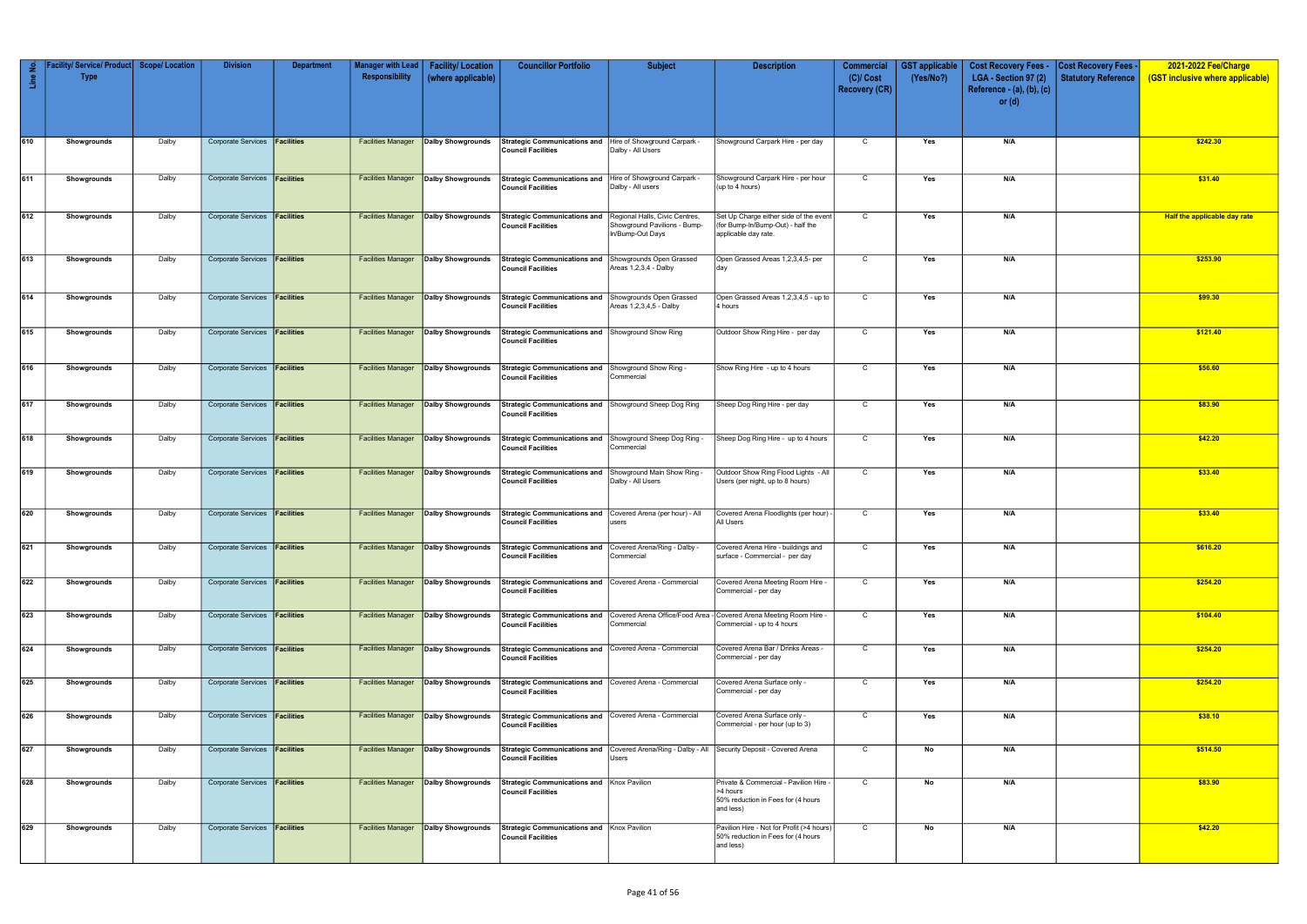| Line No. | / Service/ Product<br><b>Type</b> | <b>Scope/ Location</b> | <b>Division</b>                      | <b>Department</b> | <b>Manager with Lead</b><br>Responsibility | <b>Facility/Location</b><br>(where applicable) | <b>Councillor Portfolio</b>                                                               | <b>Subject</b>                                                | <b>Description</b>                                                                                                                                    | <b>Commercial</b><br>$(C)/$ Cost<br><b>Recovery (CR)</b> | <b>GST</b> applicable<br>(Yes/No?) | <b>Cost Recovery Fees -</b><br>LGA - Section 97 (2)<br>Reference - (a), (b), (c) | <b>Cost Recovery Fees</b><br><b>Statutory Reference</b> | 2021-2022 Fee/Charge<br>(GST inclusive where applicable) |
|----------|-----------------------------------|------------------------|--------------------------------------|-------------------|--------------------------------------------|------------------------------------------------|-------------------------------------------------------------------------------------------|---------------------------------------------------------------|-------------------------------------------------------------------------------------------------------------------------------------------------------|----------------------------------------------------------|------------------------------------|----------------------------------------------------------------------------------|---------------------------------------------------------|----------------------------------------------------------|
|          |                                   |                        |                                      |                   |                                            |                                                |                                                                                           |                                                               |                                                                                                                                                       |                                                          |                                    | or $(d)$                                                                         |                                                         |                                                          |
| 630      | Showgrounds                       | Dalby                  | Corporate Services <b>Facilities</b> |                   | <b>Facilities Manager</b>                  | Dalby Showgrounds                              | Strategic Communications and Knox Pavilion<br><b>Council Facilities</b>                   |                                                               | <b>Security Deposit</b>                                                                                                                               | $\mathsf C$                                              | No                                 | N/A                                                                              |                                                         | \$500.00                                                 |
| 631      | Showgrounds                       | Dalby                  | Corporate Services <b>Facilities</b> |                   | <b>Facilities Manager</b>                  | <b>Dalby Showgrounds</b>                       | Strategic Communications and   Dalby Showgrounds - Canteen /<br><b>Council Facilities</b> | Bar / Deck                                                    | Dalby Showgrounds - Canteen/ Bar/<br>Deck - Full Day. Endorsed<br>Showground User Groups will pay<br>25% of the Commercial Rate payable               | C                                                        | No                                 | N/A                                                                              |                                                         | \$62.50                                                  |
| 632      | Showgrounds                       | Dalby                  | Corporate Services <b>Facilities</b> |                   | <b>Facilities Manager</b>                  | Dalby Showgrounds                              | Strategic Communications and   Dalby Showgrounds - Canteen /<br><b>Council Facilities</b> | Bar / Deck                                                    | Dalby Showgrounds - Canteen / Bar/<br>Deck - Full Day. Community Groups<br>will pay 50% of the Commercial Rate<br>payable.                            | $\mathsf{C}$                                             | No                                 | N/A                                                                              |                                                         | \$125.00                                                 |
| 633      | Showgrounds                       | Dalby                  | Corporate Services <b>Facilities</b> |                   | <b>Facilities Manager</b>                  | Dalby Showgrounds                              | <b>Strategic Communications and</b><br><b>Council Facilities</b>                          | Dalby Showgrounds - Canteen /<br>Bar / Deck                   | Dalby Showgrounds - Canteen / Bar /<br>Deck - Full Day                                                                                                | $\mathsf{C}$                                             | No                                 | N/A                                                                              |                                                         | \$250.00                                                 |
| 634      | Showgrounds                       | Dalby                  | Corporate Services <b>Facilities</b> |                   | <b>Facilities Manager</b>                  | Dalby Showgrounds                              | Strategic Communications and   Dalby Showgrounds - Canteen /<br><b>Council Facilities</b> | Bar / Deck                                                    | Dalby Showgrounds - Canteen/ Bar/<br>Deck - Half Day. Endorsed<br>Showground User Groups will pay<br>25% of the Commercial Rate payable               | $\mathsf{C}$                                             | No                                 | N/A                                                                              |                                                         | \$31.25                                                  |
| 635      | Showgrounds                       | Dalby                  | Corporate Services <b>Facilities</b> |                   | <b>Facilities Manager</b>                  | <b>Dalby Showgrounds</b>                       | Strategic Communications and Dalby Showgrounds - Canteen /<br><b>Council Facilities</b>   | Bar / Deck                                                    | Dalby Showgrounds - Canteen / Bar/<br>Deck - Half Day. Community Groups<br>will pay 50% of the Commercial Rate<br>payable.                            | C                                                        | No                                 | N/A                                                                              |                                                         | \$62.50                                                  |
| 636      | Showgrounds                       | Dalby                  | Corporate Services <b>Facilities</b> |                   | <b>Facilities Manager</b>                  | Dalby Showgrounds                              | Strategic Communications and   Dalby Showgrounds - Canteen /<br><b>Council Facilities</b> | Bar / Deck                                                    | Dalby Showgrounds - Canteen / Bar /<br>Deck - Half Day                                                                                                | $\mathsf{C}$                                             | No                                 | N/A                                                                              |                                                         | \$125.00                                                 |
| 637      | Showgrounds                       | Dalby                  | Corporate Services <b>Facilities</b> |                   | <b>Facilities Manager</b>                  | Dalby Showgrounds                              | Strategic Communications and   Dalby Showgrounds - Canteen /<br><b>Council Facilities</b> | Bar / Deck                                                    | Dalby Showgrounds - Canteen / Bar /<br>Deck - Security Deposit                                                                                        | $\mathsf{C}$                                             | No                                 | N/A                                                                              |                                                         | \$250.00                                                 |
| 638      | Showgrounds                       | Dalby                  | Corporate Services <b>Facilities</b> |                   | <b>Facilities Manager</b>                  | Dalby Showgrounds                              | Strategic Communications and Camping - Dalby Showgrounds -<br><b>Council Facilities</b>   | All users                                                     | Dalby Showgrounds - non-powered -<br>(per night / per site)                                                                                           | $\mathsf{C}$                                             | Yes                                | N/A                                                                              |                                                         | \$17.00                                                  |
| 639      | Showgrounds                       | Dalby                  | <b>Corporate Services</b>            | Facilities        | <b>Facilities Manager</b>                  | <b>Dalby Showgrounds</b>                       | <b>Strategic Communications and</b><br><b>Council Facilities</b>                          | Camping - Dalby Showgrounds -<br>All users                    | Dalby Showgrounds - powered site<br>(per night / per site)                                                                                            | $\mathsf{C}$                                             | Yes                                | N/A                                                                              |                                                         | \$23.20                                                  |
| 640      | Showgrounds                       | Dalby                  | Corporate Services <b>Facilities</b> |                   | <b>Facilities Manager</b>                  | <b>Dalby Showgrounds</b>                       | <b>Strategic Communications and</b><br><b>Council Facilities</b>                          | Stabling - Dalby Showgrounds -<br>All users                   | Dalby Showgrounds - Stabling<br>Security Deposit (per stall)                                                                                          | C                                                        | No                                 | N/A                                                                              |                                                         | \$50.00                                                  |
| 641      | Showgrounds                       | Dalby                  | Corporate Services <b>Facilities</b> |                   | <b>Facilities Manager</b>                  | Dalby Showgrounds                              | <b>Strategic Communications and</b><br><b>Council Facilities</b>                          | Stabling - Dalby Showgrounds -<br>All users                   | Dalby Showgrounds - Stabling (per<br>stall / per night)                                                                                               | $\mathsf{C}$                                             | Yes                                | N/A                                                                              |                                                         | \$17.00                                                  |
| 642      | Showgrounds                       | Dalby                  | Corporate Services <b>Facilities</b> |                   | <b>Facilities Manager</b>                  | <b>Dalby Showgrounds</b>                       | <b>Strategic Communications and</b><br><b>Council Facilities</b>                          | Entire Grounds - Dalby<br>Showgrounds                         | Whole of Facility Hire - Commercial -<br>per week                                                                                                     | $\mathsf{C}$                                             | Yes                                | N/A                                                                              |                                                         | \$12,324.30                                              |
| 643      | Showgrounds                       | Dalby                  | Corporate Services <b>Facilities</b> |                   | <b>Facilities Manager</b>                  | Dalby Showgrounds                              | <b>Strategic Communications and</b><br><b>Council Facilities</b>                          | Entire Grounds - Dalby<br>Showgrounds                         | Whole of Facility Hire - Commercial -<br>per day                                                                                                      | $\mathsf{C}$                                             | Yes                                | N/A                                                                              |                                                         | \$1,800.00                                               |
| 644      | Showgrounds                       | Dalby                  | Corporate Services <b>Facilities</b> |                   | <b>Facilities Manager</b>                  | Dalby Showgrounds                              | <b>Strategic Communications and</b><br><b>Council Facilities</b>                          | Community Groups - Hire Rates<br>(50% of Commercial)          | Community Groups will pay 50% of the<br>Commercial Rate payable, with the<br>exception of fees indicated as payable<br>be "All Users".                | $\mathsf{C}$                                             | Yes                                | N/A                                                                              |                                                         | As per description                                       |
| 645      | Showgrounds                       | Dalby                  | Corporate Services <b>Facilities</b> |                   | <b>Facilities Manager</b>                  | Dalby Showgrounds                              | <b>Strategic Communications and</b><br><b>Council Facilities</b>                          | <b>Endorsed Showground User</b><br>Groups (25% of Commercial) | Endorsed Showground User Groups<br>will pay 25% of the Commercial Rate<br>payable, with the exception of fees<br>indicated as payable be "All Users". | $\mathsf{C}$                                             | Yes                                | N/A                                                                              |                                                         | As per description                                       |
| 646      | Showgrounds                       | Dalby                  | Corporate Services <b>Facilities</b> |                   | <b>Facilities Manager</b>                  | Dalby Showgrounds                              | Strategic Communications and Entire Grounds - Dalby<br><b>Council Facilities</b>          | Showgrounds - Commercial -<br>Refundable Security Deposit     | Security Deposit - Whole of Facility -<br>Commercial                                                                                                  | $\mathsf{C}$                                             | No                                 | N/A                                                                              |                                                         | \$5,145.00                                               |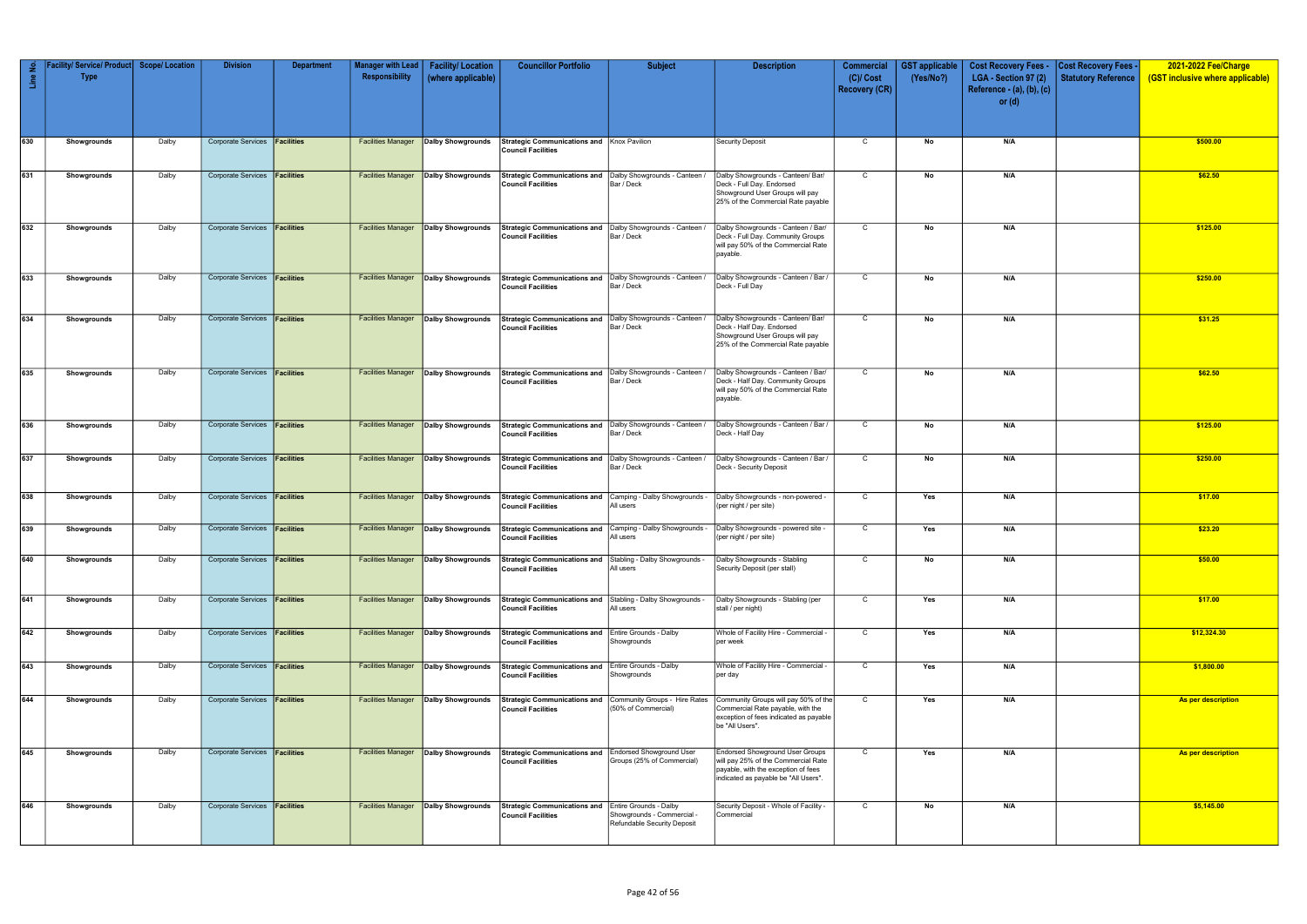| 2<br>$\frac{e}{\Box}$ | <b>Facility/ Service/ Product</b><br><b>Type</b> | <b>Scope/Location</b> | <b>Division</b>                      | <b>Department</b> | <b>Manager with Lead</b><br>Responsibility | <b>Facility/Location</b><br>(where applicable)                                   | <b>Councillor Portfolio</b>                                                           | <b>Subject</b>                                                                                                       | <b>Description</b>                                                                                                                                         | <b>Commercial</b><br>$(C)/$ Cost | <b>GST</b> applicable<br>(Yes/No?) | <b>Cost Recovery Fees -</b><br>LGA - Section 97 (2) | <b>Cost Recovery Fees -</b><br>Statutory Reference | 2021-2022 Fee/Charge<br>(GST inclusive where applicable) |
|-----------------------|--------------------------------------------------|-----------------------|--------------------------------------|-------------------|--------------------------------------------|----------------------------------------------------------------------------------|---------------------------------------------------------------------------------------|----------------------------------------------------------------------------------------------------------------------|------------------------------------------------------------------------------------------------------------------------------------------------------------|----------------------------------|------------------------------------|-----------------------------------------------------|----------------------------------------------------|----------------------------------------------------------|
|                       |                                                  |                       |                                      |                   |                                            |                                                                                  |                                                                                       |                                                                                                                      |                                                                                                                                                            | <b>Recovery (CR)</b>             |                                    | Reference - (a), (b), (c)<br>or $(d)$               |                                                    |                                                          |
| 647                   | Showgrounds                                      | Tara                  | Corporate Services <b>Facilities</b> |                   | <b>Facilities Manager</b>                  | Tara Showgrounds                                                                 | Strategic Communications and   Tara Showgrounds<br><b>Council Facilities</b>          |                                                                                                                      | Hire of Entire Facility - Per Day -<br>Commercial                                                                                                          | $\mathsf{C}$                     | Yes                                | N/A                                                 |                                                    | \$551.50                                                 |
| 648                   | Showgrounds                                      | Tara                  | Corporate Services <b>Facilities</b> |                   | <b>Facilities Manager</b>                  | Tara Showgrounds                                                                 | Strategic Communications and   Tara Showgrounds<br><b>Council Facilities</b>          |                                                                                                                      | Bar, Undercover Area, Luncheon Hall<br>& Toilets/Showers Hire - Per Day -<br>Commercial                                                                    | C                                | Yes                                | N/A                                                 |                                                    | \$332.40                                                 |
| 649                   | Showgrounds                                      | Tara                  | Corporate Services <b>Facilities</b> |                   | <b>Facilities Manager</b>                  | Tara Showgrounds                                                                 | Strategic Communications and   Tara Showgrounds<br><b>Council Facilities</b>          |                                                                                                                      | Powered Site per night                                                                                                                                     | $\mathsf{C}$                     | Yes                                | N/A                                                 |                                                    | \$17.00                                                  |
| 650                   | Showgrounds                                      | Tara                  | Corporate Services <b>Facilities</b> |                   | <b>Facilities Manager</b>                  | <b>Tara Showgrounds</b>                                                          | Strategic Communications and   Tara Showgrounds<br><b>Council Facilities</b>          |                                                                                                                      | Non-Powered Site per night                                                                                                                                 | C                                | Yes                                | N/A                                                 |                                                    | \$11.80                                                  |
| 651                   | Showgrounds                                      | Tara                  | Corporate Services <b>Facilities</b> |                   | <b>Facilities Manager</b>                  | <b>Tara Showgrounds</b>                                                          | Strategic Communications and   Tara Showgrounds<br><b>Council Facilities</b>          |                                                                                                                      | <b>Endorsed Showground User Group</b><br>will pay 25% of the Commercial Rate<br>payable, with the exception of fees<br>indicated as payable be "All Users" | C                                | Yes                                | N/A                                                 |                                                    | As per description                                       |
| 652                   | Showgrounds                                      | Tara                  | Corporate Services <b>Facilities</b> |                   | <b>Facilities Manager</b>                  | Tara Showgrounds                                                                 | Strategic Communications and   Tara Showgrounds<br><b>Council Facilities</b>          |                                                                                                                      | Community Groups will pay 50% of the<br>Commercial Rate payable, with the<br>exception of fees indicated as payable<br>be "All Users".                     | C                                | Yes                                | N/A                                                 |                                                    | As per description                                       |
| 653                   | Showgrounds                                      | Jandowae              | Corporate Services <b>Facilities</b> |                   | <b>Facilities Manager</b>                  | Jandowae<br>Showgrounds                                                          | Strategic Communications and Camping - Jandowae<br><b>Council Facilities</b>          | Showgrounds                                                                                                          | Powered Site - (per night / per site)                                                                                                                      | $\mathbf C$                      | Yes                                | N/A                                                 |                                                    | \$17.00                                                  |
| 654                   | Showgrounds                                      | Jandowae              | Corporate Services <b>Facilities</b> |                   | <b>Facilities Manager</b>                  | Jandowae<br>Showgrounds                                                          | Strategic Communications and<br><b>Council Facilities</b>                             | Camping - Jandowae<br>Showgrounds                                                                                    | Non-Powered Site per night                                                                                                                                 | $\mathsf{C}$                     | Yes                                | N/A                                                 |                                                    | \$11.80                                                  |
| 655                   | Showgrounds                                      | Bell                  | Corporate Services <b>Facilities</b> |                   | <b>Facilities Manager</b>                  | <b>Bell Showgrounds</b>                                                          | Strategic Communications and Camping - Bell Showgrounds<br><b>Council Facilities</b>  |                                                                                                                      | Powered Site - (per night / per site)                                                                                                                      | C                                | Yes                                | N/A                                                 |                                                    | \$17.00                                                  |
| 656                   | Showgrounds                                      | Bell                  | Corporate Services <b>Facilities</b> |                   | <b>Facilities Manager</b>                  | <b>Bell Showgrounds</b>                                                          | Strategic Communications and Camping - Bell Showgrounds<br><b>Council Facilities</b>  |                                                                                                                      | Non-Powered Site per night                                                                                                                                 | $\mathsf{C}$                     | Yes                                | N/A                                                 |                                                    | \$11.80                                                  |
| 657                   | Showgrounds                                      | Wandoan               | Corporate Services <b>Facilities</b> |                   | Facilities Manager   Wandoan War           | Memorial, Racing and Council Facilities<br><b>Recreational Reserve</b>           |                                                                                       | and Recreational Reserve                                                                                             | <b>Strategic Communications and</b> Wandoan War Memorial, Racing Powered Site - (per night / per site)                                                     | $\mathsf{C}$                     | Yes                                | N/A                                                 |                                                    | \$23.20                                                  |
| 658                   | Showgrounds                                      | Wandoan               | Corporate Services <b>Facilities</b> |                   | <b>Facilities Manager</b>                  | Wandoan War<br>Memorial, Racing and<br><b>Recreational Reserve</b>               | <b>Council Facilities</b>                                                             | Strategic Communications and   Wandoan War Memorial, Racing   Non-Powered Site per night<br>and Recreational Reserve |                                                                                                                                                            | $\overline{C}$                   | Yes                                | N/A                                                 |                                                    | \$17.00                                                  |
| 659                   | Showgrounds                                      | Miles                 | Corporate Services <b>Facilities</b> |                   | <b>Facilities Manager</b>                  | Miles Showgrounds                                                                | Strategic Communications and Camping - Miles Showgrounds<br><b>Council Facilities</b> |                                                                                                                      | Powered Site - (per night / per site)                                                                                                                      | $\mathsf{C}$                     | Yes                                | N/A                                                 |                                                    | \$23.20                                                  |
| 660                   | Showgrounds                                      | Miles                 | Corporate Services <b>Facilities</b> |                   | <b>Facilities Manager</b>                  | Miles Showgrounds                                                                | Strategic Communications and Camping - Miles Showgrounds<br><b>Council Facilities</b> |                                                                                                                      | Non-Powered Site per night                                                                                                                                 | $\mathsf{C}$                     | Yes                                | N/A                                                 |                                                    | \$17.00                                                  |
| 661                   | Showgrounds                                      | Wandoan               | Corporate Services <b>Facilities</b> |                   | <b>Facilities Manager</b>                  | <b>Wandoan War</b><br>Memorial, Racing and<br><b>Recreational Reserve</b>        | <b>Council Facilities</b>                                                             | Strategic Communications and   Wandoan War Memorial, Racing<br>and Recreational Reserve                              | Bar & BBQ Hire including Cold Room<br>Commercial                                                                                                           | $\mathsf{C}$                     | Yes                                | N/A                                                 |                                                    | \$113.20                                                 |
| 662                   | Showgrounds                                      | Wandoan               | Corporate Services <b>Facilities</b> |                   | <b>Facilities Manager</b>                  | <b>Wandoan War</b><br><b>Memorial, Racing and</b><br><b>Recreational Reserve</b> | <b>Council Facilities</b>                                                             | Strategic Communications and   Wandoan War Memorial, Racing<br>and Recreational Reserve                              | Digger's Complex Kitchen / Cold<br>Room Only - Commercial                                                                                                  | $\mathsf{C}$                     | Yes                                | N/A                                                 |                                                    | \$113.20                                                 |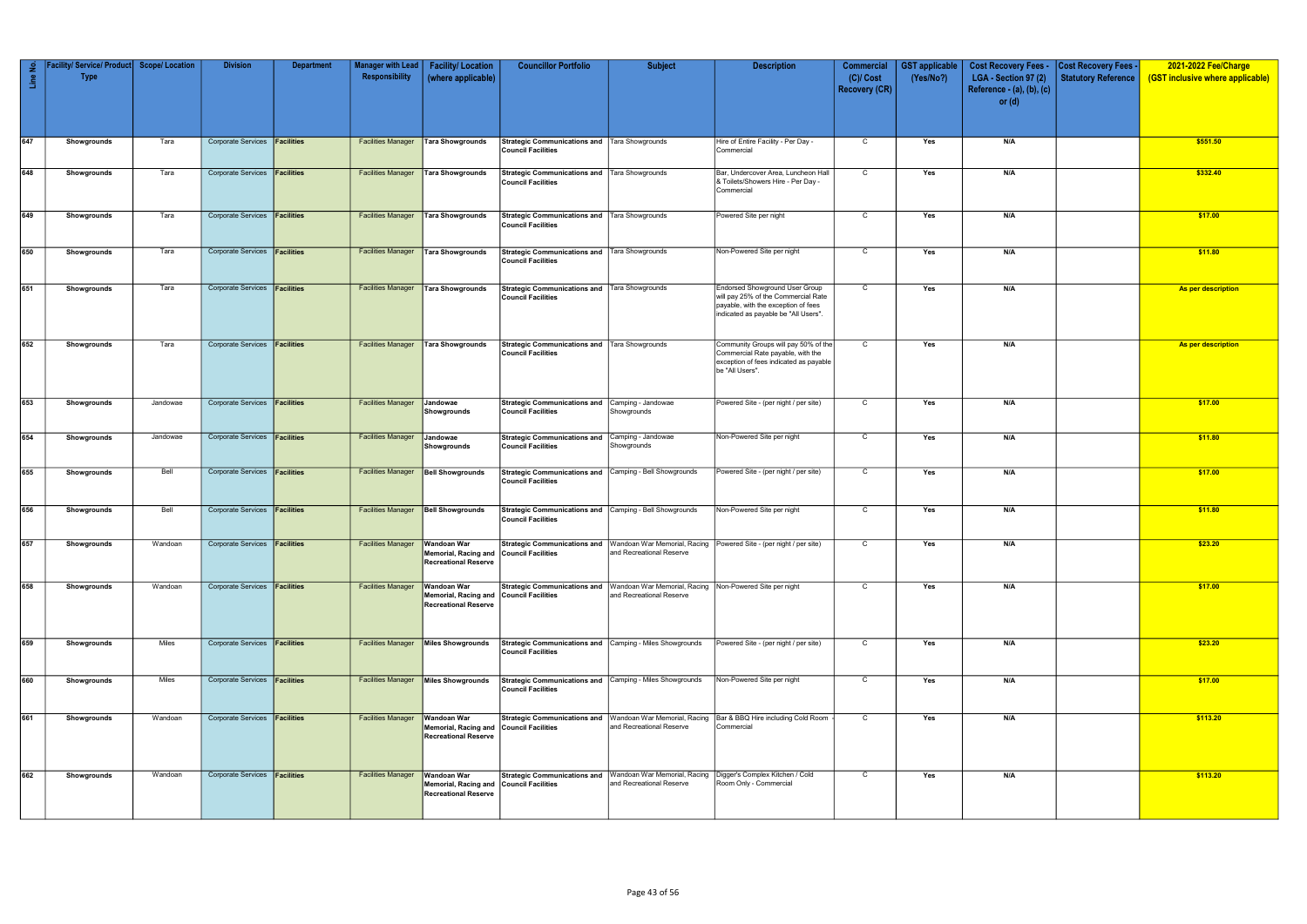| $\frac{e}{\Box}$ | Facility/ Service/ Product Scope/ Location<br><b>Type</b> |            | <b>Division</b>                      | <b>Department</b>                           | Manager with Lead<br>Responsibility                    | <b>Facility/Location</b><br>(where applicable)                            | <b>Councillor Portfolio</b>                                                                   | <b>Subject</b>                                                                                 | <b>Description</b>                                                                                                                                                     | Commercial<br>$(C)/$ Cost<br><b>Recovery (CR)</b> | <b>GST</b> applicable<br>(Yes/No?) | <b>Cost Recovery Fees -</b><br>LGA - Section 97 (2)<br>Reference - (a), (b), (c) | Cost Recovery Fees .<br><b>Statutory Reference</b>         | 2021-2022 Fee/Charge<br>(GST inclusive where applicable)                 |
|------------------|-----------------------------------------------------------|------------|--------------------------------------|---------------------------------------------|--------------------------------------------------------|---------------------------------------------------------------------------|-----------------------------------------------------------------------------------------------|------------------------------------------------------------------------------------------------|------------------------------------------------------------------------------------------------------------------------------------------------------------------------|---------------------------------------------------|------------------------------------|----------------------------------------------------------------------------------|------------------------------------------------------------|--------------------------------------------------------------------------|
|                  |                                                           |            |                                      |                                             |                                                        |                                                                           |                                                                                               |                                                                                                |                                                                                                                                                                        |                                                   |                                    | or $(d)$                                                                         |                                                            |                                                                          |
| 663              | Showgrounds                                               | Wandoan    | Corporate Services <b>Facilities</b> |                                             | <b>Facilities Manager</b>                              | Wandoan War<br><b>Memorial, Racing and</b><br><b>Recreational Reserve</b> | Council Facilities                                                                            | Strategic Communications and   Wandoan War Memorial, Racing<br>and Recreational Reserve        | Digger's Complex, Bar & BBQ Hire -<br>Commercial                                                                                                                       | $\mathsf{C}$                                      | Yes                                | N/A                                                                              |                                                            | \$498.60                                                                 |
| 664              | Showgrounds                                               | Wandoan    | Corporate Services <b>Facilities</b> |                                             | <b>Facilities Manager</b>                              | <b>Wandoan War</b><br>Memorial, Racing and<br><b>Recreational Reserve</b> | Council Facilities                                                                            | Strategic Communications and   Wandoan War Memorial, Racing<br>and Recreational Reserve        | Use of Open Spaces (No Buildings) -<br>Commercial                                                                                                                      | $\mathsf{C}$                                      | Yes                                | N/A                                                                              |                                                            | \$273.70                                                                 |
| 665              | Showgrounds                                               | Wandoan    | Corporate Services <b>Facilities</b> |                                             | <b>Facilities Manager</b>                              | Wandoan War<br>Memorial, Racing and<br><b>Recreational Reserve</b>        | <b>Strategic Communications and</b><br><b>Council Facilities</b>                              | Wandoan War Memorial, Racing<br>and Recreational Reserve                                       | Hire of Entire Facility - Per Day -<br>Commercial                                                                                                                      | C                                                 | Yes                                | N/A                                                                              |                                                            | \$551.50                                                                 |
| 866              | Showgrounds                                               | Wandoan    | Corporate Services <b>Facilities</b> |                                             | <b>Facilities Manager</b>                              | <b>Wandoan War</b><br>Memorial, Racing and<br><b>Recreational Reserve</b> | Council Facilities                                                                            | <b>Strategic Communications and   Wandoan War Memorial, Racing</b><br>and Recreational Reserve | <b>Endorsed Showground User Group</b><br>Members will pay 25% of the<br>Commercial Rate payable, with the<br>exception of fees indicated as payable<br>be "All Users". | $\mathsf{C}$                                      | Yes                                | N/A                                                                              |                                                            | As per description                                                       |
| 667              | Showgrounds                                               | Wandoan    | Corporate Services <b>Facilities</b> |                                             | <b>Facilities Manager</b>                              | <b>Wandoan War</b><br>Memorial, Racing and<br><b>Recreational Reserve</b> | <b>Council Facilities</b>                                                                     | Strategic Communications and   Wandoan War Memorial, Racing<br>and Recreational Reserve        | Community Members/ Groups will pay<br>50% of the Commercial Rate payable,<br>with the exception of fees indicated as<br>payable be "All Users".                        | $\mathsf{C}$                                      | Yes                                | N/A                                                                              |                                                            | <b>Refer description</b>                                                 |
| 668              | <b>Sport &amp; Recreation</b><br><b>Facility</b>          | Chinchilla | Corporate Services <b>Facilities</b> |                                             | <b>Facilities Manager</b>                              | <b>Chinchilla Recreation</b><br>Grounds                                   | Strategic Communications and Reserve/Facility Hire<br><b>Council Facilities</b>               |                                                                                                | Australian Rules (annual)                                                                                                                                              | $\mathsf{C}$                                      | Yes                                | N/A                                                                              |                                                            | \$4,955.90                                                               |
| 669              | <b>Sport &amp; Recreation</b><br><b>Facility</b>          | Chinchilla | Corporate Services   Facilities      |                                             | <b>Facilities Manager</b>                              | <b>Chinchilla Recreation</b><br>Grounds                                   | Strategic Communications and Reserve/Facility Hire<br><b>Council Facilities</b>               |                                                                                                | Soccer (annual)                                                                                                                                                        | $\mathsf{C}$                                      | Yes                                | N/A                                                                              |                                                            | \$6,224.80                                                               |
| 670              | <b>Sport &amp; Recreation</b><br><b>Facility</b>          | Chinchilla | Corporate Services <b>Facilities</b> |                                             | <b>Facilities Manager</b>                              | <b>Chinchilla Recreation</b><br>Grounds                                   | Strategic Communications and Reserve/Facility Hire<br><b>Council Facilities</b>               |                                                                                                | Cricket (Annual)                                                                                                                                                       | C                                                 | Yes                                | N/A                                                                              |                                                            | \$7,603.50                                                               |
| 671              | <b>Sport &amp; Recreation</b><br><b>Facility</b>          | Chinchilla | Corporate Services <b>Facilities</b> |                                             | <b>Facilities Manager</b><br><b>Facilities Manager</b> | Grounds                                                                   | Chinchilla Recreation Strategic Communications and Reserves Hire<br><b>Council Facilities</b> |                                                                                                | Other Users (per hour)                                                                                                                                                 | $\mathsf{C}$<br>$\mathsf{C}$                      | Yes                                | N/A                                                                              |                                                            | \$16.70                                                                  |
| 672              | <b>Sport &amp; Recreation</b><br><b>Facility</b>          | Jandowae   | Corporate Services <b>Facilities</b> |                                             |                                                        | Squash Court<br>Jandowae                                                  | Strategic Communications and Squash Court - Jandowae<br><b>Council Facilities</b>             |                                                                                                | Hire per hour                                                                                                                                                          |                                                   | Yes                                | N/A                                                                              |                                                            | \$14.90                                                                  |
| 673              | <b>Stock Routes</b>                                       | Regional   | Community &<br>Liveability           | <b>Planning &amp;</b><br><b>Environment</b> | Planning &<br><b>Environment Manager</b>               | Regional                                                                  | Planning, Environment and<br>Agribusiness                                                     | mpounded Stock                                                                                 | Impounding of cattle, sheep, pigs,<br>horses, goats or camels (per head for<br>the first head only)                                                                    | CR                                                | No                                 | LGA s.97(2)(d)                                                                   | <b>Stock Route</b><br><b>Management Act, Local</b><br>Laws | \$453.80, plus transport costs                                           |
| 674              | <b>Stock Routes</b>                                       | Regional   | Community &<br>Liveability           | <b>Planning &amp;</b><br><b>Environment</b> | Planning &<br><b>Environment Manager</b>               | Regional                                                                  | Planning, Environment and<br>Agribusiness                                                     | <b>Impounded Stock</b>                                                                         | Impounding of cattle, sheep, pigs,<br>horses, goats or camels (each<br>additional head)                                                                                | CR                                                | No                                 | LGA s.97(2)(d)                                                                   | <b>Stock Route</b><br><b>Management Act, Local</b><br>Laws | \$53.50 per head (cattle, horses), \$26.80<br>per head all other animals |
| 675              | <b>Stock Routes</b>                                       | Regional   | Community &<br>Liveability           | Planning &<br><b>Environment</b>            | Planning &<br><b>Environment Manager</b>               | Regional                                                                  | Planning, Environment and<br>Agribusiness                                                     | Impounded Stock                                                                                | Sustenance of cattle, horses or<br>camels (per head per day)                                                                                                           | CR                                                | No                                 | LGA s.97(2)(d)                                                                   | <b>Stock Route</b><br><b>Management Act, Local</b><br>Laws | \$21.40                                                                  |
| 676              | <b>Stock Routes</b>                                       | Regional   | Community &<br>Liveability           | Planning &<br><b>Environment</b>            | Planning &<br><b>Environment Manager</b>               | Regional                                                                  | Planning, Environment and<br>Agribusiness                                                     | Impounded Stock                                                                                | Sustenance of sheep, pigs or goats,<br>(per head per day)                                                                                                              | CR                                                | No                                 | LGA s.97(2)(d)                                                                   | <b>Stock Route</b><br>Management Act, Local<br>Laws        | \$10.70                                                                  |
| 677              | <b>Stock Routes</b>                                       | Regional   | Community &<br>Liveability           | <b>Planning &amp;</b><br><b>Environment</b> | Planning &<br><b>Environment Manager</b>               | Regional                                                                  | Planning, Environment and<br><b>Agribusiness</b>                                              | Impounded Stock                                                                                | Cost of each notice placed in<br>newspaper for the release of animal                                                                                                   | CR                                                | No                                 | LGA s.97(2)(d)                                                                   | <b>Stock Route</b><br><b>Management Act, Local</b><br>Laws | At cost                                                                  |
| 678              | <b>Stock Routes</b>                                       | Regional   | Community &<br>Liveability           | Planning &<br><b>Environment</b>            | Planning &<br><b>Environment Manager</b>               | Regional                                                                  | Planning, Environment and<br>Agribusiness                                                     | Stock Route Water                                                                              | Use of Stock Route Water for<br>Construction, Maintenance or other<br>purposes                                                                                         | $\mathsf{C}$                                      | Yes                                | LGA s.97(2)(d)                                                                   | <b>Stock Route</b><br><b>Management Act</b>                | \$1 per KL                                                               |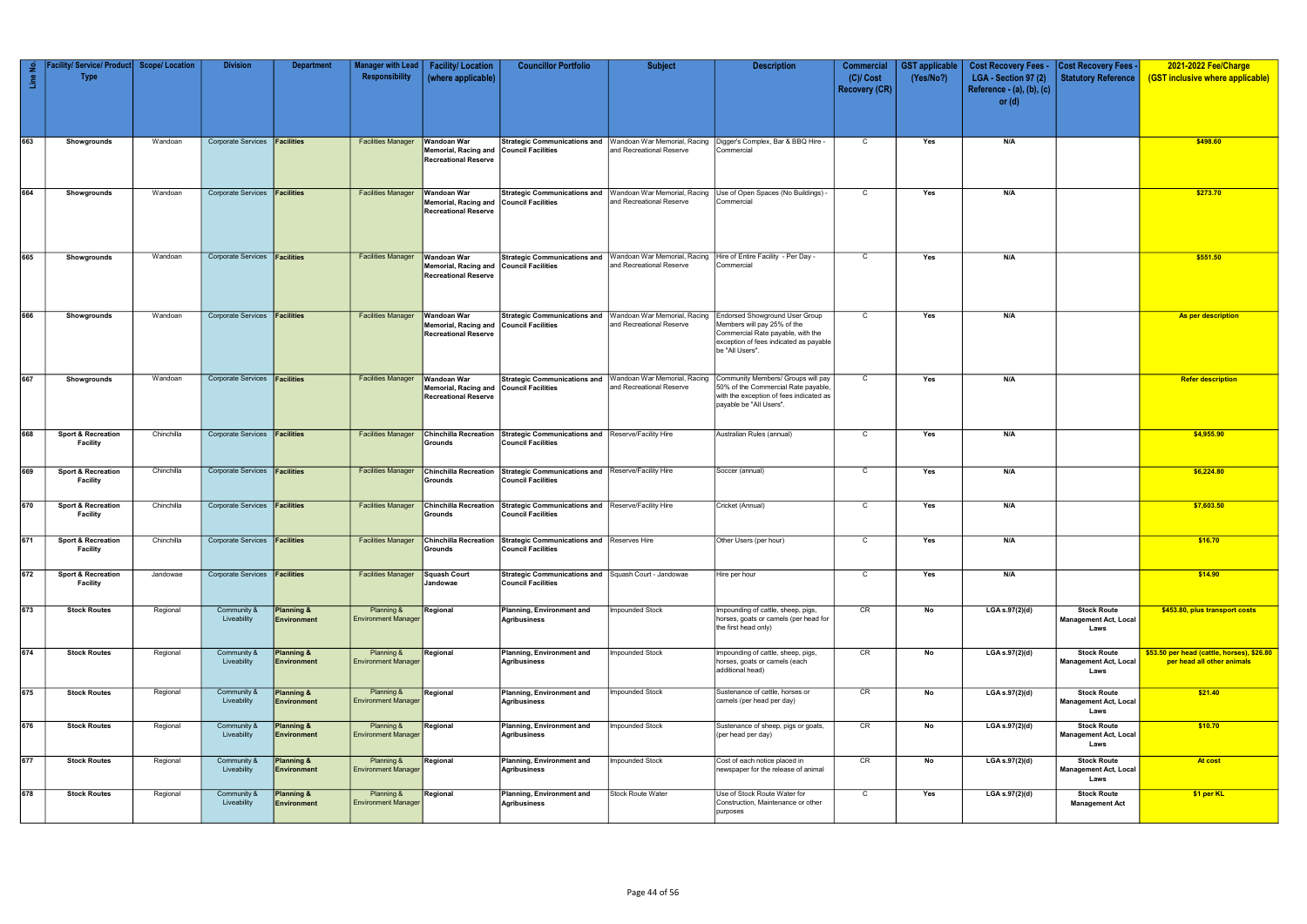| Line No. | Facility/ Service/ Product   Scope/ Location<br><b>Type</b> |              | <b>Division</b>                      | <b>Department</b>                    | <b>Manager with Lead</b><br>Responsibility | <b>Facility/Location</b><br>(where applicable) | <b>Councillor Portfolio</b>                                                            | <b>Subject</b>                      | <b>Description</b>                                                                                                                          | <b>Commercial</b><br>$(C)/$ Cost<br><b>Recovery (CR)</b> | <b>GST</b> applicable<br>(Yes/No?) | <b>Cost Recovery Fees -</b><br>LGA - Section 97 (2)<br>Reference - $(a)$ , $(b)$ , $(c)$<br>or $(d)$ | <b>Cost Recovery Fees -</b><br><b>Statutory Reference</b> | 2021-2022 Fee/Charge<br>(GST inclusive where applicable)                                                                                            |
|----------|-------------------------------------------------------------|--------------|--------------------------------------|--------------------------------------|--------------------------------------------|------------------------------------------------|----------------------------------------------------------------------------------------|-------------------------------------|---------------------------------------------------------------------------------------------------------------------------------------------|----------------------------------------------------------|------------------------------------|------------------------------------------------------------------------------------------------------|-----------------------------------------------------------|-----------------------------------------------------------------------------------------------------------------------------------------------------|
| 679      | <b>Stock Routes</b>                                         | Regional     | Community &<br>Liveability           | <b>Planning &amp;</b><br>Environment | Planning &<br><b>Environment Manager</b>   | Regional                                       | Planning, Environment and<br><b>Agribusiness</b>                                       | Agistment Fees - GRAZING            | Agistment on Roads or Stock Routes                                                                                                          | $\mathbf C$                                              | Yes                                | LGA s.97(2)(d)                                                                                       | <b>Stock Route</b><br><b>Management Act</b>               | \$3/hd/week (fee subject to change during<br>periods of Drought Declaration<br>[Individual and/or Regional])                                        |
| 680      | <b>Stock Routes</b>                                         | Regional     | Community &<br>Liveability           | <b>Planning &amp;</b><br>Environment | Planning &<br><b>Environment Manager</b>   | Regional                                       | Planning, Environment and<br><b>Agribusiness</b>                                       | Agistment fees - TRAVEL             | <b>Travelling Stock on Roads or Stock</b><br>Routes.                                                                                        | CR                                                       | No                                 | LGA s.97(2)(a)                                                                                       | <b>Stock Route</b><br><b>Management Act</b>               | As per Act; where drought declared or<br>grazing for fuel reduction, lowest fee<br>under Act; where not drought declared,<br>highest fee under Act. |
| 681      | <b>Stock Routes</b>                                         | Regional     | Community &<br>Liveability           | <b>Planning &amp;</b><br>Environment | Planning &<br><b>Environment Manager</b>   | Regional                                       | Planning, Environment and<br>Agribusiness                                              | Rural Services Equipment Hire       | Rural Services Equipment for hire: 2 x<br>portable cattle ramps and yards; 2 x<br>quick sprays on trailer; small stock<br>recovery trailer. | CR                                                       | No                                 | LGA s.97(2)(a)                                                                                       | <b>Stock Route</b><br><b>Management Act</b>               | \$267.50 (refundable bond) + \$214/day hire<br>rate                                                                                                 |
|          | 682 Swimming Pool/Fitness<br>Centre                         | Miles        | <b>Corporate Services</b>            | Facilities                           | <b>Facilities Manager</b>                  | Miles Gym                                      | Strategic Communications and Gym Fees - Miles<br><b>Council Facilities</b>             |                                     | Gym Session Fee - Children (14-18<br>years)                                                                                                 | $\mathbf C$                                              | Yes                                | N/A                                                                                                  |                                                           | \$8.40                                                                                                                                              |
| 683      | <b>Swimming Pool/Fitness</b><br>Centre                      | Miles        | Corporate Services <b>Facilities</b> |                                      | <b>Facilities Manager</b>                  | Miles Gym                                      | Strategic Communications and Gym Fees - Miles<br><b>Council Facilities</b>             |                                     | Gym Session Fee - Adults (over 18<br>years)                                                                                                 | $\mathbf C$                                              | Yes                                | N/A                                                                                                  |                                                           | \$11.50                                                                                                                                             |
| 684      | Swimming Pool/Fitness<br>Centre                             | Miles        | Corporate Services <b>Facilities</b> |                                      | <b>Facilities Manager</b>                  | Miles Gym                                      | Strategic Communications and Gym Fees - Miles<br><b>Council Facilities</b>             |                                     | Gym 10 Session Tickets - Children (14<br>18 years)                                                                                          | $\mathbf C$                                              | Yes                                | N/A                                                                                                  |                                                           | \$66.90                                                                                                                                             |
| 685      | <b>Swimming Pool/Fitness</b><br>Centre                      | Miles        | Corporate Services <b>Facilities</b> |                                      | <b>Facilities Manager</b>                  | Miles Gym                                      | Strategic Communications and Gym Fees - Miles<br><b>Council Facilities</b>             |                                     | Gym 10 Session Tickets - Adults (over<br>18 years)                                                                                          | $\mathsf{C}$                                             | Yes                                | N/A                                                                                                  |                                                           | \$99.20                                                                                                                                             |
| 686      | <b>Swimming Pool/Fitness</b><br>Centre                      | Miles        | <b>Corporate Services</b>            | Facilities                           | <b>Facilities Manager</b>                  | Miles Gym                                      | <b>Council Facilities</b>                                                              |                                     | Strategic Communications and Gym Fees - Miles (With Instructor) Gym 3 month membership - Adults<br>(over 18 years)                          | C                                                        | Yes                                | N/A                                                                                                  |                                                           | \$193.20                                                                                                                                            |
| 687      | Swimming Pool/Fitness<br>Centre                             | Miles        | Corporate Services <b>Facilities</b> |                                      | <b>Facilities Manager</b>                  | Miles Gym                                      | <b>Council Facilities</b>                                                              |                                     | Strategic Communications and Gym Fees - Miles (With Instructor) Gym 3 month membership - Children<br>(14 - 18 years)                        | $\mathsf{C}$                                             | Yes                                | N/A                                                                                                  |                                                           | \$132.60                                                                                                                                            |
| 688      | <b>Swimming Pool/Fitness</b><br>Centre                      | Miles        | <b>Corporate Services</b>            | Facilities                           | <b>Facilities Manager</b>                  | <b>Miles Gym</b>                               | <b>Council Facilities</b>                                                              |                                     | Strategic Communications and Gym Fees - Miles (With Instructor) Gym 6 month membership - Adults<br>(over 18 years)                          | $\mathsf{C}$                                             | Yes                                | N/A                                                                                                  |                                                           | \$323.70                                                                                                                                            |
|          | 689 Swimming Pool/Fitness<br>Centre                         | Miles        | Corporate Services <b>Facilities</b> |                                      | <b>Facilities Manager Miles Gym</b>        |                                                | <b>Council Facilities</b>                                                              |                                     | Strategic Communications and Gym Fees - Miles (With Instructor) Gym 6 month membership - Children<br>(14 - 18 years)                        | $\mathsf{C}$                                             | Yes                                | N/A                                                                                                  |                                                           | \$203.60                                                                                                                                            |
| 690      | <b>Swimming Pool/Fitness</b><br>Centre                      | Miles        | Corporate Services <b>Facilities</b> |                                      | <b>Facilities Manager</b>                  | Miles Gym                                      | <b>Council Facilities</b>                                                              |                                     | Strategic Communications and Gym Fees - Miles (With Instructor) Gym 12 month membership - Adult<br>(over 18 years)                          | $\mathsf{C}$                                             | Yes                                | N/A                                                                                                  |                                                           | \$469.90                                                                                                                                            |
| 691      | Swimming Pool/Fitness<br>Centre                             | <b>Miles</b> | Corporate Services <b>Facilities</b> |                                      | <b>Facilities Manager</b>                  | Miles Gym                                      | <b>Council Facilities</b>                                                              |                                     | Strategic Communications and Gym Fees - Miles (With Instructor) Gym 12 month membership - Children<br>(14 - 18 years)                       | $\overline{c}$                                           | Yes                                | N/A                                                                                                  |                                                           | \$349.90                                                                                                                                            |
| 692      | <b>Swimming Pool/Fitness</b><br>Centre                      | Miles        | Corporate Services <b>Facilities</b> |                                      | <b>Facilities Manager</b>                  | Miles Gym                                      | Strategic Communications and Gym Fees - Miles - Hall Hire<br><b>Council Facilities</b> |                                     | Hall Hire - Per hour session                                                                                                                | $\overline{C}$                                           | Yes                                | N/A                                                                                                  |                                                           | \$28.20                                                                                                                                             |
|          | 693 Swimming Pool/Fitness<br>Centre                         | Chinchilla   | Corporate Services <b>Facilities</b> |                                      | <b>Facilities Manager</b>                  | Chinchilla                                     | <b>Strategic Communications and</b><br><b>Council Facilities</b>                       | Swim/Gym Combo Fees -<br>Chinchilla | Gym Single entry - 16 years & over                                                                                                          | $\mathsf{C}$                                             | Yes                                | N/A                                                                                                  |                                                           | \$10.40                                                                                                                                             |
| 694      | <b>Swimming Pool/Fitness</b><br>Centre                      | Chinchilla   | Corporate Services <b>Facilities</b> |                                      | <b>Facilities Manager</b>                  | Chinchilla                                     | <b>Strategic Communications and</b><br><b>Council Facilities</b>                       | Swim/Gym Combo Fees -<br>Chinchilla | Gym Single entry - Under 16<br>years/concession. (under 16 years<br>must be accompanied by a qualified<br>trainer)                          | $\mathsf{C}$                                             | Yes                                | N/A                                                                                                  |                                                           | \$7.30                                                                                                                                              |
| 695      | <b>Swimming Pool/Fitness</b><br>Centre                      | Chinchilla   | Corporate Services <b>Facilities</b> |                                      | <b>Facilities Manager Chinchilla</b>       |                                                | <b>Strategic Communications and</b><br><b>Council Facilities</b>                       | Swim/Gym Combo Fees -<br>Chinchilla | Gym 10 visit pass - 16 years & over                                                                                                         | $\overline{c}$                                           | Yes                                | N/A                                                                                                  |                                                           | \$99.30                                                                                                                                             |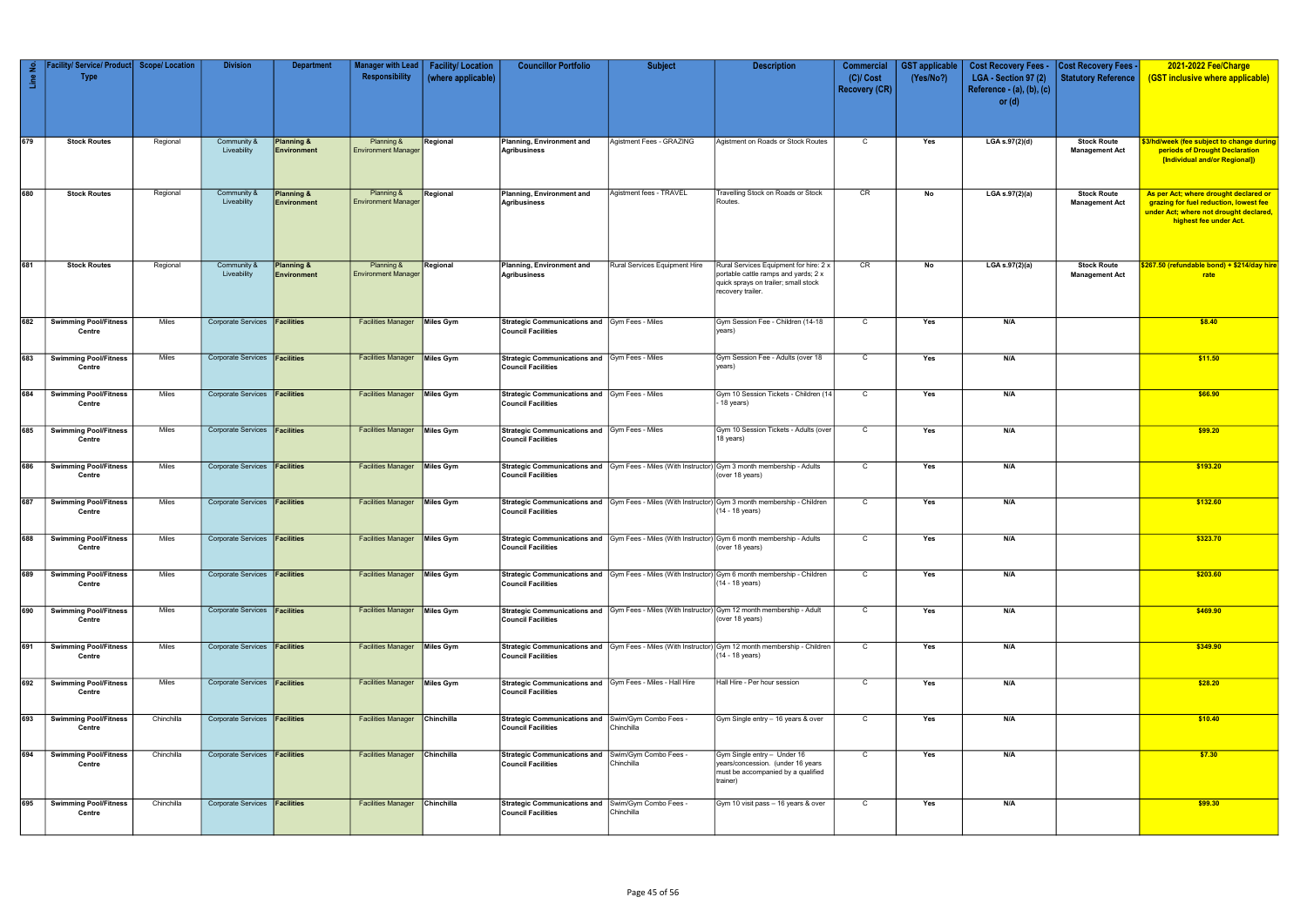| Line No.     | / Service/ Product <br><b>Type</b>                                                         | <b>Scope/Location</b> | <b>Division</b>                                                                                 | <b>Department</b> | <b>Manager with Lead</b>  <br>Responsibility | <b>Facility/Location</b><br>(where applicable)                                             | <b>Councillor Portfolio</b>                                                                                                | <b>Subject</b>                          | <b>Description</b>                                                                                                         | <b>Commercial</b><br>$(C)/$ Cost<br><b>Recovery (CR)</b> | <b>GST applicable</b><br>(Yes/No?) | <b>Cost Recovery Fees -</b><br>LGA - Section 97 (2)<br>Reference $-$ (a), (b), (c)<br>or $(d)$ | <b>Cost Recovery Fees -</b><br>Statutory Reference | 2021-2022 Fee/Charge<br>(GST inclusive where applicable)                                                                                                                                                  |
|--------------|--------------------------------------------------------------------------------------------|-----------------------|-------------------------------------------------------------------------------------------------|-------------------|----------------------------------------------|--------------------------------------------------------------------------------------------|----------------------------------------------------------------------------------------------------------------------------|-----------------------------------------|----------------------------------------------------------------------------------------------------------------------------|----------------------------------------------------------|------------------------------------|------------------------------------------------------------------------------------------------|----------------------------------------------------|-----------------------------------------------------------------------------------------------------------------------------------------------------------------------------------------------------------|
| 696          | <b>Swimming Pool/Fitness</b><br>Centre                                                     | Chinchilla            | Corporate Services <b>Facilities</b>                                                            |                   | <b>Facilities Manager Chinchilla</b>         |                                                                                            | Strategic Communications and Swim/Gym Combo Fees -<br><b>Council Facilities</b>                                            | Chinchilla                              | Gym 10 visit pass - Under 16<br>years/concession. (under 16 years<br>must be accompanied by a qualified<br>trainer)        | $\mathsf{C}$                                             | Yes                                | N/A                                                                                            |                                                    | \$72.00                                                                                                                                                                                                   |
| 697          | <b>Swimming Pool/Fitness</b><br>Centre                                                     | Chinchilla            | Corporate Services <b>Facilities</b>                                                            |                   | <b>Facilities Manager Chinchilla</b>         |                                                                                            | Strategic Communications and Swim/Gym Combo Fees -<br><b>Council Facilities</b>                                            | Chinchilla                              | Gym 30 visit pass - 16 years & over                                                                                        | $\mathsf{C}$                                             | Yes                                | N/A                                                                                            |                                                    | \$274.70                                                                                                                                                                                                  |
| 698          | <b>Swimming Pool/Fitness</b><br>Centre                                                     | Chinchilla            | Corporate Services <b>Facilities</b>                                                            |                   | <b>Facilities Manager</b>                    | Chinchilla                                                                                 | <b>Strategic Communications and</b><br><b>Council Facilities</b>                                                           | Swim/Gym Combo Fees -<br>Chinchilla     | Gym 30 visit pass - Under 16 years/<br>concession. (under 16 years must be<br>accompanied by a qualified trainer)          | $\mathsf{C}$                                             | Yes                                | N/A                                                                                            |                                                    | \$215.60                                                                                                                                                                                                  |
| 699          | <b>Swimming Pool/Fitness</b><br>Centre                                                     | Chinchilla            | Corporate Services <b>Facilities</b>                                                            |                   | <b>Facilities Manager Chinchilla</b>         |                                                                                            | Strategic Communications and Swim/Gym Combo Fees -<br><b>Council Facilities</b>                                            | Chinchilla                              | Gym 6 months membership - 16 years<br>& over                                                                               | $\mathsf{C}$                                             | Yes                                | N/A                                                                                            |                                                    | \$376.10                                                                                                                                                                                                  |
| 700          | <b>Swimming Pool/Fitness</b><br>Centre                                                     | Chinchilla            | Corporate Services <b>Facilities</b>                                                            |                   | <b>Facilities Manager</b>                    | Chinchilla                                                                                 | Strategic Communications and Swim/Gym Combo Fees -<br><b>Council Facilities</b>                                            | Chinchilla                              | Gym 6 months membership - Under<br>16 years/ concession. (under 16 years<br>must be accompanied by a qualified<br>trainer) | $\mathsf{C}$                                             | Yes                                | N/A                                                                                            |                                                    | \$365.60                                                                                                                                                                                                  |
| 701          | <b>Swimming Pool/Fitness</b><br>Centre                                                     | Chinchilla            | Corporate Services <b>Facilities</b>                                                            |                   | <b>Facilities Manager Chinchilla</b>         |                                                                                            | Strategic Communications and<br>Council Facilities                                                                         | Swim/Gym Combo Fees -<br>Chinchilla     | Gym 12 months membership - 16<br>years & over                                                                              | $\mathsf{C}$                                             | Yes                                | N/A                                                                                            |                                                    | \$639.20                                                                                                                                                                                                  |
| 702          | <b>Swimming Pool/Fitness</b><br>Centre                                                     | Chinchilla            | Corporate Services <b>Facilities</b>                                                            |                   | <b>Facilities Manager</b>                    | Chinchilla                                                                                 | <b>Strategic Communications and</b><br><b>Council Facilities</b>                                                           | Swim/Gym Combo Fees -<br>Chinchilla     | Gym 12 months membership - Under<br>16 years/concession. (under 16 years<br>must be accompanied by a qualified<br>trainer) | $\mathsf{C}$                                             | Yes                                | N/A                                                                                            |                                                    | \$622.50                                                                                                                                                                                                  |
| $\sqrt{703}$ | <b>Swimming Pool/Fitness</b><br>Centre                                                     | Chinchilla            | Corporate Services <b>Facilities</b>                                                            |                   | <b>Facilities Manager Chinchilla</b>         |                                                                                            | Strategic Communications and Swimming Pool & Gym Fees -<br><b>Council Facilities</b>                                       | Chinchilla                              | Multi Ticket Discount                                                                                                      | $\mathsf{C}$                                             | Yes                                | N/A                                                                                            |                                                    | A 10% discount will apply on 3 or more<br>season passes purchased together by<br>the one family. In addition, a 10% and 20%<br>discount will apply on any 10 visit card<br>and 30 visit card respectively |
| $\sqrt{704}$ | <b>Swimming Pool/Fitness</b><br>Centre                                                     | Dalby & Chinchilla    | Corporate Services <b>Facilities</b>                                                            |                   | <b>Facilities Manager Regional</b>           |                                                                                            | Strategic Communications and Swimming Pool - Regional<br><b>Council Facilities</b>                                         |                                         | General Admission - Children 0 to 2<br>years                                                                               | $\mathsf{C}$                                             | Yes                                | N/A                                                                                            |                                                    | No Charge                                                                                                                                                                                                 |
|              | 705 Swimming Pool/Fitness   Dalby & Chinchilla   Corporate Services   Facilities<br>Centre |                       |                                                                                                 |                   | Facilities Manager Dalby & Chinchilla        | <b>Swimming Pool</b>                                                                       | Strategic Communications and Swimming Pool - Dalby and<br><b>Council Facilities</b>                                        | Chinchilla                              | General Admission - Children 2 to 17<br>vears and Concession                                                               | $\mathsf{C}$                                             | Yes                                | N/A                                                                                            |                                                    | \$3.30                                                                                                                                                                                                    |
| 706          | <b>Swimming Pool/Fitness</b><br>Centre                                                     |                       | Dalby & Chinchilla   Corporate Services   Facilities                                            |                   | <b>Facilities Manager</b>                    | Dalby & Chinchilla<br><b>Swimming Pool</b>                                                 | Strategic Communications and Swimming Pool - Dalby and<br><b>Council Facilities</b>                                        | Chinchilla                              | General Admission - Adult                                                                                                  | $\mathsf{C}$                                             | Yes                                | N/A                                                                                            |                                                    | \$3.90                                                                                                                                                                                                    |
| 707          | <b>Swimming Pool/Fitness</b><br>Centre                                                     |                       | Dalby & Chinchilla   Corporate Services   <b>Facilities</b>                                     |                   | <b>Facilities Manager</b>                    | Dalby & Chinchilla<br><b>Swimming Pool</b>                                                 | Strategic Communications and Swimming Pool - Dalby and<br><b>Council Facilities</b>                                        | Chinchilla                              | School Entry - Primary School                                                                                              | $\mathsf{C}$                                             | Yes                                | N/A                                                                                            |                                                    | \$2.60                                                                                                                                                                                                    |
| 708<br>709   | <b>Swimming Pool/Fitness</b><br>Centre<br><b>Swimming Pool/Fitness</b>                     | Dalby & Chinchilla    | Dalby & Chinchilla Corporate Services <b>Facilities</b><br>Corporate Services <b>Facilities</b> |                   | <b>Facilities Manager</b>                    | <b>Facilities Manager</b> Dalby & Chinchilla<br><b>Swimming Pool</b><br>Dalby & Chinchilla | Strategic Communications and Swimming Pool - Dalby and<br><b>Council Facilities</b><br><b>Strategic Communications and</b> | Chinchilla<br>Swimming Pool - Dalby and | School Entry - Secondary School<br>General Admission - Family (2 adults                                                    | $\mathsf{C}$<br>$\mathsf{C}$                             | Yes<br>Yes                         | N/A<br>N/A                                                                                     |                                                    | \$3.10<br>\$14.20                                                                                                                                                                                         |
| 710          | Centre<br><b>Swimming Pool/Fitness</b>                                                     |                       | Dalby & Chinchilla   Corporate Services   Facilities                                            |                   | <b>Facilities Manager</b>                    | <b>Swimming Pool</b><br>Dalby & Chinchilla                                                 | <b>Council Facilities</b><br>Strategic Communications and Swimming Pool - Dalby and                                        | Chinchilla                              | and 2 children)<br>General Admission - Additional Child                                                                    | $\mathsf{C}$                                             | Yes                                | N/A                                                                                            |                                                    | \$3.10                                                                                                                                                                                                    |
| 711          | Centre<br><b>Swimming Pool/Fitness</b>                                                     | Dalby & Chinchilla    | Corporate Services <b>Facilities</b>                                                            |                   | <b>Facilities Manager</b>                    | <b>Swimming Pool</b><br>Dalby & Chinchilla                                                 | <b>Council Facilities</b><br><b>Strategic Communications and</b>                                                           | Chinchilla<br>Swimming Pool - Dalby and | 10 Visit Pass - Adult                                                                                                      | $\mathsf{C}$                                             | Yes                                | N/A                                                                                            |                                                    | \$37.00                                                                                                                                                                                                   |
| 712          | Centre<br><b>Swimming Pool/Fitness</b>                                                     | Dalby & Chinchilla    | Corporate Services <b>Facilities</b>                                                            |                   | <b>Facilities Manager</b>                    | <b>Swimming Pool</b><br>Dalby & Chinchilla                                                 | <b>Council Facilities</b><br><b>Strategic Communications and</b>                                                           | Chinchilla<br>Swimming Pool - Dalby and | 10 Visit Pass - Child (2 to 17 years)                                                                                      | $\mathsf{C}$                                             | Yes                                | N/A                                                                                            |                                                    | \$31.90                                                                                                                                                                                                   |
| 713          | Centre<br><b>Swimming Pool/Fitness</b>                                                     | Dalby & Chinchilla    | Corporate Services <b>Facilities</b>                                                            |                   | <b>Facilities Manager</b>                    | <b>Swimming Pool</b><br>Dalby & Chinchilla                                                 | <b>Council Facilities</b><br><b>Strategic Communications and</b>                                                           | Chinchilla<br>Swimming Pool - Dalby and | and Concession<br>10 Visit Pass - Family (2 adults and 2                                                                   | $\overline{C}$                                           | Yes                                | N/A                                                                                            |                                                    | \$133.80                                                                                                                                                                                                  |
|              | Centre                                                                                     |                       |                                                                                                 |                   |                                              | <b>Swimming Pool</b>                                                                       | <b>Council Facilities</b>                                                                                                  | Chinchilla                              | children)                                                                                                                  |                                                          |                                    |                                                                                                |                                                    |                                                                                                                                                                                                           |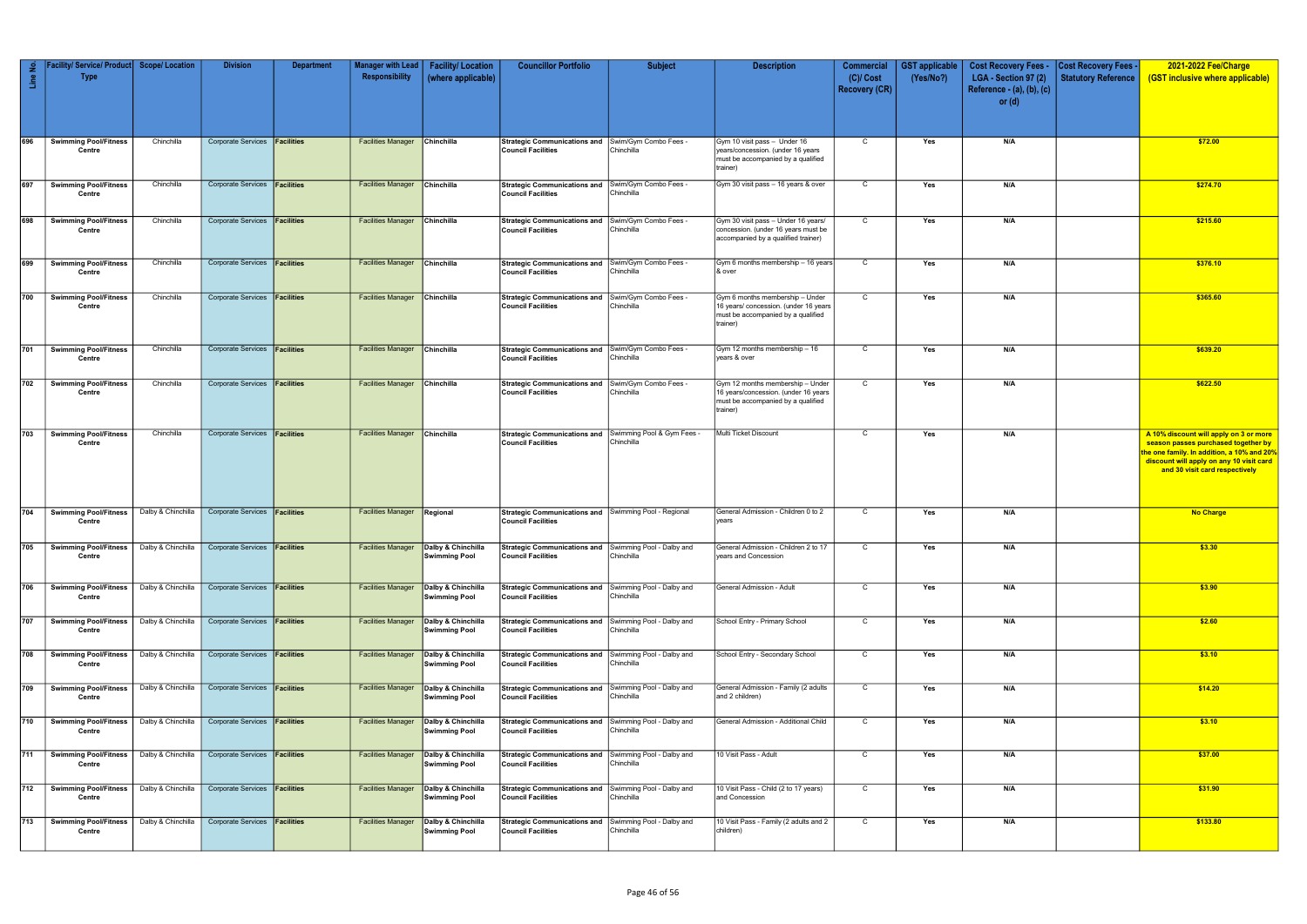| Line No.         | Service/ Product<br><b>Type</b>        | <b>Scope/Location</b> | <b>Division</b>                                      | <b>Department</b> | <b>Manager with Lead</b><br>Responsibility | <b>Facility/Location</b><br>(where applicable) | <b>Councillor Portfolio</b>                                                         | <b>Subject</b>                          | <b>Description</b>                                               | <b>Commercial</b><br>$(C)/$ Cost<br><b>Recovery (CR)</b> | <b>GST</b> applicable<br>(Yes/No?) | <b>Cost Recovery Fees -</b><br>LGA - Section 97 (2)<br>Reference - $(a)$ , $(b)$ , $(c)$<br>or $(d)$ | <b>Cost Recovery Fees</b><br><b>Statutory Reference</b> | 2021-2022 Fee/Charge<br>(GST inclusive where applicable) |
|------------------|----------------------------------------|-----------------------|------------------------------------------------------|-------------------|--------------------------------------------|------------------------------------------------|-------------------------------------------------------------------------------------|-----------------------------------------|------------------------------------------------------------------|----------------------------------------------------------|------------------------------------|------------------------------------------------------------------------------------------------------|---------------------------------------------------------|----------------------------------------------------------|
| 714              | <b>Swimming Pool/Fitness</b>           |                       | Dalby & Chinchilla   Corporate Services   Facilities |                   | <b>Facilities Manager</b>                  | Dalby & Chinchilla                             | Strategic Communications and Swimming Pool - Dalby and                              |                                         | 10 Visit Pass - Additional Child for                             | $\mathsf{C}$                                             | Yes                                | N/A                                                                                                  |                                                         | \$28.80                                                  |
|                  | Centre                                 |                       |                                                      |                   |                                            | <b>Swimming Pool</b>                           | <b>Council Facilities</b>                                                           | Chinchilla                              | <b>Family Pass</b>                                               |                                                          |                                    |                                                                                                      |                                                         |                                                          |
| 715              | <b>Swimming Pool/Fitness</b><br>Centre |                       | Dalby & Chinchilla   Corporate Services   Facilities |                   | <b>Facilities Manager</b>                  | Dalby & Chinchilla<br><b>Swimming Pool</b>     | Strategic Communications and Swimming Pool - Dalby and<br><b>Council Facilities</b> | Chinchilla                              | 3 Month Pass - Adult                                             | $\mathsf{C}$                                             | Yes                                | N/A                                                                                                  |                                                         | \$92.60                                                  |
| 716              | <b>Swimming Pool/Fitness</b><br>Centre | Dalby & Chinchilla    | Corporate Services <b>Facilities</b>                 |                   | <b>Facilities Manager</b>                  | Dalby & Chinchilla<br><b>Swimming Pool</b>     | <b>Strategic Communications and</b><br><b>Council Facilities</b>                    | Swimming Pool - Dalby and<br>Chinchilla | 3 Month Pass - Child (2 to 17 years)<br>and Concession           | $\mathsf{C}$                                             | Yes                                | N/A                                                                                                  |                                                         | \$77.20                                                  |
| 717              | <b>Swimming Pool/Fitness</b><br>Centre | Dalby & Chinchilla    | Corporate Services <b>Facilities</b>                 |                   | <b>Facilities Manager</b>                  | Dalby & Chinchilla<br><b>Swimming Pool</b>     | Strategic Communications and Swimming Pool - Dalby and<br>Council Facilities        | Chinchilla                              | 3 Month Pass - Family (2 adults and 2<br>children)               | $\mathsf{C}$                                             | Yes                                | N/A                                                                                                  |                                                         | \$252.10                                                 |
| 718              | <b>Swimming Pool/Fitness</b><br>Centre | Dalby & Chinchilla    | Corporate Services <b>Facilities</b>                 |                   | <b>Facilities Manager</b>                  | Dalby & Chinchilla<br><b>Swimming Pool</b>     | <b>Strategic Communications and</b><br>Council Facilities                           | Swimming Pool - Dalby and<br>Chinchilla | 3 Month Pass - Additional Child for<br><b>Family Pass</b>        | $\mathsf{C}$                                             | Yes                                | N/A                                                                                                  |                                                         | \$30.90                                                  |
| 719              | <b>Swimming Pool/Fitness</b><br>Centre | Dalby & Chinchilla    | Corporate Services <b>Facilities</b>                 |                   | <b>Facilities Manager</b>                  | Dalby & Chinchilla<br><b>Swimming Pool</b>     | <b>Strategic Communications and</b><br><b>Council Facilities</b>                    | Swimming Pool - Dalby and<br>Chinchilla | 12 Month Pass - Adult                                            | $\mathsf{C}$                                             | Yes                                | N/A                                                                                                  |                                                         | \$283.00                                                 |
| 720              | <b>Swimming Pool/Fitness</b><br>Centre | Dalby & Chinchilla    | Corporate Services <b>Facilities</b>                 |                   | <b>Facilities Manager</b>                  | Dalby & Chinchilla<br><b>Swimming Pool</b>     | Strategic Communications and Swimming Pool - Dalby and<br>Council Facilities        | Chinchilla                              | 12 Month Pass - Child (2 to 17 years)<br>and Concession          | C                                                        | Yes                                | N/A                                                                                                  |                                                         | \$226.40                                                 |
| $\overline{721}$ | <b>Swimming Pool/Fitness</b><br>Centre | Dalby & Chinchilla    | Corporate Services <b>Facilities</b>                 |                   | <b>Facilities Manager</b>                  | Dalby & Chinchilla<br><b>Swimming Pool</b>     | Strategic Communications and Swimming Pool - Dalby and<br>l Council Facilities      | Chinchilla                              | 12 Month Pass - Family (2 adults and<br>2 children)              | $\mathsf{C}$                                             | Yes                                | N/A                                                                                                  |                                                         | \$612.30                                                 |
| 722              | <b>Swimming Pool/Fitness</b><br>Centre |                       | Dalby & Chinchilla   Corporate Services   Facilities |                   | <b>Facilities Manager</b>                  | Dalby & Chinchilla<br><b>Swimming Pool</b>     | Strategic Communications and Swimming Pool - Dalby and<br><b>Council Facilities</b> | Chinchilla                              | 12 Month Pass - Additional Child for<br><b>Family Pass</b>       | $\mathsf{C}$                                             | Yes                                | N/A                                                                                                  |                                                         | \$102.90                                                 |
| 723              | <b>Swimming Pool/Fitness</b><br>Centre | Dalby & Chinchilla    | Corporate Services <b>Facilities</b>                 |                   | <b>Facilities Manager</b>                  | Dalby & Chinchilla<br><b>Swimming Pool</b>     | <b>Strategic Communications and</b><br><b>Council Facilities</b>                    | Swimming Pool - Dalby and<br>Chinchilla | Swimming instructor for school<br>children sessions - (per hour) | $\mathsf{C}$                                             | Yes                                | N/A                                                                                                  |                                                         | \$42.80                                                  |
| 724              | <b>Swimming Pool/Fitness</b><br>Centre | Dalby & Chinchilla    | Corporate Services <b>Facilities</b>                 |                   | <b>Facilities Manager</b>                  | Dalby & Chinchilla<br><b>Swimming Pool</b>     | <b>Strategic Communications and</b><br><b>Council Facilities</b>                    | Swimming Pool - Dalby and<br>Chinchilla | Pool Hire - Full day                                             | C                                                        | Yes                                | N/A                                                                                                  |                                                         | \$432.20                                                 |
| 725              | <b>Swimming Pool/Fitness</b><br>Centre | Dalby & Chinchilla    | Corporate Services <b>Facilities</b>                 |                   | <b>Facilities Manager</b>                  | Dalby & Chinchilla<br><b>Swimming Pool</b>     | <b>Strategic Communications and</b><br><b>Council Facilities</b>                    | Swimming Pool - Dalby and<br>Chinchilla | Pool Hire - Half day (morning or<br>afternoon)                   | $\mathsf{C}$                                             | Yes                                | N/A                                                                                                  |                                                         | \$277.80                                                 |
| 726              | <b>Swimming Pool/Fitness</b><br>Centre | Dalby & Chinchilla    | Corporate Services <b>Facilities</b>                 |                   | <b>Facilities Manager</b>                  | Dalby & Chinchilla<br><b>Swimming Pool</b>     | <b>Strategic Communications and</b><br>Council Facilities                           | Swimming Pool - Dalby and<br>Chinchilla | Lane Hire per hour - Non Club<br>member                          | $\mathsf{C}$                                             | Yes                                | N/A                                                                                                  |                                                         | \$20.60                                                  |
| 727              | <b>Swimming Pool/Fitness</b><br>Centre | Jandowae              | Corporate Services <b>Facilities</b>                 |                   | <b>Facilities Manager</b>                  | Jandowae Swimming<br>Pool                      | Strategic Communications and Swimming Pool - Jandowae<br><b>Council Facilities</b>  |                                         | General Admission - Children (2-17<br>years) and Concession      | $\mathsf{C}$                                             | Yes                                | N/A                                                                                                  |                                                         | \$2.50                                                   |
| 728              | <b>Swimming Pool/Fitness</b><br>Centre | Jandowae              | Corporate Services <b>Facilities</b>                 |                   | <b>Facilities Manager</b>                  | Jandowae Swimming<br>Pool                      | Strategic Communications and Swimming Pool - Jandowae<br><b>Council Facilities</b>  |                                         | General Admission - Adult                                        | $\mathsf{C}$                                             | Yes                                | N/A                                                                                                  |                                                         | \$3.10                                                   |
| 729              | <b>Swimming Pool/Fitness</b><br>Centre | Jandowae              | Corporate Services <b>Facilities</b>                 |                   | <b>Facilities Manager</b>                  | Jandowae Swimming<br>Pool                      | Strategic Communications and Swimming Pool - Jandowae<br>Council Facilities         |                                         | General Admission - Family (2 adults<br>and 2 children)          | $\mathsf{C}$                                             | Yes                                | N/A                                                                                                  |                                                         | \$11.70                                                  |
| 730              | <b>Swimming Pool/Fitness</b><br>Centre | Jandowae              | Corporate Services <b>Facilities</b>                 |                   | <b>Facilities Manager</b>                  | Jandowae Swimming<br>Pool                      | Strategic Communications and Swimming Pool - Jandowae<br><b>Council Facilities</b>  |                                         | General Admission - Additional Child                             | $\mathsf{C}$                                             | Yes                                | N/A                                                                                                  |                                                         | \$2.40                                                   |
| 731              | <b>Swimming Pool/Fitness</b><br>Centre | Jandowae              | Corporate Services <b>Facilities</b>                 |                   | <b>Facilities Manager</b>                  | Jandowae Swimming<br>Pool                      | Strategic Communications and Swimming Pool - Jandowae<br>Council Facilities         |                                         | 10 Visit Pass - Adult                                            | $\mathsf{C}$                                             | Yes                                | N/A                                                                                                  |                                                         | \$27.80                                                  |
| 732              | <b>Swimming Pool/Fitness</b><br>Centre | Jandowae              | Corporate Services <b>Facilities</b>                 |                   | <b>Facilities Manager</b>                  | Jandowae Swimming<br>Pool                      | Strategic Communications and Swimming Pool - Jandowae<br><b>Council Facilities</b>  |                                         | 10 Visit Pass - Child (2 to 17 years)<br>and Concession          | $\mathsf{C}$                                             | Yes                                | N/A                                                                                                  |                                                         | \$23.70                                                  |
| 733              | <b>Swimming Pool/Fitness</b><br>Centre | Jandowae              | Corporate Services <b>Facilities</b>                 |                   | <b>Facilities Manager</b>                  | Jandowae Swimming<br>Pool                      | Strategic Communications and Swimming Pool - Jandowae<br><b>Council Facilities</b>  |                                         | 10 Visit Pass - Family (2 adults and 2<br>children)              | $\mathsf{C}$                                             | Yes                                | N/A                                                                                                  |                                                         | \$102.90                                                 |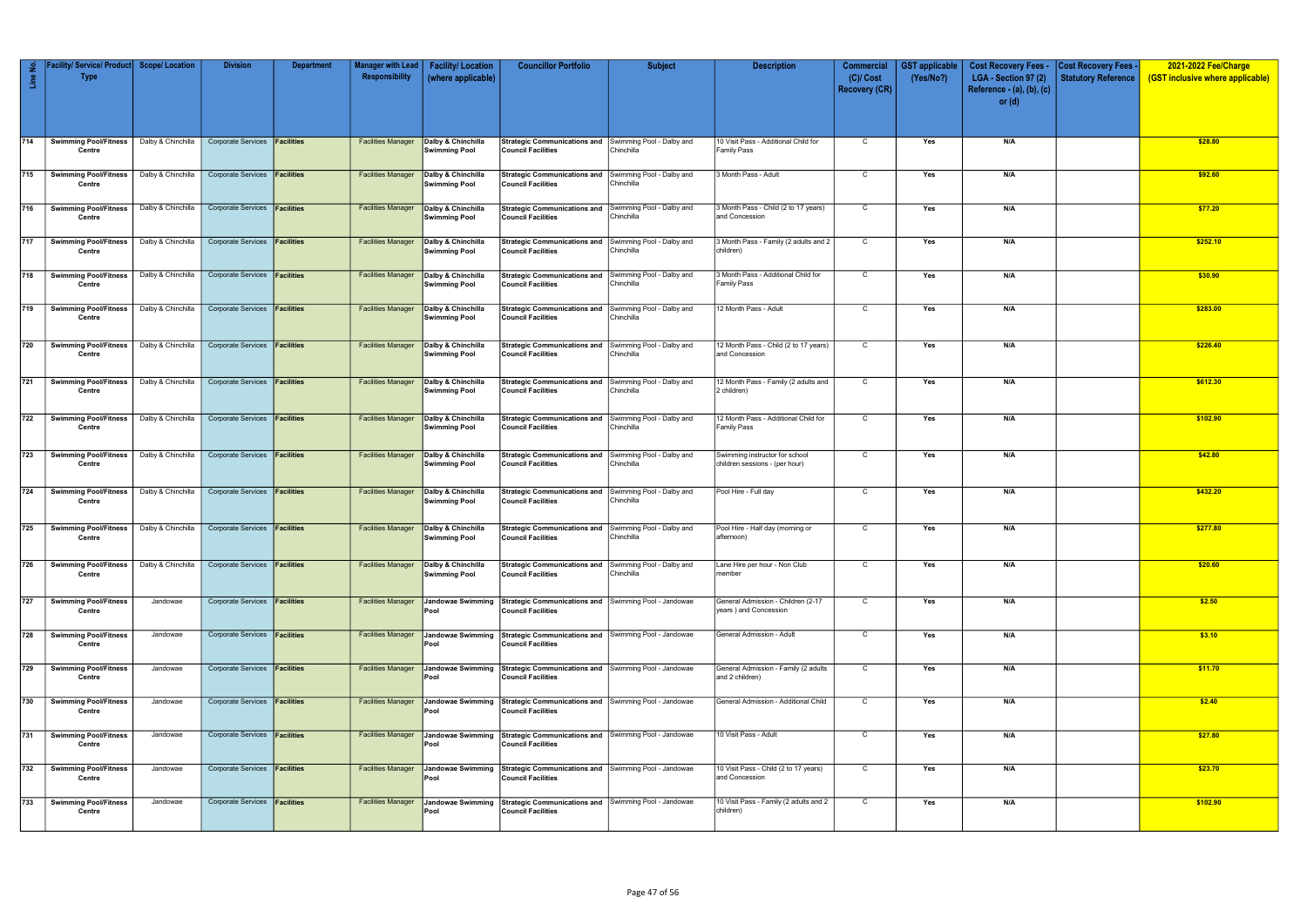| Line No. | Facility/ Service/ Product   Scope/ Location<br><b>Type</b> |              | <b>Division</b>                      | <b>Department</b> | <b>Manager with Lead</b><br>Responsibility | <b>Facility/Location</b><br>(where applicable) | <b>Councillor Portfolio</b>                                                                                             | <b>Subject</b> | <b>Description</b>                                             | <b>Commercial</b><br>$(C)/$ Cost<br><b>Recovery (CR)</b> | <b>GST</b> applicable<br>(Yes/No?) | <b>Cost Recovery Fees -</b><br>LGA - Section 97 (2)<br>Reference - $(a)$ , $(b)$ , $(c)$ | Cost Recovery Fees<br><b>Statutory Reference</b> | 2021-2022 Fee/Charge<br>(GST inclusive where applicable) |
|----------|-------------------------------------------------------------|--------------|--------------------------------------|-------------------|--------------------------------------------|------------------------------------------------|-------------------------------------------------------------------------------------------------------------------------|----------------|----------------------------------------------------------------|----------------------------------------------------------|------------------------------------|------------------------------------------------------------------------------------------|--------------------------------------------------|----------------------------------------------------------|
|          |                                                             |              |                                      |                   |                                            |                                                |                                                                                                                         |                |                                                                |                                                          |                                    | or $(d)$                                                                                 |                                                  |                                                          |
| 734      | <b>Swimming Pool/Fitness</b><br>Centre                      | Jandowae     | Corporate Services <b>Facilities</b> |                   | <b>Facilities Manager</b>                  | Jandowae Swimming<br>Pool                      | Strategic Communications and Swimming Pool - Jandowae<br><b>Council Facilities</b>                                      |                | 10 Visit Pass - Additional Child for<br><b>Family Pass</b>     | $\mathsf{C}$                                             | Yes                                | N/A                                                                                      |                                                  | \$20.60                                                  |
| 735      | <b>Swimming Pool/Fitness</b><br>Centre                      | Jandowae     | Corporate Services <b>Facilities</b> |                   | <b>Facilities Manager</b>                  | <b>Jandowae Swimming</b><br>Pool               | Strategic Communications and Swimming Pool - Jandowae<br><b>Council Facilities</b>                                      |                | 3 Month Pass - Adult                                           | C                                                        | Yes                                | N/A                                                                                      |                                                  | \$61.70                                                  |
| 736      | <b>Swimming Pool/Fitness</b><br>Centre                      | Jandowae     | Corporate Services <b>Facilities</b> |                   | <b>Facilities Manager</b>                  | <b>Jandowae Swimming</b><br>Pool               | Strategic Communications and Swimming Pool - Jandowae<br><b>Council Facilities</b>                                      |                | 3 Month Pass - Child (2 to 17 years)<br>and Concession         | $\mathsf{C}$                                             | Yes                                | N/A                                                                                      |                                                  | \$46.30                                                  |
| 737      | <b>Swimming Pool/Fitness</b><br>Centre                      | Jandowae     | Corporate Services <b>Facilities</b> |                   | <b>Facilities Manager</b>                  | <b>Jandowae Swimming</b><br>Pool               | Strategic Communications and Swimming Pool - Jandowae<br><b>Council Facilities</b>                                      |                | 3 Month Pass - Family (2 adults and 2<br>children)             | C                                                        | Yes                                | N/A                                                                                      |                                                  | \$164.60                                                 |
| 738      | <b>Swimming Pool/Fitness</b><br>Centre                      | Jandowae     | <b>Corporate Services</b>            | Facilities        | <b>Facilities Manager</b>                  | <b>Jandowae Swimming</b><br>Pool               | Strategic Communications and Swimming Pool - Jandowae<br><b>Council Facilities</b>                                      |                | 3 Month Pass - Additional Child for<br><b>Family Pass</b>      | $\mathsf{C}$                                             | Yes                                | N/A                                                                                      |                                                  | \$20.60                                                  |
| 739      | <b>Swimming Pool/Fitness</b><br>Centre                      | Jandowae     | Corporate Services <b>Facilities</b> |                   | <b>Facilities Manager</b>                  | Jandowae Swimming<br>Pool                      | Strategic Communications and Swimming Pool - Jandowae<br><b>Council Facilities</b>                                      |                | Season Pass - Children (2-17 years)<br>and Concession          | C                                                        | Yes                                | N/A                                                                                      |                                                  | \$77.20                                                  |
| 740      | <b>Swimming Pool/Fitness</b><br>Centre                      | Jandowae     | Corporate Services <b>Facilities</b> |                   | <b>Facilities Manager</b>                  | Jandowae Swimming<br>Pool                      | Strategic Communications and Swimming Pool - Jandowae<br><b>Council Facilities</b>                                      |                | Season Pass - Adults                                           | C                                                        | Yes                                | N/A                                                                                      |                                                  | \$113.20                                                 |
| 741      | <b>Swimming Pool/Fitness</b><br>Centre                      | Jandowae     | Corporate Services <b>Facilities</b> |                   | <b>Facilities Manager</b>                  | <b>Jandowae Swimming</b><br>Pool               | Strategic Communications and Swimming Pool - Jandowae<br><b>Council Facilities</b>                                      |                | Season Pass - Family (2 adults and 2<br>children)              | C                                                        | Yes                                | N/A                                                                                      |                                                  | \$231.50                                                 |
| 742      | <b>Swimming Pool/Fitness</b><br>Centre                      | Jandowae     | Corporate Services   Facilities      |                   | <b>Facilities Manager</b>                  | Jandowae Swimming<br>Pool                      | Strategic Communications and Swimming Pool - Jandowae<br><b>Council Facilities</b>                                      |                | Season Pass - Additional Child for<br><b>Family Pass</b>       | $\mathsf{C}$                                             | Yes                                | N/A                                                                                      |                                                  | \$42.20                                                  |
| 743      | <b>Swimming Pool/Fitness</b><br>Centre                      | Jandowae     | <b>Corporate Services</b>            | Facilities        | <b>Facilities Manager</b>                  | Jandowae Swimming<br>Pool                      | Strategic Communications and Swimming Pool - Jandowae<br><b>Council Facilities</b>                                      |                | School Entry - Primary & Secondary                             | $\mathsf{C}$                                             | Yes                                | N/A                                                                                      |                                                  | \$1.60                                                   |
| $744$    | <b>Swimming Pool/Fitness</b><br>Centre                      | Jandowae     | Corporate Services <b>Facilities</b> |                   | <b>Facilities Manager</b>                  | <b>Jandowae Swimming</b><br>Pool               | Strategic Communications and Swimming Pool - Jandowae<br><b>Council Facilities</b>                                      |                | Pool Hire - Full Day                                           | $\mathsf{C}$                                             | Yes                                | N/A                                                                                      |                                                  | \$406.50                                                 |
| 745      | <b>Swimming Pool/Fitness</b><br>Centre                      | Jandowae     | Corporate Services <b>Facilities</b> |                   | <b>Facilities Manager</b>                  | Jandowae Swimming<br>Pool                      | Strategic Communications and Swimming Pool - Jandowae<br><b>Council Facilities</b>                                      |                | Pool Hire - Half Day (morning or<br>afternoon)                 | C                                                        | Yes                                | N/A                                                                                      |                                                  | \$226.40                                                 |
|          | 746 Swimming Pool/Fitness Jandowae<br>Centre                |              | Corporate Services <b>Facilities</b> |                   |                                            | Pool                                           | Facilities Manager Jandowae Swimming Strategic Communications and Swimming Pool - Jandowae<br><b>Council Facilities</b> |                | Lane Hire - Non Club Member - Per<br>Hour                      | $\mathsf{C}$                                             | Yes                                | N/A                                                                                      |                                                  | \$17.00                                                  |
| 747      | <b>Swimming Pool/Fitness</b><br>Centre                      | <b>Miles</b> | Corporate Services <b>Facilities</b> |                   | <b>Facilities Manager</b>                  | Miles Swimming Pool                            | Strategic Communications and Swimming Pool - Miles<br><b>Council Facilities</b>                                         |                | General Admission - Children (2 to 17<br>years) and Concession | $\overline{c}$                                           | Yes                                | N/A                                                                                      |                                                  | \$2.70                                                   |
| 748      | <b>Swimming Pool/Fitness</b><br>Centre                      | Miles        | <b>Corporate Services Facilities</b> |                   | <b>Facilities Manager</b>                  |                                                | Miles Swimming Pool Strategic Communications and Swimming Pool - Miles<br><b>Council Facilities</b>                     |                | General Admission - Adult                                      | $\mathsf{C}$                                             | Yes                                | N/A                                                                                      |                                                  | \$3.50                                                   |
| 749      | <b>Swimming Pool/Fitness</b><br>Centre                      | <b>Miles</b> | Corporate Services <b>Facilities</b> |                   | <b>Facilities Manager</b>                  | Miles Swimming Pool                            | Strategic Communications and Swimming Pool - Miles<br><b>Council Facilities</b>                                         |                | General Admission - Family (2 adults<br>and 2 children)        | $\overline{C}$                                           | Yes                                | N/A                                                                                      |                                                  | \$12.10                                                  |
| 750      | <b>Swimming Pool/Fitness</b><br>Centre                      | Miles        | Corporate Services <b>Facilities</b> |                   | <b>Facilities Manager</b>                  |                                                | Miles Swimming Pool Strategic Communications and Swimming Pool - Miles<br><b>Council Facilities</b>                     |                | General Admission - Additional Child                           | $\mathsf{C}$                                             | Yes                                | N/A                                                                                      |                                                  | \$2.60                                                   |
| 751      | <b>Swimming Pool/Fitness</b><br>Centre                      | Miles        | Corporate Services <b>Facilities</b> |                   | <b>Facilities Manager</b>                  | Miles Swimming Pool                            | Strategic Communications and Swimming Pool - Miles<br><b>Council Facilities</b>                                         |                | 10 Visit Pass - Adult                                          | $\mathsf{C}$                                             | Yes                                | N/A                                                                                      |                                                  | \$32.90                                                  |
| 752      | <b>Swimming Pool/Fitness</b><br>Centre                      | Miles        | Corporate Services <b>Facilities</b> |                   | <b>Facilities Manager</b>                  | Miles Swimming Pool                            | Strategic Communications and Swimming Pool - Miles<br><b>Council Facilities</b>                                         |                | 10 Visit Pass - Child (2 to 17 years)<br>and Concession        | $\mathsf{C}$                                             | Yes                                | N/A                                                                                      |                                                  | \$25.70                                                  |
| 753      | <b>Swimming Pool/Fitness</b><br>Centre                      | Miles        | Corporate Services <b>Facilities</b> |                   | <b>Facilities Manager</b>                  | <b>Miles Swimming Pool</b>                     | Strategic Communications and Swimming Pool - Miles<br><b>Council Facilities</b>                                         |                | 10 Visit Pass - Family (2 adults and 2<br>children)            | $\mathsf{C}$                                             | Yes                                | N/A                                                                                      |                                                  | \$113.20                                                 |
| 754      | <b>Swimming Pool/Fitness</b><br>Centre                      | Miles        | Corporate Services <b>Facilities</b> |                   | <b>Facilities Manager</b>                  |                                                | Miles Swimming Pool Strategic Communications and Swimming Pool - Miles<br><b>Council Facilities</b>                     |                | 10 Visit Pass - Additional Child for<br><b>Family Pass</b>     | $\mathsf{C}$                                             | Yes                                | N/A                                                                                      |                                                  | \$22.60                                                  |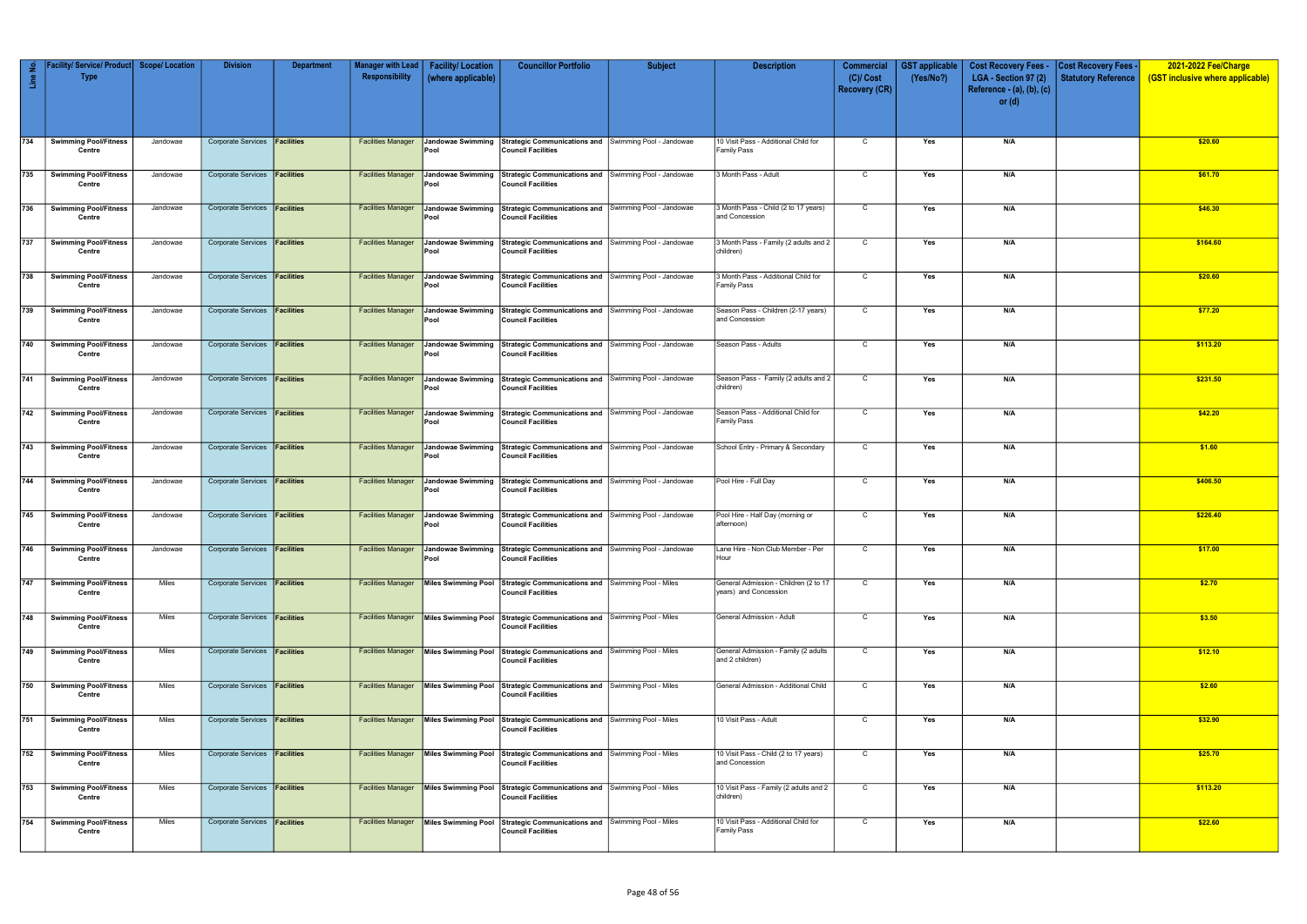| $\mathop{\mathrm{Lie}}$ | Facility/ Service/ Product Scope/ Location<br><b>Type</b> |       | <b>Division</b>                      | <b>Department</b> | Manager with Lead<br>Responsibility | <b>Facility/Location</b><br>(where applicable) | <b>Councillor Portfolio</b>                                                                                     | <b>Subject</b> | <b>Description</b>                                          | <b>Commercial</b><br>$(C)/$ Cost | <b>GST</b> applicable<br>(Yes/No?) | <b>Cost Recovery Fees -</b><br>LGA - Section 97 (2) | <b>Cost Recovery Fees -</b><br><b>Statutory Reference</b> | 2021-2022 Fee/Charge<br>(GST inclusive where applicable) |
|-------------------------|-----------------------------------------------------------|-------|--------------------------------------|-------------------|-------------------------------------|------------------------------------------------|-----------------------------------------------------------------------------------------------------------------|----------------|-------------------------------------------------------------|----------------------------------|------------------------------------|-----------------------------------------------------|-----------------------------------------------------------|----------------------------------------------------------|
|                         |                                                           |       |                                      |                   |                                     |                                                |                                                                                                                 |                |                                                             | <b>Recovery (CR)</b>             |                                    | Reference - (a), (b), (c)<br>or $(d)$               |                                                           |                                                          |
|                         |                                                           |       |                                      |                   |                                     |                                                |                                                                                                                 |                |                                                             |                                  |                                    |                                                     |                                                           |                                                          |
| 755                     | <b>Swimming Pool/Fitness</b><br>Centre                    | Miles | Corporate Services <b>Facilities</b> |                   | <b>Facilities Manager</b>           |                                                | Miles Swimming Pool Strategic Communications and Swimming Pool - Miles<br><b>Council Facilities</b>             |                | 3 Month Pass - Adult                                        | $\mathsf{C}$                     | Yes                                | N/A                                                 |                                                           | \$77.20                                                  |
| 756                     | Swimming Pool/Fitness<br>Centre                           | Miles | Corporate Services <b>Facilities</b> |                   | <b>Facilities Manager</b>           | Miles Swimming Pool                            | Strategic Communications and Swimming Pool - Miles<br><b>Council Facilities</b>                                 |                | 3 Month Pass - Child (2 to 17 years)<br>and Concession      | C                                | Yes                                | N/A                                                 |                                                           | \$61.70                                                  |
| 757                     | <b>Swimming Pool/Fitness</b><br>Centre                    | Miles | Corporate Services <b>Facilities</b> |                   | <b>Facilities Manager</b>           | Miles Swimming Pool                            | Strategic Communications and Swimming Pool - Miles<br><b>Council Facilities</b>                                 |                | 3 Month Pass - Family (2 adults and 2<br>children)          | $\mathsf{C}$                     | Yes                                | N/A                                                 |                                                           | \$226.40                                                 |
| 758                     | <b>Swimming Pool/Fitness</b><br>Centre                    | Miles | Corporate Services <b>Facilities</b> |                   | <b>Facilities Manager</b>           | <b>Miles Swimming Pool</b>                     | Strategic Communications and Swimming Pool - Miles<br><b>Council Facilities</b>                                 |                | 3 Month Pass - Additional Child for<br><b>Family Pass</b>   | C                                | Yes                                | N/A                                                 |                                                           | \$25.70                                                  |
| 759                     | Swimming Pool/Fitness<br>Centre                           | Miles | Corporate Services <b>Facilities</b> |                   | <b>Facilities Manager</b>           | Miles Swimming Pool                            | Strategic Communications and Swimming Pool - Miles<br><b>Council Facilities</b>                                 |                | Season Pass - Children (2 to 17<br>years) and Concession    | C                                | Yes                                | N/A                                                 |                                                           | \$87.50                                                  |
| 760                     | <b>Swimming Pool/Fitness</b><br>Centre                    | Miles | Corporate Services <b>Facilities</b> |                   | <b>Facilities Manager</b>           | Miles Swimming Pool                            | Strategic Communications and Swimming Pool - Miles<br>Council Facilities                                        |                | Season Pass - Adults                                        | C                                | Yes                                | N/A                                                 |                                                           | \$123.50                                                 |
| 761                     | <b>Swimming Pool/Fitness</b><br>Centre                    | Miles | Corporate Services <b>Facilities</b> |                   | <b>Facilities Manager</b>           | Miles Swimming Pool                            | Strategic Communications and Swimming Pool - Miles<br><b>Council Facilities</b>                                 |                | Season Tickets - Family (2 adults and<br>2 children)        | $\mathsf{C}$                     | Yes                                | N/A                                                 |                                                           | \$257.30                                                 |
| 762                     | <b>Swimming Pool/Fitness</b><br>Centre                    | Miles | Corporate Services <b>Facilities</b> |                   | <b>Facilities Manager</b>           | Miles Swimming Pool                            | Strategic Communications and Swimming Pool - Miles<br><b>Council Facilities</b>                                 |                | Season Pass - Additional Child for<br><b>Family Pass</b>    | $\mathsf{C}$                     | Yes                                | N/A                                                 |                                                           | \$42.20                                                  |
| 763                     | Swimming Pool/Fitness<br>Centre                           | Miles | Corporate Services <b>Facilities</b> |                   | <b>Facilities Manager</b>           | Miles Swimming Pool                            | Strategic Communications and Swimming Pool - Miles<br><b>Council Facilities</b>                                 |                | School Entry - Primary School                               | $\mathsf{C}$                     | Yes                                | N/A                                                 |                                                           | \$2.10                                                   |
| 764                     | <b>Swimming Pool/Fitness</b><br>Centre                    | Miles | Corporate Services <b>Facilities</b> |                   | <b>Facilities Manager</b>           | Miles Swimming Pool                            | Strategic Communications and Swimming Pool - Miles<br><b>Council Facilities</b>                                 |                | School Entry - Secondary School                             | $\mathsf{C}$                     | Yes                                | N/A                                                 |                                                           | \$2.10                                                   |
| 765                     | <b>Swimming Pool/Fitness</b><br>Centre                    | Miles | Corporate Services <b>Facilities</b> |                   | <b>Facilities Manager</b>           | Miles Swimming Pool                            | Strategic Communications and Swimming Pool - Miles<br><b>Council Facilities</b>                                 |                | Pool Hire - Half Day (morning or<br>afternoon)              | C                                | Yes                                | N/A                                                 |                                                           | \$277.80                                                 |
| 766                     | <b>Swimming Pool/Fitness</b><br>Centre                    | Miles | Corporate Services <b>Facilities</b> |                   | <b>Facilities Manager</b>           |                                                | Miles Swimming Pool Strategic Communications and Swimming Pool - Miles<br><b>Council Facilities</b>             |                | Pool Hire- Full day                                         | $\mathsf{C}$                     | Yes                                | N/A                                                 |                                                           | \$432.20                                                 |
| 767                     | Swimming Pool/Fitness<br>Centre                           | Miles | Corporate Services <b>Facilities</b> |                   |                                     |                                                | Facilities Manager Miles Swimming Pool Strategic Communications and Swimming Pool - Miles<br>Council Facilities |                | Lane Hire - Non Club Member - Per<br>Hour                   | $\mathsf{C}$                     | Yes                                | N/A                                                 |                                                           | \$17.50                                                  |
| 768                     | Swimming Pool/Fitness<br>Centre                           | Tara  | Corporate Services <b>Facilities</b> |                   | <b>Facilities Manager</b>           | Tara Swimming Pool                             | Strategic Communications and Swimming Pool - Tara<br>Council Facilities                                         |                | General Admission - Children (2-17<br>years) and Concession | $\mathsf{C}$                     | Yes                                | N/A                                                 |                                                           | \$2.50                                                   |
| 769                     | <b>Swimming Pool/Fitness</b><br>Centre                    | Tara  | Corporate Services <b>Facilities</b> |                   | <b>Facilities Manager</b>           | Tara Swimming Pool                             | Strategic Communications and Swimming Pool - Tara<br>Council Facilities                                         |                | General Admission - Adult                                   | $\mathsf{C}$                     | Yes                                | N/A                                                 |                                                           | \$3.10                                                   |
| 770                     | Swimming Pool/Fitness<br>Centre                           | Tara  | Corporate Services <b>Facilities</b> |                   | <b>Facilities Manager</b>           | Tara Swimming Pool                             | Strategic Communications and Swimming Pool - Tara<br><b>Council Facilities</b>                                  |                | General Admission - Family (2 adults<br>and 2 children)     | $\mathsf{C}$                     | Yes                                | N/A                                                 |                                                           | \$11.70                                                  |
| 771                     | <b>Swimming Pool/Fitness</b><br>Centre                    | Tara  | Corporate Services <b>Facilities</b> |                   | <b>Facilities Manager</b>           | Tara Swimming Pool                             | Strategic Communications and Swimming Pool - Tara<br>Council Facilities                                         |                | General Admission - Additional Child                        | $\mathsf{C}$                     | Yes                                | N/A                                                 |                                                           | \$2.40                                                   |
| 772                     | <b>Swimming Pool/Fitness</b><br>Centre                    | Tara  | Corporate Services <b>Facilities</b> |                   | <b>Facilities Manager</b>           | Tara Swimming Pool                             | Strategic Communications and Swimming Pool - Tara<br>Council Facilities                                         |                | 10 Visit Pass - Adult                                       | $\mathsf{C}$                     | Yes                                | N/A                                                 |                                                           | \$26.80                                                  |
| 773                     | <b>Swimming Pool/Fitness</b><br>Centre                    | Tara  | Corporate Services <b>Facilities</b> |                   | <b>Facilities Manager</b>           | Tara Swimming Pool                             | Strategic Communications and Swimming Pool - Tara<br><b>Council Facilities</b>                                  |                | 10 Visit Pass - Child (2 to 17 years)<br>and Concession     | $\mathsf{C}$                     | Yes                                | N/A                                                 |                                                           | \$23.70                                                  |
| 774                     | <b>Swimming Pool/Fitness</b><br>Centre                    | Tara  | Corporate Services <b>Facilities</b> |                   | <b>Facilities Manager</b>           | Tara Swimming Pool                             | Strategic Communications and Swimming Pool - Tara<br>Council Facilities                                         |                | 10 Visit Pass - Family (2 adults and 2<br>children)         | $\mathsf{C}$                     | Yes                                | N/A                                                 |                                                           | \$102.90                                                 |
| 775                     | <b>Swimming Pool/Fitness</b><br>Centre                    | Tara  | Corporate Services <b>Facilities</b> |                   | <b>Facilities Manager</b>           | Tara Swimming Pool                             | Strategic Communications and Swimming Pool - Tara<br>Council Facilities                                         |                | 10 Visit Pass - Additional Child for<br><b>Family Pass</b>  | $\mathsf{C}$                     | Yes                                | N/A                                                 |                                                           | \$20.60                                                  |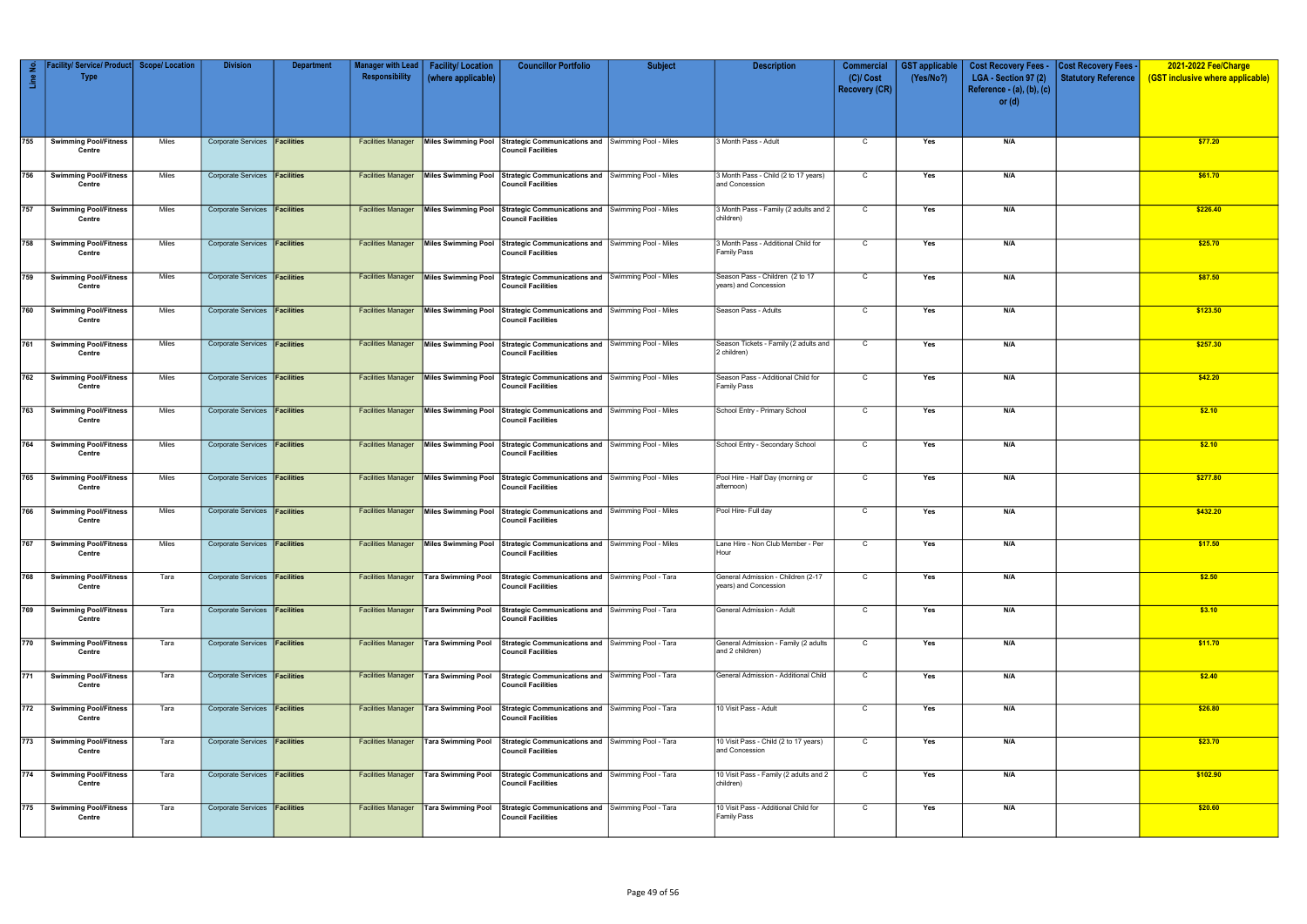| Line No. | Facility/ Service/ Product   Scope/ Location<br><b>Type</b> |         | <b>Division</b>                      | <b>Department</b> | <b>Manager with Lead</b><br>Responsibility | <b>Facility/Location</b><br>(where applicable) | <b>Councillor Portfolio</b>                                                                                          | <b>Subject</b> | <b>Description</b>                                          | <b>Commercial</b><br>$(C)/$ Cost | <b>GST</b> applicable<br>(Yes/No?) | <b>Cost Recovery Fees -</b><br>LGA - Section 97 (2) | <b>Cost Recovery Fees -</b><br><b>Statutory Reference</b> | 2021-2022 Fee/Charge<br>(GST inclusive where applicable) |
|----------|-------------------------------------------------------------|---------|--------------------------------------|-------------------|--------------------------------------------|------------------------------------------------|----------------------------------------------------------------------------------------------------------------------|----------------|-------------------------------------------------------------|----------------------------------|------------------------------------|-----------------------------------------------------|-----------------------------------------------------------|----------------------------------------------------------|
|          |                                                             |         |                                      |                   |                                            |                                                |                                                                                                                      |                |                                                             | <b>Recovery (CR)</b>             |                                    | Reference - $(a)$ , $(b)$ , $(c)$<br>or $(d)$       |                                                           |                                                          |
|          |                                                             |         |                                      |                   |                                            |                                                |                                                                                                                      |                |                                                             |                                  |                                    |                                                     |                                                           |                                                          |
| 776      | <b>Swimming Pool/Fitness</b><br>Centre                      | Tara    | Corporate Services <b>Facilities</b> |                   | <b>Facilities Manager</b>                  | Tara Swimming Pool                             | Strategic Communications and Swimming Pool - Tara<br><b>Council Facilities</b>                                       |                | 3 Month Pass - Adult                                        | $\mathsf{C}$                     | Yes                                | N/A                                                 |                                                           | \$61.70                                                  |
| 777      | Swimming Pool/Fitness<br>Centre                             | Tara    | Corporate Services <b>Facilities</b> |                   | <b>Facilities Manager</b>                  | <b>Tara Swimming Pool</b>                      | Strategic Communications and Swimming Pool - Tara<br><b>Council Facilities</b>                                       |                | 3 Month Pass - Child (2 to 17 years)<br>and Concession      | $\mathsf{C}$                     | Yes                                | N/A                                                 |                                                           | \$46.30                                                  |
| 778      | <b>Swimming Pool/Fitness</b><br>Centre                      | Tara    | Corporate Services <b>Facilities</b> |                   | <b>Facilities Manager</b>                  | <b>Tara Swimming Pool</b>                      | Strategic Communications and Swimming Pool - Tara<br><b>Council Facilities</b>                                       |                | 3 Month Pass - Family (2 adults and 2<br>children)          | C                                | Yes                                | N/A                                                 |                                                           | \$164.60                                                 |
| 779      | <b>Swimming Pool/Fitness</b><br>Centre                      | Tara    | <b>Corporate Services</b>            | <b>Facilities</b> | <b>Facilities Manager</b>                  | Tara Swimming Pool                             | Strategic Communications and Swimming Pool - Tara<br><b>Council Facilities</b>                                       |                | 3 Month Pass - Additional Child for<br><b>Family Pass</b>   | C                                | Yes                                | N/A                                                 |                                                           | \$20.60                                                  |
| 780      | <b>Swimming Pool/Fitness</b><br>Centre                      | Tara    | Corporate Services <b>Facilities</b> |                   | <b>Facilities Manager</b>                  | Tara Swimming Pool                             | Strategic Communications and Swimming Pool - Tara<br><b>Council Facilities</b>                                       |                | Season Pass - Children (2 to 17<br>years) and Concession    | C                                | Yes                                | N/A                                                 |                                                           | \$77.20                                                  |
| 781      | <b>Swimming Pool/Fitness</b><br>Centre                      | Tara    | <b>Corporate Services</b>            | <b>Facilities</b> | <b>Facilities Manager</b>                  | Tara Swimming Pool                             | Strategic Communications and Swimming Pool - Tara<br><b>Council Facilities</b>                                       |                | Season Pass - Adults                                        | C                                | Yes                                | N/A                                                 |                                                           | \$113.20                                                 |
| 782      | Swimming Pool/Fitness<br>Centre                             | Tara    | Corporate Services <b>Facilities</b> |                   | <b>Facilities Manager</b>                  | <b>Tara Swimming Pool</b>                      | Strategic Communications and Swimming Pool - Tara<br><b>Council Facilities</b>                                       |                | Season Pass - Family (2 adults and 2<br>children)           | $\mathsf{C}$                     | Yes                                | N/A                                                 |                                                           | \$231.50                                                 |
| 783      | <b>Swimming Pool/Fitness</b><br>Centre                      | Tara    | Corporate Services <b>Facilities</b> |                   | <b>Facilities Manager</b>                  | Tara Swimming Pool                             | Strategic Communications and Swimming Pool - Tara<br><b>Council Facilities</b>                                       |                | Season Pass - Additional Child for<br><b>Family Pass</b>    | C                                | Yes                                | N/A                                                 |                                                           | \$42.20                                                  |
| 784      | <b>Swimming Pool/Fitness</b><br>Centre                      | Tara    | Corporate Services <b>Facilities</b> |                   | <b>Facilities Manager</b>                  | <b>Tara Swimming Pool</b>                      | Strategic Communications and Swimming Pool - Tara<br><b>Council Facilities</b>                                       |                | School Entry - Primary & Secondary                          | $\mathsf{C}$                     | Yes                                | N/A                                                 |                                                           | \$1.60                                                   |
| 785      | <b>Swimming Pool/Fitness</b><br>Centre                      | Tara    | Corporate Services <b>Facilities</b> |                   | <b>Facilities Manager</b>                  | <b>Tara Swimming Pool</b>                      | Strategic Communications and Swimming Pool - Tara<br><b>Council Facilities</b>                                       |                | Pool Hire - Half Day (morning or<br>afternoon)              | C                                | Yes                                | N/A                                                 |                                                           | \$226.40                                                 |
| 786      | <b>Swimming Pool/Fitness</b><br>Centre                      | Tara    | Corporate Services <b>Facilities</b> |                   | <b>Facilities Manager</b>                  | <b>Tara Swimming Pool</b>                      | Strategic Communications and Swimming Pool - Tara<br><b>Council Facilities</b>                                       |                | Pool Hire- Full day                                         | C                                | Yes                                | N/A                                                 |                                                           | \$406.50                                                 |
| 787      | <b>Swimming Pool/Fitness</b><br>Centre                      | Tara    | Corporate Services <b>Facilities</b> |                   | <b>Facilities Manager</b>                  | <b>Tara Swimming Pool</b>                      | Strategic Communications and Swimming Pool - Tara<br><b>Council Facilities</b>                                       |                | Lane Hire - Non Club Member - Per<br>Hour                   | C                                | Yes                                | N/A                                                 |                                                           | \$17.00                                                  |
|          | 788 Swimming Pool/Fitness<br>Centre                         | Wandoan | Corporate Services <b>Facilities</b> |                   |                                            | Pool                                           | Facilities Manager   Wandoan Swimming   Strategic Communications and   Swimming Pool - Wandoan<br>Council Facilities |                | General Admission - Adult                                   | C                                | Yes                                | N/A                                                 |                                                           | \$3.10                                                   |
| 789      | <b>Swimming Pool/Fitness</b><br>Centre                      | Wandoan | Corporate Services <b>Facilities</b> |                   | <b>Facilities Manager</b>                  | <b>Wandoan Swimming</b><br>Pool                | Strategic Communications and Swimming Pool - Wandoan<br><b>Council Facilities</b>                                    |                | General Admission - Child (2 to 17<br>years) and Concession | $\mathsf{C}$                     | Yes                                | N/A                                                 |                                                           | \$2.50                                                   |
| 790      | <b>Swimming Pool/Fitness</b><br>Centre                      | Wandoan | Corporate Services <b>Facilities</b> |                   | <b>Facilities Manager</b>                  | <b>Wandoan Swimming</b><br>Pool                | Strategic Communications and Swimming Pool - Wandoan<br><b>Council Facilities</b>                                    |                | General Admission - Family (2 adults<br>and 2 children)     | $\overline{c}$                   | Yes                                | N/A                                                 |                                                           | \$11.70                                                  |
| 791      | <b>Swimming Pool/Fitness</b><br>Centre                      | Wandoan | Corporate Services <b>Facilities</b> |                   | <b>Facilities Manager</b>                  | Wandoan Swimming<br>Pool                       | Strategic Communications and Swimming Pool - Wandoan<br><b>Council Facilities</b>                                    |                | General Admission - Additional Child                        | $\mathsf{C}$                     | Yes                                | N/A                                                 |                                                           | \$2.40                                                   |
| 792      | <b>Swimming Pool/Fitness</b><br>Centre                      | Wandoan | Corporate Services <b>Facilities</b> |                   | <b>Facilities Manager</b>                  | Wandoan Swimming<br>Pool                       | Strategic Communications and Swimming Pool - Wandoan<br><b>Council Facilities</b>                                    |                | 10 Visit Pass - Adult                                       | C                                | Yes                                | N/A                                                 |                                                           | \$28.80                                                  |
| 793      | Swimming Pool/Fitness<br>Centre                             | Wandoan | Corporate Services <b>Facilities</b> |                   | <b>Facilities Manager</b>                  | <b>Wandoan Swimming</b><br>Pool                | Strategic Communications and Swimming Pool - Wandoan<br><b>Council Facilities</b>                                    |                | 10 Visit Pass - Child (2 to 17 years)<br>and Concession     | $\mathsf{C}$                     | Yes                                | N/A                                                 |                                                           | \$23.70                                                  |
| 794      | <b>Swimming Pool/Fitness</b>                                | Wandoan | Corporate Services <b>Facilities</b> |                   | <b>Facilities Manager</b>                  | <b>Wandoan Swimming</b>                        | Strategic Communications and Swimming Pool - Wandoan                                                                 |                | 10 Visit Pass - Family (2 adults and 2                      | $\mathsf{C}$                     | Yes                                | N/A                                                 |                                                           | \$102.90                                                 |
| 795      | Centre<br><b>Swimming Pool/Fitness</b>                      | Wandoan | Corporate Services <b>Facilities</b> |                   | <b>Facilities Manager</b>                  | Pool<br><b>Wandoan Swimming</b>                | <b>Council Facilities</b><br>Strategic Communications and Swimming Pool - Wandoan                                    |                | children)<br>10 Visit Pass - Additional Child for           | $\mathsf{C}$                     | Yes                                | N/A                                                 |                                                           | \$20.60                                                  |
|          | Centre                                                      |         |                                      |                   |                                            | Pool                                           | <b>Council Facilities</b>                                                                                            |                | <b>Family Pass</b>                                          |                                  |                                    |                                                     |                                                           |                                                          |
| 796      | <b>Swimming Pool/Fitness</b><br>Centre                      | Wandoan | Corporate Services <b>Facilities</b> |                   | <b>Facilities Manager</b>                  | <b>Wandoan Swimming</b><br>Pool                | Strategic Communications and Swimming Pool - Wandoan<br><b>Council Facilities</b>                                    |                | 3 Month Pass - Adult                                        | $\mathsf{C}$                     | Yes                                | N/A                                                 |                                                           | \$61.70                                                  |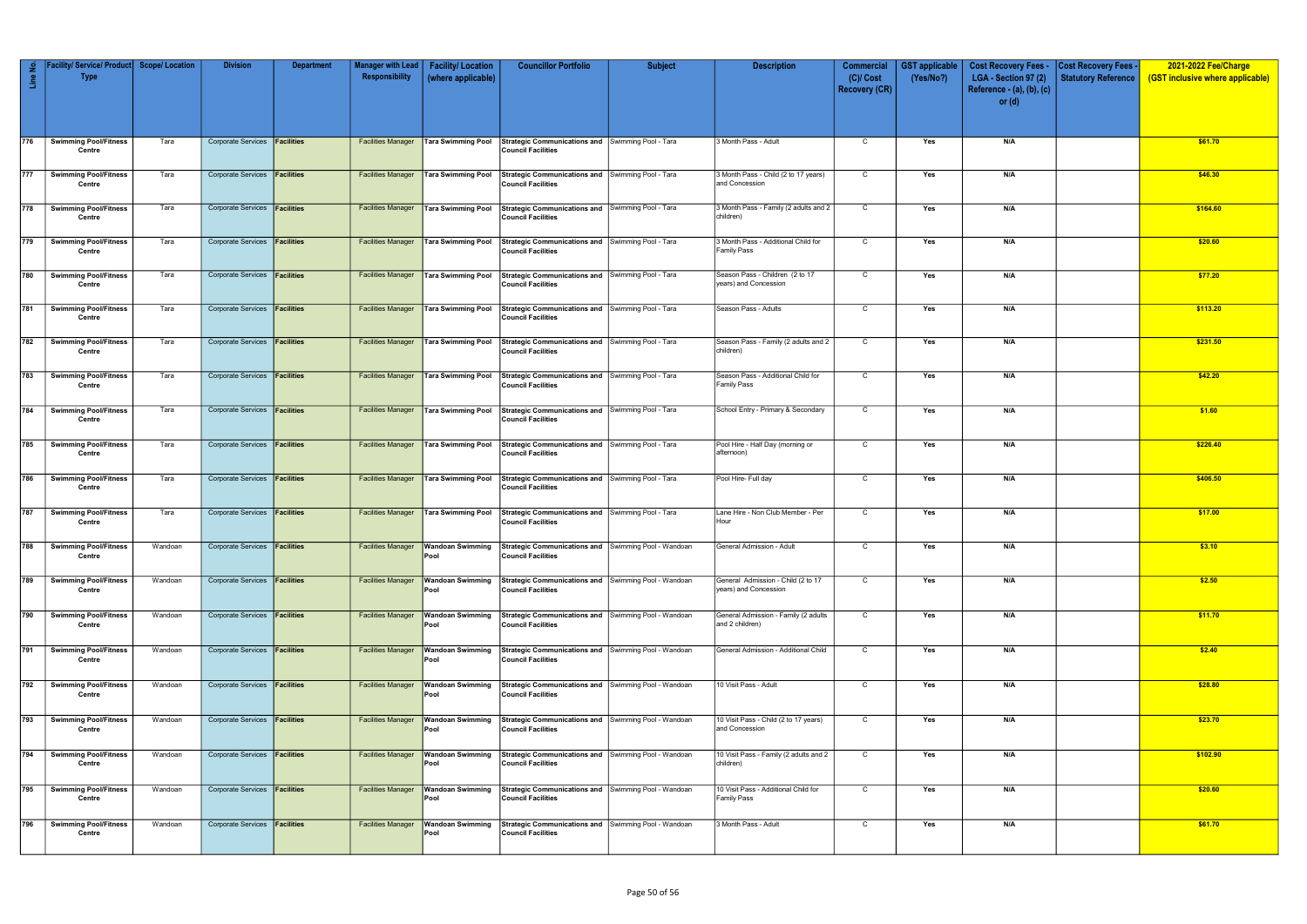| Line No. | Facility/ Service/ Product   Scope/ Location<br><b>Type</b> |          | <b>Division</b>                      | <b>Department</b>                    | Manager with Lead<br>Responsibility      | <b>Facility/Location</b><br>(where applicable) | <b>Councillor Portfolio</b>                                                       | <b>Subject</b>    | <b>Description</b>                                                                                                         | <b>Commercial</b><br>$(C)/$ Cost<br><b>Recovery (CR)</b> | <b>GST</b> applicable<br>(Yes/No?) | <b>Cost Recovery Fees -</b><br>LGA - Section 97 (2)<br>Reference - $(a)$ , $(b)$ , $(c)$<br>or $(d)$ | <b>Cost Recovery Fees -</b><br><b>Statutory Reference</b> | 2021-2022 Fee/Charge<br>(GST inclusive where applicable) |
|----------|-------------------------------------------------------------|----------|--------------------------------------|--------------------------------------|------------------------------------------|------------------------------------------------|-----------------------------------------------------------------------------------|-------------------|----------------------------------------------------------------------------------------------------------------------------|----------------------------------------------------------|------------------------------------|------------------------------------------------------------------------------------------------------|-----------------------------------------------------------|----------------------------------------------------------|
| 797      | <b>Swimming Pool/Fitness</b>                                | Wandoan  | Corporate Services <b>Facilities</b> |                                      | <b>Facilities Manager</b>                | <b>Wandoan Swimming</b>                        | Strategic Communications and Swimming Pool - Wandoan                              |                   | 3 Month Pass - Child (2 to 17 years)                                                                                       | $\mathsf{C}$                                             | Yes                                | N/A                                                                                                  |                                                           | \$46.30                                                  |
|          | Centre                                                      |          |                                      |                                      |                                          | Pool                                           | <b>Council Facilities</b>                                                         |                   | and Concession                                                                                                             |                                                          |                                    |                                                                                                      |                                                           |                                                          |
| 798      | <b>Swimming Pool/Fitness</b><br>Centre                      | Wandoan  | Corporate Services <b>Facilities</b> |                                      | <b>Facilities Manager</b>                | <b>Wandoan Swimming</b><br>Pool                | Strategic Communications and Swimming Pool - Wandoan<br><b>Council Facilities</b> |                   | 3 Month Pass - Family (2 adults and 2<br>children)                                                                         | $\mathsf{C}$                                             | Yes                                | N/A                                                                                                  |                                                           | \$164.60                                                 |
| 799      | <b>Swimming Pool/Fitness</b><br>Centre                      | Wandoan  | Corporate Services <b>Facilities</b> |                                      | <b>Facilities Manager</b>                | Wandoan Swimming<br>Pool                       | Strategic Communications and Swimming Pool - Wandoan<br><b>Council Facilities</b> |                   | 3 Month Pass - Additional Child for<br><b>Family Pass</b>                                                                  | $\mathsf{C}$                                             | Yes                                | N/A                                                                                                  |                                                           | \$20.60                                                  |
| 800      | <b>Swimming Pool/Fitness</b><br>Centre                      | Wandoan  | <b>Corporate Services</b>            | Facilities                           | <b>Facilities Manager</b>                | <b>Wandoan Swimming</b><br>Pool                | Strategic Communications and Swimming Pool - Wandoan<br><b>Council Facilities</b> |                   | Season Pass - Adult                                                                                                        | $\mathsf{C}$                                             | Yes                                | N/A                                                                                                  |                                                           | \$113.20                                                 |
| 801      | <b>Swimming Pool/Fitness</b><br>Centre                      | Wandoan  | Corporate Services <b>Facilities</b> |                                      | <b>Facilities Manager</b>                | <b>Wandoan Swimming</b><br>Pool                | Strategic Communications and Swimming Pool - Wandoan<br><b>Council Facilities</b> |                   | Season Pass - Child (2 to 17 years)<br>and Concession                                                                      | $\mathsf{C}$                                             | Yes                                | N/A                                                                                                  |                                                           | \$77.20                                                  |
| 802      | <b>Swimming Pool/Fitness</b><br>Centre                      | Wandoan  | Corporate Services <b>Facilities</b> |                                      | <b>Facilities Manager</b>                | Wandoan Swimming<br>Pool                       | Strategic Communications and Swimming Pool - Wandoan<br><b>Council Facilities</b> |                   | Season Pass - Family (2 adults and 2<br>children)                                                                          | C                                                        | Yes                                | N/A                                                                                                  |                                                           | \$231.50                                                 |
| 803      | <b>Swimming Pool/Fitness</b><br>Centre                      | Wandoan  | Corporate Services <b>Facilities</b> |                                      | <b>Facilities Manager</b>                | <b>Wandoan Swimming</b><br>Pool                | Strategic Communications and Swimming Pool - Wandoan<br><b>Council Facilities</b> |                   | Season Pass - Additional Child for<br><b>Family Pass</b>                                                                   | $\mathsf C$                                              | Yes                                | N/A                                                                                                  |                                                           | \$42.20                                                  |
| 804      | <b>Swimming Pool/Fitness</b><br>Centre                      | Wandoan  | Corporate Services <b>Facilities</b> |                                      | <b>Facilities Manager</b>                | Nandoan Swimming<br>Pool                       | Strategic Communications and Swimming Pool - Wandoan<br><b>Council Facilities</b> |                   | School Entry - Primary & Secondary                                                                                         | $\mathsf{C}$                                             | Yes                                | N/A                                                                                                  |                                                           | \$1.60                                                   |
| 805      | <b>Swimming Pool/Fitness</b><br>Centre                      | Wandoan  | Corporate Services <b>Facilities</b> |                                      | <b>Facilities Manager</b>                | Wandoan Swimming<br>Pool                       | Strategic Communications and Swimming Pool - Wandoan<br><b>Council Facilities</b> |                   | Pool Hire - Half Day (morning or<br>afternoon)                                                                             | $\mathsf{C}$                                             | Yes                                | N/A                                                                                                  |                                                           | \$226.40                                                 |
| 806      | <b>Swimming Pool/Fitness</b><br>Centre                      | Wandoan  | Corporate Services <b>Facilities</b> |                                      | <b>Facilities Manager</b>                | Wandoan Swimming<br>Pool                       | Strategic Communications and Swimming Pool - Wandoan<br><b>Council Facilities</b> |                   | Pool Hire- Full day                                                                                                        | $\mathsf{C}$                                             | Yes                                | N/A                                                                                                  |                                                           | \$406.50                                                 |
| 807      | <b>Swimming Pool/Fitness</b><br>Centre                      | Wandoan  | Corporate Services <b>Facilities</b> |                                      | <b>Facilities Manager</b>                | <b>Wandoan Swimming</b><br>Pool                | Strategic Communications and Swimming Pool - Wandoan<br><b>Council Facilities</b> |                   | Lane Hire - Non Club Member - Per<br>Hour                                                                                  | C                                                        | Yes                                | N/A                                                                                                  |                                                           | \$17.00                                                  |
| 808      | <b>Waste Collection</b>                                     | Regional | Community &<br>Liveability           | <b>Planning &amp;</b><br>Environment | Planning &<br><b>Environment Manager</b> | Regional                                       | <b>Planning, Environment and</b><br><b>Agribusiness</b>                           | Garbage/Recycling | Standard Service - Domestic                                                                                                | C                                                        | No                                 | N/A                                                                                                  |                                                           | <b>As per Revenue Statement</b>                          |
| 809      | <b>Waste Collection</b>                                     | Regional | Community &<br>Liveability           | Planning &<br>Environment            | Planning &<br><b>Environment Manager</b> | Regional                                       | Planning, Environment and<br><b>Agribusiness</b>                                  | Garbage/Recycling | Wheel in -Wheel Out - Domestic                                                                                             | $\mathsf{C}$                                             | No                                 | N/A                                                                                                  |                                                           | <b>As per Revenue Statement</b>                          |
| 810      | <b>Waste Collection</b>                                     | Regional | Community &<br>Liveability           | <b>Planning &amp;</b><br>Environment | Planning &<br><b>Environment Manager</b> | Regional                                       | Planning, Environment and<br><b>Agribusiness</b>                                  | Garbage/Recycling | Unscheduled Collection in Dalby or<br>Chinchilla per Collection - Domestic                                                 | $\mathsf{C}$                                             | Yes                                | N/A                                                                                                  |                                                           | \$26.80                                                  |
| 811      | <b>Waste Collection</b>                                     | Regional | Community &<br>Liveability           | <b>Planning &amp;</b><br>Environment | Planning &<br><b>Environment Manager</b> | Regional                                       | Planning, Environment and<br><b>Agribusiness</b>                                  | Garbage/Recycling | Unscheduled Collection located<br>outside of Dalby or Chinchilla per<br>Collection - Domestic, Commercial or<br>Industrial | $\mathsf{C}$                                             | Yes                                | N/A                                                                                                  |                                                           | \$270.80                                                 |
| 812      | <b>Waste Collection</b>                                     | Regional | Community &<br>Liveability           | Planning &<br>Environment            | Planning &<br><b>Environment Manager</b> | Regional                                       | Planning, Environment and<br><b>Agribusiness</b>                                  | Garbage/Recycling | Standard Service - Commercial or<br>Industrial                                                                             | $\mathsf{C}$                                             | Yes                                | N/A                                                                                                  |                                                           | <b>As per Revenue Statement</b>                          |
| 813      | <b>Waste Collection</b>                                     | Regional | Community &<br>Liveability           | <b>Planning &amp;</b><br>Environment | Planning &<br><b>Environment Manager</b> | Regional                                       | Planning, Environment and<br>Agribusiness                                         | Garbage/Recycling | Wheel in -Wheel Out (per annum) in<br>addition to standard service -<br>Commercial or Industrial                           | $\mathsf{C}$                                             | Yes                                | N/A                                                                                                  |                                                           | \$413.20                                                 |
| 814      | <b>Waste Collection</b>                                     | Regional | Community &<br>Liveability           | <b>Planning &amp;</b><br>Environment | Planning &<br><b>Environment Manager</b> | Regional                                       | Planning, Environment and<br><b>Agribusiness</b>                                  | Garbage/Recycling | On property collection (per annum) in<br>addition to standard service -<br>Commercial or Industrial                        | $\mathsf{C}$                                             | $\overline{\mathsf{Yes}}$          | N/A                                                                                                  |                                                           | \$413.20                                                 |
| 815      | <b>Waste Collection</b>                                     | Regional | Community &<br>Liveability           | <b>Planning &amp;</b><br>Environment | Planning &<br><b>Environment Manager</b> | Regional                                       | Planning, Environment and<br><b>Agribusiness</b>                                  | Garbage/Recycling | Jnscheduled Collection within Dalby<br>or Chinchilla per collection -<br>Commercial or Industrial                          | C                                                        | Yes                                | N/A                                                                                                  |                                                           | \$26.80                                                  |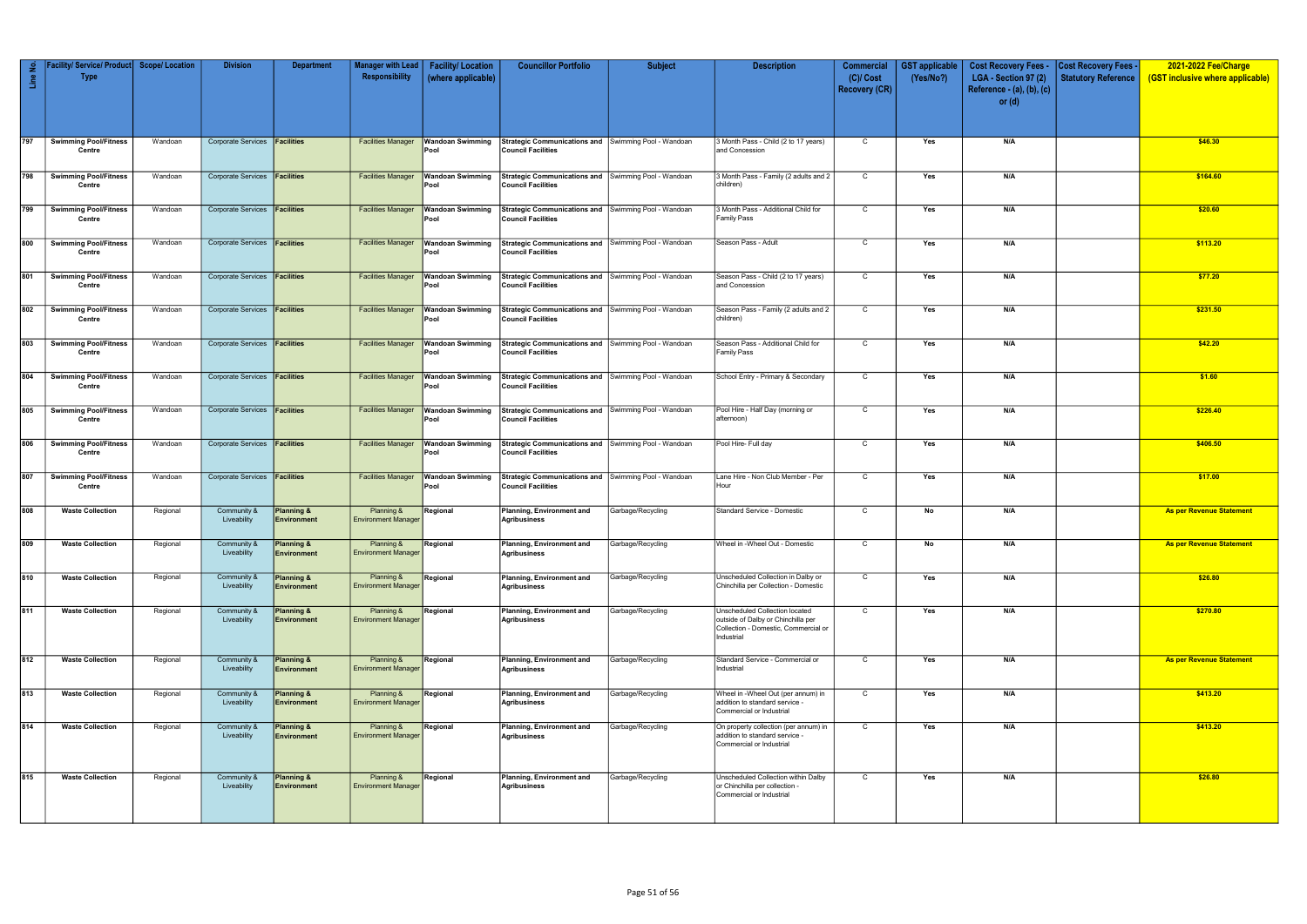| $\mathbf{H}$ | Service/Product<br><b>Type</b> | <b>Scope/Location</b> | <b>Division</b>            | <b>Department</b>                           | Manager with Lead<br>Responsibility              | <b>Facility/Location</b><br>(where applicable) | <b>Councillor Portfolio</b>               | <b>Subject</b>                             | <b>Description</b>                                                                                                                                                                                                 | <b>Commercial</b><br>$(C)/$ Cost | <b>GST</b> applicable<br>(Yes/No?) | <b>Cost Recovery Fees -</b><br>LGA - Section 97 (2) | <b>Cost Recovery Fees</b><br><b>Statutory Reference</b> | 2021-2022 Fee/Charge<br>(GST inclusive where applicable)                                                                                                                                                                                    |
|--------------|--------------------------------|-----------------------|----------------------------|---------------------------------------------|--------------------------------------------------|------------------------------------------------|-------------------------------------------|--------------------------------------------|--------------------------------------------------------------------------------------------------------------------------------------------------------------------------------------------------------------------|----------------------------------|------------------------------------|-----------------------------------------------------|---------------------------------------------------------|---------------------------------------------------------------------------------------------------------------------------------------------------------------------------------------------------------------------------------------------|
|              |                                |                       |                            |                                             |                                                  |                                                |                                           |                                            |                                                                                                                                                                                                                    | <b>Recovery (CR)</b>             |                                    | Reference - (a), (b), (c)<br>or $(d)$               |                                                         |                                                                                                                                                                                                                                             |
| 816          | <b>Waste Collection</b>        | Regional              | Community &<br>Liveability | Planning &<br>Environment                   | Planning &<br><b>Environment Manager</b>         | Regional                                       | Planning, Environment and<br>Agribusiness | Dead Animal Collection                     | Small Animal on day of service or<br>when truck is in area (dog, cat, poultry<br>or similar sized) per collection                                                                                                  | $\mathsf{C}$                     | Yes                                | N/A                                                 |                                                         | \$25.70                                                                                                                                                                                                                                     |
| 817          | <b>Waste Collection</b>        | Regional              | Community &<br>Liveability | Planning &<br>Environment                   | Planning &<br><b>Environment Manager</b>         | Regional                                       | Planning, Environment and<br>Agribusiness | Dead Animal Collection                     | Medium Animal on day of service or<br>when truck is in area (goat, calf, foal,<br>sheep, kangaroo or similar sized) per<br>collection                                                                              | $\mathsf{C}$                     | Yes                                | N/A                                                 |                                                         | \$142.30                                                                                                                                                                                                                                    |
| 818          | <b>Waste Collection</b>        | Regional              | Community &<br>Liveability | Planning &<br>Environment                   | Planning &<br><b>Environment Manager</b>         | Regional                                       | Planning, Environment and<br>Agribusiness | Dead Animal Collection                     | Unscheduled animal collection not on<br>the day of service or when the truck is<br>in the area.                                                                                                                    | $\mathsf{C}$                     | Yes                                | N/A                                                 |                                                         | \$300.00                                                                                                                                                                                                                                    |
| 819          | <b>Waste Collection</b>        | Regional              | Community &<br>Liveability | <b>Planning &amp;</b><br>Environment        | Planning &<br><b>Environment Manager</b>         | Regional                                       | Planning, Environment and<br>Agribusiness | Dead Animal Collection                     | Removal of Large Animals                                                                                                                                                                                           | C                                | Yes                                | N/A                                                 |                                                         | <b>Price on application</b>                                                                                                                                                                                                                 |
| 820          | <b>Waste Collection</b>        | Regional              | Community &<br>Liveability | Planning &<br>Environment                   | Planning &<br><b>Environment Manager</b>         | Regional                                       | Planning, Environment and<br>Agribusiness | Service                                    | Special Event Garbage/Recycling Per Garbage Mobile Garbage Bin<br>Service (bins available for collection<br>from and return to Council) per<br>collection                                                          | $\mathsf{C}$                     | Yes                                | N/A                                                 |                                                         | \$7.50                                                                                                                                                                                                                                      |
| 821          | <b>Waste Collection</b>        | Regional              | Community &<br>Liveability | Planning &<br><b>Environment</b>            | Planning &<br><b>Environment Manager</b>         | Regional                                       | Planning, Environment and<br>Agribusiness | Special Event Garbage/Recycling<br>Service | Per Recyclables Mobile Garbage Bin<br>Service (bins available for collection<br>from and return to Council) per<br>collection                                                                                      | $\mathsf{C}$                     | Yes                                | N/A                                                 |                                                         | \$8.50                                                                                                                                                                                                                                      |
| 822          | <b>Waste Disposal</b>          | Regional              | Community &<br>Liveability | Planning &<br>Environment                   | Planning &<br><b>Environment Manager use</b>     | As per conditions of                           | Planning, Environment and<br>Agribusiness | Waste Disposal                             | Commercial and Industrial General<br>Waste (mixed). Does not including<br>Domestic general waste                                                                                                                   | C                                | Yes                                | N/A                                                 |                                                         | \$209.30 per tonne or \$60.70 per m3                                                                                                                                                                                                        |
| 823          | <b>Waste Disposal</b>          | Regional              | Community &<br>Liveability | <b>Planning &amp;</b><br>Environment        | Planning &<br>Environment Manager use            | As per conditions of                           | Planning, Environment and<br>Agribusiness | <b>Waste Disposal</b>                      | Commercial Construction & Demolition                                                                                                                                                                               | $\mathsf{C}$                     | Yes                                | N/A                                                 |                                                         | \$206.20 per tonne or \$123.70 per m3                                                                                                                                                                                                       |
| 824          | <b>Waste Disposal</b>          | Regional              | Community &<br>Liveability | <b>Planning &amp;</b><br>Environment        | Planning &<br><b>Environment Manager use</b>     | As per conditions of                           | Planning, Environment and<br>Agribusiness | Waste Disposal                             | Domestic Construction & Demolition<br>(Self-Haul by vehicles no larger than<br>Car/Utility/SUV & Trailer. No charge<br>$<$ 240 litres)                                                                             | $\mathsf{C}$                     | Yes                                | N/A                                                 |                                                         | \$113.80 per tonne or \$68.30 per m3 (No<br>charge < 240 litres)                                                                                                                                                                            |
| 825          | <b>Waste Disposal</b>          | Regional              | Community &<br>Liveability | Planning &<br><b>Environment</b>            | <b>Planning &amp;</b><br>Environment Manager use | As per conditions of                           | Planning, Environment and<br>Agribusiness | <b>Waste Disposal</b>                      | Special Burial - Asbestos                                                                                                                                                                                          | $\mathsf{C}$                     | Yes                                | N/A                                                 |                                                         | \$638 per tonne for up to 175 kg (Minimum<br>Charge- \$63.80) (Regulated waste<br>transport regulations cap quantities to<br>175kg for non-licenced transporters).<br><b>Bulk Asbestos to Winfields Road Landfill</b><br>\$257.30 per tonne |
| 826          | <b>Waste Disposal</b>          | Regional              | Community &<br>Liveability | Planning &<br><b>Environment</b>            | Planning &<br><b>Environment Manager use</b>     | As per conditions of                           | Planning, Environment and<br>Agribusiness | Waste Disposal                             | Special Burial- Category 1 Regulated<br>Waste (only if compliant with<br>Windfields Road Landfill acceptance<br>criteria and is likely to involve<br>Regulated Waste Transport<br>requirements and Waste Tracking) | $\mathsf{C}$                     | Yes                                | N/A                                                 |                                                         | \$350 per tonne                                                                                                                                                                                                                             |
| 827          | <b>Waste Disposal</b>          | Regional              | Community &<br>Liveability | <b>Planning &amp;</b><br><b>Environment</b> | Planning &<br>Environment Manager use            | As per conditions of                           | Planning, Environment and<br>Agribusiness | <b>Waste Disposal</b>                      | Special Burial- Category 2 Regulated<br>Waste (only if compliant with<br>Windfields Road Landfill acceptance<br>criteria and is likely to involve<br>Regulated Waste Transport<br>requirements and Waste Tracking) | $\mathsf{C}$                     | Yes                                | N/A                                                 |                                                         | \$300 per tonne                                                                                                                                                                                                                             |
| 828          | <b>Waste Disposal</b>          | Regional              | Community &<br>Liveability | <b>Planning &amp;</b><br><b>Environment</b> | Planning &<br>Environment Manager use            | As per conditions of                           | Planning, Environment and<br>Agribusiness | <b>Waste Disposal</b>                      | Special Burial - Contaminated Soil                                                                                                                                                                                 | $\mathsf{C}$                     | Yes                                | N/A                                                 |                                                         | <b>Price on application</b>                                                                                                                                                                                                                 |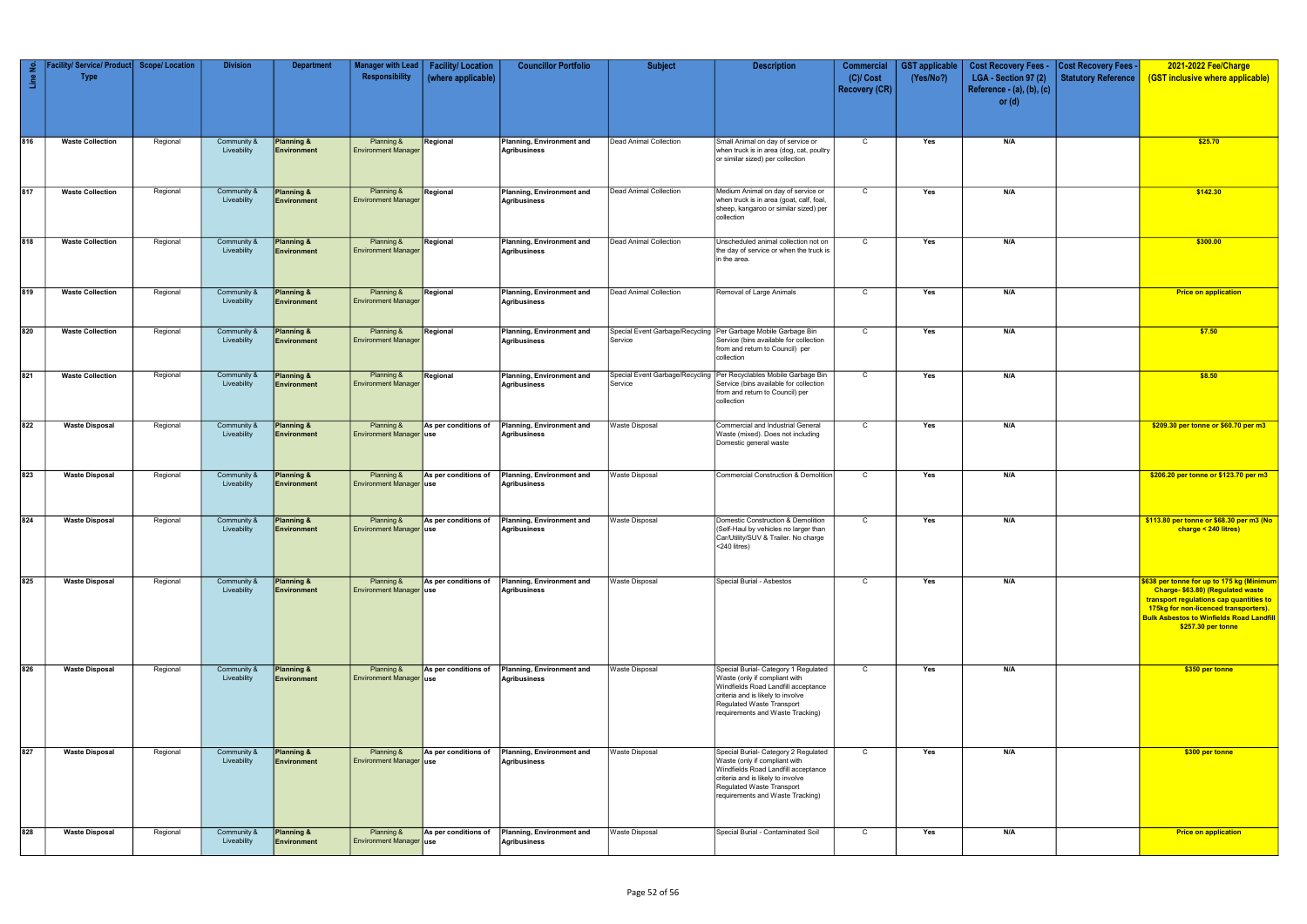| $\frac{e}{2}$ | / Service/ Product<br><b>Type</b> | <b>Scope/ Location</b>               | <b>Division</b>            | <b>Department</b>                           | <b>Manager with Lead</b><br>Responsibility   | <b>Facility/Location</b><br>(where applicable) | <b>Councillor Portfolio</b>                      | <b>Subject</b>                                                                                         | <b>Description</b>                                                                                                                                                                                                                                                                | <b>Commercial</b><br>$(C)/$ Cost<br><b>Recovery (CR)</b> | <b>GST</b> applicable<br>(Yes/No?) | <b>Cost Recovery Fees -</b><br>LGA - Section 97 (2)<br>Reference - (a), (b), (c)<br>or $(d)$ | <b>Cost Recovery Fees -</b><br>Statutory Reference | 2021-2022 Fee/Charge<br>(GST inclusive where applicable)                                                                                                                                                                                                           |
|---------------|-----------------------------------|--------------------------------------|----------------------------|---------------------------------------------|----------------------------------------------|------------------------------------------------|--------------------------------------------------|--------------------------------------------------------------------------------------------------------|-----------------------------------------------------------------------------------------------------------------------------------------------------------------------------------------------------------------------------------------------------------------------------------|----------------------------------------------------------|------------------------------------|----------------------------------------------------------------------------------------------|----------------------------------------------------|--------------------------------------------------------------------------------------------------------------------------------------------------------------------------------------------------------------------------------------------------------------------|
| 829           | <b>Waste Disposal</b>             | Regional                             | Community &<br>Liveability | <b>Planning &amp;</b><br>Environment        | Planning &<br><b>Environment Manager</b>     | Regional                                       | Planning, Environment and<br>Agribusiness        | <b>Waste Disposal</b>                                                                                  | Special Burial - Large Dead Animals,<br>Confidential papers etc.                                                                                                                                                                                                                  | $\mathsf{C}$                                             | Yes                                | N/A                                                                                          |                                                    | \$209.30 per tonne or \$60.70 per m3                                                                                                                                                                                                                               |
| 830           | <b>Waste Disposal</b>             | Chinchilla, Dalby,<br>Miles and Tara | Community &<br>Liveability | Planning &<br>Environment                   | Planning &<br>Environment Manager use        | As per conditions of                           | Planning, Environment and<br><b>Agribusiness</b> | <b>Waste Disposal</b>                                                                                  | Uncontaminated, Clean Soil (with prior<br>consent)                                                                                                                                                                                                                                | $\mathsf{C}$                                             | Yes                                | N/A                                                                                          |                                                    | No charge (where operational need exists<br>for this material)                                                                                                                                                                                                     |
| 831           | <b>Waste Disposal</b>             | Chinchilla, Dalby,<br>Miles and Tara | Community &<br>Liveability | <b>Planning &amp;</b><br>Environment        | Planning &<br><b>Environment Manager use</b> | As per conditions of                           | Planning, Environment and<br><b>Agribusiness</b> | Waste Disposal - Recyclable<br>Materials (separated and<br>contaminate free)                           | Clean Crushed Concrete Waste - <=<br>40 mm                                                                                                                                                                                                                                        | $\mathsf{C}$                                             | Yes                                | N/A                                                                                          |                                                    | No charge                                                                                                                                                                                                                                                          |
| 832           | <b>Waste Disposal</b>             | Regional                             | Community &<br>Liveability | Planning &<br><b>Environment</b>            | Planning &<br>Environment Manager use        | As per conditions of                           | Planning, Environment and<br><b>Agribusiness</b> | Waste Disposal - Recyclable<br>Materials (separated and<br>contaminate free)                           | Clean Concrete Waste - >40mm                                                                                                                                                                                                                                                      | $\mathbf C$                                              | Yes                                | N/A                                                                                          |                                                    | \$77.20 per tonne or \$88.50 per m3                                                                                                                                                                                                                                |
| 833           | <b>Waste Disposal</b>             | Regional                             | Community &<br>Liveability | <b>Planning &amp;</b><br><b>Environment</b> | Planning &<br><b>Environment Manager use</b> | As per conditions of                           | Planning, Environment and<br><b>Agribusiness</b> | Waste Disposal - Recyclable<br>Materials (separated and<br>contaminate free)                           | Greenwaste or Clean Untreated<br>Timber - Domestic customers only                                                                                                                                                                                                                 | C                                                        | Yes                                | N/A                                                                                          |                                                    | No charge                                                                                                                                                                                                                                                          |
| 834           | <b>Waste Disposal</b>             | Regional                             | Community &<br>Liveability | <b>Planning &amp;</b><br>Environment        | Planning &<br>Environment Manager use        | As per conditions of                           | Planning, Environment and<br><b>Agribusiness</b> | Waste Disposal - Recyclable<br>Materials (separated and<br>contaminate free)                           | Greenwaste and Timber Waste -<br>Commercial (excludes minor<br>quantities of non-woody waste, and<br>must be contaminant free, including<br>any treatment chemicals)                                                                                                              | $\mathsf{C}$                                             | Yes                                | N/A                                                                                          |                                                    | \$68.90 per tonne or \$23.70 per m3                                                                                                                                                                                                                                |
| 835           | <b>Waste Disposal</b>             | Regional                             | Community &<br>Liveability | <b>Planning &amp;</b><br><b>Environment</b> | Planning &<br>Environment Manager use        | As per conditions of                           | Planning, Environment and<br><b>Agribusiness</b> | Waste Disposal - Recyclable<br>Materials (separated and<br>contaminate free)                           | Scrap steel, waste motor oil from non-<br>commercial sources (maximum Drum<br>size- 20 litres, maximum number- 3)<br>batteries, useable appliances or<br>devices, etc. placed at appropriate<br>recycling positions                                                               | C                                                        | Yes                                | N/A                                                                                          |                                                    | No charge                                                                                                                                                                                                                                                          |
| 836           | <b>Waste Disposal</b>             | Regional                             | Community &<br>Liveability | Planning &<br><b>Environment</b>            | Planning &<br><b>Environment Manager</b>     | Dalby                                          | Planning, Environment and<br><b>Agribusiness</b> | Registration Purposes Weighing                                                                         | Use of weighbridge for Registration<br>Purpose Weighing - each weighing                                                                                                                                                                                                           | C                                                        | Yes                                | N/A                                                                                          |                                                    | \$25.70                                                                                                                                                                                                                                                            |
| 837           | <b>Waste Disposal</b>             | Regional                             | Community &<br>Liveability | Planning &<br><b>Environment</b>            | Planning &<br><b>Environment Manager use</b> | As per conditions of                           | Planning, Environment and<br><b>Agribusiness</b> | Waste Disposal - Recyclable<br>Materials (separated and<br>contaminate free)                           | Commercial & Industrial- Paper<br>Cardboard (does not include<br>domestic)                                                                                                                                                                                                        | C                                                        | Yes                                | N/A                                                                                          |                                                    | \$88.50 per tonne or \$23.70 per m3                                                                                                                                                                                                                                |
| 838           | <b>Waste Disposal</b>             | Regional                             | Community &<br>Liveability | Planning &<br>Environment                   | Planning &<br><b>Environment Manager use</b> | As per conditions of                           | Planning, Environment and<br><b>Agribusiness</b> | Waste Disposal - Tyres from Non- Tyres (without rims and<br><b>Commercial Sources</b>                  | uncontaminated) from non-commercial<br>sources only. Disposal charges to<br>apply in addition to charges for other<br>waste which may be in the same load.                                                                                                                        | $\mathsf{C}$                                             | Yes                                | N/A                                                                                          |                                                    | Tyres- Motorbike/Car- \$8.20 each. Tyres-<br>Light truck/4WD-\$15.50 each. Tyres<br>Heavy Truck- \$25.70 each. Tyres Super<br>Single (wide)- \$44.30 each. Tyres<br>Tractor/Grader- \$166.70 each. Rim still<br>attached within tyre- \$10.00 per attached<br>rim. |
| 839           | <b>Waste Disposal</b>             | Regional                             | Community &<br>Liveability | <b>Planning &amp;</b><br>Environment        | Planning &<br>Environment Manager use        | As per conditions of                           | Planning, Environment and<br><b>Agribusiness</b> | Waste Disposal - Mattresses from Mattresses from domestic or<br>both Domestic or Commercial<br>Sources | commercial sources. For mattresses<br>from domestic sources the first<br>mattress per trip is at no charge. The<br>charge applies for each mattress from<br>commercial sources. Fee does not<br>apply for ensemble bases (which<br>crush up), blow-up or thin camp<br>mattresses. | C                                                        | Yes                                | N/A                                                                                          |                                                    | First domestic mattress- no charge.<br>\$15.50 each thereafter. Fee applies per<br>mattress for mattresses from Commercial<br>sources.                                                                                                                             |
| 840           | <b>Waste Disposal</b>             | Regional                             | Community &<br>Liveability | Planning &<br><b>Environment</b>            | Planning &<br><b>Environment Manager</b>     | Regional                                       | Planning, Environment and<br><b>Agribusiness</b> | Waste Disposal                                                                                         | Sale of Second Hand Goods (Council<br>property) from 'The Recycling Market'.                                                                                                                                                                                                      | $\mathsf{C}$                                             | Yes                                | N/A                                                                                          |                                                    | <b>Prices to be set by Waste Coordinator or</b><br>Delegate.                                                                                                                                                                                                       |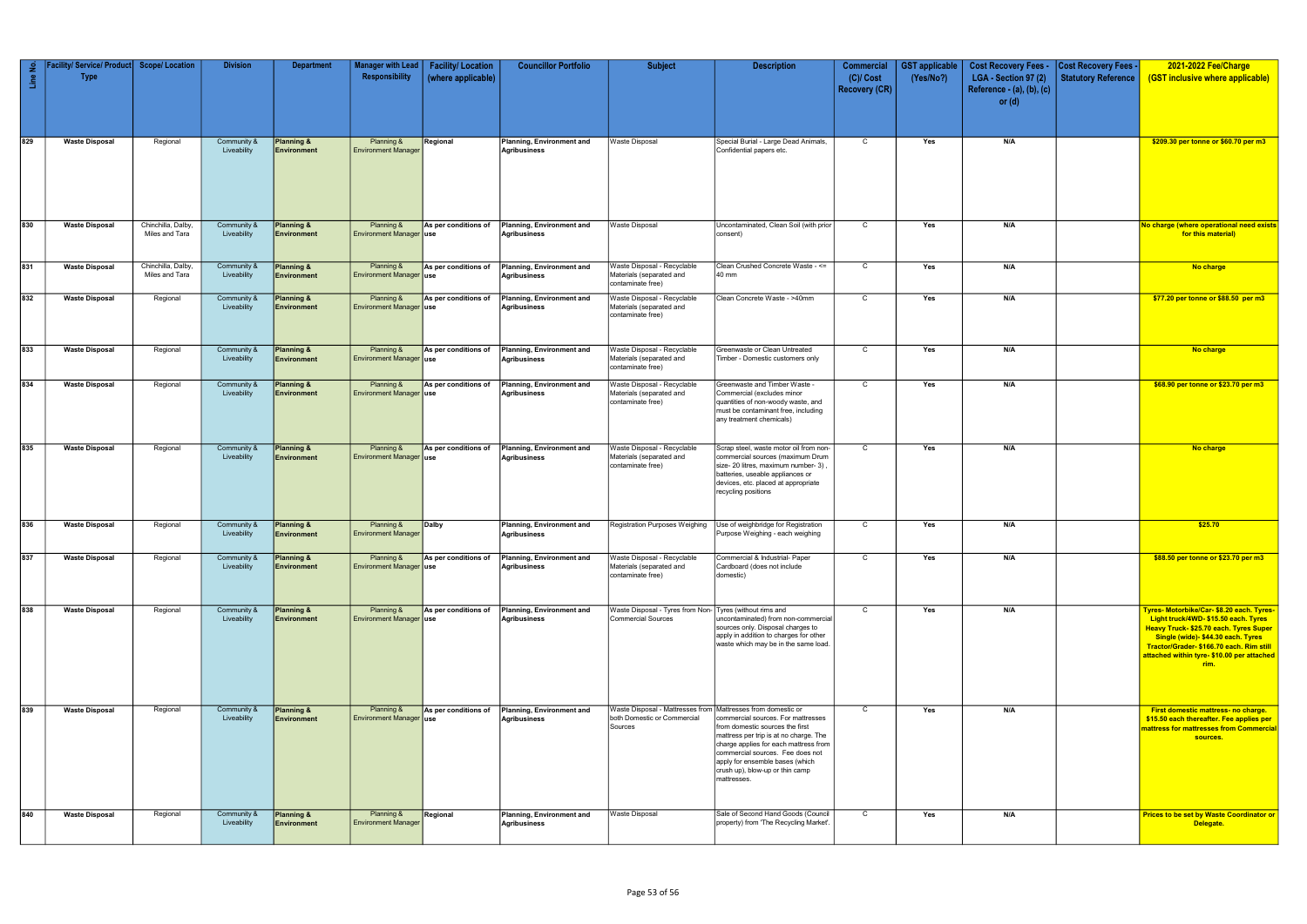| $\frac{1}{2}$<br>$\frac{6}{2}$ | Facility/ Service/ Product   Scope/ Location<br><b>Type</b> |                                     | <b>Division</b>                          | <b>Department</b>                    | <b>Manager with Lead</b><br>Responsibility   | <b>Facility/Location</b><br>(where applicable) | <b>Councillor Portfolio</b>                      | <b>Subject</b>                                                                                                     | <b>Description</b>                                                                                                                                                                                                                                                                                                                                                                                                           | <b>Commercial</b><br>$(C)/$ Cost<br><b>Recovery (CR)</b> | <b>GST</b> applicable<br>(Yes/No?) | <b>Cost Recovery Fees -</b><br>LGA - Section 97 (2)<br>Reference - (a), (b), (c)<br>or $(d)$ | <b>Cost Recovery Fees -</b><br>Statutory Reference  | 2021-2022 Fee/Charge<br>(GST inclusive where applicable)                                                                                                                          |
|--------------------------------|-------------------------------------------------------------|-------------------------------------|------------------------------------------|--------------------------------------|----------------------------------------------|------------------------------------------------|--------------------------------------------------|--------------------------------------------------------------------------------------------------------------------|------------------------------------------------------------------------------------------------------------------------------------------------------------------------------------------------------------------------------------------------------------------------------------------------------------------------------------------------------------------------------------------------------------------------------|----------------------------------------------------------|------------------------------------|----------------------------------------------------------------------------------------------|-----------------------------------------------------|-----------------------------------------------------------------------------------------------------------------------------------------------------------------------------------|
| 841                            | <b>Waste Disposal</b>                                       | Regional                            | Community &<br>Liveability               | Planning &<br>Environment            | Planning &<br><b>Environment Manager use</b> | As per conditions of                           | Planning, Environment and<br><b>Agribusiness</b> | <b>Waste Disposal</b>                                                                                              | Sale of processed timber and / or<br>green waste                                                                                                                                                                                                                                                                                                                                                                             | $\mathsf{C}$                                             | Yes                                | N/A                                                                                          |                                                     | No Charge where hand loaded by<br>domestic recipient (no machine loading).<br><b>For sales to commercial recipients,</b><br>prices to be set by Waste Coordinator or<br>Delegate. |
| 842                            | <b>Waste Disposal</b>                                       | Regional                            | Community &<br>Liveability               | <b>Planning &amp;</b><br>Environment | Planning &<br><b>Environment Manager</b>     | Regional                                       | Planning, Environment and<br><b>Agribusiness</b> | <b>Waste Disposal</b>                                                                                              | Waste Disposed in contravention of<br>legislation, Council policy or displayed<br>site signage                                                                                                                                                                                                                                                                                                                               | $\mathsf{C}$                                             | Yes                                | N/A                                                                                          |                                                     | Actual Cost for disposal and/or transport  <br>of waste to an appropriate facility,<br>minimum \$331.30 per m3 (or part thereof)  <br>or \$1,761.70 per tonne                     |
| 843                            | <b>Waste Disposal</b>                                       | Regional                            | Community &<br>Liveability               | <b>Planning &amp;</b><br>Environment | Planning &<br><b>Environment Manager</b>     | Regional                                       | Planning, Environment and<br><b>Agribusiness</b> | <b>Waste Disposal</b>                                                                                              | Minimum Charge for all Chargeable<br>Categories                                                                                                                                                                                                                                                                                                                                                                              | $\mathsf{C}$                                             | Yes                                | N/A                                                                                          |                                                     | \$14.80                                                                                                                                                                           |
| 844                            | <b>Waste Disposal</b>                                       | Regional                            | Community &<br>Liveability               | <b>Planning &amp;</b><br>Environment | Planning &<br><b>Environment Manager</b>     | Regional                                       | Planning, Environment and<br><b>Agribusiness</b> | Waste Disposal - Not for Profit                                                                                    | Waste Disposal Fee Relief is provided<br>in the following categories:<br>• Contamination within charity bins (St<br>Vincent de Paul etc.)<br>. Public Place Clean Ups (e.g. Clean<br>Up Australia Day)<br>. Major Non Profit Events (e.g.<br>Delicious & Delightful)<br>. Not for Profit Community Events.<br>Please note that Manager's Approval<br>is required for requests not neatly<br>fitting within these categories. | $\mathsf{C}$                                             | No                                 | N/A                                                                                          |                                                     | \$93.50 per tonne or \$27.10 per m3                                                                                                                                               |
| 845                            | <b>Waste Disposal</b>                                       | Regional                            | Community &<br>Liveability               | <b>Planning &amp;</b><br>Environment | Planning &<br><b>Environment Manager</b>     | Regional                                       | Planning, Environment and<br><b>Agribusiness</b> | Waste Disposal - Not for Profit<br>and exempt from State Levy                                                      | Eligible for Council Waste Disposal<br>Fee Relief as well State Govt Waste<br>Levy.                                                                                                                                                                                                                                                                                                                                          | $\mathsf{C}$                                             | No                                 | N/A                                                                                          |                                                     | No charge                                                                                                                                                                         |
| 846                            | <b>Waste Water</b>                                          | Chinchilla, Miles,<br>Tara, Wandoan | Infrastructure Services <b>Utilities</b> |                                      | <b>Utilities Manager</b>                     | Regional                                       | <b>Utilities</b>                                 | Liquid Waste Disposal -<br>Chinchilla, Tara, Miles and<br>Wandoan. Not available at Dalby<br>Jandowae or Meandarra | Disposal into sewerage per kilolitre.<br>Subject to written application and prior<br>agreement only.                                                                                                                                                                                                                                                                                                                         | $\overline{c}$                                           | Yes                                | N/A                                                                                          |                                                     | \$60.70 per kl for individual loads of up to<br>3 kl; \$119.40 per kl for individual loads in<br>excess of 3 kl                                                                   |
| 847                            | <b>Waste Water</b>                                          | Chinchilla, Miles<br>Tara, Wandoan  | Infrastructure Services Utilities        |                                      | <b>Utilities Manager</b>                     | Regional                                       | <b>Utilities</b>                                 | Liquid Waste Disposal -<br>Chinchilla, Tara, Miles and<br>Jandowae or Meandarra                                    | Concession available upon application<br>from Liquid Waste Disposal carriers<br>Wandoan. Not available at Dalby where they can demonstrate that any<br>load in excess of 3 kl is the result of<br>the collection of waste from multiple<br>customers (other than work camps)<br>situated within the Western Downs<br>Region, for the portions of the load<br>collected in quantities from 0 to 3kl.                          | $\mathbf{C}$                                             | Yes                                | N/A                                                                                          |                                                     | \$60.70 per kl for individual loads in<br>excess of 3 kl for the portions of the load<br>collected in quantities from 0 to 3kl (other<br>than from work camps)                    |
| 848                            | <b>Waste Water</b>                                          | Regional                            | Infrastructure Services <b>Utilities</b> |                                      | <b>Utilities Manager</b>                     | Regional                                       | <b>Utilities</b>                                 | Liquid Waste Disposal                                                                                              | Liquid waste - after hours, Weekends,<br>Public Holidays - call out to open<br>facility (in addition to above disposal<br>charges) per callout                                                                                                                                                                                                                                                                               | $\mathsf{C}$                                             | Yes                                | N/A                                                                                          |                                                     | \$418.60                                                                                                                                                                          |
| 849                            | <b>Waste Water</b>                                          | Regional                            | Infrastructure Services <b>Utilities</b> |                                      | <b>Utilities Manager</b>                     | Regional                                       | <b>Utilities</b>                                 | Sewerage - All schemes                                                                                             | Clearing blocked house drains -<br>During working hours. - Will be<br>redone free of charge if problem<br>recurs with 30 days up to maximum of<br>2 times                                                                                                                                                                                                                                                                    | $\mathsf{C}$                                             | Yes                                | N/A                                                                                          |                                                     | \$400.40                                                                                                                                                                          |
| 850                            | <b>Waste Water</b>                                          | Regional                            | Infrastructure Services <b>Utilities</b> |                                      | <b>Utilities Manager</b>                     | Regional                                       | <b>Utilities</b>                                 | Sewerage - All schemes                                                                                             | Clearing blocked house drains - After<br>hours, weekends - will be redone free<br>of charge if problem recurs within 30<br>days up to maximum of 2 times.                                                                                                                                                                                                                                                                    | $\mathsf{C}$                                             | Yes                                | N/A                                                                                          |                                                     | \$603.70                                                                                                                                                                          |
| 851                            | <b>Waste Water</b>                                          | Regional                            | Infrastructure Services <b>Utilities</b> |                                      | <b>Utilities Manager</b>                     | Regional                                       | <b>Utilities</b>                                 | Sewerage - All Schemes                                                                                             | Disconnection of Sewerage (Sealing<br>of existing service)                                                                                                                                                                                                                                                                                                                                                                   | CR                                                       | No                                 | LGA s.97(2)(a)                                                                               | <b>Water Supply (Safety</b><br>and Reliability) Act | \$301.80                                                                                                                                                                          |
| 852                            | <b>Waste Water</b>                                          | Regional                            | Infrastructure Services Utilities        |                                      | <b>Utilities Manager</b>                     | Regional                                       | Utilities                                        | Sewerage - All schemes                                                                                             | New Jump Up Construction (including<br>service connection) - Max Depth 1.5m                                                                                                                                                                                                                                                                                                                                                  | CR                                                       | No                                 | LGA s.97(2)(a)                                                                               | <b>Water Supply (Safety</b><br>and Reliability) Act | \$1,135.80                                                                                                                                                                        |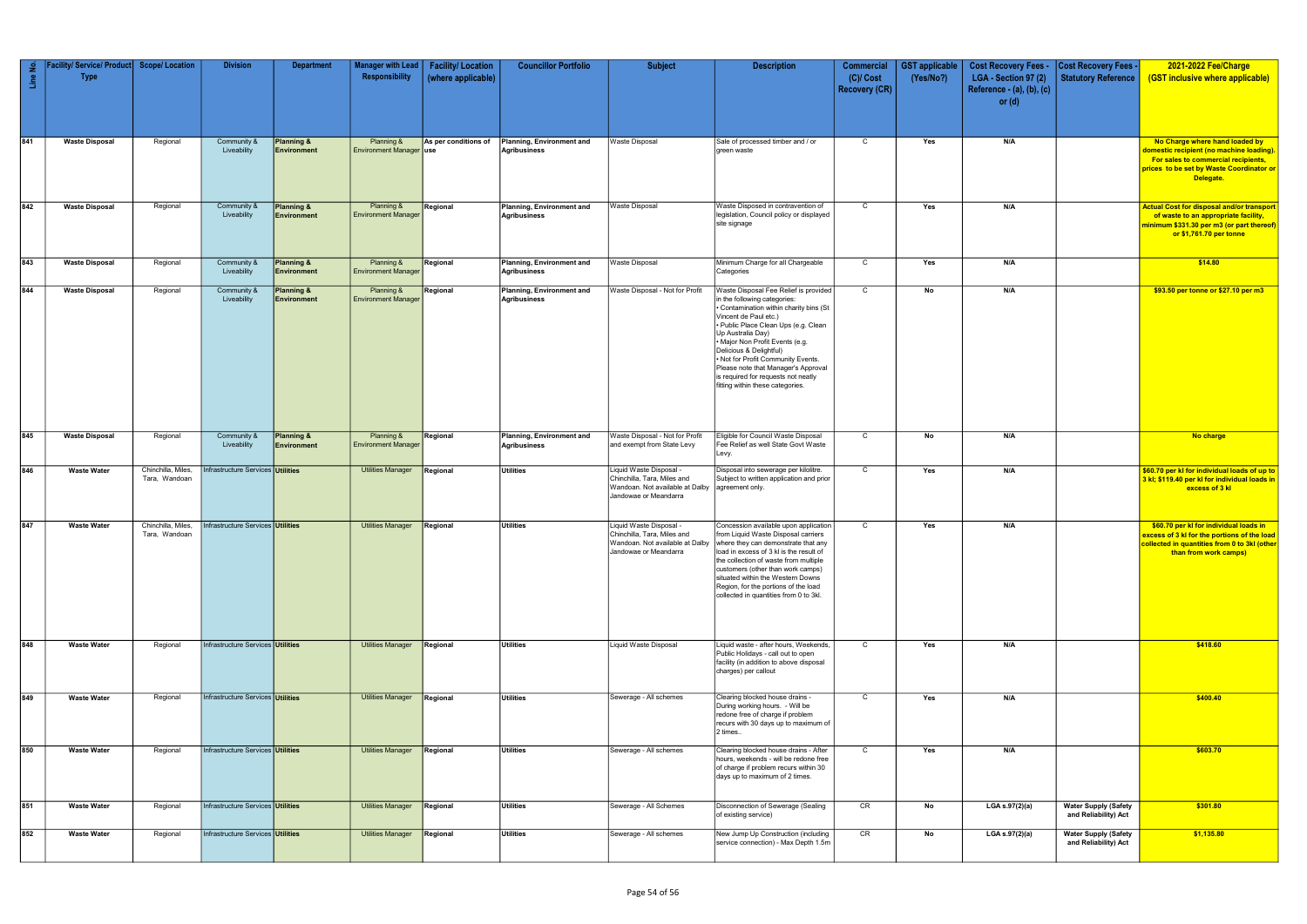| Line No. | Facility/ Service/ Product Scope/ Location<br><b>Type</b> |                                                         | <b>Division</b>                          | <b>Department</b> | Manager with Lead<br>Responsibility | <b>Facility/Location</b><br>(where applicable)                                           | <b>Councillor Portfolio</b> | <b>Subject</b>                                                                                                                                               | <b>Description</b>                                                                                                                                                                                                                                                                                                                                                                                                                                                     | Commercial<br>$(C)/$ Cost<br><b>Recovery (CR)</b> | <b>GST applicable</b><br>(Yes/No?) | <b>Cost Recovery Fees -</b><br>LGA - Section 97 (2)<br>Reference - (a), (b), (c)<br>or $(d)$ | <b>Cost Recovery Fees -</b><br>Statutory Reference    | 2021-2022 Fee/Charge<br>(GST inclusive where applicable)                                                                                                                                                                                                                        |
|----------|-----------------------------------------------------------|---------------------------------------------------------|------------------------------------------|-------------------|-------------------------------------|------------------------------------------------------------------------------------------|-----------------------------|--------------------------------------------------------------------------------------------------------------------------------------------------------------|------------------------------------------------------------------------------------------------------------------------------------------------------------------------------------------------------------------------------------------------------------------------------------------------------------------------------------------------------------------------------------------------------------------------------------------------------------------------|---------------------------------------------------|------------------------------------|----------------------------------------------------------------------------------------------|-------------------------------------------------------|---------------------------------------------------------------------------------------------------------------------------------------------------------------------------------------------------------------------------------------------------------------------------------|
| 853      | <b>Waste Water</b>                                        | Regional                                                | Infrastructure Services Utilities        |                   | <b>Utilities Manager</b>            | Regional                                                                                 | <b>Utilities</b>            | Sewerage - All schemes                                                                                                                                       | New Jump Up Construction (including<br>service connection) - Depth Greater<br>Than (>) 1.5m                                                                                                                                                                                                                                                                                                                                                                            | CR                                                | No                                 | LGA s.97(2)(a)                                                                               | <b>Water Supply (Safety</b><br>and Reliability) Act   | At quoted cost                                                                                                                                                                                                                                                                  |
| 854      | <b>Waste Water</b>                                        | Regional                                                | Infrastructure Services Utilities        |                   | <b>Utilities Manager</b>            | Regional                                                                                 | <b>Utilities</b>            | Sewerage - All Schemes                                                                                                                                       | Sewerage Disconnection Fee -<br>Council only inspects actual<br>disconnection & sealing by qualified<br>Plumber/Drainer                                                                                                                                                                                                                                                                                                                                                | CR                                                | No                                 | LGA s.97(2)(a)                                                                               | LGA S.1071A(a) Water<br>Act 2000 Chap 3 Prt 4<br>S454 | \$86.60                                                                                                                                                                                                                                                                         |
| 855      | <b>Waste Water</b>                                        | Regional                                                | Infrastructure Services <b>Utilities</b> |                   | <b>Utilities Manager</b>            | Regional                                                                                 | <b>Utilities</b>            | Sewerage - All schemes                                                                                                                                       | Locate and approve connection to<br>existing jump up                                                                                                                                                                                                                                                                                                                                                                                                                   | CR                                                | No                                 | LGA s.97(2)(a)                                                                               | <b>Water Supply (Safety</b><br>and Reliability) Act   | \$273.60                                                                                                                                                                                                                                                                        |
| 856      | <b>Waste Water</b>                                        | Regional                                                | Infrastructure Services Utilities        |                   | <b>Utilities Manager</b>            | Regional                                                                                 | <b>Utilities</b>            | Water, Sewerage and Gas - All<br>schemes                                                                                                                     | Plan Assessment and service location<br>for utility providers                                                                                                                                                                                                                                                                                                                                                                                                          | $\overline{c}$                                    | Yes                                | N/A                                                                                          |                                                       | \$358.20                                                                                                                                                                                                                                                                        |
| 857      | Water                                                     | Bell, Warra                                             | Infrastructure Services Utilities        |                   | <b>Utilities Manager</b>            | <b>Bell and Warra</b>                                                                    | <b>Utilities</b>            | Sale of Water - all other<br>standpipes - Bell and Warra                                                                                                     | "Note: all water standpipe requests out<br>of normal business hours will incur a<br>call out fee based on the equivalent<br>wages incurred by Council for a call<br>out. STRICTLY FOR DOMESTIC<br><b>PURPOSES</b>                                                                                                                                                                                                                                                      | $\mathsf{C}$                                      | No                                 | N/A                                                                                          |                                                       | \$18.40per kl with a minimum charge of<br>\$10.30 per load                                                                                                                                                                                                                      |
| 858      | Water                                                     | Chinchilla, Dalby<br>Jandowae, Miles<br>Tara, Wandoan   | Infrastructure Services Utilities        |                   | <b>Utilities Manager</b>            | Chinchilla, Miles, Tara, Utilities<br>Dalby, Wandoan and<br>Jandowae                     |                             | Sale of Water Standpipe -<br>Chinchilla, Miles, Tara, Dalby,<br>Wandoan and Jandowae                                                                         | Sale of Water from Standpipes at<br>Chinchilla, Miles, Tara, Dalby,<br>Wandoan and Jandowae:- 'Note: All<br>water standpipe requests out of<br>normal business hours will incur a call<br>out fee based on the equivalent wages<br>incurred by Council for a call out.<br>Sales in excess of 1,000 kl per annum<br>subject to written application and<br>approval by Engineering Services<br>General Manager. STRICTLY FOR<br>DOMESTIC AND STOCK<br>WATERING USE ONLY. | $\mathsf{C}$                                      | No                                 | N/A                                                                                          |                                                       | \$18.40per kL with a minimum charge of<br>\$10.30 per load for manual systems.<br>\$18.40 per kL for AVDATA systems                                                                                                                                                             |
| 859      | Water                                                     | Chinchilla, Dalby<br>Jandowae, Miles,<br>Tara, Wandoan  | Infrastructure Services Utilities        |                   | <b>Utilities Manager</b>            | Chinchilla, Miles, Tara, Utilities<br>Dalby, Wandoan and<br>Jandowae                     |                             | Sale of Water Standpipe -<br>Chinchilla, Miles, Tara, Dalby,<br>Wandoan and Jandowae for<br>development approved<br>Accommodation Camps up to<br>entitlement | Sale of Water from Standpipe at<br>Chinchilla, Miles, Tara, Dalby,<br>Wandoan and Jandowae for<br>Accommodation Camps that have<br>paid Infrastructure Charges to access<br>approved Potable (treated) water Council Water network up to their<br>approved water entitlement.                                                                                                                                                                                          | $\mathsf{C}$                                      | No                                 | N/A                                                                                          |                                                       | \$4.60 discount per kL on Charge Sale of<br><b>Water from Standpipe at Chinchilla,</b><br>Miles, Tara, Dalby, Wandoan and<br>Jandowae (i.e. $$18.40 - $4.60 = $13.80$<br>charge per KL for manual and AVDATA<br>systems with a minimum charge of<br>\$10.30 for manual systems) |
| 860      | Water                                                     | Chinchilla, Dalby,<br>Jandowae, Miles,<br>Tara, Wandoan | Infrastructure Services <b>Utilities</b> |                   | <b>Utilities Manager</b>            | Chinchilla, Miles, Tara, Utilities<br>Dalby, Wandoan, Bell,<br><b>Warra and Jandowae</b> |                             | Sale of Water Standpipe -<br>Chinchilla, Miles, Tara, Dalby,<br>Wandoan, Bell, Warra and<br>Jandowae                                                         | Concessions available upon<br>application from Rural and Rural<br>Residential Ratepayers where their<br>property is contained within a Drought<br>Declaration area, and in cases of<br>genuine emergency as approved by<br>the Infrastructure Services General<br>Manager and where the water is used<br>for domestic and stock watering<br>purposes only.                                                                                                             | $\mathsf{C}$                                      | No                                 | N/A                                                                                          |                                                       | 50% reduction per kl rate% (no reduction<br>in minimum charge for manual systems)                                                                                                                                                                                               |
| 861      | Water                                                     | Miles, The Gums,<br>Wandoan                             | Infrastructure Services Utilities        |                   | <b>Utilities Manager</b>            | <b>The Gums</b>                                                                          | <b>Utilities</b>            | Sale of Non-potable (raw) Water - Commercial Standpipe water -<br>The Gums                                                                                   | Raw/Bore per kl. Sales in excess on<br>1,000 kl per annum subject to written<br>application                                                                                                                                                                                                                                                                                                                                                                            | $\mathsf{C}$                                      | No                                 | N/A                                                                                          |                                                       | \$7.60 per kl with a minimum charge of<br>\$10.30 per load                                                                                                                                                                                                                      |
| 862      | Water                                                     | Miles, Meandarra,<br>Tara, The Gums                     | Infrastructure Services <b>Utilities</b> |                   | Utilities Manager                   | Regional                                                                                 | <b>Utilities</b>            | Sale of Non-potable (raw) Water -<br>Meandarra, The Gums<br>(Individually Drought affected<br>Properties)                                                    | Commercial Standpipe water -<br>Raw/Bore per kl. Sales in excess on<br>1,000 kl per annum subject to written<br>application (Individually Drought<br>affected Properties) (per kl)                                                                                                                                                                                                                                                                                     | $\mathsf{C}$                                      | No                                 | N/A                                                                                          |                                                       | \$2.00                                                                                                                                                                                                                                                                          |
| 863      | Water                                                     | Regional                                                | Infrastructure Services <b>Utilities</b> |                   | <b>Utilities Manager</b>            | Regional                                                                                 | <b>Utilities</b>            | Water - Regional                                                                                                                                             | Water Services and Meters - Standard<br>20mm water service connection                                                                                                                                                                                                                                                                                                                                                                                                  | CR                                                | No                                 | LGA s.97(2)(a)                                                                               | <b>Water Supply (Safety</b><br>and Reliability) Act   | \$1,123.80                                                                                                                                                                                                                                                                      |